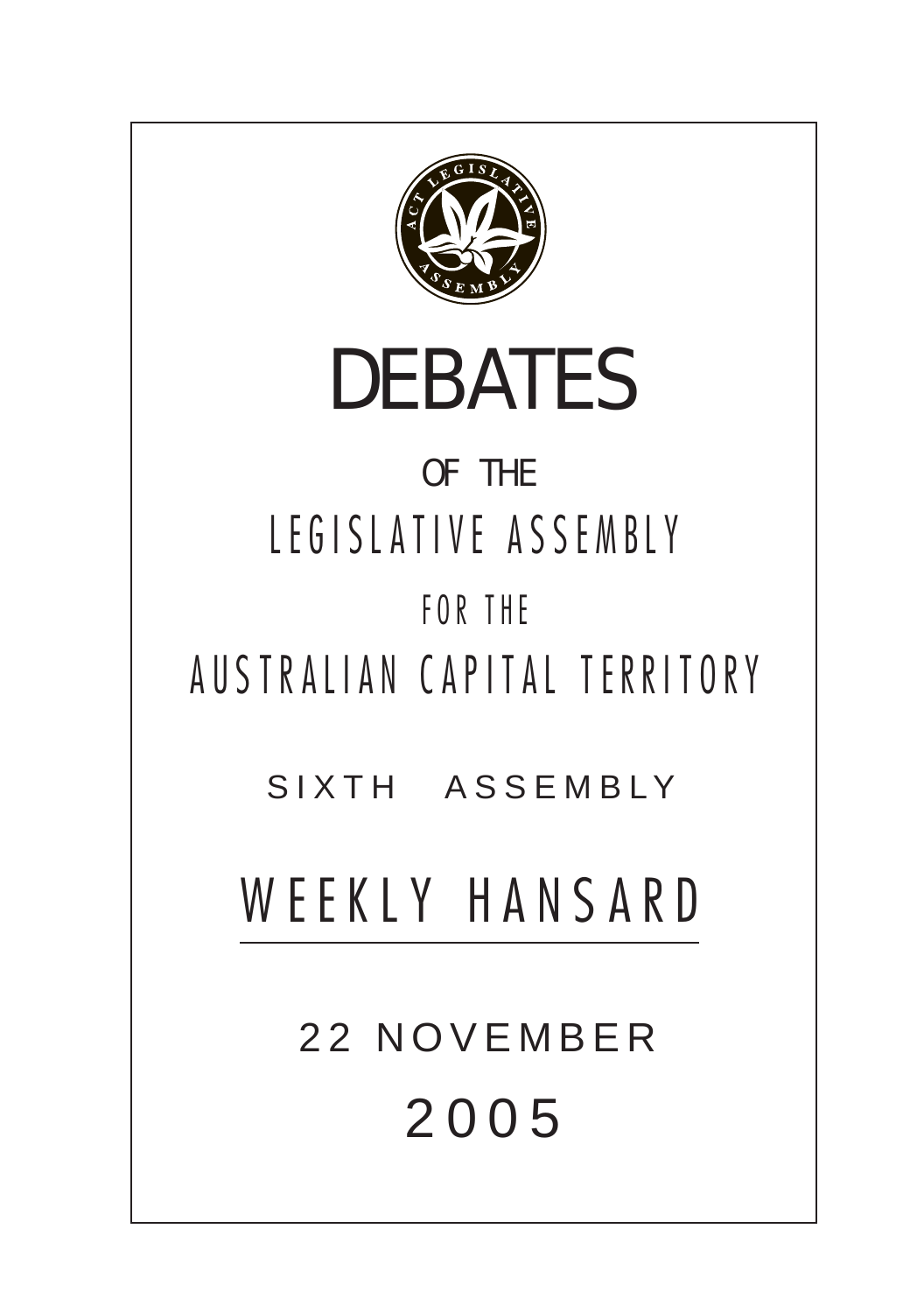## Tuesday, 22 November 2005

| Health Records (Privacy and Access) Amendment Bill 2005 (No 2) 4402 |  |
|---------------------------------------------------------------------|--|
|                                                                     |  |
| Questions without notice:                                           |  |
|                                                                     |  |
|                                                                     |  |
|                                                                     |  |
|                                                                     |  |
|                                                                     |  |
|                                                                     |  |
|                                                                     |  |
|                                                                     |  |
|                                                                     |  |
|                                                                     |  |
|                                                                     |  |
|                                                                     |  |
|                                                                     |  |
|                                                                     |  |
| Adjournment:                                                        |  |
|                                                                     |  |
|                                                                     |  |
|                                                                     |  |
|                                                                     |  |
|                                                                     |  |
|                                                                     |  |
|                                                                     |  |
|                                                                     |  |
|                                                                     |  |
|                                                                     |  |
|                                                                     |  |
|                                                                     |  |
|                                                                     |  |

| <b>Schedules of Amendments:</b> |
|---------------------------------|
|                                 |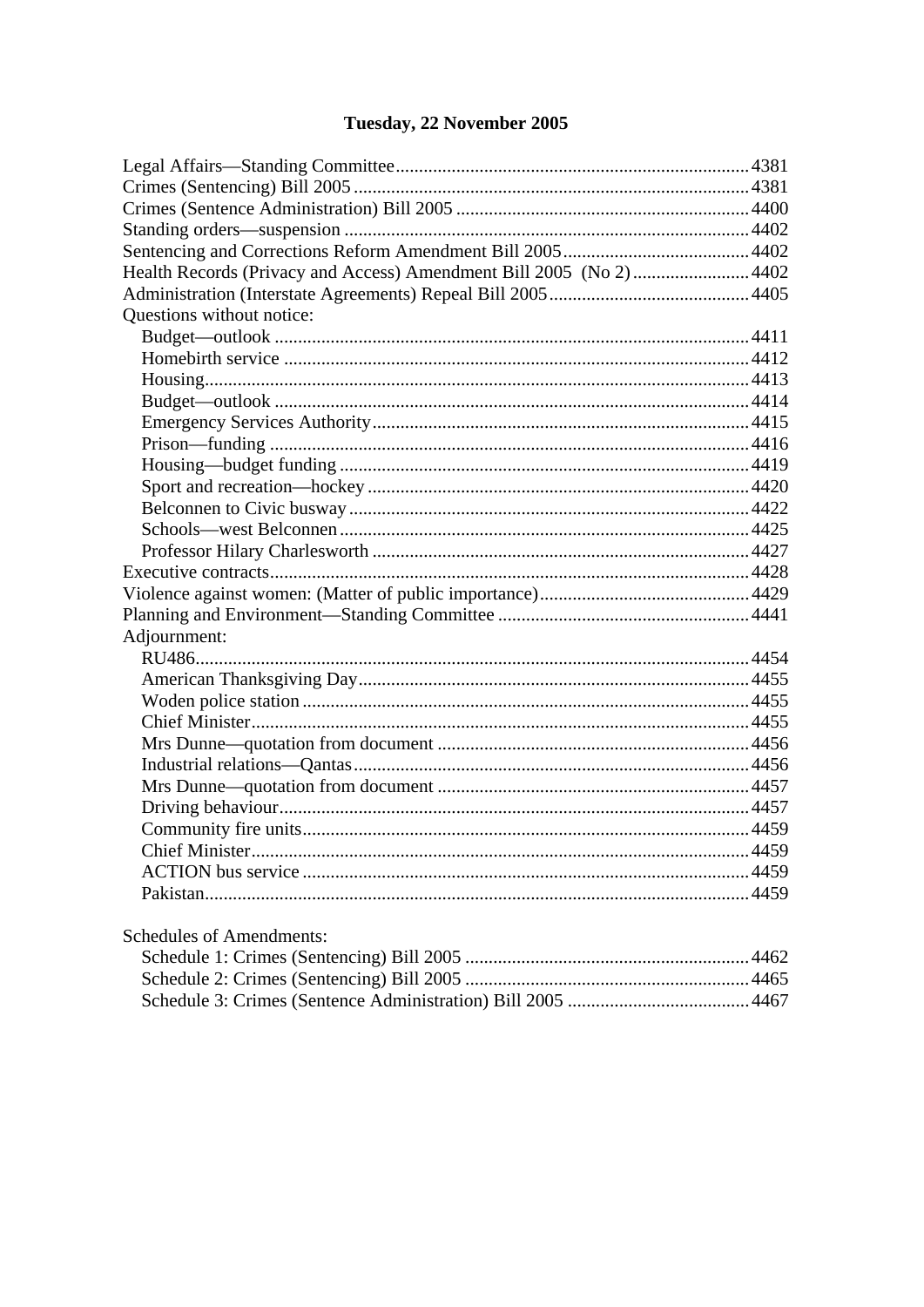## <span id="page-2-0"></span>**Tuesday, 22 November 2005**

**MR SPEAKER** (Mr Berry) took the chair at 10.30 am, made a formal recognition that the Assembly was meeting on the lands of the traditional owners, and asked members to stand in silence and pray or reflect on their responsibilities to the people of the Australian Capital Territory.

## **Legal Affairs—Standing Committee Scrutiny report 19**

**MR STEFANIAK** (Ginninderra): I present the following report:

Legal Affairs—Standing Committee (performing the duties of a Scrutiny of Bills and Subordinate Legislation Committee)—Scrutiny Report 19*,* dated 21 November 2005, together with the relevant minutes of proceedings.

I seek leave to make a brief statement.

Leave granted.

**MR STEFANIAK**: Scrutiny report 19 contains the committee's comments on one bill, 12 pieces of subordinate legislation and five government responses. The report was circulated to members when the Assembly was not sitting. I commend the report to the Assembly.

### **Crimes (Sentencing) Bill 2005 Detail stage**

Clause 34.

Debate resumed from 15 November 2005.

**MR STEFANIAK** (Ginninderra) (10.32): I seek leave to move amendments Nos 13 to 16 circulated in my name together.

Leave granted.

**MR STEFANIAK**: I move amendments Nos 13 to 16 circulated in my name *[see schedule 1 at page 4462]*. I draw members' attention firstly to my amendment in relation to the "if any" provision throughout the government's bill. As we have already debated the issue and I have lost that amendment, I will say nothing further on that. That would obviously and logically be defeated. However, I draw members' attention to clauses 14 and 15, referring to clause  $34 \cdot (1) \cdot (d)$  and  $(1) \cdot (e)$ , in relation to irrelevant considerations in sentencing. Section 34 (1) states: "In deciding how an offender should be sentenced (if at all)…". I would accept that you are going to keep that wording. It continues:

…a court must not increase the severity of the sentence it would otherwise have imposed because of any of the following:

(a) a law that has not commenced;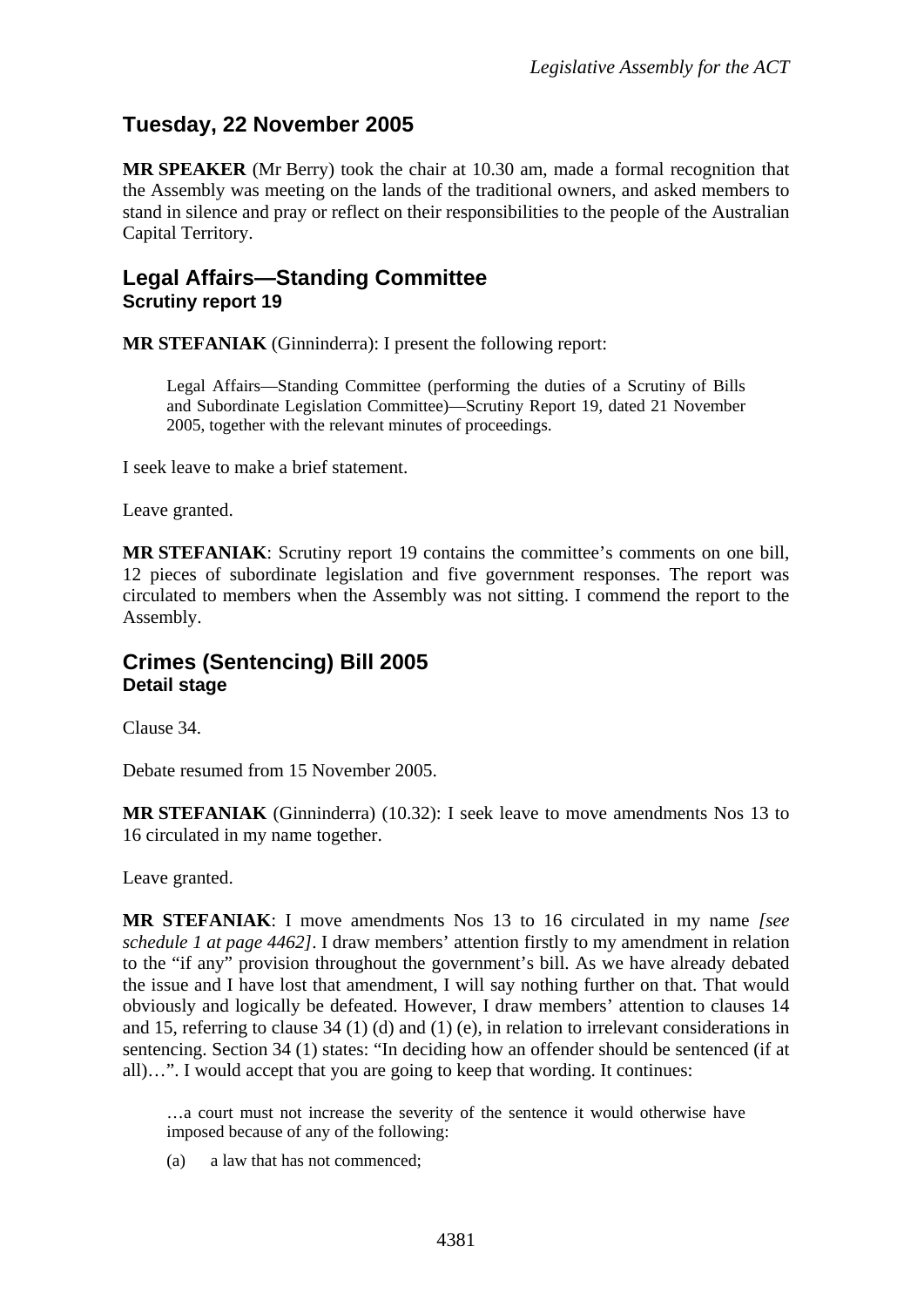That is fine because that is traditional. It would be unfair if that were changed. The second one reads:

any alleged offences that the offender has not admitted in accordance with section 57 (Outstanding additional offences taken into account in sentencing);

That is a longstanding principle where an offender can plead guilty to a number of additional offences, which will be taken into account in sentencing. The third one reads:

that the offender chose not to give evidence on oath;

Again, that has been a longstanding principle, although we have done away with DOCS statements. That is a different thing entirely. Subclause (f) reads:

that the offender chose to plead not guilty;

A fundamental tenet of our justice system is "innocent until proven guilty". That has been in our system basically since the dawn of time. A more recent addition is subclause (g), which reads:

that the offender chose not to take part, or chose not to continue to take part, in restorative justice for the offence under the Crimes (Restorative Justice) Act 2004.

That again is part of a provision of the restorative justice act, which was passed by this Assembly. I have no quibble with that but I have some concern with subclauses (d) and (e). Subclause (d) reads:

that the offender may have committed perjury or been guilty of contempt of court during the proceeding;

Subclause (e) reads:

the offender's behaviour in court;

Firstly, the offender may have committed perjury or been guilty of contempt of court during the proceedings. Whilst it might be said that additional charges can be brought, I think it is important for the administration of justice—and indeed if someone is in the process of being sentenced—for matters like that to be taken into account. You do not have to be charged with another substantive offence but if a person has committed perjury or been guilty of contempt of the court during the proceedings, I think it is a relevant factor—certainly contempt of court—in deciding what the sentence should be and whether that is an aggravating circumstance justifying an increase in severity.

The offender's behaviour in court is also important. If an offender shows contrition and genuine remorse in court—and we have that—that is something to be taken into account in mitigating the sentence. The corollary should surely apply—that is that, if an offender's behaviour in court is so bad that the court thinks, "This person is just showing contempt for the system, contempt for the victims, contempt for this court, contempt for everyone concerned here today; there is clearly absolutely no remorse; in fact he or she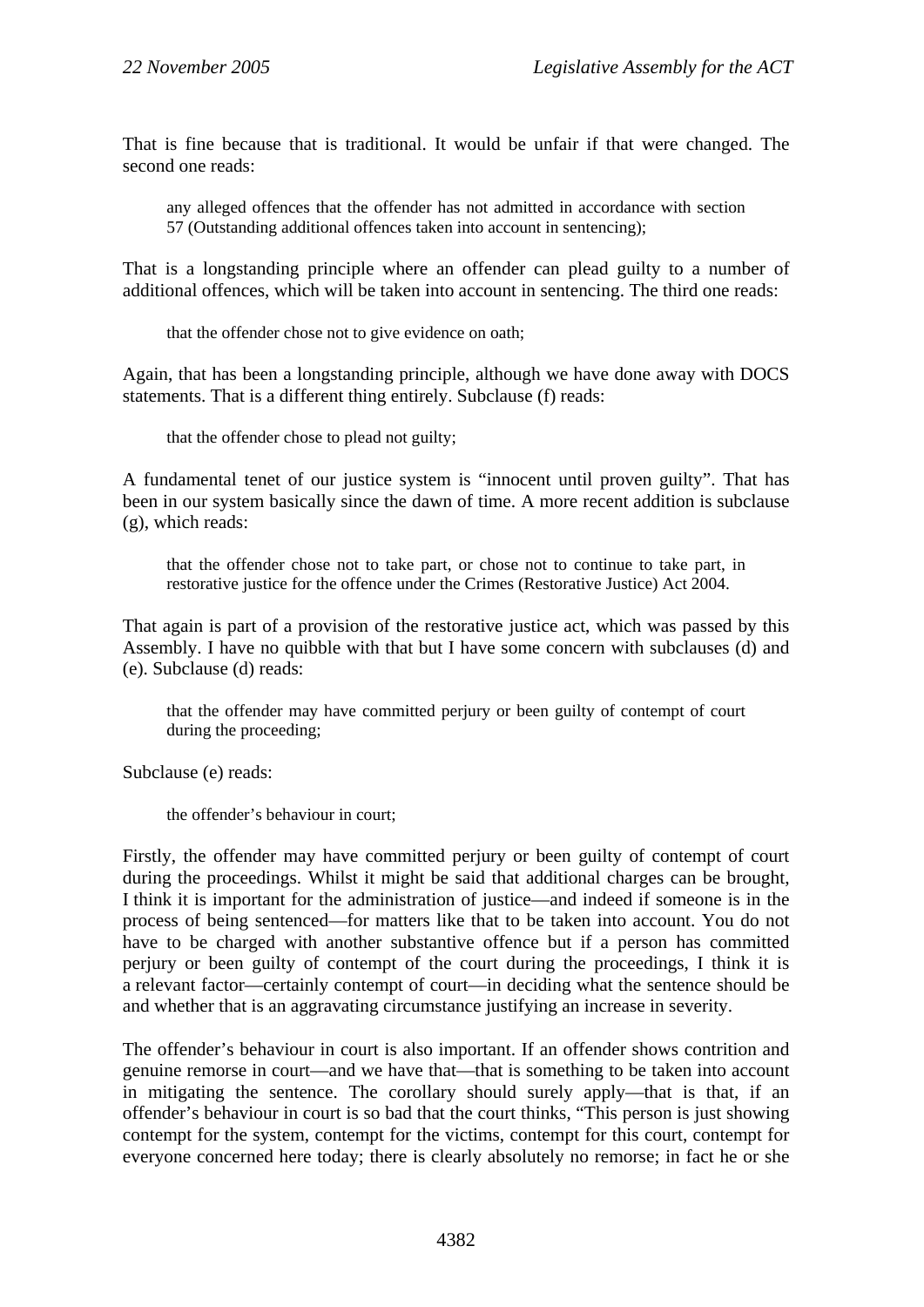just seems to have absolutely offensive behaviour towards the whole proceedings and the reason why they are in court," surely that is a very good reason for an increase in the sentence.

To enable appalling behaviour in court—and I have seen it on occasions—I think simply brings the system into contempt; it is a mockery of the system and leaves everyone with a sour taste in their mouths. I believe a provision like that, which precludes a court from taking an offender's behaviour into account, is not in the interests of justice. Victims will go away shaking their heads. It is contemptuous towards the police who brought the offender there and it is also contemptuous of the court itself. It takes away from the dignity of the court and the whole proceedings, which are basically to ensure that justice is done.

If an offender's behaviour is bad in court, that should be a relevant circumstance when imposing a sentence or, on this occasion, increasing the severity of the sentence. That to me is the most glaring example. Even if the government did not particularly want to follow subclause (d), subclause (e) is certainly something that happens much more often than people commit perjury. When it happens it is often quite stark and quite disturbing. For that to be highlighted here as an irrelevant consideration is not in the best interests of justice. It is just plain wrong.

**DR FOSKEY** (Molonglo) (10.38): As previously outlined, I cannot agree to the Liberals' proposed change of language in this bill in order to support a tough-on-crime stance. Paradoxically, this tough-on-crime posturing is often counterproductive and can lead to the entrenching and reinforcement of criminal behaviour. A criminal conviction can do this by stigmatising a first-time offender, jeopardising their chances of finding employment and alienating an offender from the community that we would prefer them to reintegrate with.

A tough-on-crime stance that leads to a jail term being imposed by taking away the option of a non-custodial sentence will introduce an offender to the broader criminal community and to criminal values they are sure to experience if sent to jail. Politicians should not be trying to muscle into the realm of individual sentencing decisions. *Canberra Times* polling results should not be the foundation on which to construct sentencing policies. The judge or magistrate will have heard all the available evidence and arguments and will have observed the offender in person over the course of the trial. They will know the prior history of the offender and they have the opportunity to ask their own questions of the offender. They are in an infinitely better position to decide on the most appropriate response to antisocial behaviour than populist politicians, media owners, editors or right-wing talk show hosts.

**MR STANHOPE** (Ginninderra—Chief Minister, Attorney-General, Minister for the Environment and Minister for Arts, Heritage and Indigenous Affairs) (10.40): Mr Speaker, in outlining his proposed amendments Nos 13 to 16, Mr Stefaniak has pointed out that proposed amendment 13 is consequential to the extent that it proposes to remove the adverb "how" from the phrase "in deciding how to sentence an offender". We discussed those issues at some length when we last met and debated earlier provisions within this legislation.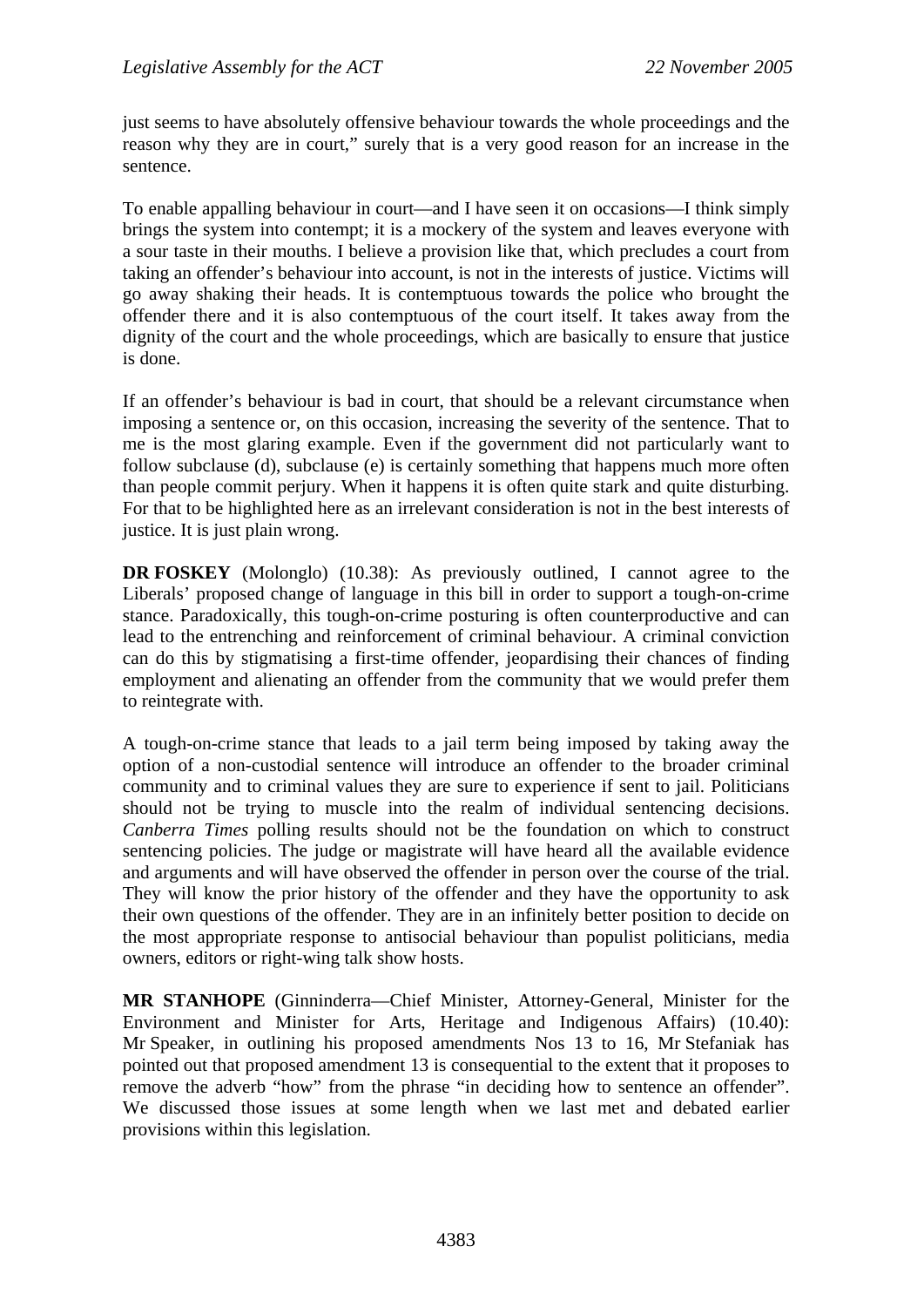The position taken by the government in relation to previous such amendments was that the essence of the amendment proposed by Mr Stefaniak was really a change in language or style; that the language and style utilised in the legislation were the language and style preferred by the parliamentary counsel's office and which had been recommended by that office; and that the government was disinclined to accept the proposal by the opposition in relation to that. That remains the government's position. Mr Stefaniak acknowledged that in his opening comments. That deals with proposed amendment 13. Proposed amendment 14 will also be opposed by the government. The shadow attorney proposes to remove paragraphs (d) and (e) from clause 34 (1). Clause 34 (1) (d) reads:

In deciding how an offender should be sentenced (if at all) for an offence, a court must not increase the severity of the sentence it would otherwise have imposed because of any of the following:

Subclause (d) reads:

that the offender may have committed perjury or been guilty of contempt of court during the proceeding;

Subclause (e) reads:

the offender's behaviour in court;

It is the position of the shadow attorney and the opposition that those two provisos should be removed from clause 34, which is headed "Sentencing—irrelevant considerations". The legislation as structured puts the position that the offender's behaviour in court and the fact that the offender may have committed perjury or been guilty of contempt of court during the sentencing proceedings are irrelevant considerations. But the shadow attorney argues that the prospect that an offender who is being prosecuted may have perjured himself, been guilty of contempt or may have behaved in court in a certain way are relevant considerations.

To take that to its logical conclusion, if an offender is in the dock and proposes a defence or explanation and perjures himself to the extent that his alibi is not believed, or the position he puts in his defence is obviously rejected, and there is a prima facie case or suggestion that he has not been strictly honest and it is found by the court at the end of the day that he has perjured himself, then the second offence—essentially perjury should be taken into account in the sentence handed down in relation to the offence for which the person is in court in the first place.

I think we would all be surprised if some people who appear before the Criminal Court are strictly honest in what they say in their defence. We would all be aware of cases in which somebody charged with an offence has created a purely fictional defence. To the extent that defences are often ignored and completely disregarded when the court finds a whole range of other facts—in other words that they committed the crime—then, prima facie, the person has committed perjury.

I think that, in the context of law and justice and prosecutions and defences, it would be fair to assume that the vast majority of people who plead innocent and are subsequently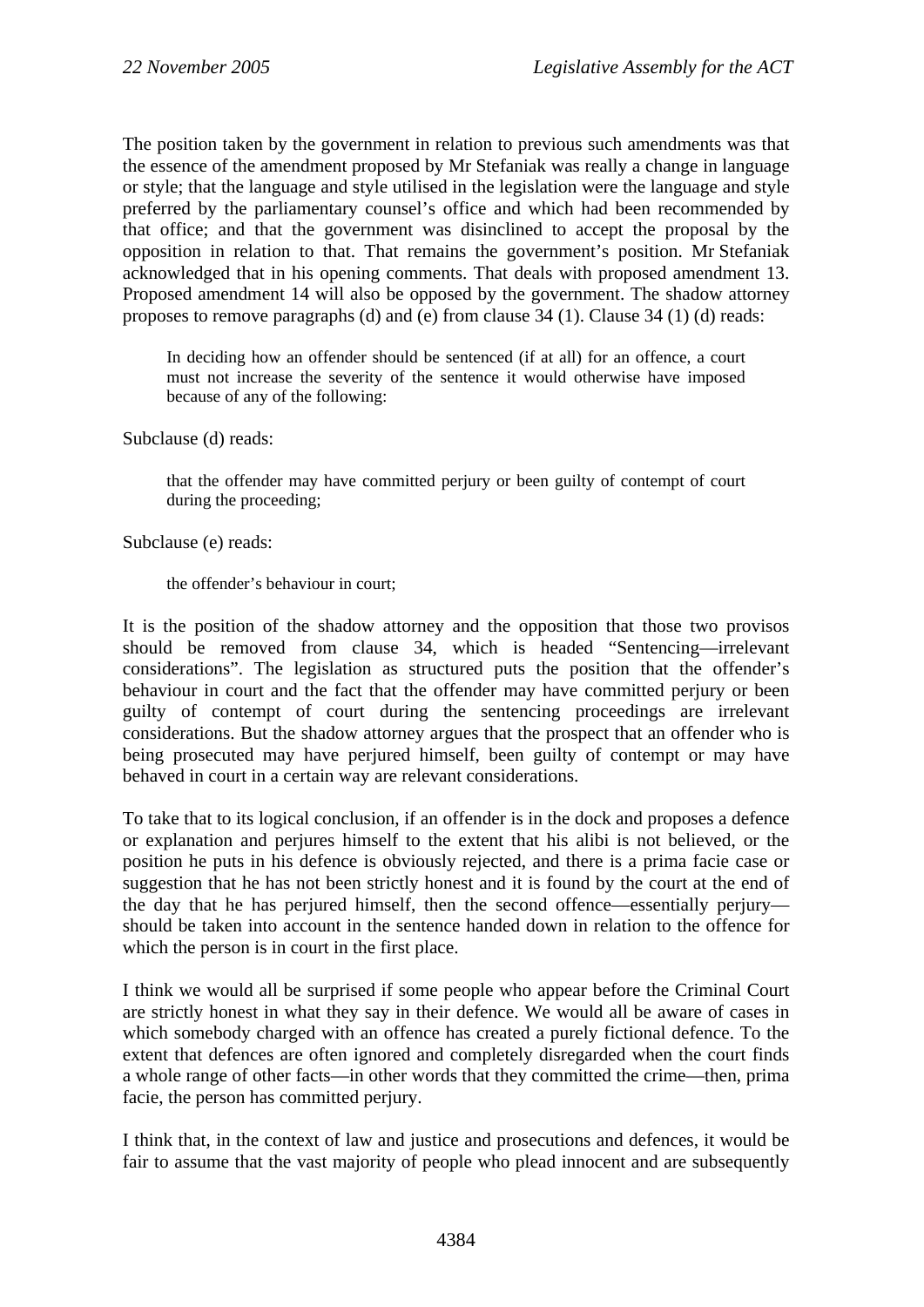found guilty perjure themselves in their own defence. To some extent our system almost accepts and acknowledges that, at the end of the day, when a defendant who pleads innocent says, "I was not even there" and it is subsequently proven that they were there all the time—perhaps through the use of DNA evidence, fingerprints or security cameras—they are proven to have lied in their defence and perjured themselves.

Mr Stefaniak—or the opposition—suggests that, if you go along, plead innocent and create a defence which is a fiction and you are then convicted on the basis that there is other evidence adduced by the prosecution which proves that you are lying and you are found guilty and then sentenced for the offence, the court should say, "You lied in defending yourself; that is another offence; we will just load that on top of this other offence you have committed and which we have found you guilty of." I think the whole system of justice proceeds on the basis of the agitation of the prosecution and the defence cases. Taking the fact that a person in defending themselves commits perjury—in other words tells a lie—as a relevant consideration in the sentence that should be handed down goes very close to the prohibition we continue to maintain around double jeopardy which, in other words, is the suggestion that no-one should be tried and punished again for an offence for which they have been finally convicted or acquitted according to the law.

There is a provision within the Human Rights Act that encapsulates article 14 of the International Covenant on Civil and Political Rights that one not be punished twice for the same offence. I think that if the suggestion of taking into account the nature or truthfulness of a defence mounted by an offender being prosecuted does not infringe the proposition that you not be tried or punished twice for the same offence, it goes very close to infringing it. In other words, a person mounts a defence which the court finds lacking and completely fabricated—it is perhaps wholly dishonest; not a case of a mistaken position, view or viewpoint. I am sure we all know how often that happens but it is part of a system that we accept. In the context of how criminal justice has traditionally operated and in relation to our attitude to double jeopardy or double punishment, it is not appropriate that, all of a sudden, we begin to believe that the truthfulness of a defence mounted in a prosecution can be taken into account in determining the quantum of a sentence imposed by a court.

I take a similar position in relation to paragraph (e)—that the court should, in deciding on a sentence, have regard for the offender's behaviour in court. I think we would all be aware—and Mr Stefaniak points to this—that not infrequently in our criminal courts the behaviour of offenders is quite appalling and simply insupportable. It is a quantum leap to jump from acknowledging that some offenders, in the pressure cooker of a criminal court where they are potentially facing life imprisonment, do not maintain a level of decorum or do not behave in a way that we would perhaps wish all human beings to behave. I think some account should be taken of the enormous trauma, pressure and stress a person facing, say, a sentence of life imprisonment is under. I think we should have some regard for the pressures that motivate or induce some of the behaviour that we all know to be unacceptable but which we can nevertheless, I believe, seek to understand.

In the context of that sort of behaviour I believe our judicial officers have a capacity, through their experience and understanding of their roles and responsibilities, not to take into account the behaviour of a person in court as a relevant consideration in determining the length of a sentence. If a magistrate or judge could say, "I was going to sentence you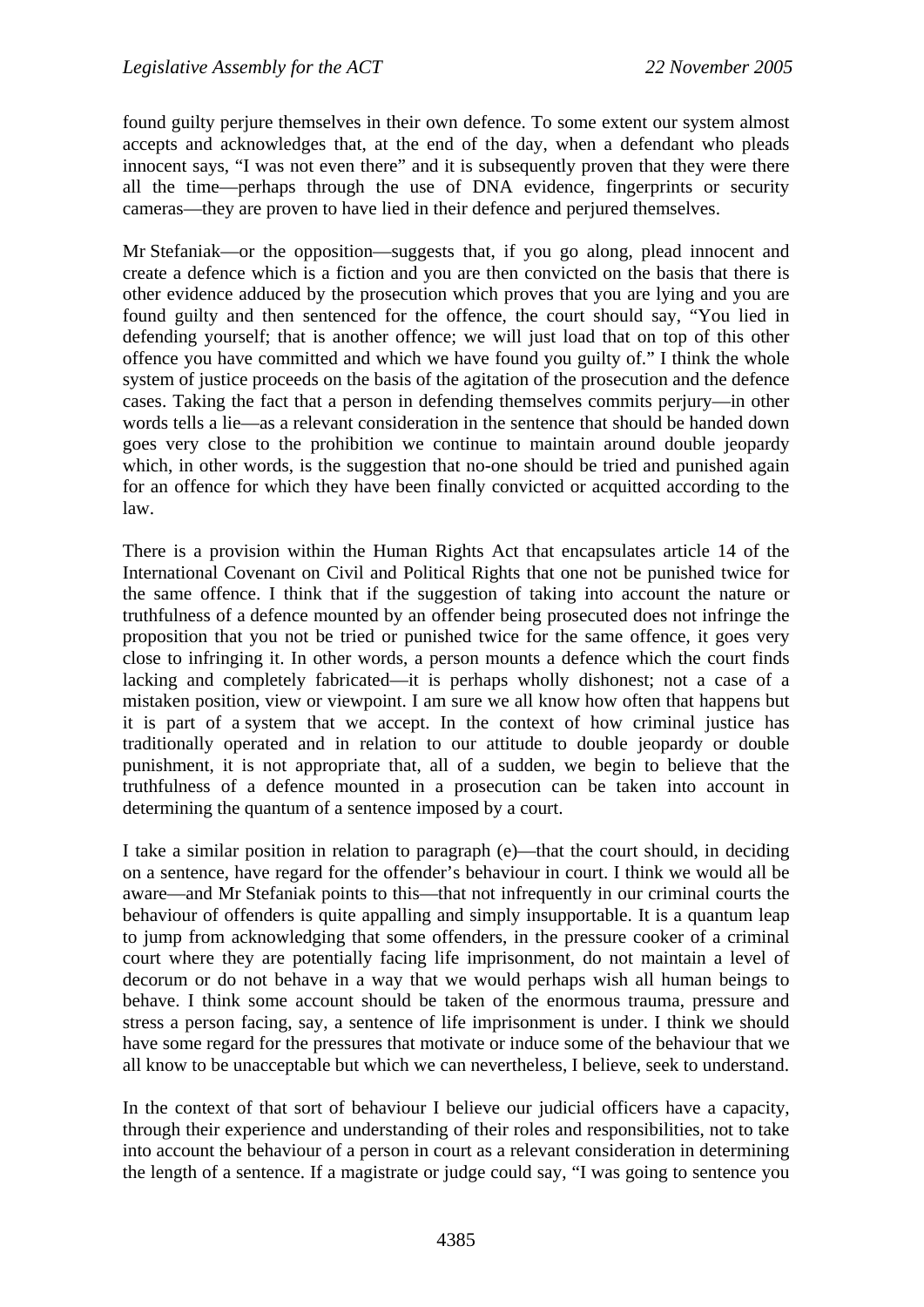to 10 years jail but your behaviour during this trial has been so appalling, so intolerable, that I am going to send you to jail for 12 years," that would be a dangerous road to follow.

It is a remarkable position to put that a magistrate or judge, in determining the length of time somebody should be sent to jail, could say, "I sent the last 10 people who were convicted of this to jail for 10 years, but your behaviour is just appalling; I cannot stand your bad manners; you have been abusive and rude; and you are going to jail for 12 years." I do not believe that is an appropriate consideration for a court to take into account. I think it is a truly irrelevant consideration. The government will not support the proposed amendment. We have previously discussed proposed amendment 16. It is the same as proposed amendment 13 and the government will not support it.

**MR STEFANIAK** (Ginninderra) (10.51): I think both members who have spoken against this have missed the point. Firstly Dr Foskey, and to a certain extent the Attorney, has missed the point. They both seem to assume that my amendment—and I speak specifically to (d) and (e)—says that the courts should have regard for these matters. My amendment leaves it entirely up to a court as to whether it does or not. Here we are dealing with matters under the heading of "irrelevant considerations". It states:

…a court must not increase the severity of the sentence it would otherwise have imposed because of any of the following:

In other words, it precludes a court from taking these relevant matters into consideration. In relation to the Chief Minister's comments about perjury, very few people in the ACT have ever been charged with perjury, and rightly so. When it happens occasionally it is usually not the defendant but rather a witness who has blatantly and deliberately lied to a court. There is the presumption of innocence and the offence must be proved beyond reasonable doubt. Of course defendants will gild the lily; of course they will probably be telling lies, but I do not think I have ever seen a defendant charged with perjury for simply defending their case in any way. I have on occasion seen witnesses have their papers referred to the commonwealth Attorney-General, but I have not seen too many people prosecuted for perjury in the ACT. If indeed anyone has been prosecuted, I could count them on a couple of my fingers. What we are talking about is very rare. I think the attorney misses the point there.

Dr Foskey indicated, and was quite correct, that judges and magistrates have the opportunity to observe a defendant during a trial or hearing. Judges and magistrates might have their own personal foibles; that is why there are sentencing guidelines in the criminal law. Whether it is what I am suggesting or what the government has in its bill, we are talking guidelines to help guide a court. Judicial officers are there observing a defendant during a trial and are well able to make decisions as a result of that, so why tie their hands? These two sections do exactly that. They take away from their discretion; they tie their hands saying, "You cannot, under any circumstances, take these two matters into account."

I am less concerned about the perjury angle because, in my experience, that simply does not happen often in our justice system here in the ACT. I think an offender's behaviour in court is very appropriate, just as an offender's good behaviour in court, showing contrition, is something a court must take into an account in imposing a penalty. It is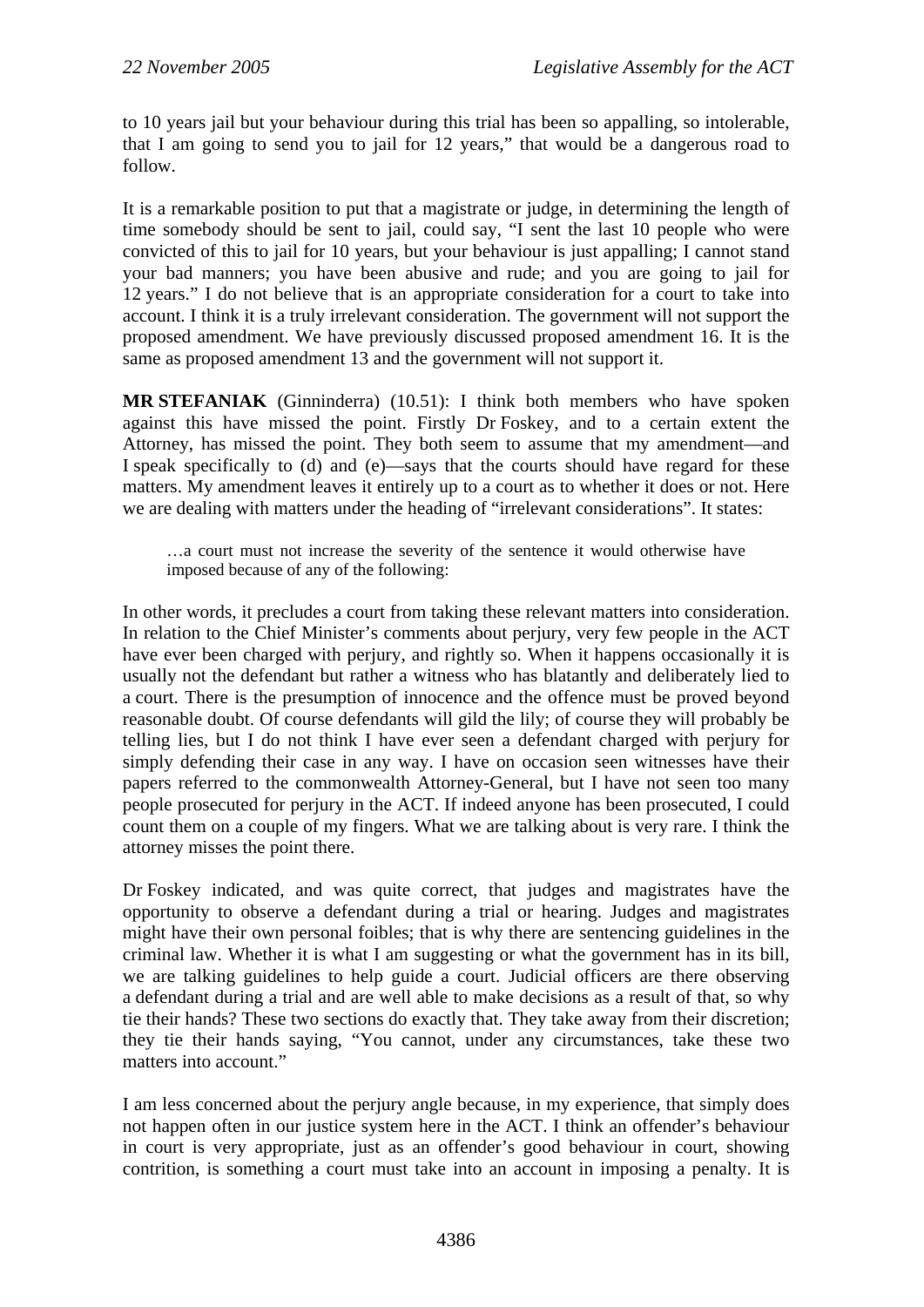illogical in the extreme for the corollary not to apply. In taking this out, all it means is that the court might have regard for an offender's behaviour in court; it does not say they must, so both of you got that wrong. It just enables the court to take that into consideration, among many other things, should it wish to do so. At this stage they cannot take that into account and I think it is wrong. I reiterate the fact that I think you both missed the point there.

Amendments negatived.

Clause 34 agreed to.

Clause 35.

**MR STEFANIAK** (Ginninderra) (10.55): My amendment 17 is consequential and I will not proceed with it.

Clause 35 agreed to.

Clauses 36 to 39, by leave, taken together and agreed to.

New part 4.1A.

**MR STEFANIAK** (Ginninderra) (10.56): I move amendment No 18 circulated in my name which inserts a new part 4.1A, incorporating new clauses 39A and 39B *[see schedule 1 at page 4462]*. I listened with interest to what the attorney said when we did this last time about there being some problem which went to the High Court, which did not rule definitively in relation to this. This is very much akin to what occurs in New South Wales, in the guideline judgments, which serve New South Wales very well. New clauses 39A and 39B would enable our Court of Appeal—just like the Court of Criminal Appeal of New South Wales—on its own initiative, or at the request of the Attorney, to give a guideline judgment. That can be given separately or in any proceedings the Court of Appeal considers appropriate—and it lists why and how that can come about. It is a fairly simple provision that enables guideline judgments to be reviewed, varied or revoked in later guideline judgments and does not limit any power or jurisdiction the Court of Appeal has, apart from this section.

It also enables the attorney to request the Court of Appeal to give a guideline judgment, and that request may include submissions about the proposed guidelines. I know this is going to be voted down out of hand, which is a pity. If the attorney had a problem and did not want to ask the court for a guideline judgment, you could simply scrub 39B. I think it is very handy. I discount the argument raised earlier in relation to size of jurisdiction. I know New South Wales is a much bigger jurisdiction, but the size of the jurisdiction is irrelevant. I think it is essential for commonality in sentences and for some sort of certainty in serious matters—we are dealing with serious matters; this would only apply to serious matters; no-one is going to do it for a minor matter—that if you go before a court it does not matter who you get, there is a range applicable for that type of offence. It enables a superior court to issue a guideline judgment for the guidance of the court.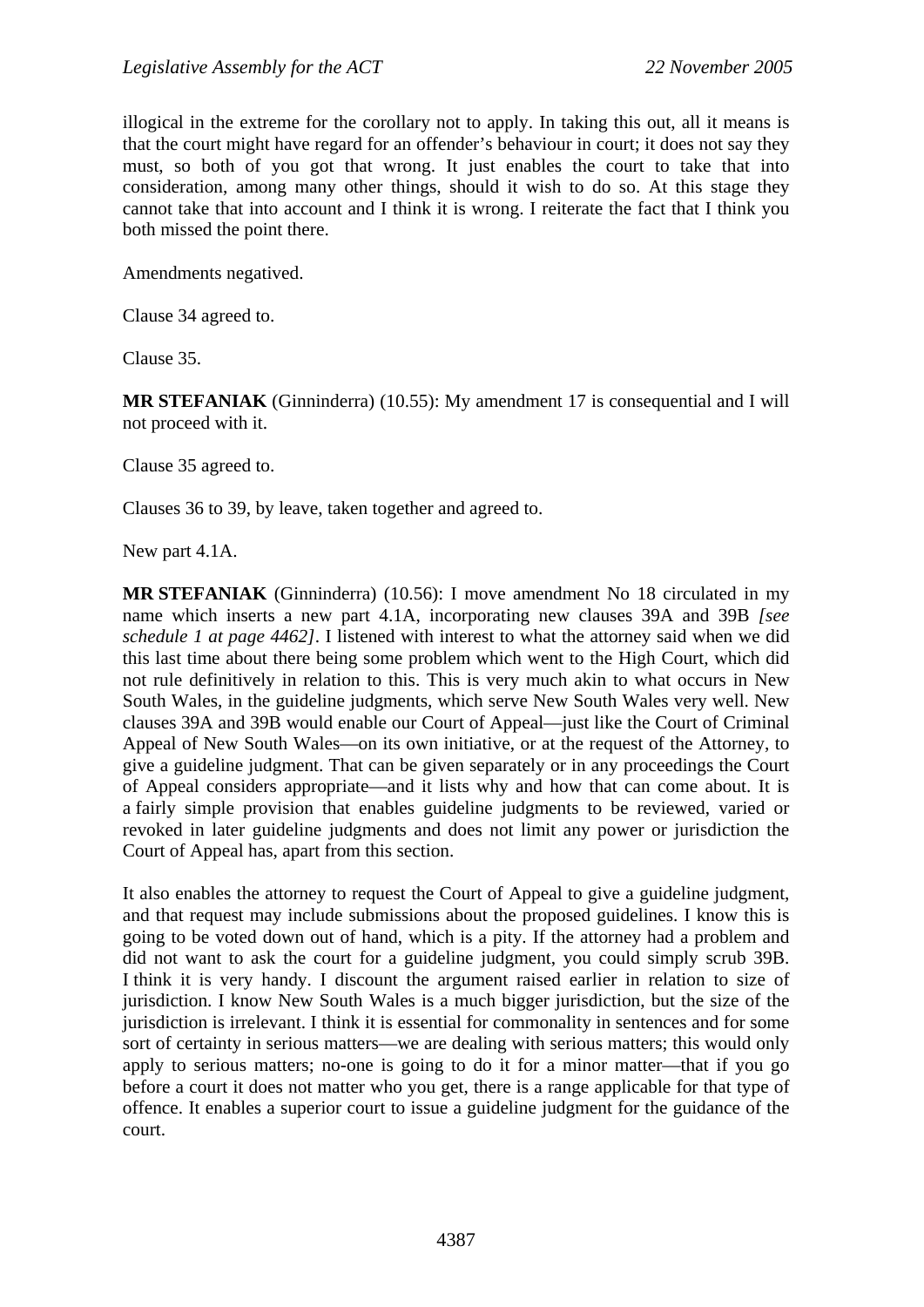One of the biggest problems in sentencing is that there is often a very significant difference between what one judge or magistrate and another judge or magistrate might do. That is a real problem. Most people want some idea and certainty. It is appreciated by people who practise in the area if there is some certainty as to what the person is likely to get—what the tariff will be for a certain offence. That is a very important sentencing consideration. This enables the Court of Appeal, on its own initiative, to do that. That seems to have worked quite well in New South Wales, where it has been in place for over five years. It is equally applicable regardless of the size of jurisdiction.

Perhaps it is even starker in a smaller jurisdiction where you have fewer judicial officers. If one judgment is perhaps way out of kilter with the norm—it is hard to say what a norm is—or seems totally inappropriate, it is that much harder. I think there should be guideline judgments in relation to that, should any party take the matter up on appeal. It gives some consistency between courts and enables the superior court to issue guidelines. Of course there will always be differing circumstances that would justify a completely different sentence in any particular matter, but the guidelines are important. They have served other jurisdictions well and I would certainly commend them to members.

**DR FOSKEY** (Molonglo) (11.00): The Greens reject this guideline judgment proposal as an unwarranted interference in the independence of the courts. I want to respond to Mr Stefaniak's claim that we have misunderstood the purpose of this amendment and that its intention is to give the courts more power to set guideline precedents. I point out that that is not all it does; it also creates an avenue for political interference by the government of the day. Whether by design or default, this proposal weakens the independence of the judiciary.

Australia seems to be engaged in a fairly rapid slide away from an independent judiciary that has served us well since Federation. I find it astonishing that the people responsible for these changes have not been able to justify their actions with research or evidence and have not reflected on the consequences of this approach—or, if they have so reflected, they have chosen to pursue their own perceived short-term political advantage. It is almost certainly the case that jails are often run more humanely than they were in the past, but there is no justification for persisting with this ballot box focused populist campaign to increase penalties and limit the scope of the courts.

**MR STANHOPE** (Ginninderra—Chief Minister, Attorney-General, Minister for the Environment and Minister for Arts, Heritage and Indigenous Affairs) (11.02): I will not take too much of the Assembly's time on this. When we previously debated the bill, proposed new clause 33A was debated at length. Mr Stefaniak took the opportunity to respond to some of the arguments then. I stand by the position I put and make the same comment as Dr Foskey has made today. I think it is overstating the case—or, I am not sure that it overstates it but it does not reflect either position, as Dr Foskey has explained—to say that the position we put was one that lacked understanding or was put lightly in relation to our guideline judgments.

Mr Stefaniak, I think that, to some extent, you have done us a discourtesy in suggesting that our position was neither well thought out nor well put in relation to a fundamental philosophical objection to guideline judgments. I do not want to labour the point, other than to say that I share with Dr Foskey the comments she has just made in response to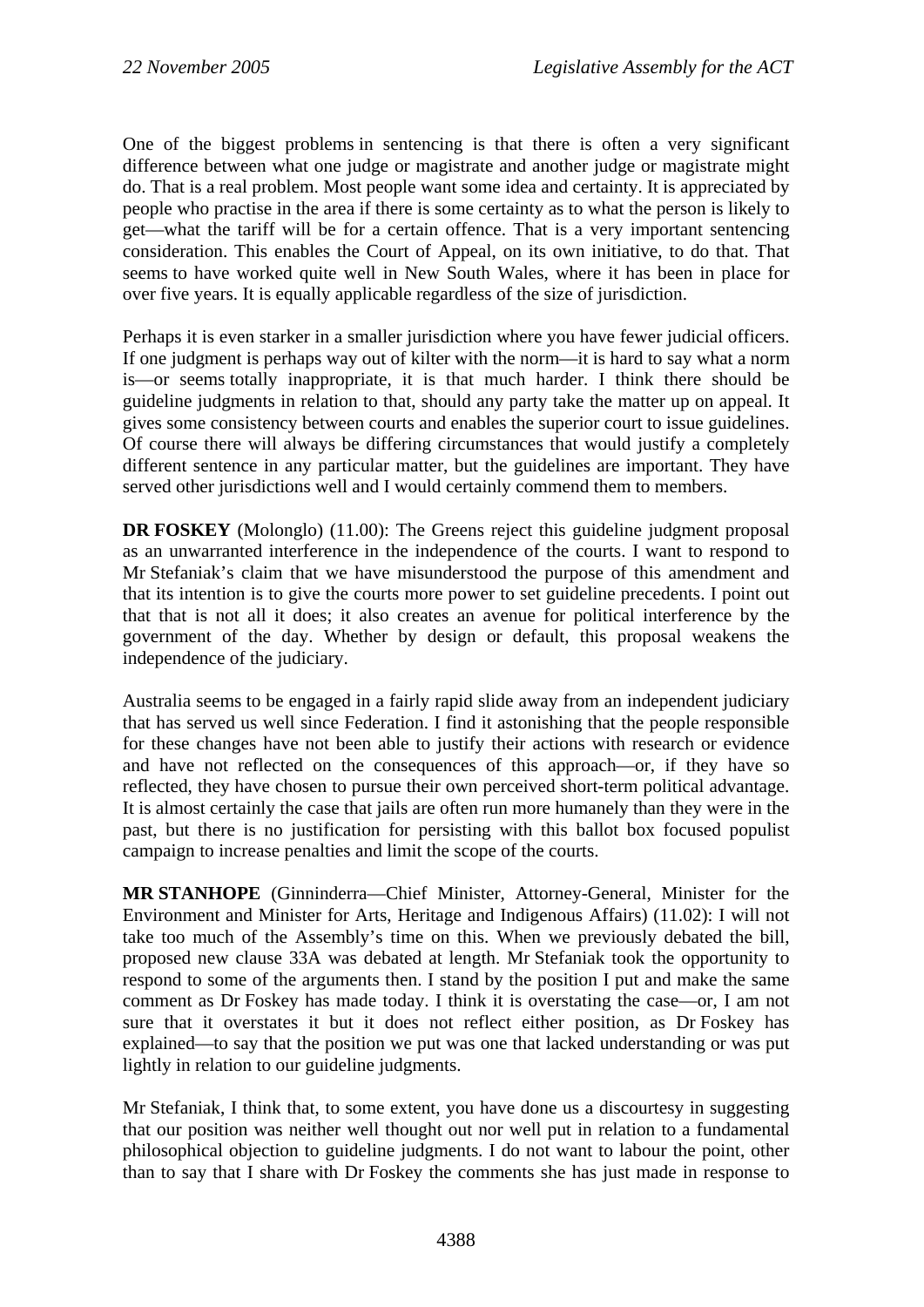your suggestion in relation to the attitude both the government and the Greens have taken to guideline judgments. I simply refer to the points or comments I made in relation to clause 33A in relation to guideline judgments and would reiterate everything I said on that occasion.

**MR STEFANIAK** (Ginninderra) (11.03): I will also be brief. I thank the attorney for being brief. I have one point. Dr Foskey mentioned this. It might take up something the attorney said earlier. It is not an unwarranted interference with the courts, because this is, if you read it, the Court of Appeal doing it itself. If you recall what I said, if the attorney did not want to be involved, I would be quite happy to have that part struck out.

Superior courts have regularly overturned inferior courts. Our Court of Appeal, according to the most recent stats on sentencing, upheld the crown's appeal against excessive leniency on three out of four occasions. It happens all around the country that a superior court such as the Court of Appeal, the New South Wales Court of Criminal Appeal or indeed the High Court, if anyone goes that far, will often tell the trial judge he or she got it wrong.

To reiterate my earlier point about this act dealing with a whole series of guidelines to a court: the courts get it wrong. Courts comprise judicial officers who are human beings. Often you will find, with one particular matter, if you had three different judges dealing with it, you would get three different decisions in terms of some things like sentencing.

Things like guideline judgments are an attempt to ensure a superior court can set guidelines which make it easier for a lower court to follow, to assist in terms of greater consistency which is what defendants especially, as much as anyone else, probably appreciate. You might get lucky perhaps; you might get unlucky. Surely consistency is something defendants appreciate more. That is what this aims to do.

Simply leaving it to a trial judge as the absolute, sole judge of everything is something that does not happen now. It is probably a divine right of kings-type concept; it is almost medieval. We already have superior courts that interfere with the judgments of lower courts. All this amendment does is make it easier for consistency by enabling a superior court to issue a guideline judgment.

Question put:

That **Mr Stefaniak's** amendment be agreed to.

The Assembly voted—

Ayes 7 Noes 10

Mrs Burke Mr Smyth Mr Berry Mr Hargreaves

Mrs Dunne Mr Stefaniak Mr Corbell Ms MacDonald Mr Mulcahy Dr Foskey Ms Porter Mr Pratt Mr Gallagher Mr Ouinlan Mr Seselja Mr Gentleman Mr Stanhope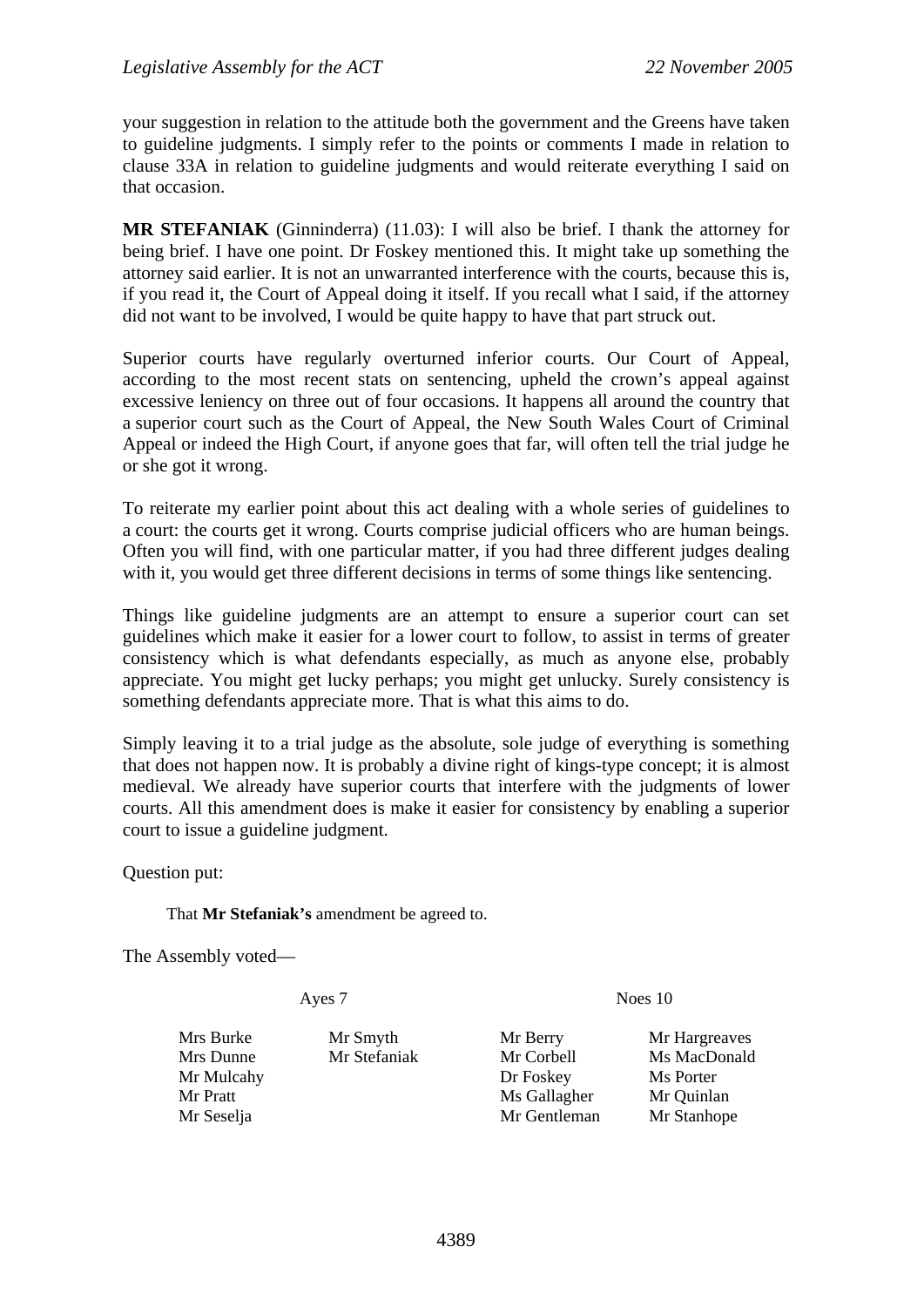Question so resolved in the negative.

New part 4.1A negatived.

Clauses 40 and 41, by leave, taken together and agreed to.

Clause 42.

**MR STEFANIAK** (Ginninderra) (11.10): Mr Speaker, amendment 19 is a consequential amendment, and I will not be moving it. I advise you I will not be proceeding with amendments 20 and 21. Amendment 21 is also a consequential amendment. Amendment 20 is reasonably covered by what the government has here. My amendments 19, 20 and 21 will not be proceeded with.

Clause 42 agreed to.

Clauses 43 to 57, by leave, taken together and agreed to.

Clause 58.

**MR STANHOPE** (Ginninderra—Chief Minister, Attorney-General, Minister for the Environment and Minister for Arts, Heritage and Indigenous Affairs) (11.12): I move amendment No 5 circulated in my name *[see schedule 2 at page 4465]*.

In conjunction with clause 18 of the bill, clause 58 enables the court to impose ancillary orders for restitution, compensation, costs, forfeiture, destruction, disqualification or suspension. The bill currently would lapse these orders if a conviction or a finding of guilt is reversed or set aside. Rather than place victims in a situation where ancillary orders are made, enforced and then changed, these amendments will defer the execution of the orders until the normal appeal period expires.

Similarly, foreshadowed clause 133A provides for this deferral. The amendment to clause 58 (5) ensures that clause 58 will be subject to the foreshadowed clause 133A.

Amendment agreed to.

Clause 58, as amended, agreed to.

Clauses 59 to 66, by leave, taken together and agreed to.

Proposed new clause 66A.

**MR STEFANIAK** (Ginninderra) (11.13): I move amendment No 22 circulated in my name which inserts a new clause 66A *[see schedule 1 at page 4462]*.

This inserts standard non-parole periods. As members can see, if they read it, it applies if the court is setting a non-parole period for an offender under section 65 or section 66. What it does is set out a list of aggravating circumstances which the court can have regard to if they feel that the standard non-parole period is, in fact, not appropriate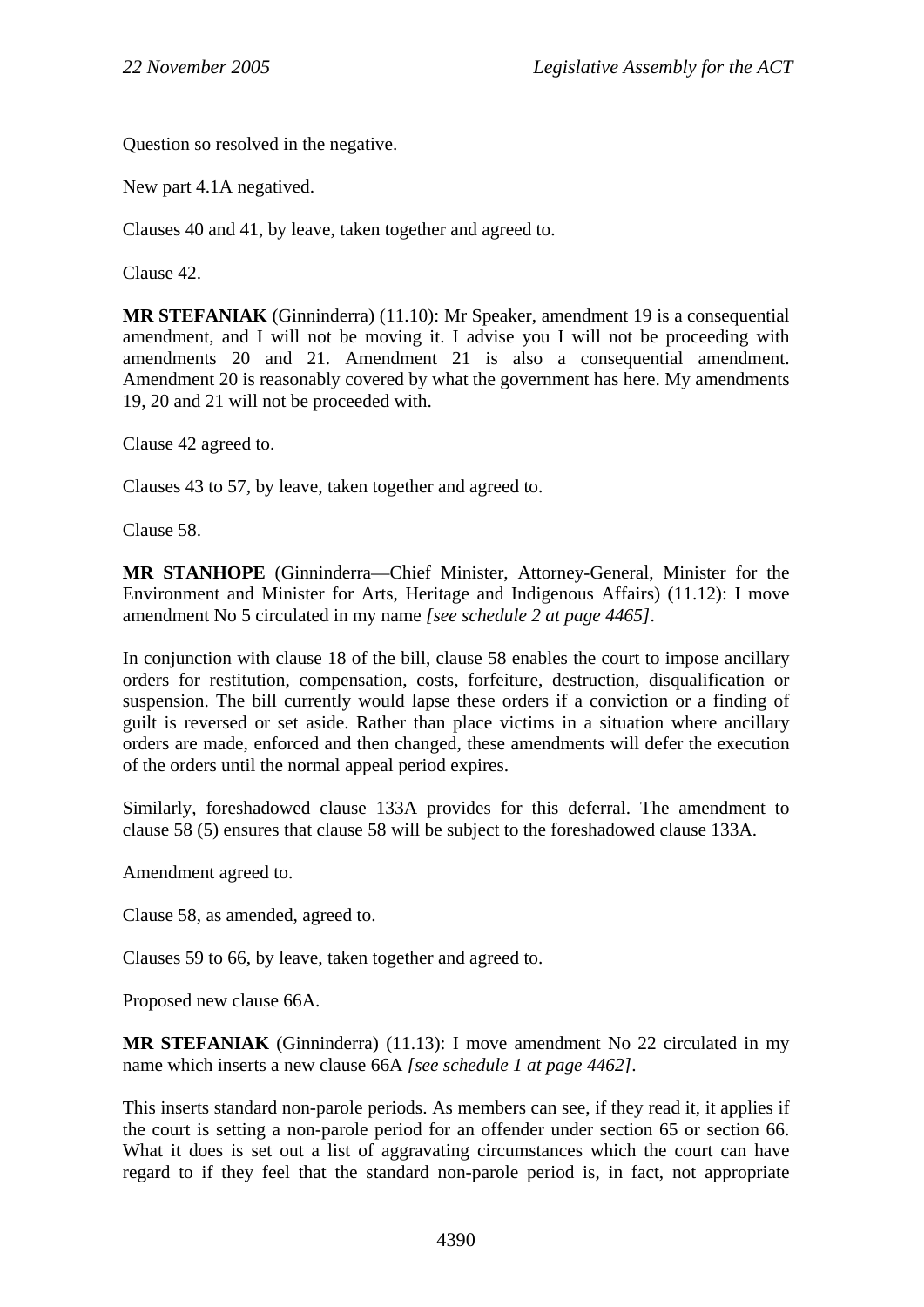because it is too low in the circumstances, or mitigating circumstances which the court can have regard to if they feel the standard non-parole period is too high.

This is based very much on what New South Wales has in relation to its standard non-parole periods, which came into effect back in 2002, with some extrapolation in relation to our particular offences. Offences 11, 12 and 13 in the table in proposed new clause 66A relate to quantities of serious drugs, their sale or supply and the volume that the person has for supply. An exponential increase in the recommended penalty of a nonparole period is dependent upon that particular quantity. The New South Wales provision is very similar to that.

The only other difference is in relation to burglary and is for repeat offenders rather than for somebody who might be making their first appearance. The rest deal with particularly nasty crimes. I suppose a good way to highlight it is murder. Over many years in Australia, there has been concern expressed that the standard period for murder seemed to be about 12 or so years non-parole. That is a deliberate act that takes another person's life and is probably the nastiest crime there is. For the particularly nasty murders, the penalties were somewhat greater. In another debate we talked about papers sometimes being marked "never to be released". However, for a more basic murder, where there is a deliberate act to take someone's life, there was a lot of concern shown that 12 years was too low.

New South Wales has—and I might have indicated this in my opening speech—quite effectively used this in recent times. If you read the Sydney papers and look at reports on the crime of murder, you will quite often see courts imposing a standard non-parole period of 20 years for murder. Sometimes it is far greater; other times it is far less because of mitigating circumstances.

I have seen cases in New South Wales where people that have been convicted of murder have not even had a custodial sentence imposed on them. I have made mention in the past of the battered wife syndrome, where the circumstances are so mitigating, and the behaviour of the victim so extreme, that the court has decided to impose no penalty. You have, at the other end of the scale, horrific murders such as the Anita Cobby murder where papers will be marked "never to be released."

There is a lot of angst in our community in relation to courts being too lenient when it comes to serious crimes. Most people probably do not have that strong an attitude towards property crime. Whilst Dr Foskey might not particularly like the *Canberra Times* survey I referred to, it was a very accurate indication of people's views. People would not necessarily see the need for custodial penalties in relation to property offences. But for violent offences, there is a real concern that our courts are indeed too lenient and that something needs to be done.

New South Wales has come up with a very good way of doing that. For these very serious crimes, they have recommended standard non-parole periods—periods that the court can deviate from. Basically a court has to show some good reason to do so. It is not mandatory sentencing. Those opposite in the past have said, "That is just mandatory sentencing." That is nonsense; it is not. Quite clearly, anyone reading this can see that. It has these guidelines. It imposes recommended non-parole periods which can be deviated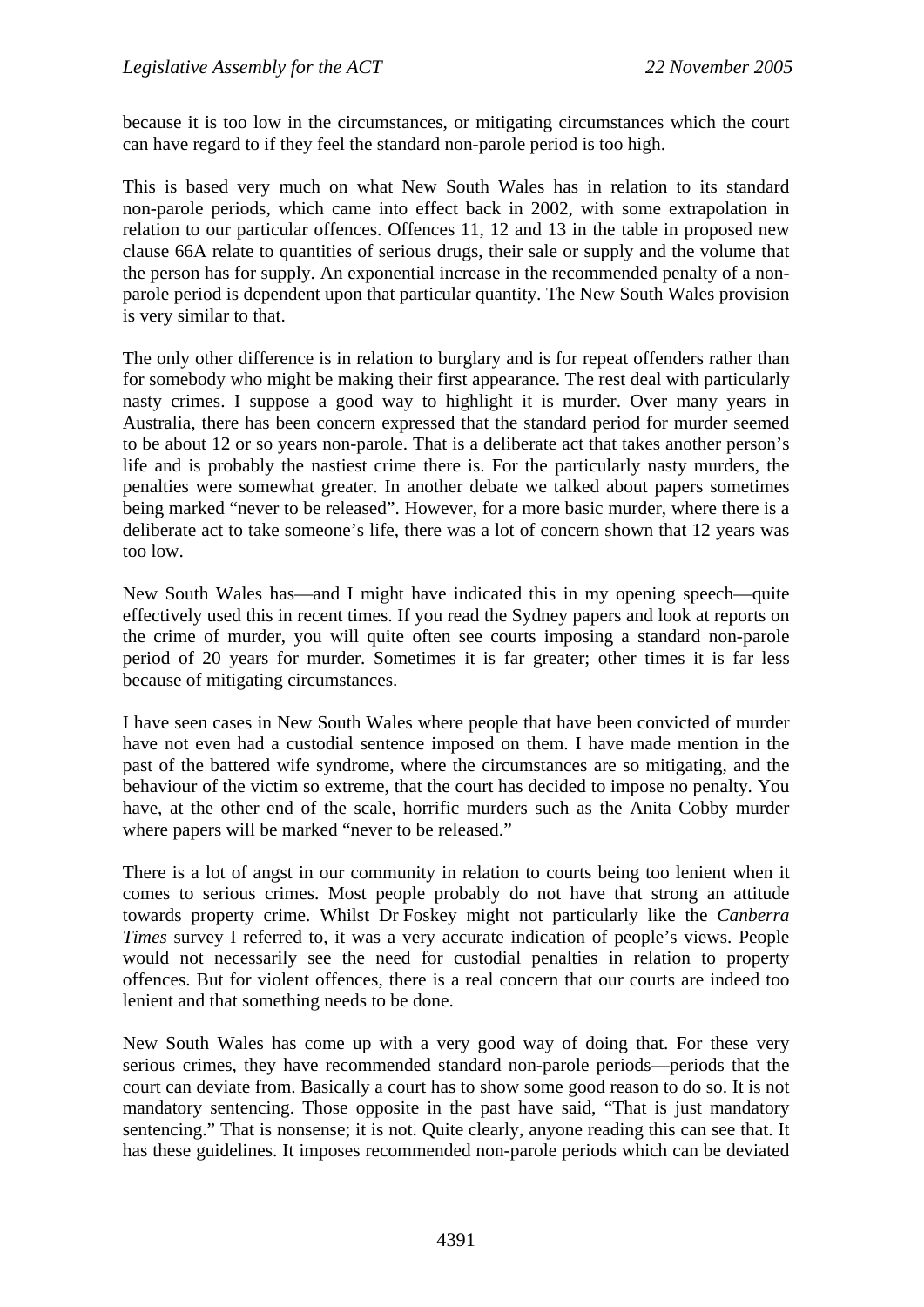from but which are a very strong indication to a court that reflects the community's concern about particularly nasty crimes.

It is probably high time that this Assembly took note of the views of the community and the community expectations in terms of what they expect from a justice system. The community are not fools. The ACT community can differentiate between property crime and violent crime. They can see reasons why it would be unreasonable to have a provision that might jail someone who commits a property crime for the first time. The majority of that survey indicated they do not necessarily see jail as appropriate for someone who has committed a serious property crime and is before the court for the first time.

They have a very different view of violent crime. When 83 per cent think our courts are far too weak when it comes to sentencing violent offenders, when 12 per cent think they are probably too weak and only 5 per cent think they are getting it about right, that is something we need to take into account.

I was at a Neighbourhood Watch meeting in Florey last week. There has been a spate of offences there. Most of them, luckily enough, are not terribly serious. But a real concern amongst those present was that, even if the offenders were caught, nothing would happen when they got to court. These people were not mad rednecks or anything; they were just community people in a suburb who had concern. There has been concern—and it is regularly expressed by victims—that our courts do not take a serious enough view when it comes to dealing with serious offences. Sometimes they take the view that the courts are not tough enough on more minor offences. But I am not dealing with that here; I am dealing with very serious offences.

This is something that a Labor state, a state that surrounds the ACT—refer to New South Wales— has brought in. It appears to be working quite satisfactorily there. There is a real problem. I would like to see consistent sentencing right across Australia. That is something we might achieve at some date. It is taking us forever to get a national criminal code going. That is something we might see at some stage. But I would certainly like to see that across Australia. In the meantime, I do not think it is right that someone who commits an armed robbery in Queanbeyan could expect to get a certain number of years imprisonment for that armed robbery and, if they committed the same offence in the ACT, could get a lesser sentence and might even walk free without a custodial sentence.

These are guidelines. Yes, these are strong guidelines for a court. But they were certainly recommended to me by victims and certainly were something that the AFP was keen to see. Indeed, some lawyers who have been involved in criminal law for a number of years were quite comfortable with them. Obviously, a number of others would not be. I reiterate: they would bring us into line with New South Wales. They were brought in in New South Wales, a Labor state. Obviously, the Greens and the ALP are going to vote against them. But you should have due regard to proper community expectations.

Sentencing is more than just rehashing a series of acts and putting them into two; it is about taking the opportunity to look at what needs to be done here and now, especially what needs to be done to toughen up areas where there have been some glaring weaknesses in the past; and put down proper guidelines that will ensure that, for these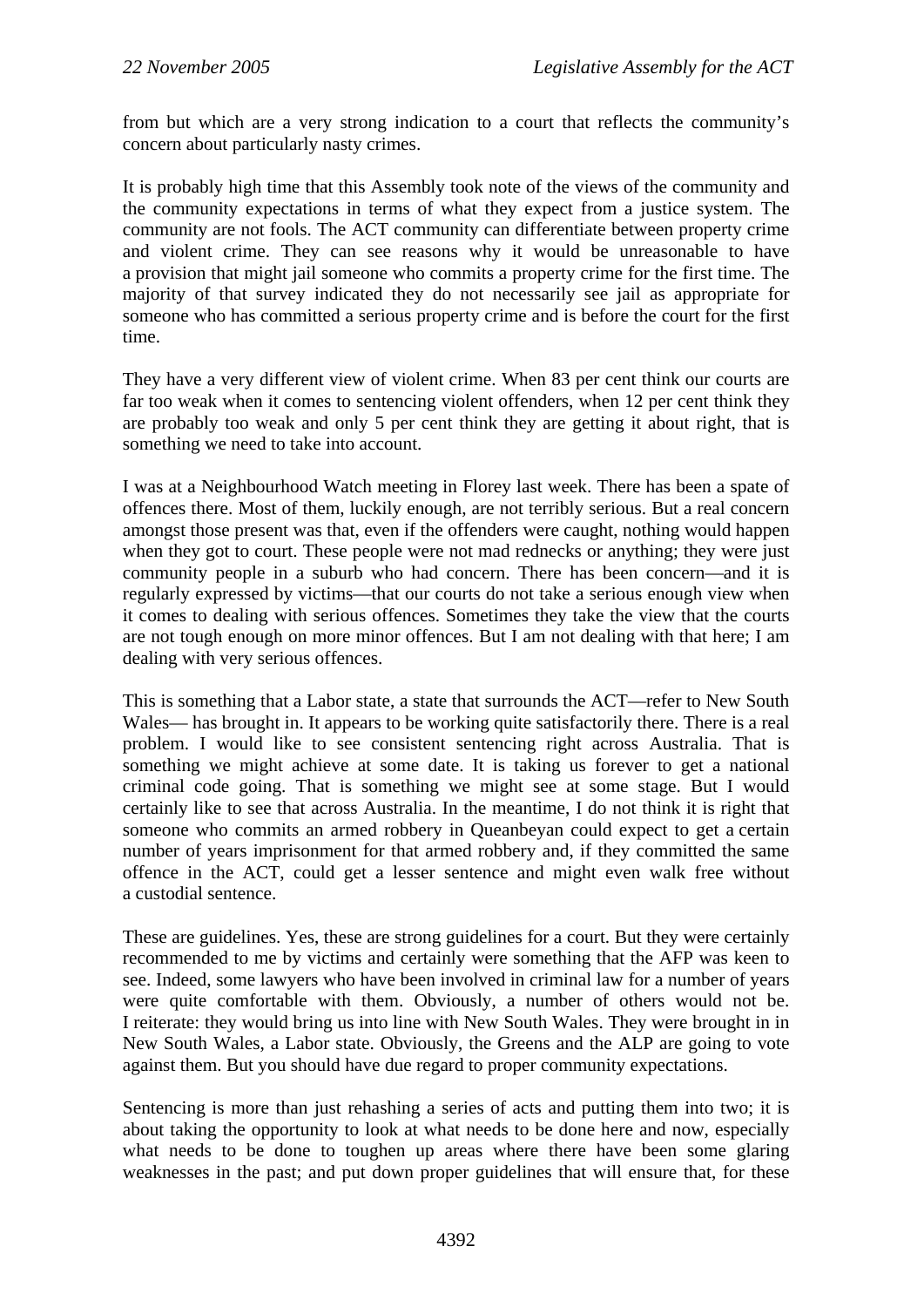most serious offences, courts reflect, as far as they can, community expectations. As I indicated before, as applies in New South Wales, there are ample areas where courts can deviate from this. They do in New South Wales and they do here.

**DR FOSKEY** (Molonglo) (11.22): Mr Stefaniak is trying to grapple with a problem that the ACT confronts all the time. We are a small jurisdiction surrounded by a much larger one. But I do not agree with his proposal to gap the level of standardisation there, because standardising non-parole periods is essentially about imposing longer sentences and taking away the discretion of courts and parole boards. It also takes away a prisoner's incentive to demonstrate rehabilitation and good behaviour while in jail, in the hope of getting early parole.

The Greens do not believe that longer non-parole periods will have any great impact on an offender's consideration as to whether or not to commit a crime. The Greens would rather see much greater emphasis placed on addressing the reasons for crime and on crime prevention measures.

Contrary to Mr Pratt's statements the other day that the Greens would like to throw open the jails and absolve everyone from accepting the consequences of their own actions, I put on the record, again, that the Greens have supported the ACT government's new prison project, with provisos, and will do all that we can to ensure that it is best practice and human rights compliant. The opposition has consistently opposed it.

It is the case that the Greens believe that criminal behaviours are often the result of social and economic forces beyond the control of the individual. And the statistics on the number of prisoners who have severe mental health, drug and childhood abuse histories bear witness to the wisdom of the Greens' approach. The Greens' approach is an evidence-based approach. The correlation between these pre-existing problems in criminal behaviours is so strong that I am disappointed and sad but not surprised that the level of debate in this chamber has been such that I am accused of wanting to throw open the jails.

We need to acknowledge that there are a disproportionate number of women prisoners who are in jail solely for the reason that they are addicted to the use of illicit drugs and are living testimony to the failure of the war on drugs. We need to get rid of that image of the offender always being a particular stereotype that, I believe, is perpetuated in these kinds of debates.

Regardless of the reasons for criminal behaviours, the Greens believe that adult individuals must show some responsibility for their own actions where they are capable of taking responsibility. The Greens also believe that the punishment should fit the crime as well as the offender. I do not believe that these amendments are designed to achieve this purpose.

**MR STANHOPE** (Ginninderra—Chief Minister, Attorney-General, Minister for the Environment and Minister for Arts, Heritage and Indigenous Affairs) (11.25): The government will not support these amendments. Mr Stefaniak proposes, as he has explained, to introduce statutory non-parole periods, again to be in line with New South Wales.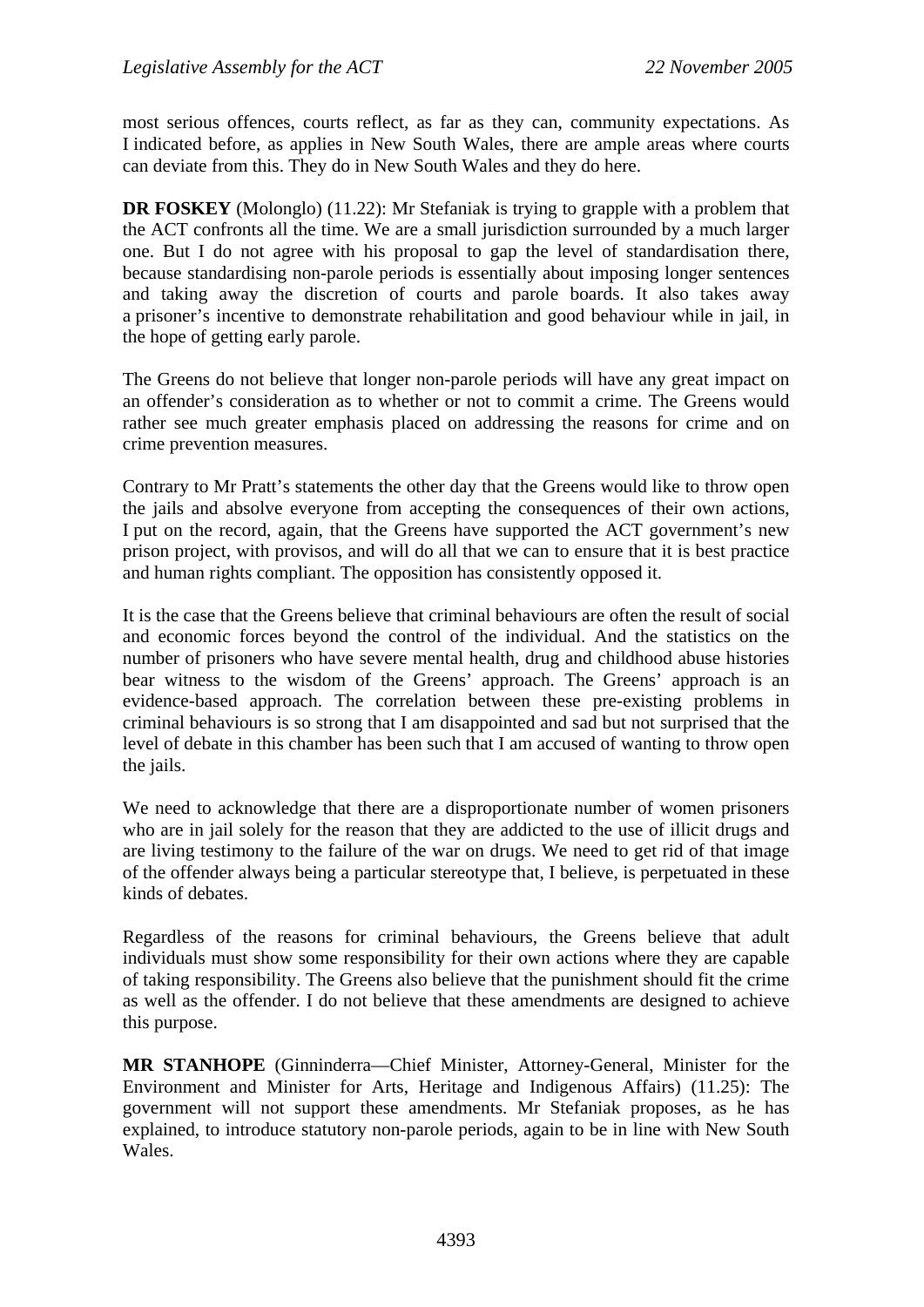Mr Stefaniak's amendment includes a table of 13 offences providing standard non-parole periods. The amendment states that the court must impose these periods unless there are reasons for not doing so. When setting a non-parole period the court must consider 26 aggravating or mitigating criteria. Apart from the extra workload upon courts, the amendment gives the impression of significantly reducing judicial discretion and would create unnecessary disputes for appeal.

Mr Stefaniak reasons that standard parole periods create greater certainty about the time the criminal spends in jail and are necessary because ACT sentences are out of kilter now with New South Wales. Mr Stefaniak, in speaking to his amendment now, also suggests that they are out of kilter with community expectations in relation to sentences that have been handed down for particular offences.

It has to be said, however, that Mr Stefaniak does not, in addressing this amendment, acknowledge that the treatment of parole periods in New South Wales and the ACT is fundamentally different. In New South Wales the time an offender spends on parole is counted towards completing the whole sentence. In the ACT an offender's parole time is not counted towards completing the sentence until the whole sentence is finished. If an ACT offender breaches parole the offender must serve the whole parole period in prison unless parole is again granted. If a New South Wales offender breaches parole they are only obliged to serve the remaining time of their sentence. Consequently, the incentive to abide by parole in the ACT is far greater than it is in New South Wales.

It can also be argued that Mr Stefaniak's amendment contradicts the Liberal Party's 2003 submission to the sentencing review itself. The Liberal Party made a submission, through the then spokesperson Mr Smyth, on 31 January 2003. Under the heading "Purposes of sentencing", Mr Smyth, in his submission, wrote what appears to be the crux of the submission. Mr Smyth said, on behalf of the Liberal Party:

I believe that the most significant outcome we can strive for is to reduce future crime by improving the performance of our corrections system in rehabilitating offenders. In my approaches … to this area I emphasis rehabilitation not to elevate it above the other statutory objectives, but rather because it is the element which has the greatest significance for the post-trial management of offenders.

Those are most laudable aims, and in this bill the government has, in fact, acted on Mr Smyth's submission. But Mr Stefaniak would now seek, essentially, to contradict the position put by his leader, namely, that the most significant feature of a corrections system should be rehabilitation, not that it should be put apart from other objectives, as Mr Smyth says. It is the element with the greatest significance. That is a position that the government accepts.

The key purpose of parole is certainly to moderate a sentence of imprisonment to enable the offender to rehabilitate. It is the submission that Mr Smyth made on behalf of the Liberal Party and is the philosophy that underpins the sentencing legislation and this government's commitment to sentencing and corrections.

It is a position that is also supported by the High Court. In the case of  $R \text{ v Shresha}$ , (1991) 173 CLR, at page 48, the High Court acknowledged, as a key purpose of parole,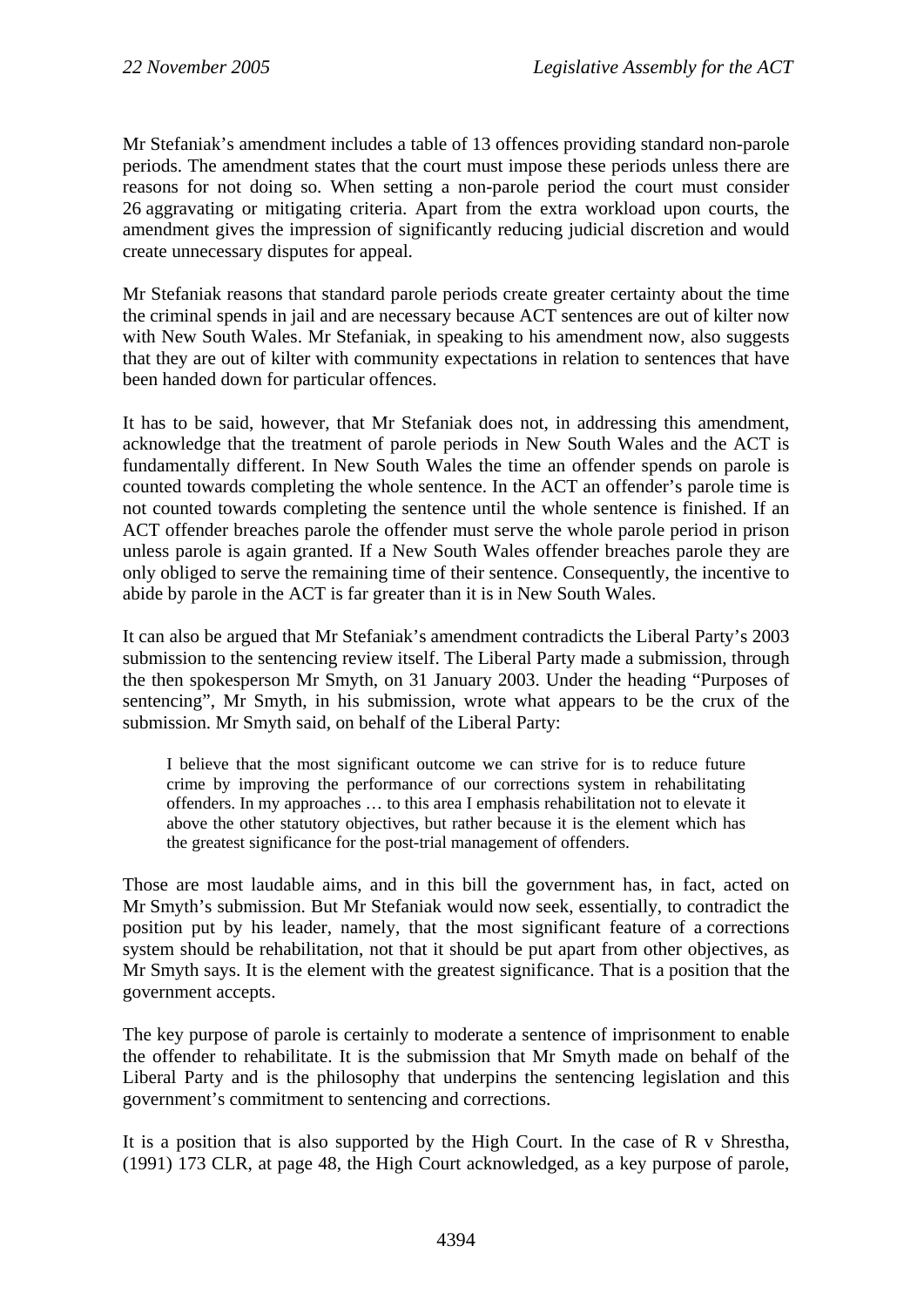the moderation of a sentence of imprisonment to enable the offender to rehabilitate. Mr Stefaniak's proposed standard non-parole periods elevate jail time above the goal of rehabilitation, which the government supports, which the High Court advocates as the principal purpose of parole and which was the centrepiece of the Liberal Party's submission to the sentencing review when the review was launched.

The New South Wales scheme of standard non-parole periods is relatively new, having come into effect for offences committed after 1 February 2003. There are already a number of New South Wales Court of Criminal Appeal cases testing the new provisions in New South Wales. In R v Way in 2004 and in R v Pellew, again in 2004, the Court of Criminal Appeal has interpreted the provisions as not reducing judicial discretion but as an exercise in assessing subjective and objective factors about the offence itself to determine whether a standard non-parole period should apply. Presently the scheme—and this is an emerging conclusion within New South Wales—seems to simply add another tier of judicial consideration and avenues for appeal rather than work as an expedient means of setting consistent non-parole periods throughout the courts of New South Wales.

It also needs to be said that, at the heart of the philosophy underpinning statutory non-parole periods, in a way that is a softer version of mandatory sentencing. If one looks at some of the standard missals, the other issue one would have is the assessment of what the standard non-parole period should be. Mr Stefaniak would claim a link to community sentiment in relation to what it is that the community would expect the standard non-parole period to be.

Mr Stefaniak believes that the standard non-parole period for murder should be 20 years. He suggests that the standard non-parole period for a murder involving a police officer, an emergency services officer, a health professional, a schoolteacher, et cetera, should be 25 years. I do not know on what basis Mr Stefaniak believes that expresses the sentiment of this community. Mr Stefaniak says, "It is the sentiment of the New South Wales community or the parliament of New South Wales, and we will simply accept that as appropriate and an expression of this community's views in relation to some of these issues."

But at the heart of standard non-parole periods is the question: what about judicial independence? What about the fact that we put in charge of our criminal process people learned in the law, experienced magistrates and judges, so that they can assess every single aspect of the case, undertake and receive advice, psychological assessments, counselling reports, reports from psychiatrists in relation to an offender, look at that offender's history, look at the offender's family circumstance and look at whether or not there are genuinely a range of aggravating or mitigating factors?

Mr Stefaniak will come back and say, "I allow for that. The provision is based on the fact that this section applies if a court is setting non-parole for an offender. Under a section where there is a standard non-parole, the court must set the standard non-parole period for the offence unless the court considers that there are reasons for setting non-parole for an offence that is longer or shorter than the standard non-parole period."

I am sure Mr Stefaniak would insist, "It is only a guide. Essentially, this is what you would do unless you are going to set a higher or lower sentence." You would ask, "What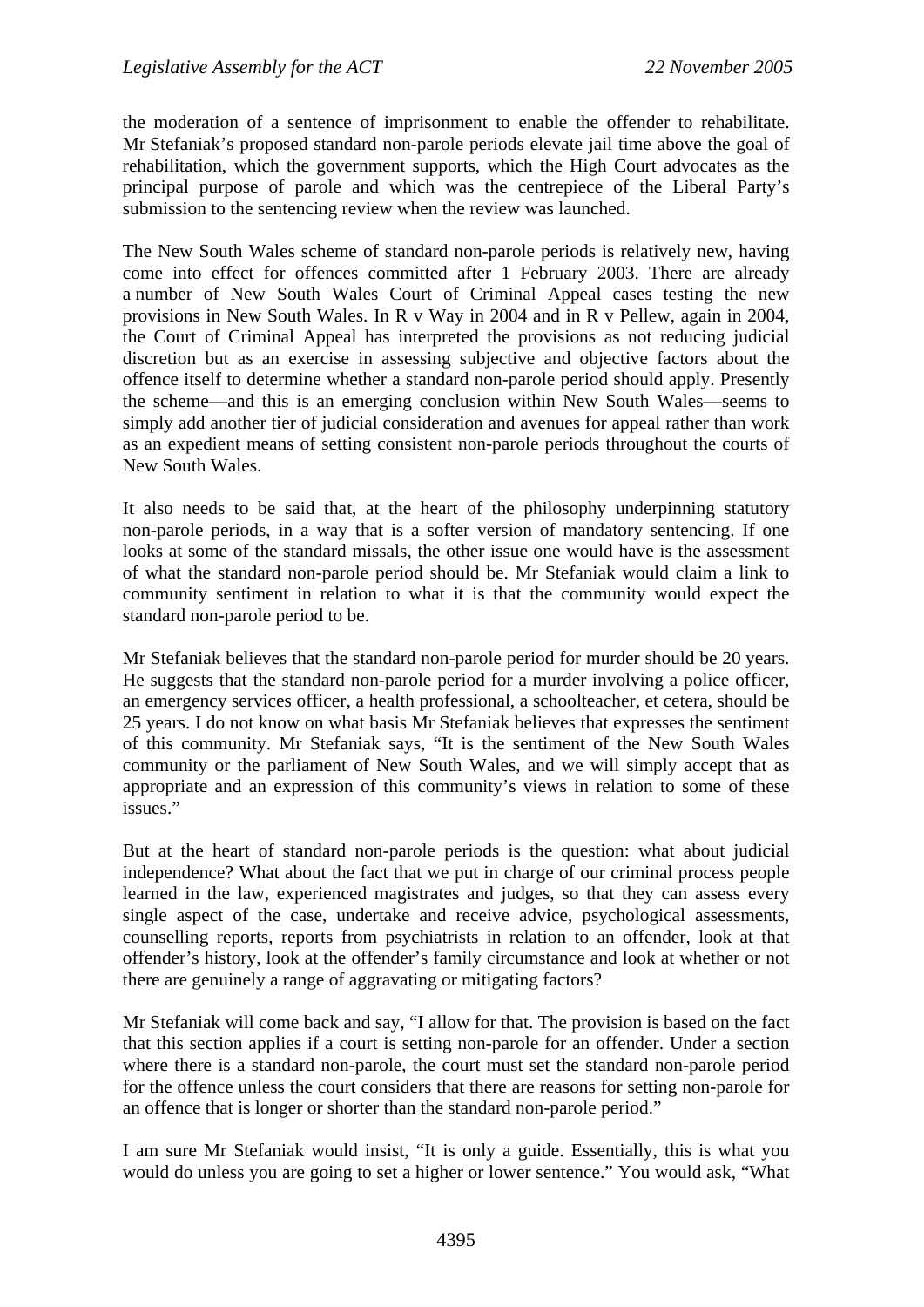is the problem?" He says, "The court has this discretion to take into account a range of aggravating or mitigating factors if it does not want to accept this period; this is just sending a signal." But it does not work quite like that. The New South Wales Court of Criminal Appeal, in the cases of Way and Pellew, is interpreting the provision as not reducing this judicial discretion but as an exercise of assessing subjective and objective factors.

It is this overlay of issues that have to be taken into account. Subject to the conclusions you reach in relation to the list, you either impose the standard non-parole period or you impose a higher one or a lower one, on the basis that we, as a community, are now saying, "We expect a sentence of this unless you can find a reason to increase it or decrease it."

I am concerned at any legislation which moves or impacts on judicial discretion or the way in which sentences have been traditionally handed down in Australia. It is not good enough just to say, "This is how they do it in New South Wales." As I say repeatedly, Canberra is not Sydney; we do not need just to parrot what it is that the government in Sydney does, albeit a Labor government—and a good Labor government, at that. This is a good Labor government; in fact, this is a better Labor government. We will not do what they do in the New South Wales parliament and hold that up as a benchmark or as a measure against which we should mark or measure ourselves.

For instance, if one goes to the table setting out the standard non-parole periods—and I have issues with this—item 9 states:

Offence against the Criminal Code, section 311 (Burglary), if the offender has been convicted of a burglary offence in the previous 5 years …

There is a mandatory sentence of imprisonment of one year. That requires a debate in itself. Mr Stefaniak simply presents us with an amendment with columns. I am sure Dr Foskey could give a half-hour speech on the considerations that one should take into account in relation to just that: where there is a burglary offence, if the offender has been convicted in the last five years of a burglary offence, then you have to go to jail for a year before you can get parole. This is my concern. I have issues with that. I would even debate that by itself.

Item 12 states:

Offence against Dru*gs of Dependence Act 1989*, section 164 (2) (Sale or supply) if the quantity of the drug to which the offence relates is at least 30 but less than 50 times the quantity prescribed as a trafficable quantity—

the sentence is a minimum 10 years in jail. Item 11 states:

Offence against Dru*gs of Dependence Act 1989*, section 164 (2) (Sale or supply) if the quantity of the drug to which the offence relates is at least 50 times the quantity prescribed as a trafficable quantity—

the sentence is 15 years in jail. As Mr Stefaniak knows, it is a form of mandatory sentencing. You have got your ifs and your buts, and your aggravating and your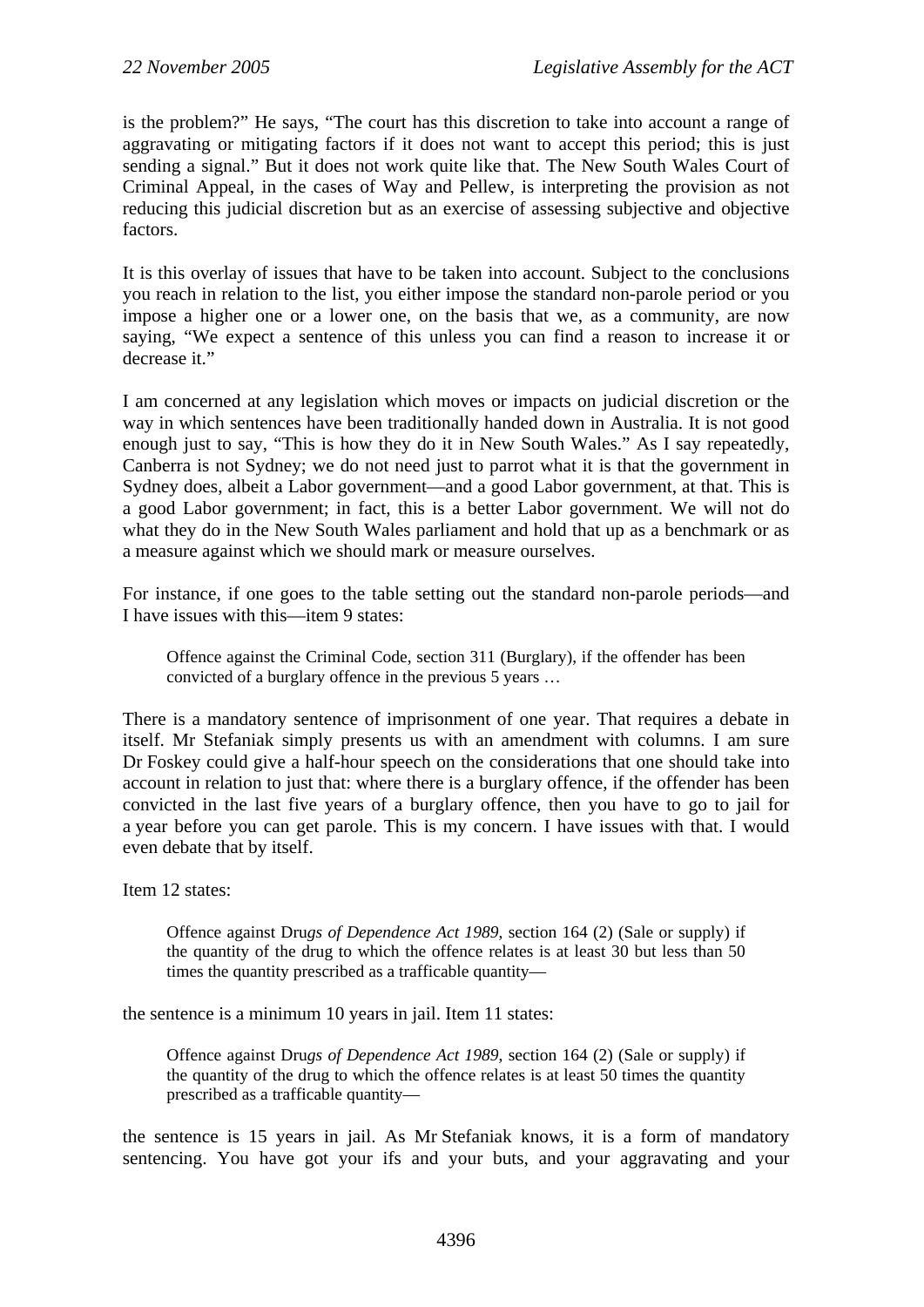mitigating factors, but this incremental shift to the removal of judicial discretion and the imposition of mandatory sentences is the first move towards a classic mandatory sentencing regime. This burglary offence, No 9, is: two strikes and you're out—all these philosophies in relation to sentencing that require the hardest consideration.

We can all conjure up a scenario—and that is the difficulty with this; we are not sitting in court in judgment of somebody that committed a burglary five years ago—of some young, mad, out-of-control kid, 14 years old, charged and convicted of burglary five years ago. He is now 19; he is now an adult; and he does some mad thing again. You say, "You were mad when you were 14, an immature, unformed kid, running wild and out of control, from a dysfunctional home, et cetera"—we could paint the scenario—"You are now a man; you are 19; you should have learnt. Go to jail for a year."

I honestly do not believe that that is good law, good sense and good corrections. We can all make such a scenario, if we go through each of these one by one. But anything that suggests, as your item 9 does, that a sentence for burglary should be based on whether or not you committed a burglary five years ago seems to me to be inherently flawed. It might be a factor that a court might take into account.

Then to say to the court, "Not only do you take it into account but you must then, unless you can find some other reason, sentence the person to a year in prison," is not good law and certainly is not backed by a philosophy that will be supported by the government. The government opposes this move to apply statutory non-parole periods in the ACT.

**MR STEFANIAK** (Ginninderra) (11.39): I certainly disagree with a number of things the government has said. The attorney's comments are quite predictable. This time around, in his argument, he at least acknowledged it is not mandatory sentencing. I thank him for at least coming that far, but I certainly do not agree with the comments he makes.

Fundamentally, again, yes, Canberra is different from Sydney. It is not Sydney, but it is not all that far from Queanbeyan and it is not all that much further from Goulburn. We are indeed surrounded by New South Wales. One of the problems the attorney has in any argument in relation to sentencing under the criminal law is the stark obviousness of the fact that we are an island surrounded by New South Wales and that these suggestions put before the Assembly by me are based on what a New South Wales Labor government has done, and has done with the concurrence certainly of the opposition in the state parliament and, I would imagine, of a number of Independent members.

In fact, there is debate as to whether they have gone far enough. We certainly think that what they have done is sensible and that they probably have gone far enough and have taken into account relevant considerations such as the fact that it is a recommended standard non-parole period and you can deviate from it. Yes, attorney, I am sure you and I could come up with a case where someone quite clearly should not get what is recommended in every single item here, because of the extenuating circumstances. Conversely, you can come up with cases where people should get more than that. There are always going to be cases like that. That is why there is a discretion with the court in relation to that.

There are aggravating circumstances and mitigating circumstances so that you do not get a situation where your example of a repeat offender in relation to a burglary would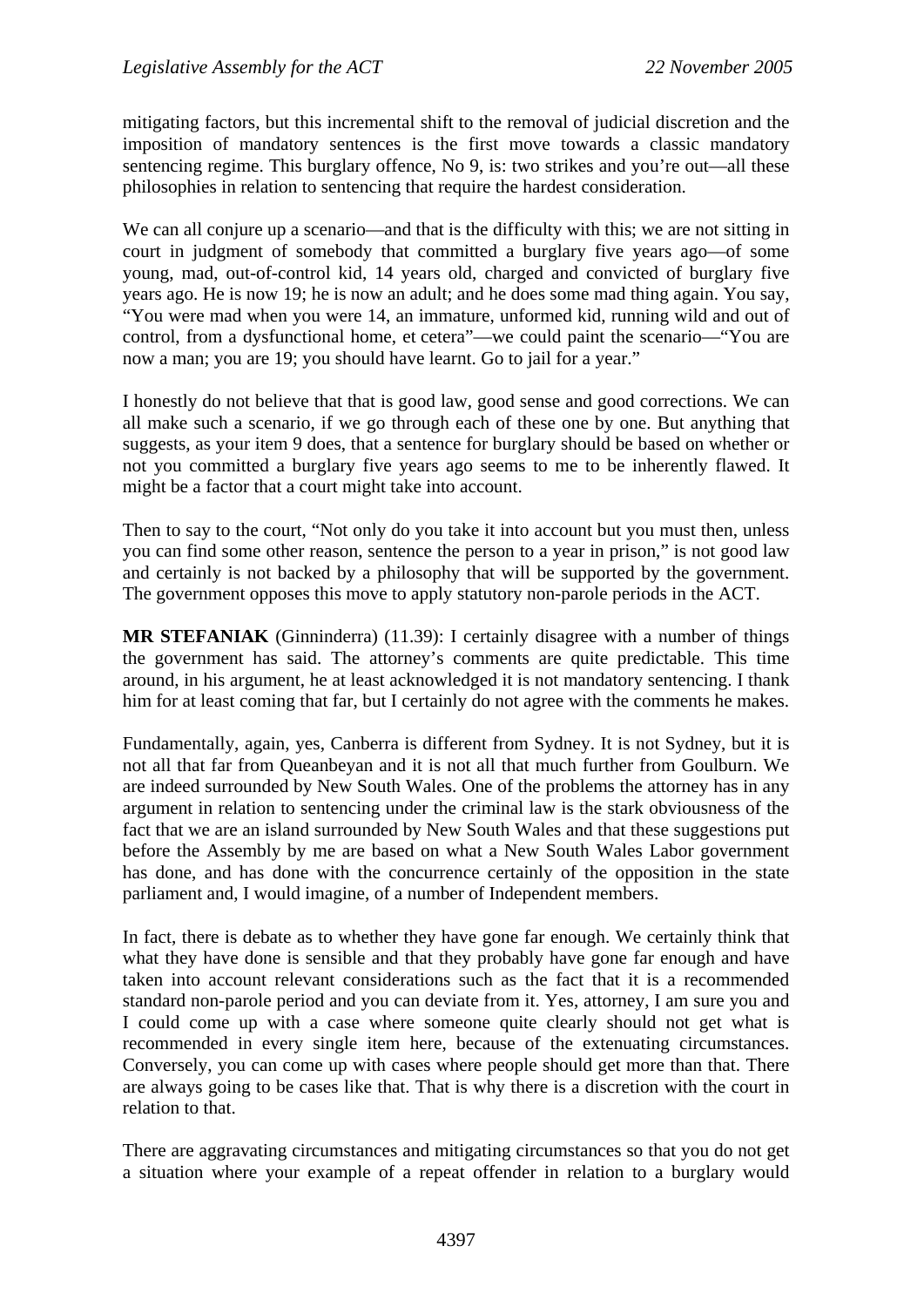necessarily be sentenced to one year. I would not necessarily see that occurring if at 14 he committed one burglary and at 19 he committed one burglary. Clearly that, in itself, would be significantly mitigating. When you look at the other points there, obviously the one year would not apply. But if he committed 30 or 40 offences at 14 and if he committed another 20 or 30 offences at 19, something like this clearly comes into play. In fact, a court could impose more.

I follow what happens in sentencing. We need better stats than we are getting at present. Take the offence of burglary. For multiple burglaries the courts have been imposing some jail terms and, in some instances, some significant jail terms. I do not see anything particularly extraordinary in relation to example 9.

Quite clearly, it is a case of wanting to be serious about having appropriate laws for serious offences. Both the attorney and Dr Foskey are saying, "You are interfering with the discretion of the court." "You are putting another layer," I think the attorney said, "of things a court has to consider." Standard parole periods are on top of what is there already. You are doing that with this bill we are debating anyway.

Twenty or 30 years ago sentencing under the Crimes Act was about one page long. It has only been since the early 1980s that there has been a plethora of additional legislation and additional clauses put in the Crimes Act in terms of guidelines for courts. And that is all I am doing, putting in these additional guidelines for courts so that they can address relevant, proper community expectations. Both you, attorney, and Dr Foskey are out of kilter with what the community expects in terms of dealing with serious offenders, especially serious violent offenders and offenders who pray on the weaknesses of others by supplying significant qualities of illicit drugs. That is what we are talking about here.

In terms of these bills being different to what my colleague put in the submission in 2003, that is nonsense. These bills, in a slightly different form but with these provisions, were before the Assembly. They might have even been sent by me to your committee around the same time Mr Smyth sent in his comments in relation to rehabilitation. This deals particularly with serious offences. Yes, it deals with ensuring that criminals who commit these offences get a proper period in jail.

Once they get to jail, the rehabilitation is essential. That is certainly something the opposition has been very keen to see in terms of an ACT prison. I note that the government is stressing rehabilitation. We are very supportive of that. One of the reasons why we want to see good rehabilitation programs for drug offenders is to get people who have used drugs off the drug whilst they are in jail, rather than propose a needle exchange, which we do not see as being particularly helpful but as perhaps counterproductive. We are very keen to see rehabilitation in jail. That is exactly what Mr Smyth has been proposing. It is exactly what I support and every member of the opposition supports.

We also support a stronger stance in dealing with serious crime. It is a real concern in the ACT community that, when it comes to serious crimes, our courts simply are not tough enough. Provisions like this assist the court. It is not like we are imposing any additional conditions. Twenty or 30 years ago you had one page of the Crimes Act dealing with sentencing and all you would rely on in sentencing would be similar decisions perhaps from interstate. It certainly is something I remember doing when I started prosecuting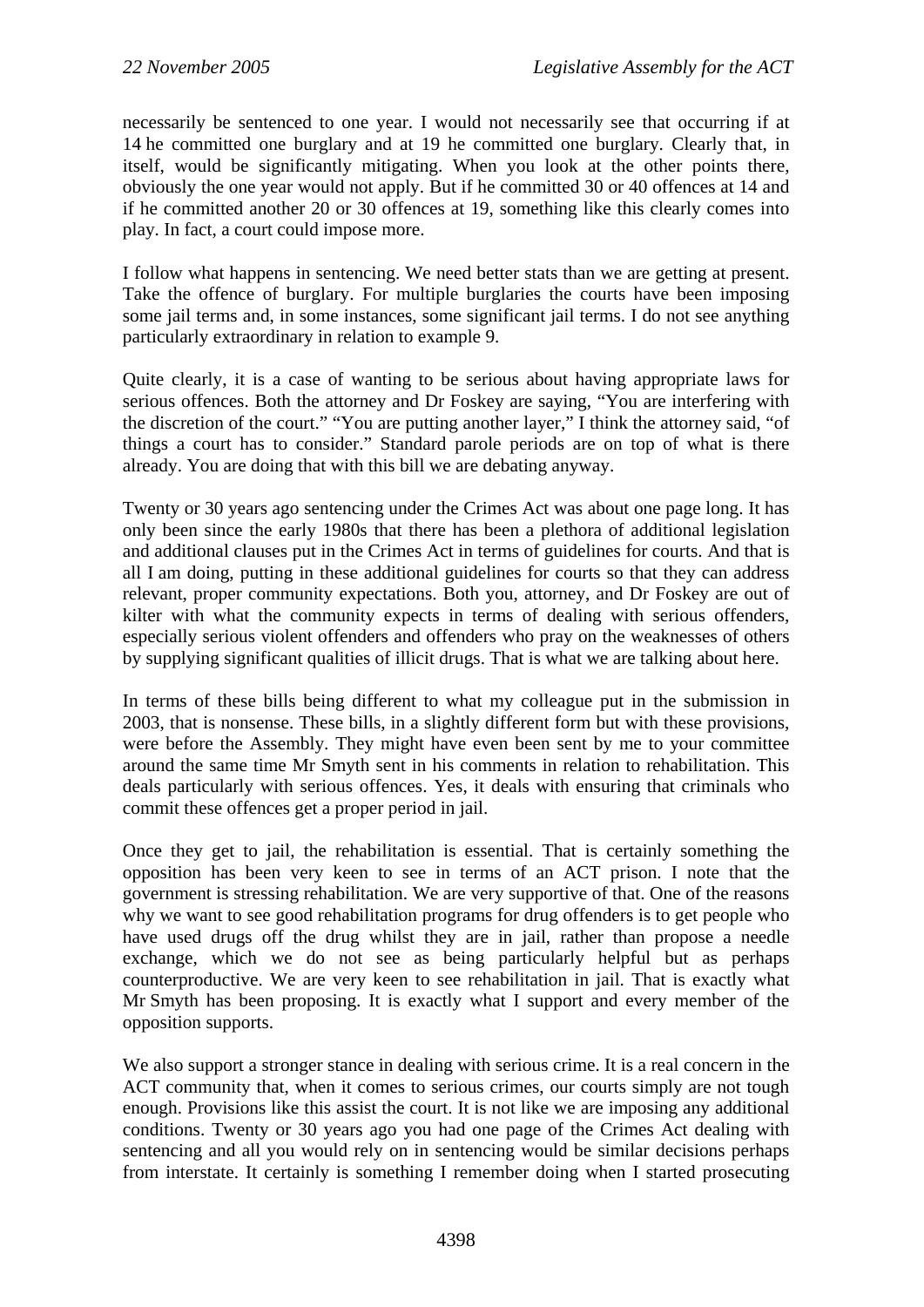offences in the Supreme Court. You rattled off what happened in New South Wales or South Australia as a guide to the court, because there was very little in terms of statute law. That seemed to work fairly well.

We have some significant concerns in relation to what is best in this difficult area of sentencing. There is the clear community desire to see sentencing toughened up in the ACT. All the people I talk to do not have any problem with our adopting the strong measures that the New South Wales Labor government has adopted.

I would be interested to follow through the attorney's comments in relation to parole. I do not necessarily think it is all that different, but it is an interesting point he makes there. I stress, in terms of what my colleague and I put in relation to these bills, there is no contradiction; they are different stages. One is dealing with the time of their sentence; the other is dealing with rehabilitation afterwards. It is crucially important and something we all support.

I note that this is going to be lost. I had no real expectation that it would get up. You are making a mistake. It is a shame that, when it comes to areas like this, this government is very much at odds with what its colleagues in New South Wales and elsewhere are doing. That is a pity. It is important to have consistency, not only in the ACT but also across Australia in terms of such important things as sentencing, especially sentencing for serious offences.

Once again, you have missed an opportunity. I do not think the community, certainly those who come into contact with the criminal justice system and are often the victims of it, will thank you for that. There is a real concern in the community in terms of what is appropriate for courts to do and the fact that there is a need for stronger laws when it comes to serious crime. Once again, the Assembly has missed an opportunity to give proper voice to those reasonable community expectations.

Question put:

That **Mr Stefaniak's** amendment be agreed to.

The Assembly voted—

Ayes 6 Noes 9

Mrs Burke Mr Stefaniak Mr Berry Mr Hargreaves Mr Mulcahy Mr Corbell Ms MacDonald Mr Pratt Dr Foskey Mr Quinlan Mr Seselja Ms Gallagher Mr Stanhope Mr Smyth Mr Gentleman

- 
- 

Question so resolved in the negative.

New clause 66A negatived.

Clauses 67 to 133, by leave, taken together and agreed to.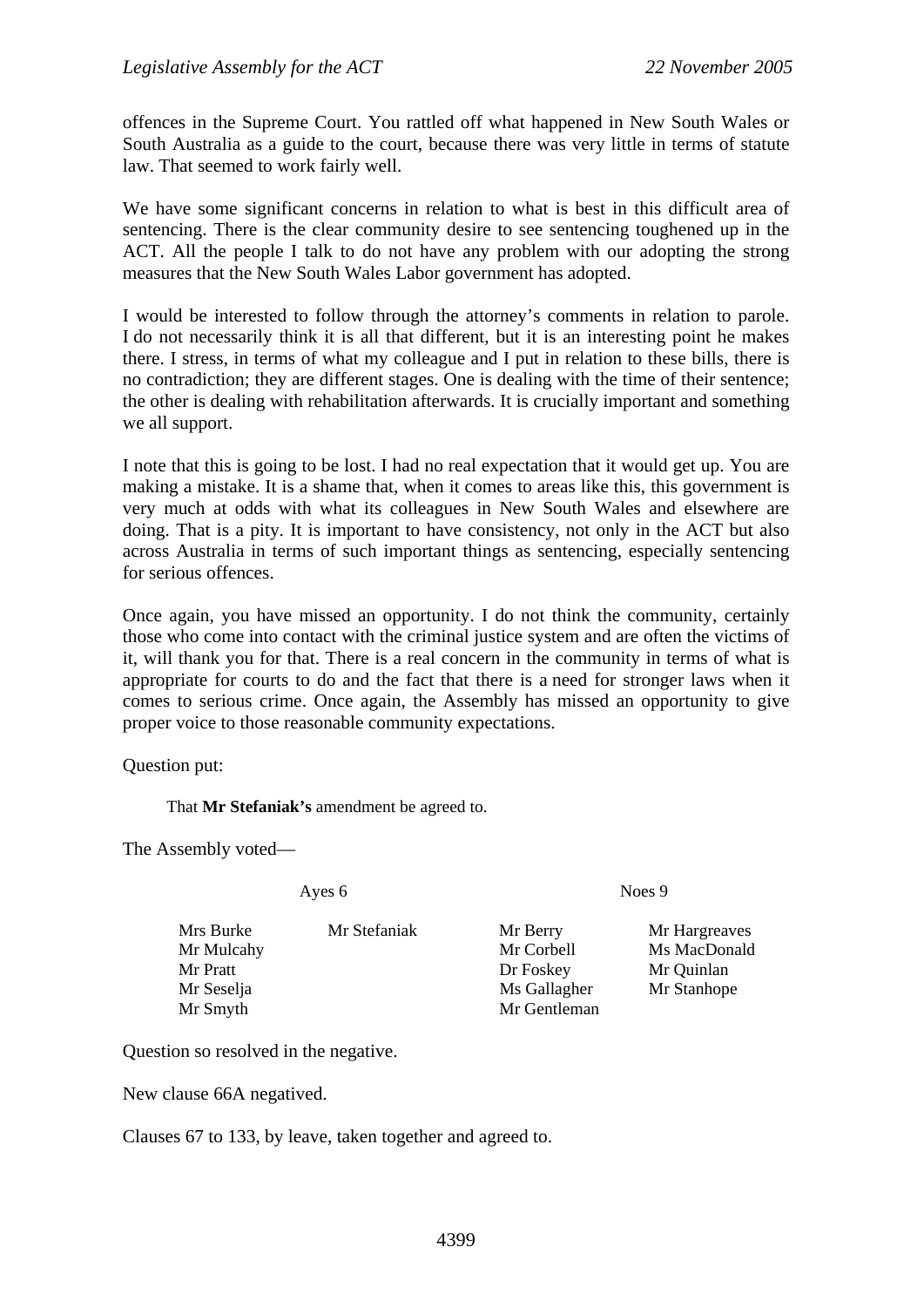<span id="page-21-0"></span>New clause 133A.

**MR STANHOPE** (Ginninderra—Chief Minister, Attorney-General, Minister for the Environment and Minister for Arts, Heritage and Indigenous Affairs) (11.52): I move amendment No 6 circulated in my name which inserts a new clause 133A *[see schedule 2 at page 4465]*.

The bill retains the sentencing courts' authority to make ancillary orders such as compensation for damage. For example, the bill currently would lapse these orders if a conviction or a finding of guilt is reversed or set aside. The bill enables reparation orders to be made for expenses incurred as a consequence of an offence or losses caused by theft of property. Rather than place victims in a situation where these orders are made, enforced and then changed, the intention of the government's amendment is to defer the execution of the orders until the normal appeal periods expire.

Clause 133A defers the effect of ancillary orders and reparation orders until the end of appeal proceedings. This clause also provides the appellate court with the power to give effect to an ancillary order or a reparation order before the appeal proceedings are complete, if justice would be served. If a conviction is set aside or overturned, clause 133A would automatically lapse ancillary orders and reparation orders.

**DR FOSKEY** (Molonglo) (11.53): I agree with this amendment to the Crimes (Sentencing) Bill, as it appears to make it more logical and administratively based in regard to the most appropriate manner for the courts to deal with and implement ancillary orders.

New clause 133A agreed to.

Remainder of bill, by leave, taken as a whole and agreed to.

Bill, as amended, agreed to.

## **Crimes (Sentence Administration) Bill 2005**

Debate resumed from 30 June 2005, on motion by **Mr Stanhope**:

That this bill be agreed to in principle.

Question resolved in the affirmative.

Bill agreed to in principle.

#### **Detail stage**

Bill, by leave, taken as a whole.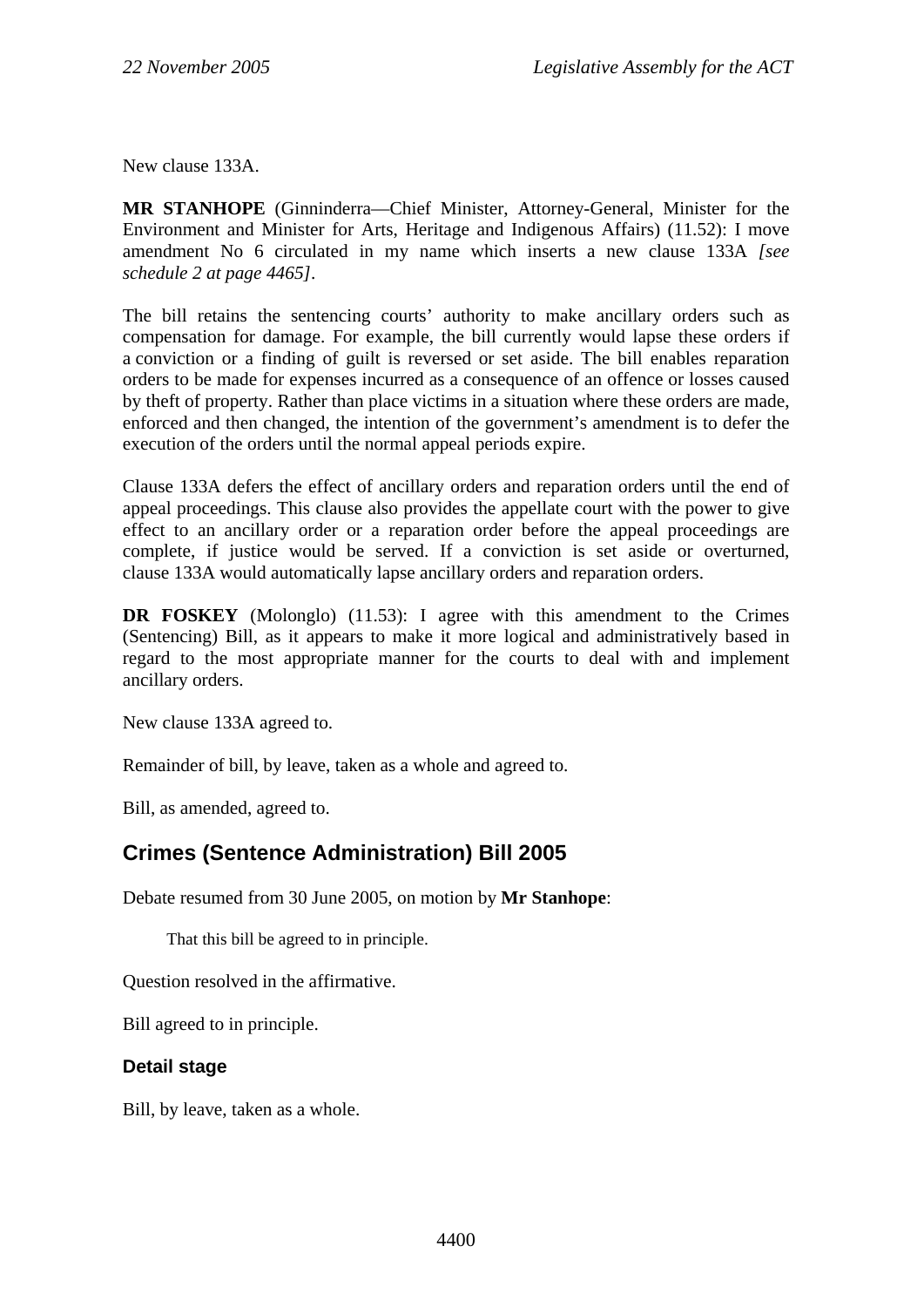**MR STANHOPE** (Ginninderra—Chief Minister, Attorney-General, Minister for the Environment and Minister for Arts, Heritage and Indigenous Affairs) (11.55): I seek leave to move amendments Nos 1 to 20 circulated in my name together.

Leave granted.

**MR STANHOPE**: I move amendments Nos 1 to 20 circulated in my name and table a supplementary explanatory statement to the amendments *[see schedule 3 at page 4467]*.

There is a range of government amendments proposed. Many of them are technical in nature. The Crimes (Sentence Administration) Bill 2005 consolidates existing sentencing laws set out in a number of different statutes. The bill also sets out the administration of the new sentencing options provided by the Crime Sentencing Bill, which we have just been debating.

The bill creates a standard model for administering each sentencing option. It sets out the obligations upon offenders for each type of sentence: full-time detention, periodic detention and good behaviour orders. Apart from full-time imprisonment, the bill also sets out the consequences of any offender failing to meet their obligations.

It includes simplified procedures for dealing with breaches of good behaviour orders, periodic detention, parole and release on licence. It also requires the Sentence Administration Board to supervise critical aspects of periodic detention, parole and release on licence, such as breaches and amendment of the conditions consistent with these changes. The bill includes modern provisions for the board's proceedings and inquiries.

The government amendments address matters raised as a result of the Sentence Administration Board and the Supreme Court having considered the detail of the bill. I do not think it is necessary for me to go through each of those in detail today. Suffice it to say that amendment No 1 corrects a mistake. The majority of the other amendments are technical in nature. Some of them respond quite specifically to comments that were received by the government from the courts and, most specifically, from the Sentence Administration Board in relation to the operations of the board.

**MR STEFANIAK** (Ginninderra) (11.57): The opposition will be supporting these amendments. They clarify a number of issues, most of which, of course, come from the Sentence Administration Board.

**DR FOSKEY** (Molonglo) (11.57): The Greens support all the amendments, with the exception of amendment No 17 to clause 209 (3) (a). In opposing the amendment, I do understand that there are logistical reasons why this amendment is being proposed. But I think, on principle, it is important that I register my opposition. This amendment would allow remandees to be held for up to seven days, rather than two days, for each adjournment of the Sentence Administration Board hearing into their cases.

There would need to be a good explanation as to why the offender should be held on remand for a longer period, especially since the ACT government has been talking about how it is changing the Sentence Administration Board so that it can deal with cases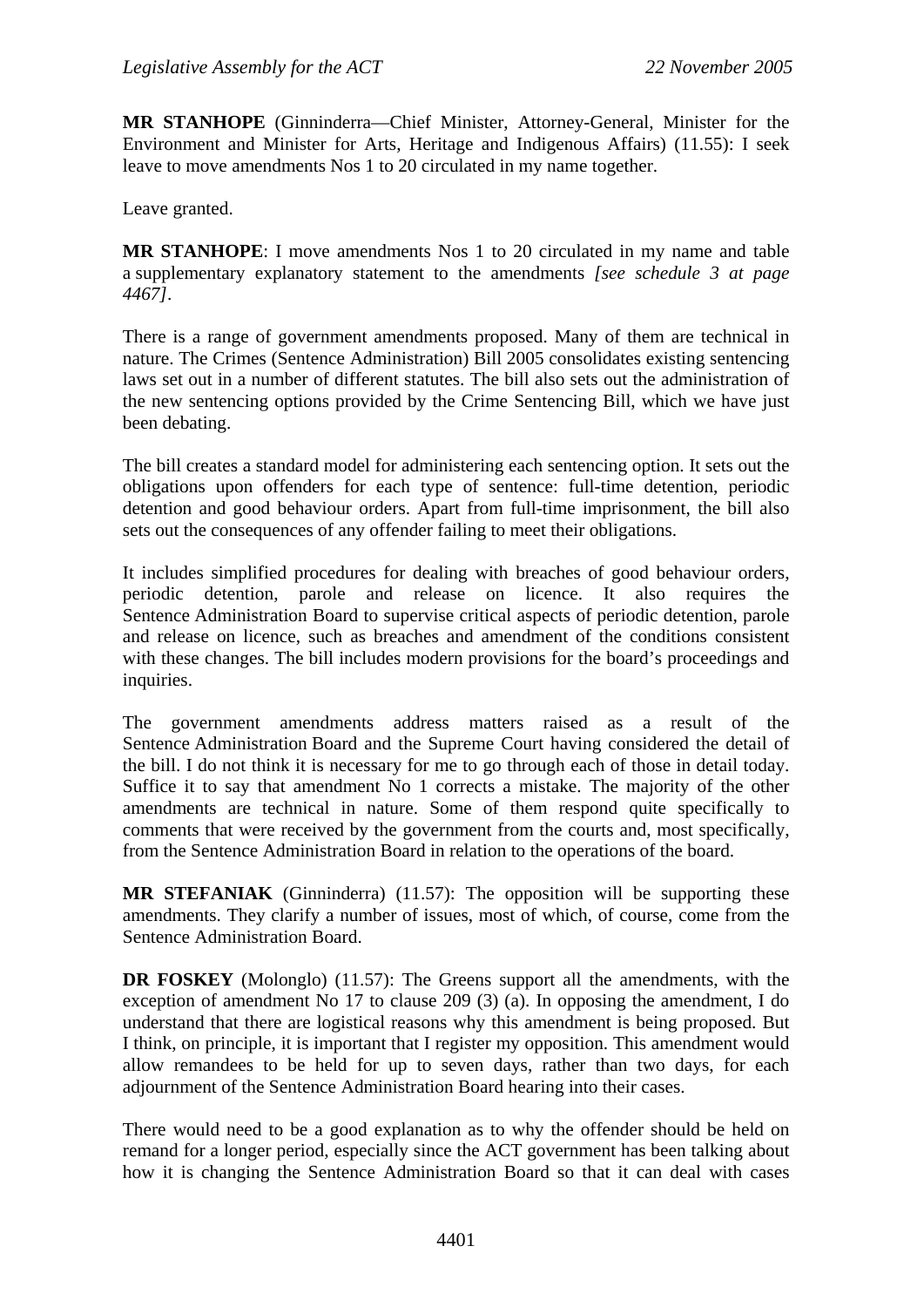<span id="page-23-0"></span>sooner and in a more flexible manner. I understand that when the ACT has its own prison, the logistical reasons for this amendment may fall away. Consequently, given that the amendment will be passed regardless of my stance on the matter, I propose that this provision be reviewed at a later date when we have our prison.

Amendments agreed to.

Bill, as a whole, as amended, agreed to.

Bill, as amended, agreed to.

## **Standing orders—suspension**

Motion (by **Mr Corbell**) agreed to, with the concurrence of an absolute majority:

That so much of standing orders be suspended as would prevent Private Members Business Order of the Day No 3 being called on forthwith.

## **Sentencing and Corrections Reform Amendment Bill 2005**

Debate resumed from 22 June 2005, on motion by **Mr Stefaniak:**

That this bill be agreed to in principle.

Question resolved in the negative.

## **Health Records (Privacy and Access) Amendment Bill 2005 (No 2)**

Debate resumed from 22 September 2005, on motion by **Mr Corbell**:

That this bill be agreed to in principle.

**MR SMYTH** (Brindabella—Leader of the Opposition) (12.01): The opposition will be supporting this bill. The purpose of the bill is to amend the Health Records (Privacy and Access Act) 1997. Members will recall that this act was amended earlier this year to fix a loophole whereby a person may have been able to gain access to the identity of people making mandatory or voluntary reports under sections 158 and 159 of the Children and Young Peoples Act 1999.

This amending bill is a general tidy up of the act, which has been in operation for eight years now. It sets in place some key timeframes, as well as making it easier for, for instance a deceased person's family to have access to their records. The bill sets out a new timeframe for keeping records. For adults it is seven years after the date of collection. For children under 18 years old, it is seven years after the child turns 18, that is, when the consumer turns 25 years old.

The bill better regulates the access to health records by third parties. Formerly, it was more of an all-or-nothing approach. There was some doubt, for instance, as to what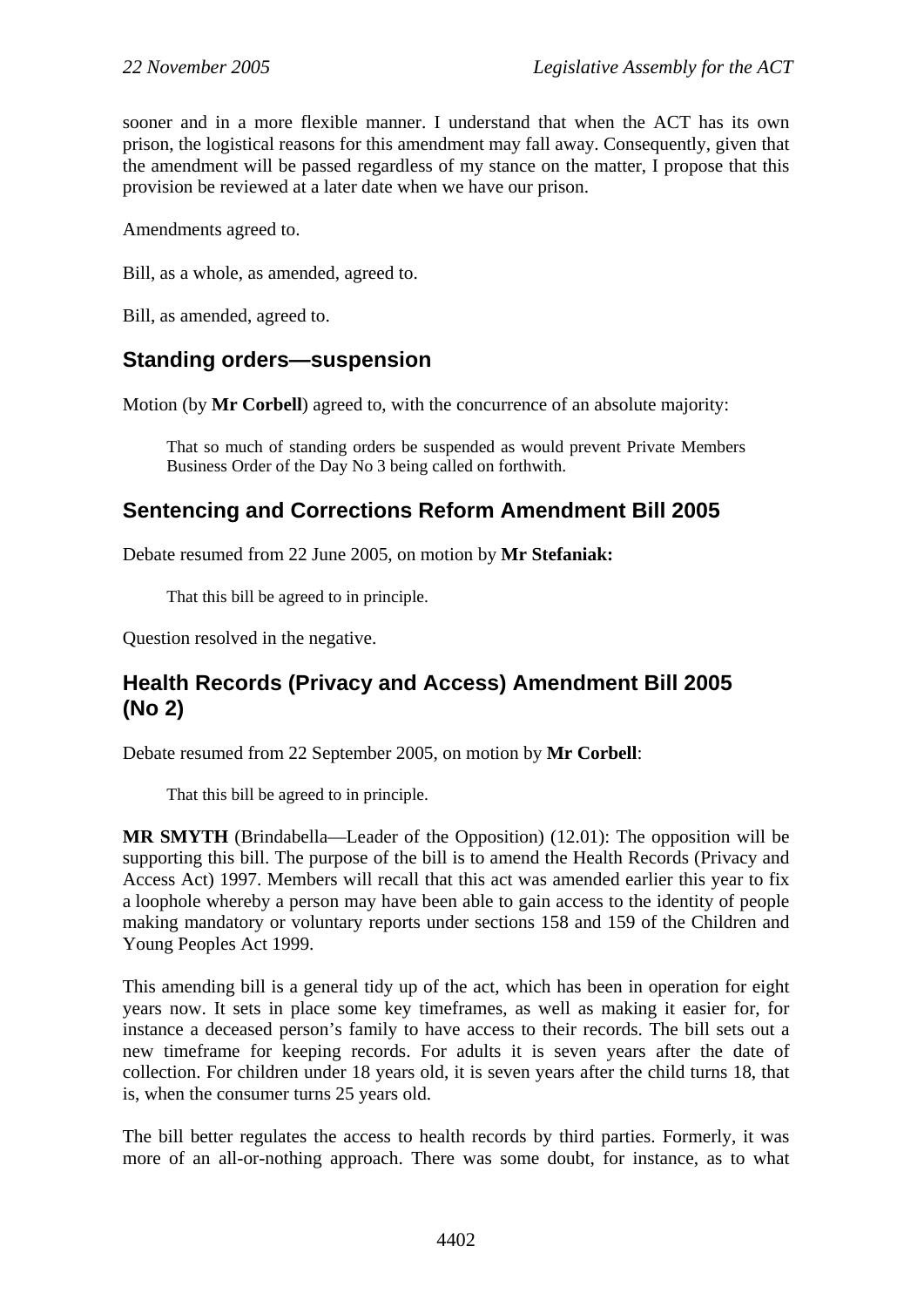might have been released to an insurance company. This bill regulates that so that relevant sections can be released for the convenience and use of all.

It also allows better access to records by the families of deceased persons, especially when a person dies intestate. That obviously causes a great deal of angst. Often survivors are not able to access a hospital record or a doctor's records. In some cases they can have absolutely no knowledge of the treatment of a loved one or relative over a period of time. They may not have been aware of an illness. Sometimes this comes as a shock. It is reasonable, within the confines of the bill, to allow those people access to these records.

Something that pleases me is the improved access for carers. Currently carers cannot gain access to the records of the person they care for. This bill defines the circumstances in which a carer can access records. That can only lead to better outcomes for the person being cared for and, in particular, for the carer, who may have the care of a loved one just dropped on them or who may have taken up the task of caring for someone without really understanding the full implications of the condition that the person is suffering from. The doctor cannot disclose medical records or detail any complications that might occur without the permission of the person who is being cared for, and in some cases that person is not capable of giving that permission. I think that carers will find this a particularly useful revision of this bill.

I am assured that the bill does comply with the national health privacy code, which of course it should. With those words, the opposition will be supporting this bill.

**DR FOSKEY** (Molonglo) (12.04): I will be supporting this bill. The point of this amending bill is to build some flexibility into health records protection so that reasonable decisions can be made regarding health information when it is consistent with the patient's preference, where there are issues of safety at stake and when, without compromising privacy, better research can be conducted.

In analysing this bill, we considered the impact of these amendments on a range of people. I am aware that it was developed in consultation with a number of groups, including the law society and health care consumers, and that is reflected in the care with which some of the key provisions have been drafted. It was a reminder that there is a case to be made for the explanatory statements of bills to include a list of groups consulted in their development. I trust that when my legislation amendment bill is debated, the government will see fit to support that element of it.

One of the key provisions in this bill is the new amendment to the sixth principle of the act, which allows doctors and other treating health professionals to disclose personal health information where previously that was not permitted. There are often occasions when such disclosure would benefit the patient or health service consumer in terms of making them easier to look after when presumably they are in a condition where they cannot themselves communicate the information.

The patients' rights are protected by the limitation that the disclosure is made for compassionate reasons, that it would reasonably be expected by them and is not contrary to any wishes previously expressed by them. This provision is clearly a benefit to the patient or consumer and their carers, but it is also of clear benefit to health professions who, without a doubt, are trapped at present in an invidious position. Similar protections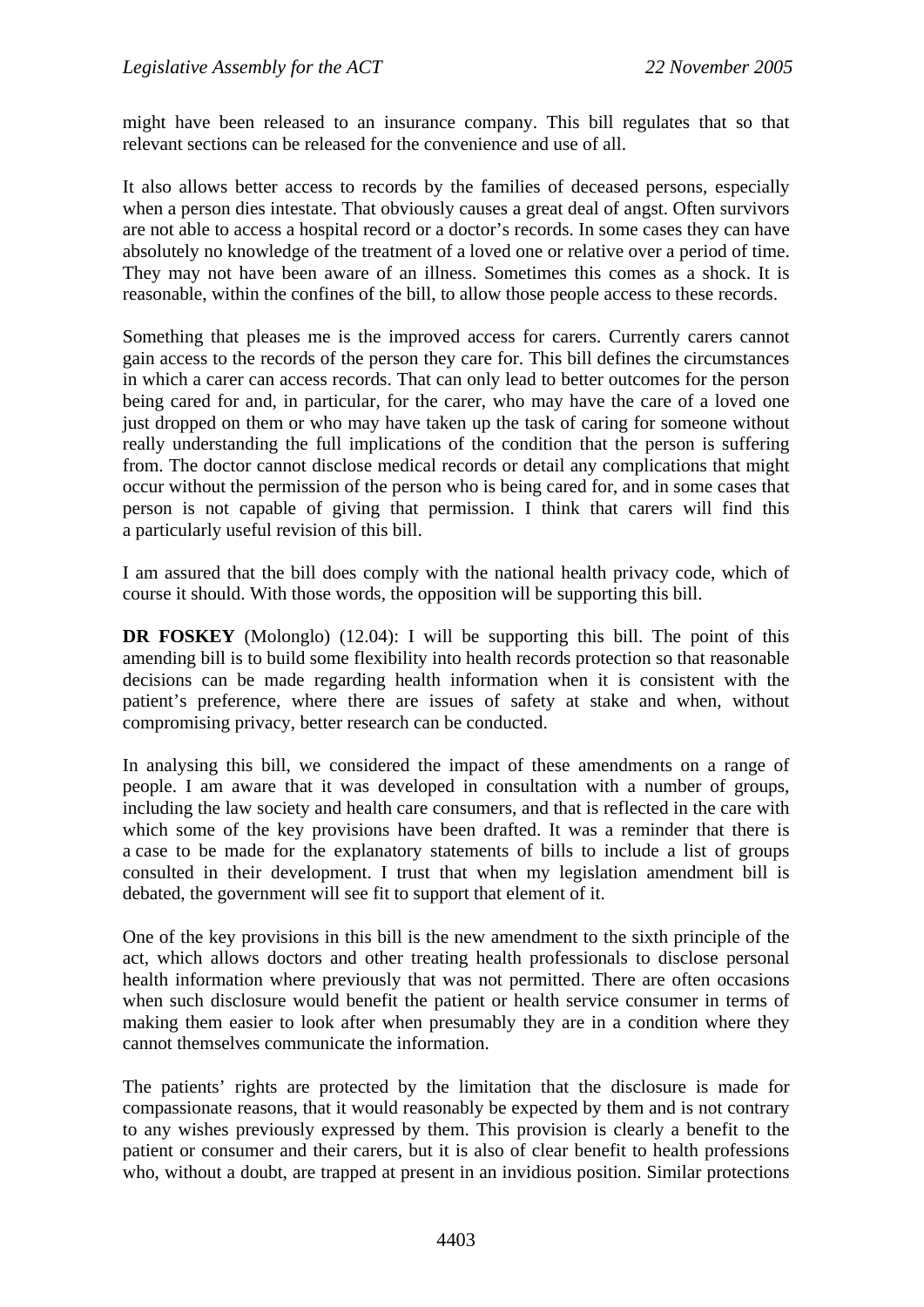are in place regarding amendments to the tenth principle, which allows for disclosure of otherwise private information to family members for compassionate reasons.

There are also amendments that allow the disclosure of information to carers where it is necessary for them to safely and effectively carry out their functions. Perhaps the most debatable amendment in this bill allows for identifiable data to be disclosed for research purposes or for the compilation or analysis of statistics.

The scrutiny of bills committee raises concerns that disclosure of medical records may be made to any entity and that there are no ethical controls in place. Offsetting these concerns is the limitation that applies to other medical records that the information should be protected and that it must not be used or disclosed for any other purpose. I am prepared to support this amendment but would ask the department to monitor the application closely and to bring this act back to the Assembly if any problems regarding disclosure eventuate.

I note that there is a broad project in train that is about improving the legal status and the practice of creating advance agreements that people may wish to put in place in anticipation of episodes of intense mental psychosis or in cases of terminal physical illness. I understand that this is not the business of the act before us, but they do run across each other. So I am using this debate as an opportunity to urge the Attorney-General to ensure that that project is pursued promptly. I believe it could deliver substantial benefits to health care consumers in the territory and, of course, to their practitioners.

In addition to some redrafting for clarity and style, other elements of this bill include updates to incorporate recent amendments to the Children and Young Peoples Act, a specification of domestic partners consistent with other ACT legislation, a provision to allow for health records to be accessed by immediate family members if a patient or consumer dies intestate and a stronger confidentiality protection when the consumer or the patient requires it. These are all intelligent amendments to the act and I am pleased to support them.

**MR CORBELL** (Molonglo—Minister for Health and Minister for Planning) (12.08), in reply: I thank members for their support of this legislation. These are important reforms to provide better access to health records information to those who have a genuine and legitimate interest in having access to them and who have previously been restricted in their options in getting access to such records.

I would like to flag that the government has been advised that there are a small number of amendments that should be made to this legislation following scrutiny by the scrutiny of bills committee and, given that those amendments were only made available to me as minister today, I foreshadow that I will circulate those amendments out of session for members to scrutinise and propose to bring this bill back for debate in the detail stage at clause 1 on Thursday so that members have sufficient time to scrutinise what I believe are non-contentious amendments but which members should have the ability to look at prior to debate.

Again, I thank members for their support. I foreshadow that the government will recommence the detail stage debate on this debate on Thursday.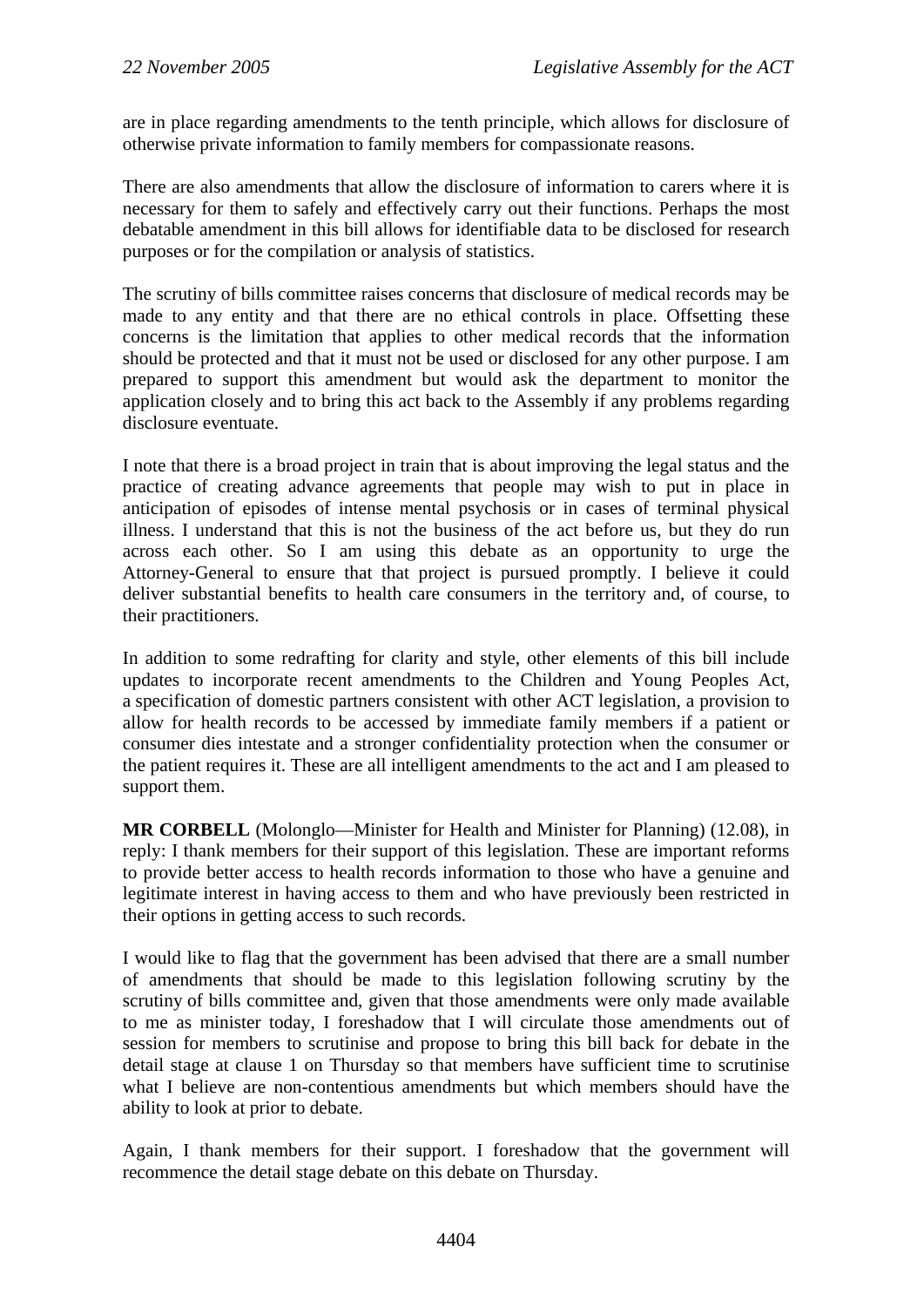<span id="page-26-0"></span>Question resolved in the affirmative.

Bill agreed to in principle.

#### **Detail stage**

Clause 1.

Debate (on motion by **Mr Corbell**) adjourned to the next sitting.

## **Administration (Interstate Agreements) Repeal Bill 2005**

Debate resumed from 20 October 2005, on motion by **Mr Stanhope**:

That this bill be agreed to in principle.

**MR SMYTH** (Brindabella) (12.11): The opposition will not be supporting this bill. Despite the claim of the Chief Minister, we see it as a backward step in accountability and openness of government. In the final paragraph of his tabling speech, the Chief Minister said:

These measures represent a major enhancement of the openness of the ACT government's intergovernmental relations.

In fact, the bill is cloudy at best. In reality, it is a retrograde step. The Administration (Interstate Agreements) Act was enacted in 1997 following the publication of the Scrutiny of National Schemes of Legislation Position Paper in October 1996. Historians and those with a recollection of the time tell me that in 1997 when it was passed unopposed in this place—it was passed on the voices—we were the envy of other jurisdictions.

What was the purpose of the act? It placed the parliament over the executive. It affirmed that primacy is with the parliament, not necessarily with those who are in charge. I would like to read from the position paper prepared by the Working Party of Representatives of Scrutiny of Legislation Committees throughout Australia, tabled in October 1996. On page 7, under the heading "The Role of Parliament as Lawmaker", the paper states:

Parliament has a constitutional obligation to make laws for the peace, order, and good Government of the State.

That is the role of the parliament, not the executive. I will read another quote from the then Premier of Tasmania, Ray Groom. He says:

It really concerns me that the whole matter is getting out of hand and laws are being created which are not really genuine products of the democratic process; they are not genuine products of the Parliaments—that might seem a strange thing to say but I really believe that that is the case. I do know that in certain cases we have had uniform legislation created without Members of Parliament really examining and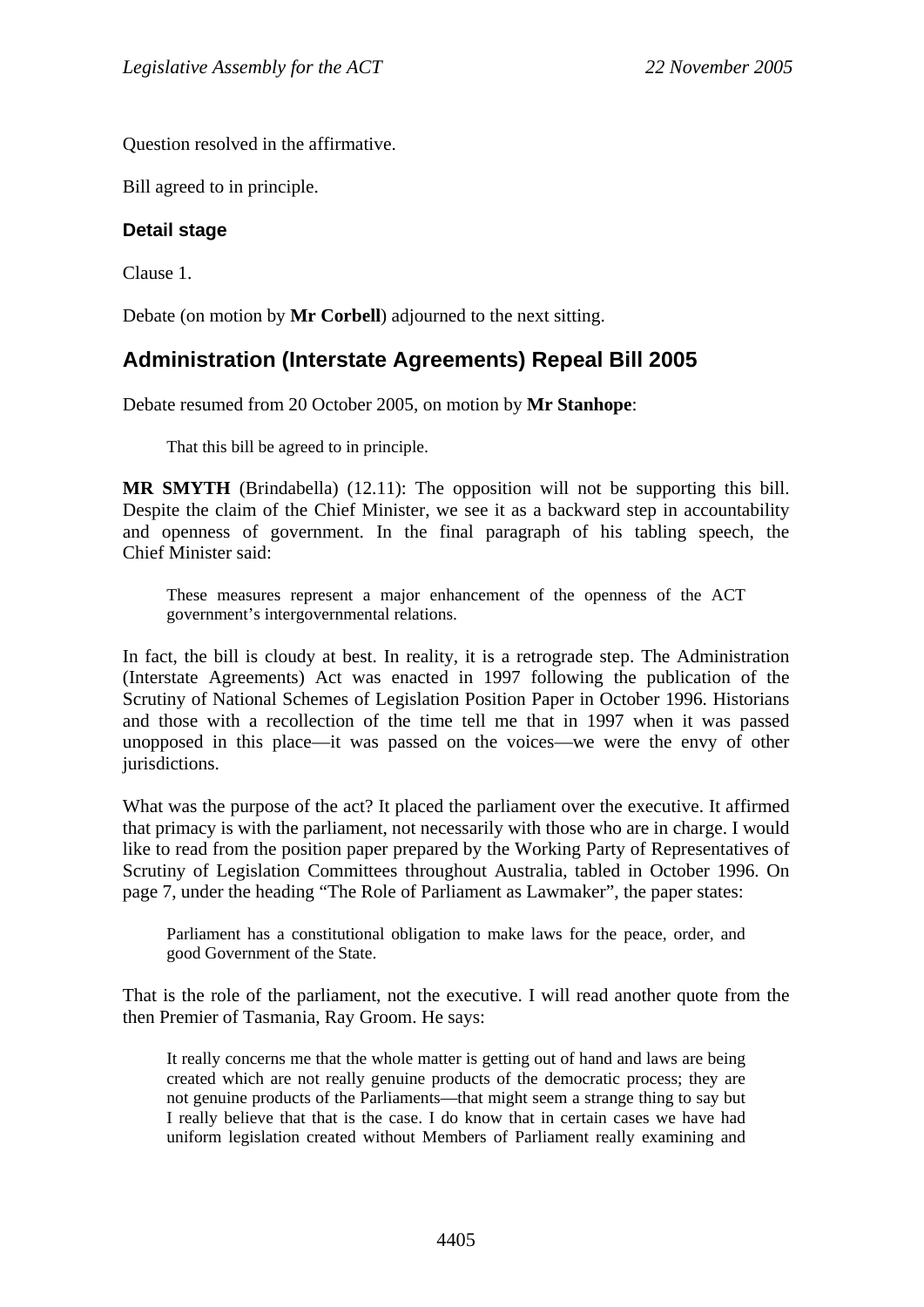understanding what the legislation is all about. Obviously on the face of it we see what it is about but no one has scrutinised it in any detail.

That is the whole point. At the end of the in-principle stage of the debate, I will be moving, under standing order 174, that we send this bill off to the justice committee. It has a crucial role in the whole process, as outlined by the act as it currently exists.

Without stating any reason why this bill should be passed, on 20 October the Chief Minister tabled the bill, and here we are a month later attempting to pass it. Obviously, over the last couple of months the Chief Minister has had some issue about bills being sped through parliament, and this one is going at a very rapid rate. In his tabling speech the Chief Minister made the bald statement:

The interstate agreements act has proven, however, to be a limited and less than satisfactory vehicle for such consultation.

Why has it been limited? Why has it been less than satisfactory? What is the level of complaint? Has the case been made for repeal? We have got the Chief Minister's statement, but there is no evidence that the act is a less than satisfactory vehicle for consultation. Perhaps it is because governments—and I am willing to say successive governments—of either ilk have not adhered to what the act seeks to do. If members have not read it, they should do so before they vote on this bill because what they may well be doing is voting away some of their rights as legislators. The Administration (Interstate Agreements) Act 1997 is worth reading. Under "Object", the act states:

The object of this act is to impose on Ministers—

That is, the parliament says to ministers, "You're responsible to the elected body for your conduct. You're not over the elected body." The act continues:

duties to inform and consult with other members of the Legislative Assembly in regard to interstate agreements, so as to protect the freedom of the Assembly—

This act protects the Assembly:

to carry out its legislative deliberations without being subjected to necessity or compulsion due to the actions of the executive, and shall be construed accordingly.

The act is saying that the executive is responsible ultimately to the house, and that is how it should be. That is what the people of the ACT think. That is why they elect their members. That is what everybody thought in 1997. Liberal, Labor and the crossbench all agreed on the primacy of the house. But now, the champion of Westminster, the man who in this place has said on many occasions, "I believe in the Westminster system", is saying, "There goes the primacy of the Assembly. It is up to the executive." So much for that famous statement on the morning of the election: You have nothing to fear from majority government.

The act deals with notification of negotiations. Section 6 (1) states: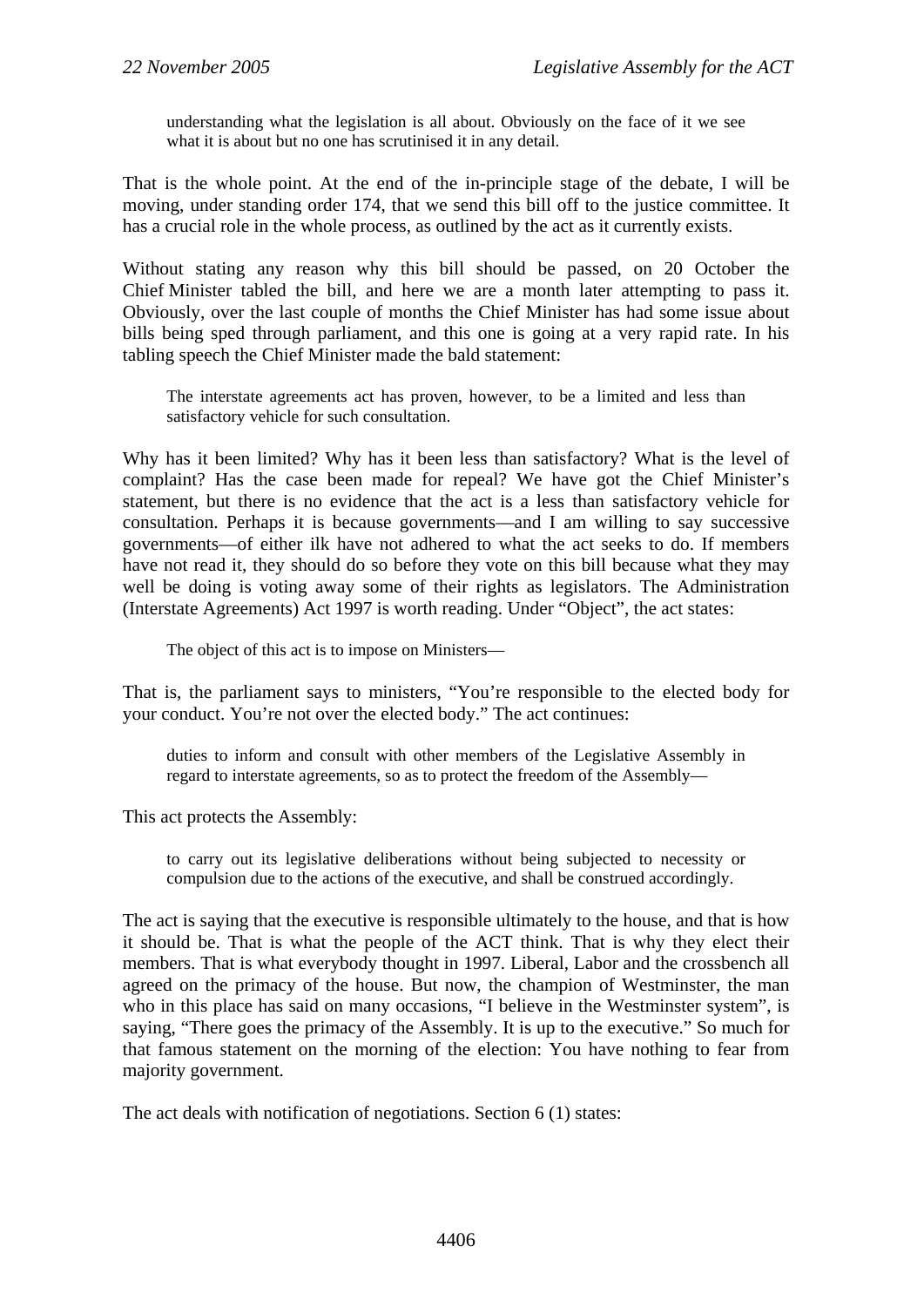If a minister proposes to participate in a negotiation for an interstate agreement, he or she shall comply with subsection (3) as soon as practicable after becoming aware of the impending negotiation.

It is not when we are going to sign it, not when we propose to participate in negotiation, not after we have been in negotiation, not down the track, but when we start. This has probably not been complied with since 1997. The scrutiny of bills report actually says that the scrutiny committee was informed of only one such agreement.

What is it that is asked of the minister? What is so onerous that we are now going to repeal this act? Section 6 (3) states:

A minister shall, in writing, inform each member of the Legislative Assembly of—

(a) the nature of the negotiation or proposed legislation;

(b) any timetable for the negotiation or proposed legislation;

(c) the nature of any legislation that may be proposed as a result of the negotiation; and

(d) any position the Minister is taking, or intends to take, in the negotiation.

So that is the role of our representatives on the executive and ministerial forums, and rightly so. I think we have probably all fallen down on this in the past. Section 7 refers to consultation regarding agreements. Section 8 (1) states:

A Minister shall not, on behalf of the Territory, enter into a proposed interstate agreement until either—

(a) a recommendation made by a committee consulted in accordance with section 7 has been received; or

(b) 6 days have elapsed since the consultation was undertaken in accordance with section 7.

Section 7 basically requires that a minister must consult with the appropriate standing committee nominated by you, Mr Speaker, and with the Standing Committee on Justice and Community Safety. There are actually two committees that must be consulted on every interstate agreement. I suspect that both sides have fallen down on this requirement.

But that is what we are repealing today, members. It was put to the Assembly a month ago and, 30-odd days later, it is being repealed. We are going to replace it with a different system, a non-legislative system that involves placing a lot of trust in the government. In his tabling speech, the Chief Minister said:

Following a review by my department of the operation of the act, the government has decided to replace the limited consultation provisions of the act with a range of new, non-legislative intergovernmental consultation measures.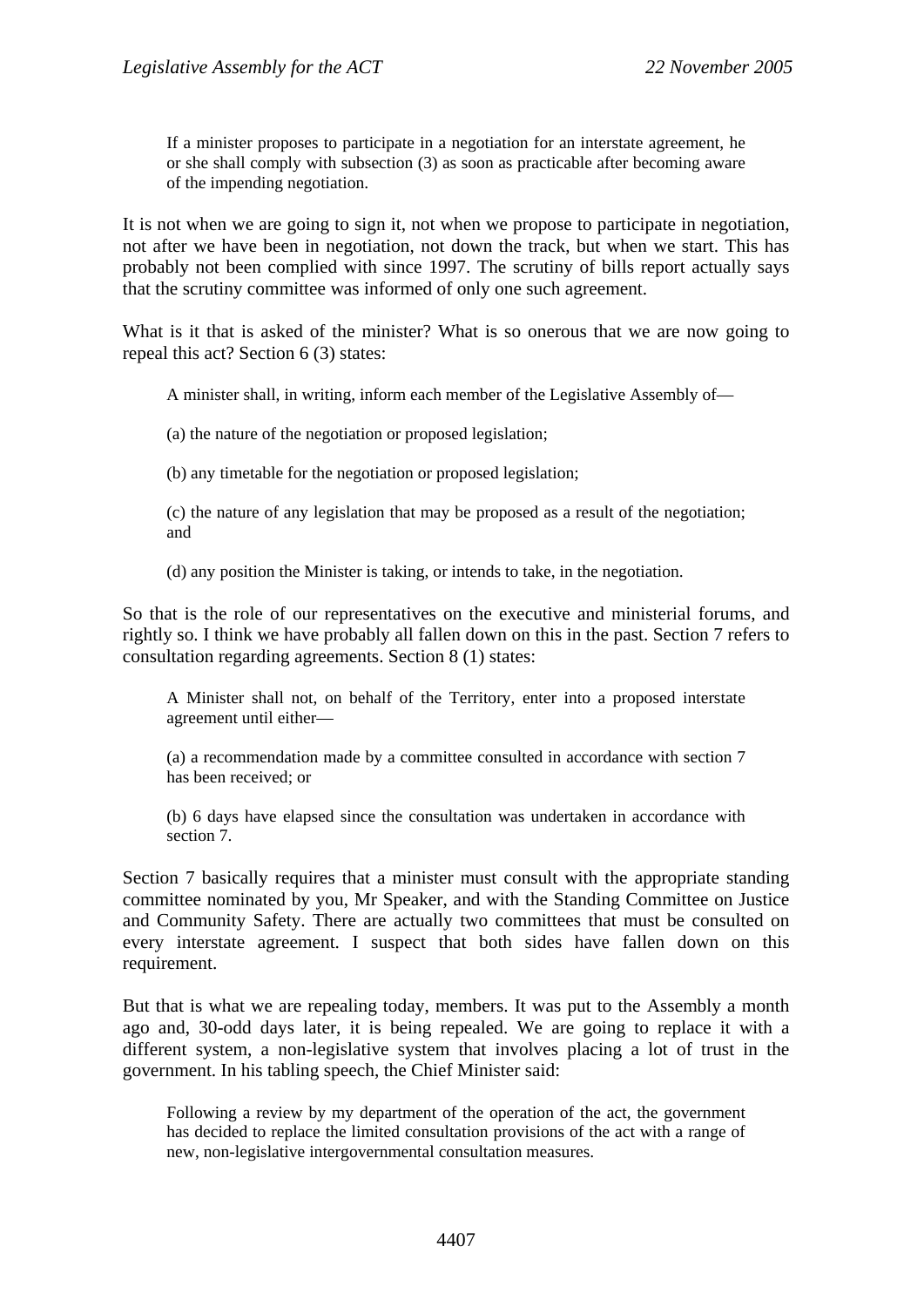Remember, the act requires the minister to consult the Assembly before negotiations start. When the minister has something on the table, it has to go to the committee and, before it is signed, the minister must have regard to the recommendation of the committee. What are we going to replace that with? We are going to compile and maintain a list of current negotiations towards intergovernmental agreements, from signature by ministers, for the information of Assembly members.

How will we get access to that? That list will be tabled approximately every six months. If you are not worried about the word "approximately", Mr Speaker, I certainly am. The hospital waiting list reports used to be tabled in this place. On approximately the 21st of the month they were made available and they were tabled in this place as soon as was practicable. Minster Corbell, the Minster for Health—one of the ministers who will be off negotiating and signing interstate agreements—then said, "We are going to reduce that to three months, but you will get more information."

When the first three-monthly report came out, the page dealing with hospital waiting lists was blank. Guess what? They were then put out every six months. So I worry about lists that are tabled approximately every six months by this government. The documents are getting thinner, they are coming less often and they are containing less information.

The Chief Minister has said that ministers will table in the Assembly the full text of intergovernmental agreements. I think we have to be worried about that because the only way to read that is that they will be tabled after they have been signed. The government will maintain a publicly accessible, whole-of-government register of new intergovernmental agreements. Again, it sounds to me like this is going to tabled or made available after the agreements have been signed.

I think there are some serious concerns here about whether or not the Assembly has some sway or some right over the executive. It is interesting to note that the ACT Assembly's representative on the working Party of Representatives of Scrutiny of Legislation Committees throughout Australia, whose report was signed off and agreed to in October 1996, was Rosemary Follett MLA, chair of the Standing Committee on Legal Affairs and former Chief Minister of the ACT. I assume she went there with some power and support from the Labor Party, something that apparently, under the Chief Minister who vowed to be more honest, more open and more accountable, is about to go out the window, probably just before lunch on one fine November day.

We sought some more information from the Chief Minister's office, and I thank them for providing that in a timely manner. I understand the Greens posed similar questions to ours, and Dr Foskey might have something to say as well. The new system is all based on a firm commitment that information will be tabled "as soon as reasonably practical" after agreements are signed. The new arrangements allow—they do not compel ministers to consult the Assembly. Each minister will be responsible for ensuring appropriate consultation. There is no definition of "appropriate consultation". It is just here in the writing. How soon after an agreement has been reached must the minister inform the Assembly? It is as soon as reasonably practicable. It sounds a bit vague, a bit wishy-washy and a bit bland. It sounds a bit like: I do not wish to be scrutinised by the Assembly as to what I am doing as a minister.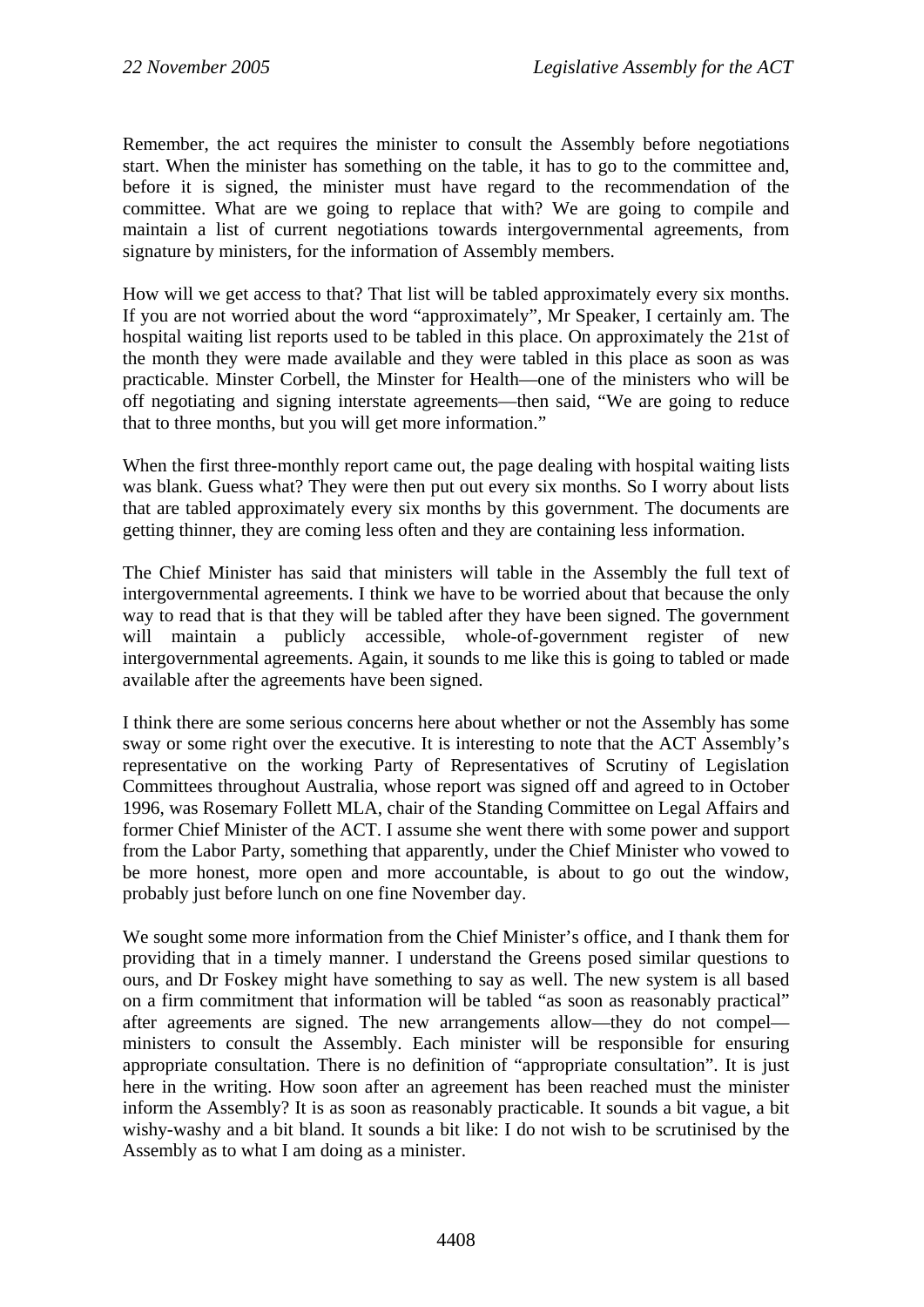I do not believe we should accept the repeal of this legislation. The Standing Committee on Legal Affairs (performing the duty of a Scrutiny of Bills and Subordinate Legislation Committee) Scrutiny Report No 18, dated 14 November 2005, actually makes the point:

This Committee is (or should be)—

I think "or should be" is the interesting bit:

informed in order that it might comment on proposals for legislation against its terms of reference. It may assist the Assembly to say that, in practice, this has occurred very rarely. While the Committee has received general information that some agreement is under discussion, there has only been one occasion on which the Committee has had the opportunity to evaluate a proposal for legislation in the way it evaluates proposed Territory laws against its terms of reference.

So there has been a failing, and I suspect it is on both sides. But what is the urgency? This bill was presented in October and it is being debated in November. Is the Chief Minister worried? On 26 October he sent us all a fabulous letter about anti-terrorism legislation. We got a couple of Jon Stanhope press releases. They are great reading if you are an insomniac. They will fix your insomnia, for sure. Then, this morning, the Chief Minister provided further notes on the subject. In bold print the Chief Minister poses the question and then gives the answer:

Will ministers have to table the full text of any intergovernmental agreement (assuming it is not confidential for security matters and noting that it will be later made available on a web site)?

What hypocrisy! What galling hypocrisy! What it means is: no, we are not going to tell you unless it suits our purpose. We are not going to tell you unless the government can make some cheap mileage out of it. We are not going to tell you unless Jon Stanhope, the Chief Minister, can get up on his soapbox and parade around the country as the champion of human rights. The hypocrisy even in the answers supplied is galling, Mr Speaker. Maybe we need a definition of "confidential". Maybe we need a definition of what is confidential and what is not in this place so that ministers cannot pick and choose which bits they release and which bits they do not.

When presented by the Chief Minister it sounded like this: we have got something in place. It has probably not been working. We have come up with a new system that is going to be a major enhancement. We have worked on this. We found a problem and we are going to fix it. We are going to enhance how we make this information available to all, every six months—maybe.

But when you go to the detail, to the act and the original tabling speech and the position paper of the Scrutiny of National Schemes of Legislation, what becomes clear, and what we should take into account today, is that parliaments have the constitutional obligation to make laws for peace, order and the good government of the state, not the executive. That is why members of the Labor Party should not vote for this piece of legislation. The fears that were raised in 1996 still exist today. In 1996 Mr Groom said: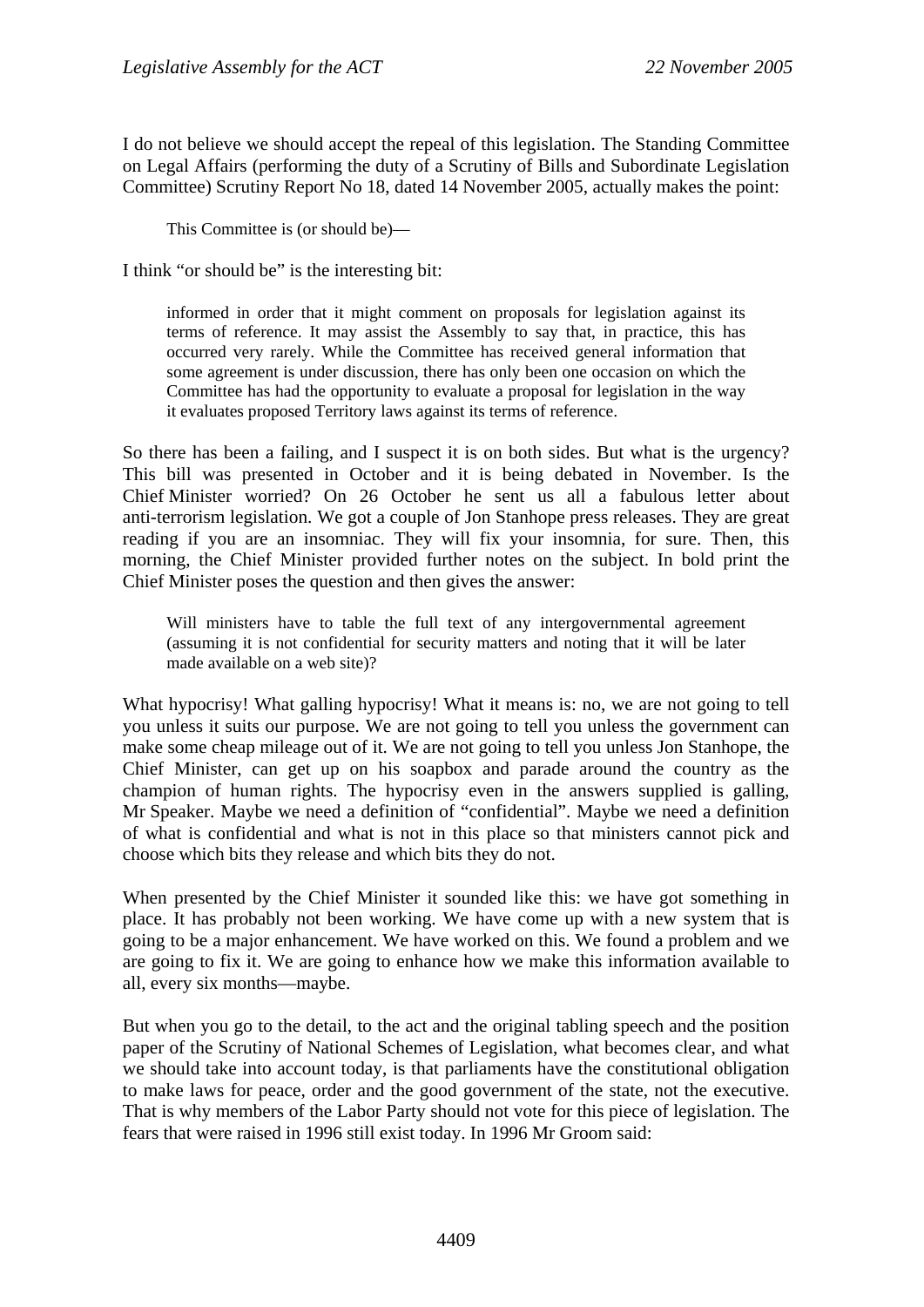Sometimes these things are not even being seen by the politicians, by the members of the various legislatures as they get to vote them through because the executive has agreed to it.

We will be opposing this bill. Some of the Chief Minister's comments are interesting. He says that successive governments have sought to implement both the letter and spirit of the act. According to the scrutiny of bills committee, it has had only one proposal to evaluate, so I am not sure how the Chief Minister's comments apply there. The Chief Minister then says that the dynamic of intergovernmental processes has limited the effectiveness of the legislation and that it should be repealed. Why not make it better? If you are interested in openness, Chief Minister, and if you want to make a major enhancement, leave the existing consultation and add the three dot points that you have listed there.

I thought of moving an amendment, but moving an amendment to a repeal bill seemed a bit silly. You either stop the bill or you do not. The opposition will not be moving an amendment today, but we will, under the standing orders, attempt to send it off to the JACS committee for discussion. I hope members see the sense in that. Fundamental to the Westminster system is the question of who actually is in charge, or have we gone back to the days of the monarchy when King Jon rules and he does whatever he wants?

It is a pea and shell trick. The Chief Minister says, "We are going to make it more effective. Watch what we are doing. Forget what it was all about." I just want to remind members what the act was all about. In his tabling speech the Chief Minster said:

This approach will catch a wider range of agreements that the act has done, but without the uncertainty and definitional problems that attended the operation of the act.

If that is the case, put it into the act, do not repeal the other bits. Add something to make it work more effectively. If you are really worried about it, then let us get on with making it stronger, not weaker. Let us not take it out of the realm of legislation. The Chief Minister then said:

… on rare occasions a government may become party to … negotiations… by their nature, are confidential, and releasing details would be against the public interest. Agreements pertaining to counter-terrorism or security may fall into this category.

That is interesting. Who makes that judgement? Maybe the JACS committee should decide. Maybe a committee of the Assembly should decide when releasing details would be against the public interest. The Chief Minister says:

In such rare cases where disclosure is against the public interest the government may, as appropriate, consider providing appropriate briefings to the Leader of Opposition and other members of the Assembly.

It is all back on the executive. The executive is going to make all the decisions. It is not about members of parliament, representing the people they were elected to represent, having their say. It is about the executive making decisions and avoiding scrutiny when it wants to avoid it and using it when it wants to use it. That specifically excludes the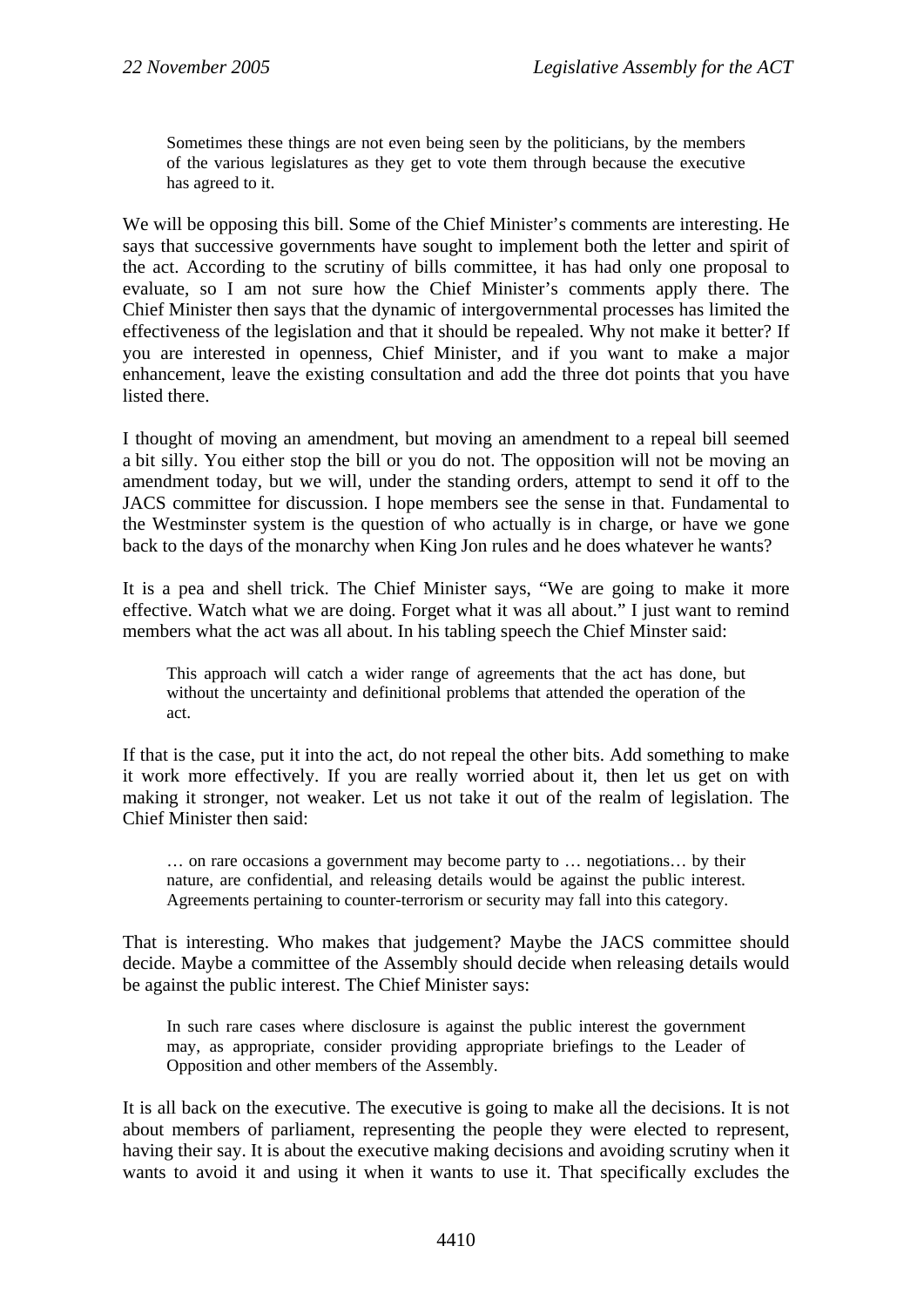<span id="page-32-0"></span>committee process. Committees in this place have a good reputation for conducting hearings and taking evidence in camera and making decisions. The committees could still be included in the process where detail needs to be kept secret.

By any measure, what the Chief Minister is attempting to do here today with this repeal bill is not a major enhancement of the openness of the ACT intergovernmental relations. It is a major backward step. It is moving back to pre-1996. It is moving backwards from the signature of Rosemary Follett and others who had aspirations, when they tabled that report, that we would actually have a better system in which the legislature has primacy over the executive and where the executive does need to be responsible.

Instead of a major enhancement, we have less openness, less accountability and less honesty by a Chief Minister who said we should not be afraid of majority government but who is using majority government to have his way. In this case he is weakening the position of the ACT Assembly. Mr Speaker, at the conclusion of the in-principle debate, I will be moving that this bill go to a committee. I hope that people see the sense of that. In terms of the process of law making in the ACT, if we vote in favour of this bill today, we will have abrogated our responsibilities.

**MR SPEAKER**: The member's time has expired.

*Debate interrupted in accordance with standing order 74 and the resumption of the debate made an order of the day for a later hour.* 

#### **Sitting suspended from 12.31 to 2.30 pm.**

#### **Questions without notice Budget—outlook**

**MR SMYTH**: My question is directed to the Minister for Health. As we now know, the budget is under pressure and departments have been asked to find productivity dividends of between three and five per cent. There are a number of election commitments still outstanding. Ten million dollars for a new psychiatric services unit; \$5.3 million to modernise the ICU at Calvary, plus \$1 million of recurrent funding per annum; and \$15 million for a surgical centre of excellence are among the promises.

These commitments are unfunded and are unlikely to be funded in the 2006—07 budget. Minister, why did you mislead the people of Canberra by making health promises that you could not possibly deliver on?

#### **MR CORBELL**: I didn't.

**MR SMYTH**: Mr Speaker, I have a supplementary question. Minister, what services will be cut to meet the ACT health department's three to five per cent productivity dividend?

**MR CORBELL**: As I am sure Mr Smyth is aware, no decision has been made in relation to any further efficiency savings that would be required of agencies. ACT Health, as with all government departments, will put forward options for government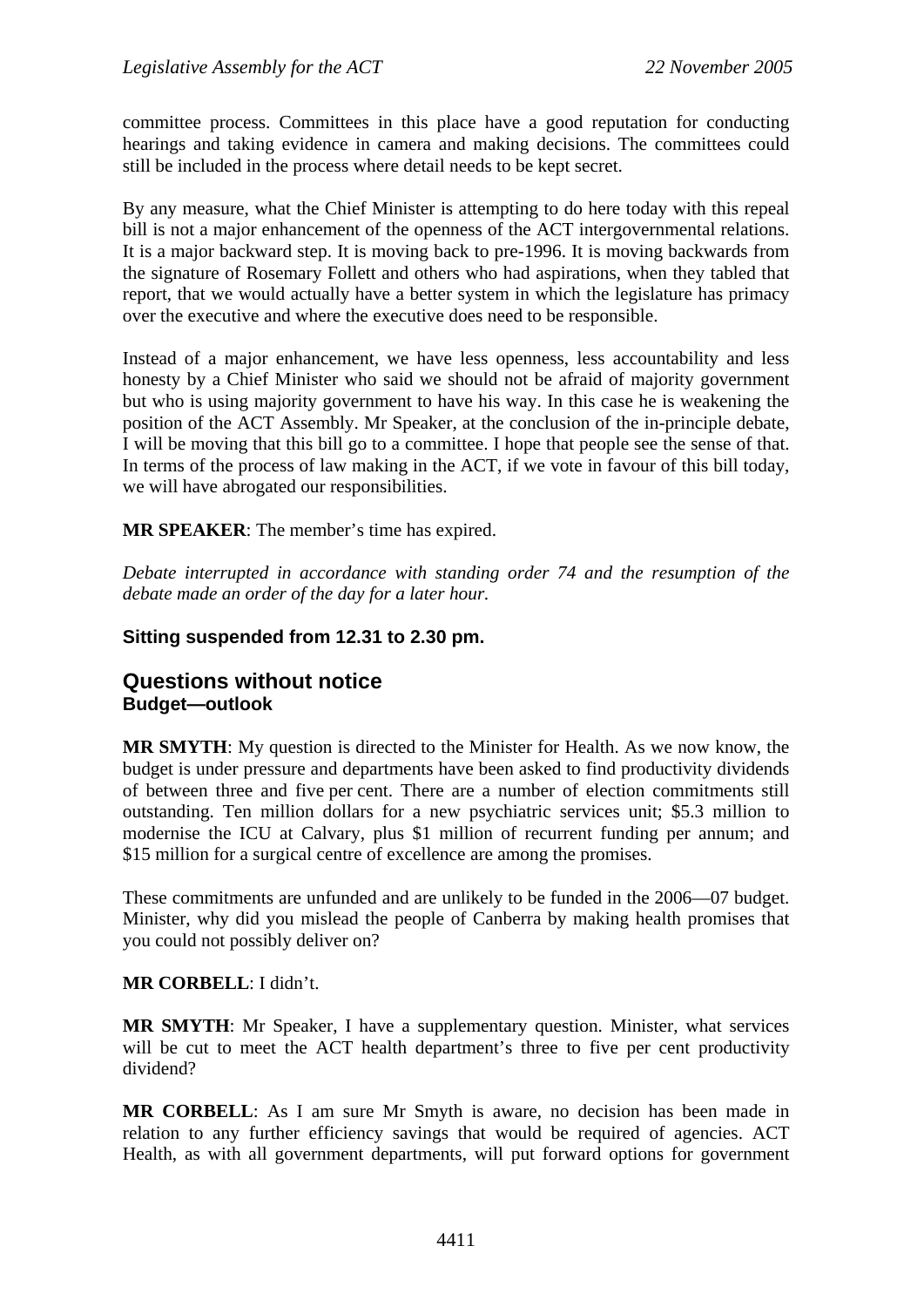<span id="page-33-0"></span>consideration. But it is premature and it is speculation at this stage, because no decision has been made about further efficiency measures.

#### **Homebirth service**

**DR FOSKEY**: Mr Speaker, my question is to the Minister for Health. It concerns progress towards establishing a homebirth service in the ACT. I quote what Mr Stanhope, who was then the Labor health minister, said on 10 December 2002, when he expressed government support for insurance for midwives. It says:

We have actively sought reinsurance cover to allow a home birthing system to be developed in the ACT. It has always been my desire and my intention to see home birth as an option for women in the ACT.

Since December 2004 the Northern Territory Department of Health and Community Services has contracted midwives to provide homebirth services in Alice Springs and Darwin. Clearly they have found a way to resolve the insurance issues around homebirth. Minister, in answer to a question from Mrs Burke on 17 March 2005, you indicated that you had been talking to your Northern Territory counterpart about developments there. Given these commitments and developments, what is the government's progress towards establishing a homebirth service for women in the ACT? In what way has the Northern Territory experience in homebirth insurance solutions been considered?

**MR CORBELL**: I thank Dr Foskey for the question. There has been no change in the current policy as it affects homebirths and insurance coverage for homebirths here in the ACT. As Dr Foskey has outlined, the previous Minister for Health, Mr Stanhope, was very proactive on this issue in trying to ensure that, if at all possible, private midwives were able to get the insurance cover they needed to be able to practise in the home. Regrettably, there is no private insurance body prepared to provide cover in those circumstances. The government was very proactive on that issue and went as far as sending representatives of the ACT Insurance Authority to London to speak with all the insurers represented in London, which is the worldwide base for insurance. They were unable to find any company prepared to offer insurance for midwives in private practice. So, regrettably, there are not many options open to the government with regard to private midwives.

In relation to midwives employed by the public sector, at this stage the government's insurance policies do not cover regular homebirths that are aided by public sector midwives. We have protocols in place whereby homebirths can be conducted in an emergency by a public sector midwife but the standard protocol is that, wherever possible, the woman going into labour should seek to go to either the birthing centre or one of the public hospitals to be assisted by a midwife in that setting. We have insurance cover for those practices.

The Northern Territory government has chosen to self-insure. Given the circumstances in the Northern Territory, with acute work force shortages and many remote and regional centres, they have obviously taken the decision that, on balance, it is in their interests to provide the assistance of a midwife, particularly where a hospital setting is not viable or available. They have chosen to self-insure.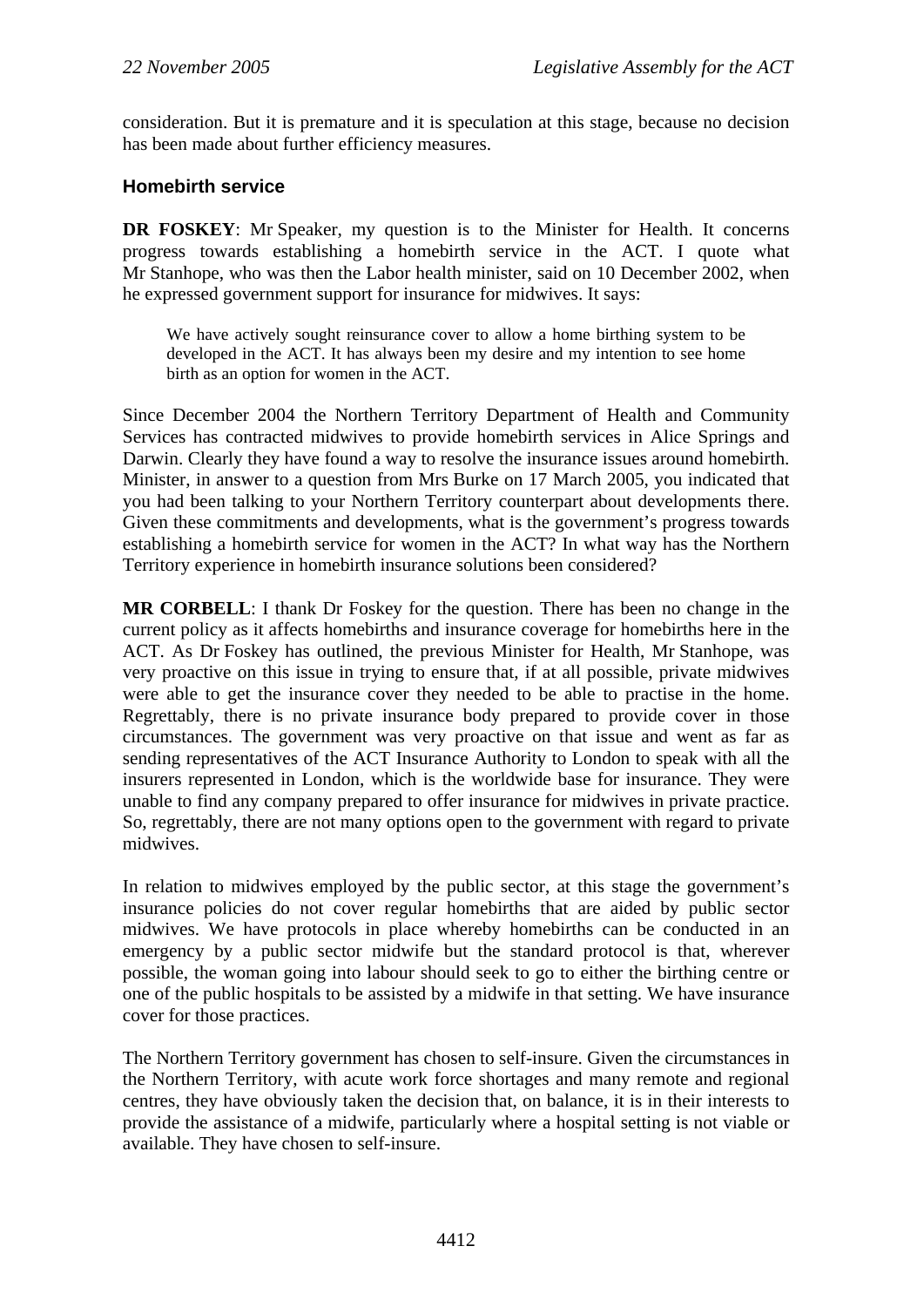<span id="page-34-0"></span>At this stage the ACT government does not self-insure. There are considerable financial risks to the territory associated with self-insurance. It is not something the government has considered at this time. That said, I have asked my department to do further work on other options to facilitate the option of homebirth for women in the ACT because I believe it is important that we do everything possible to give women that choice. If they want to and are able to give birth to their child or children in their own homes, that option should be open to them. I have asked my department to explore all possible avenues to facilitate that. At this stage, however, there is no change to the policy as those options are being further developed.

**DR FOSKEY**: Mr Speaker, I have a supplementary question. Is the minister aware that there is now only one practising independent midwife in the ACT and that a number have left to seek work elsewhere? In the knowledge that many women who would prefer a homebirth and with the difficulty of getting into the birthing centre, is he prepared to do everything he can to speed up this process?

**MR CORBELL**: I do not believe it is the government's job to provide insurance cover for private health practitioners, whether they are midwives, surgeons, doctors or physiotherapists. It is their job to get insurance for their practice as private practitioners. The government has assisted in trying to find insurance products for those people but, at the end of the day, it is not the government's job to provide insurance to people in private health practice. The issue of public midwives is another matter. That is where I think we have to explore all possible avenues and that is what I have asked my department to do.

#### **Housing**

**MS MacDONALD**: My question is to the Minister for Disability, Housing and Community Services. Would the minister please update the Assembly on the recent performance of Housing ACT?

**MR HARGREAVES**: I thank Ms MacDonald for the question. The recent performance of Housing ACT across a range of key indicators has been very encouraging. I am pleased to be able to report to the Assembly that waiting lists for public housing have fallen from 2,537 in June 2004 to 2,350 as at 5.00 pm yesterday. I am also pleased to report that so far this financial year there has been a 46 per cent increase in the number of new tenants housed per month. An average of 79 new tenants per month have been housed in the 2005-06 financial year to date compared to 54 new tenants per month achieved in 2004-05.

As I noted in the Assembly last week, public housing is a resource in high demand. We have 11,560 public housing properties and around 500 community housing properties in the social housing system. This is up from the 11,454 we inherited from the previous government and it takes into account the 81 properties lost in the bushfires. The reasons for this growth are twofold: firstly, the \$33.2 million capital injection in 2003-04 that enabled the purchase of 82 public housing properties for \$27 million, with the balance of \$6.2 million provided for expansion of community housing; and, secondly, the four-year \$20 million capital injection that started in 2004-05. Sixteen additional properties were acquired in 2004-05 and a further 45 properties are expected over the next three years.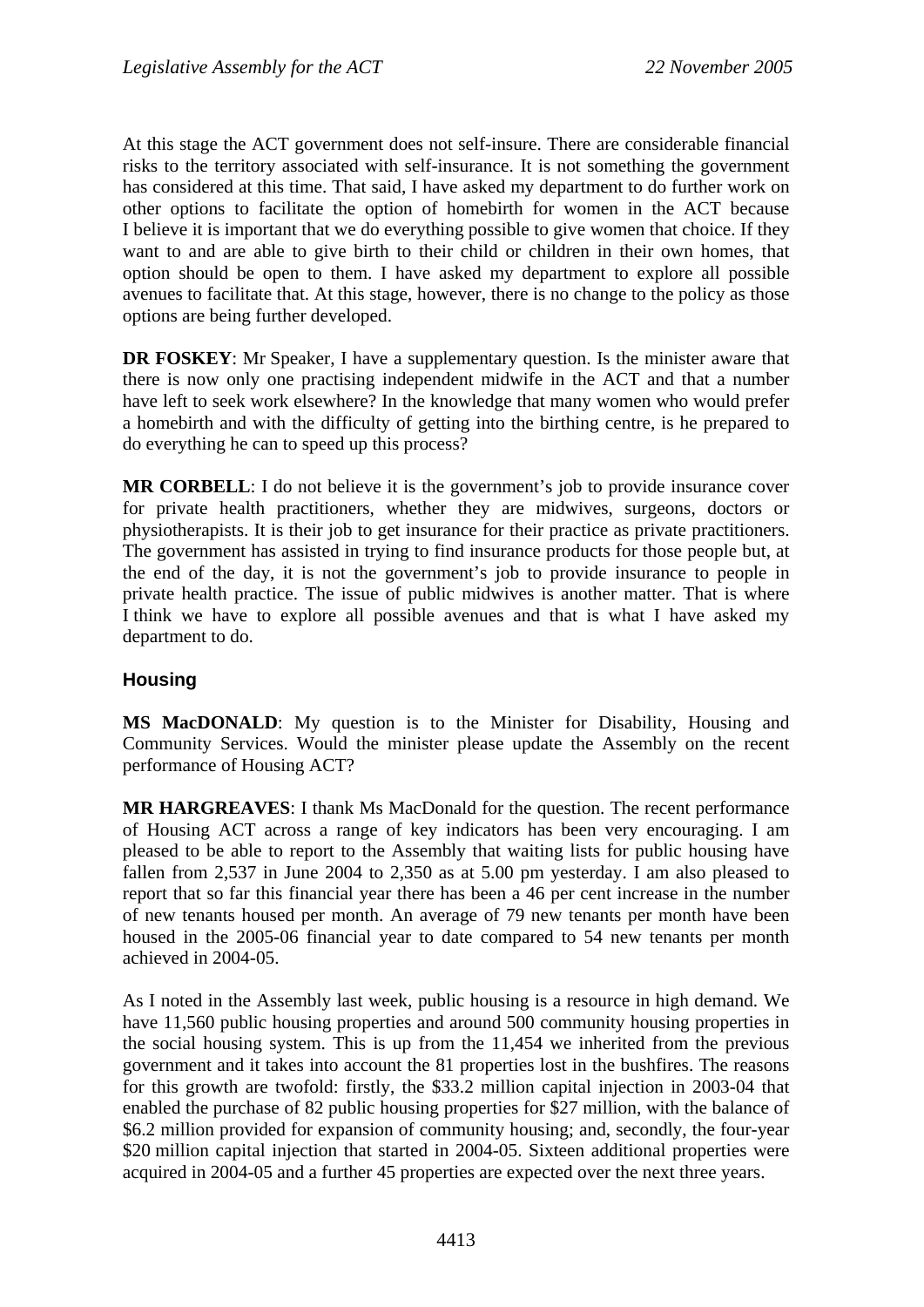<span id="page-35-0"></span>Members will be pleased to note that the stock of community housing in the ACT has also increased by 17.5 per cent over the 12 months from June 2004 to June 2005 and now stands at around 500 properties. When looking at total property numbers, it is worth noting that when the previous Liberal government was elected the ACT had around 12,500 properties, and over the term of that government the stock was progressively sold off—often with very little return for the social housing system overall.

The key issue in this debate is not that some ageing multiunit complexes need major restructure and refurbishment. The key issue is how such work is undertaken and what return is achieved for the social housing system. The previous government, for example, sold off 262 properties in Lachlan and McPherson courts and demolished 263 properties at Burnie Court. These decisions were not in themselves objectionable. What was objectionable was the paltry return to the housing system that the Liberal government achieved from these sales.

The Stanhope government has made it clear that we will not go down that path. We will not engage in fire sales of public housing properties. We will seek the maximum possible return for the social housing system from any joint venture redevelopments. This is how we have approached the Fraser, Burnie and Currong redevelopments and how we will approach future redevelopments.

The government is committed to strengthen social housing services. In the 2005-06 budget we allocated \$117.7 million towards social housing services—an increase of over six per cent on total funding provided in 2004-05. The government also remains focused on establishing and sustaining public housing tenancies for those most in need. In 2003-04 the ACT was the second best performing of all jurisdictions in allocating new tenants according to the severity of their need. The ACT allocated 86.2 per cent of tenants in this way, bettered only by Tasmania with 89.7 per cent. By contrast, the national average for priority allocations in 2003-04 was just 36.3 per cent.

In conclusion, the public and community housing system is performing well in difficult circumstances. There is obviously more work to be done, but I am encouraged by the progress made in recent times.

#### **Budget—outlook**

**MR MULCAHY**: My question is to the Treasurer. In the 2003-04 budget, the government's finance statistics show that the forecast net operating balance, which is the end result of all of the government's revenue and spending activities, for 2005-06 was estimated to be minus \$19 million. One year later, in 2004-05, the forecast net operating balance for the same year, that is, for 2005-06, deteriorated to minus \$73 million. Now the budget for 2005-06 shows a collapse in the outcome to minus \$356 million.

In light of the massive blow-out in the deficit, from \$19 million to \$356 million, over just three revisions and forecast GFS deficits averaging \$265 million over the next three years, how can you credibly claim that "the budget will return to surplus over the next three years"?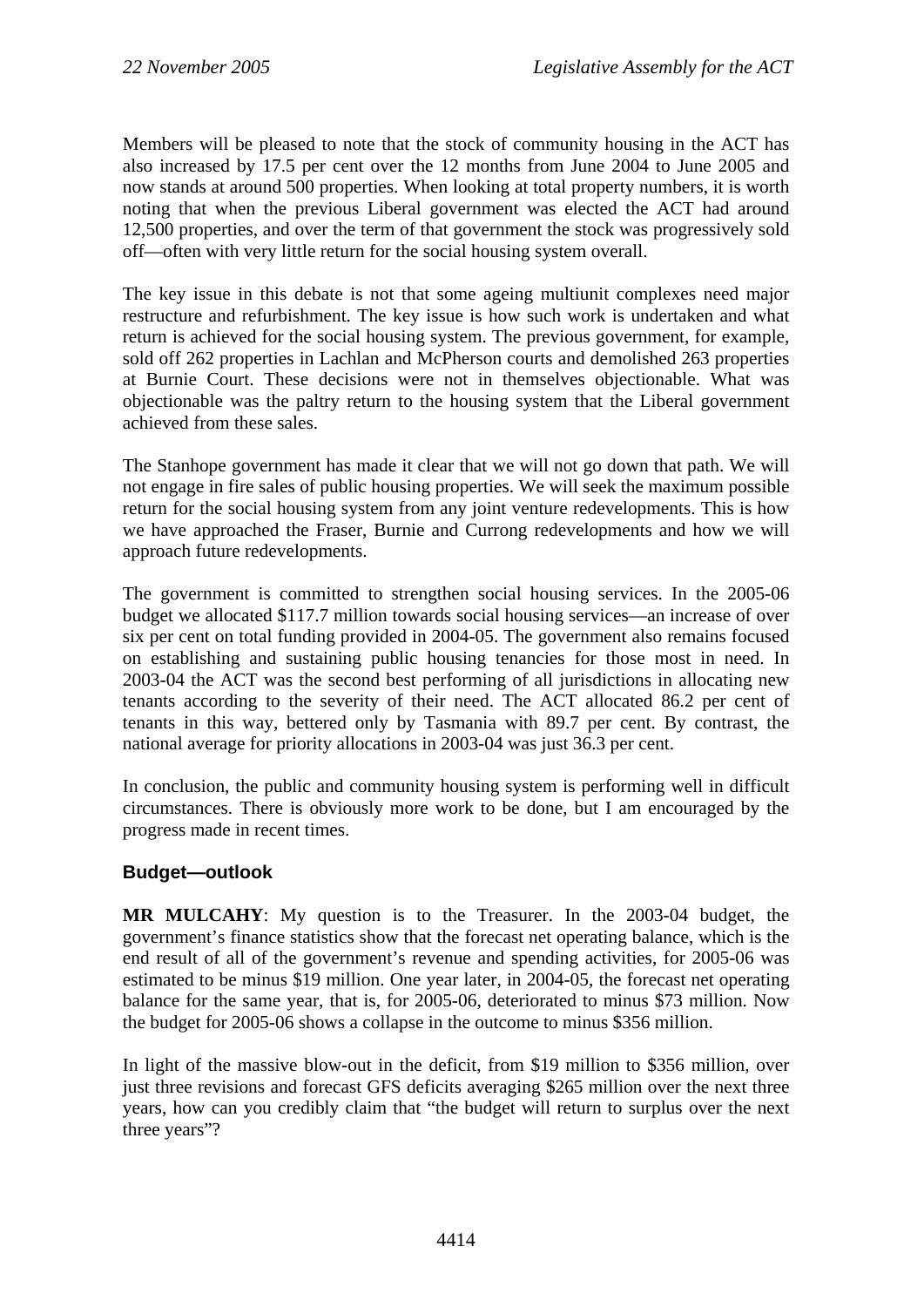**MR QUINLAN**: The government will return the budget to surplus over the next couple of years. That is the intention. We will do it according to the standard accounting processes. The territory's balance sheet is in very strong shape. We have just had Standard and Poor's assessment of a AAA plus credit rating. I understand that Moody's have also rated the ACT. We do not subscribe to the Moody's rating agency. We are reviewing whether or not we should. I understand that their rating of the condition and prospects of the territory is also at the peak.

**MR MULCAHY**: Thank you, Treasurer. Do you seriously believe that an increase in returns from superannuation investments and flooding the market with land sales will get your government out of trouble?

**MR QUINLAN**: That is a question based on a falsehood, an exaggerated premise, which is not unusual in this place, of course. I don't think you could claim that we are flooding the market with land sales. The premise of today is that we are flooding the market with land sales. Even Standard and Poor's are prepared to accept the inclusion of land sales in the ACT accounting as reasonable. Given the position that the ACT is in—having available land and the prospect of a continuous stream of land sales—it would seem to be commonsense, a rare commodity from time to time, to allow land sales to be included.

In terms of superannuation: yes, there is debate about superannuation, but you cannot just say, "Take all the earnings on superannuation investments out," because the Liberals want to see a bad bottom line; you have to account for the liability that is growing each year. You know that you are investing with the intention of building a fund to meet those liabilities. A little bit more sophistication is going to be required than Mr Mulcahy is injecting into the debate now. I hope that wasn't too confusing.

# **Emergency Services Authority**

**MR PRATT**: My question is to the minister for emergency services. There was an advertisement on 15 November for a position in the ESA "to provide analysis on the identification of financial and resource anomalies". Minister, what financial and resource anomalies have been discovered within the ESA? Why does a special position need to be created to control what are obviously spiralling costs within the ESA?

**MR HARGREAVES**: I think that it should be noted that it is Mr Pratt's straw man that says that there are obviously spiralling costs. I reject the notion of spiralling costs, for the record. Mr Pratt has got it wrong yet again. He could not organise a conga line at a Christmas party, that bloke. The ad to which Mr Pratt refers pertains just to the normal recruitment processes when an officer is leaving the services and needs to be replaced. There is nothing insidious about it.

Mr Pratt searches around. He looks up the positions vacant column, trying to find a job for himself after the next election. He is searching early. Good luck to him; he is going to need all the help he can get. He just wanders through the paper, looking up the ads for job vacancies, thinking, "What mischief could I make out of this? What conga line of advertisements can I find in this newspaper?"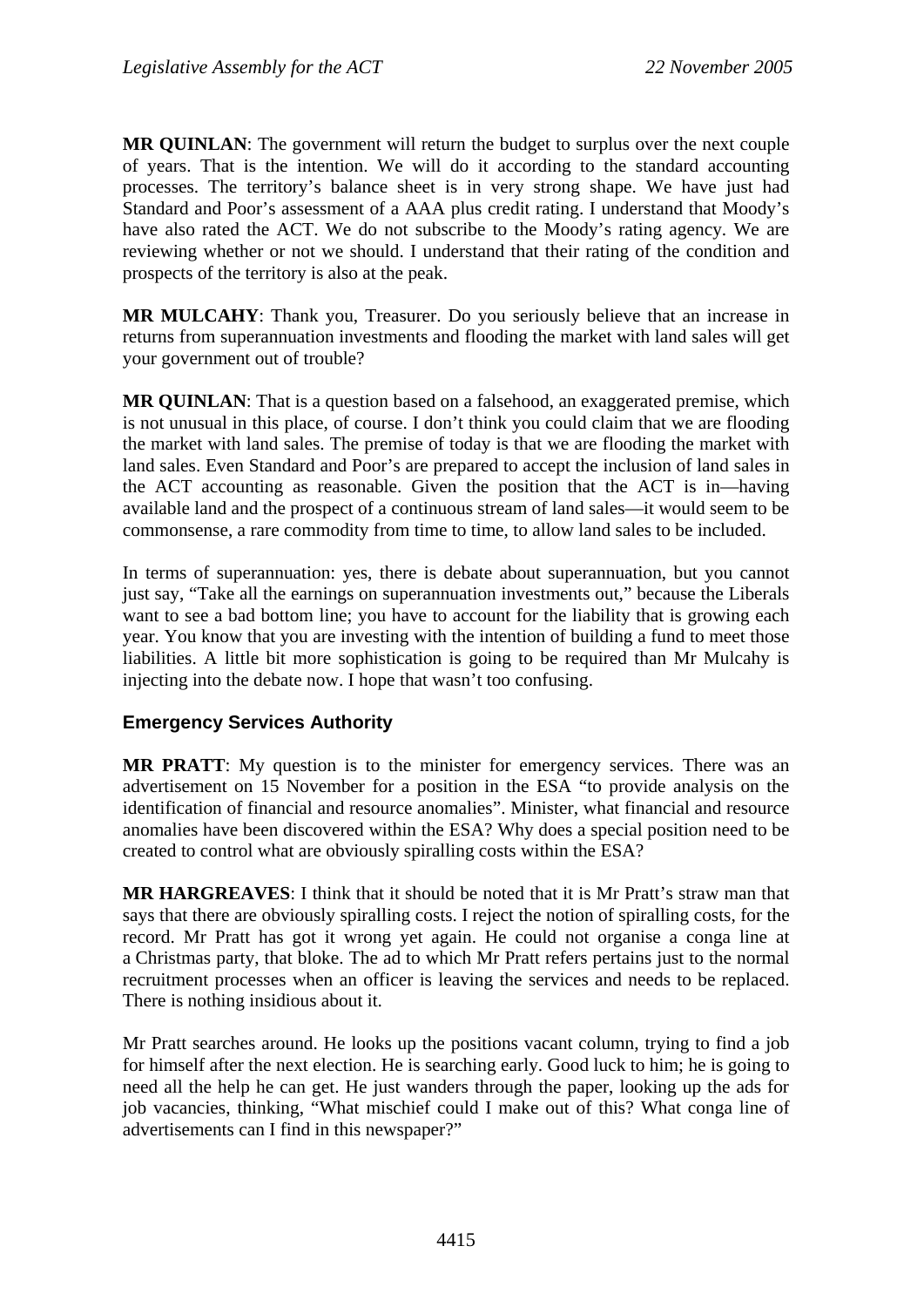As usual, he has got it wrong. It is a normal part of processing. In terms of that sort of terminology, it is the job of a chief financial officer to look at all aspects of an organisation. I would be aghast if the contrary to that job description were advertised in the paper, as Mr Pratt would have it. Mr Pratt would have it that we do not want anybody to look at the efficacy of our financial systems. He would have it deliberately in their duty statements that they are not to look at whether their financial statements are good, bad or indifferent. My answer to Mr Pratt is that it is a normal part of recruitment processes. I do not see anything untoward about it.

**MR PRATT**: I have a supplementary question. Minister, as there are 44 staff in the corporate services area of the expanded ESA, why are there not sufficient resources already available within the ESA to enable this activity to be undertaken in the normal course of events?

**MR HARGREAVES**: As I indicated in my earlier answer, this advertisement is about a replacement position. The advertisement is not about an additional person on the books; it is about a replacement.

# **Prison—funding**

**MR STEFANIAK**: My question is to the minister for corrections. Minister, the government has always stated that the new prison would be fully funded, that is, the cost of the prison would be met from current revenue. A consequence of this decision is that, as we saw in the May 2005 budget, the government had to allocate an additional \$18.5 million to cover the increase in construction costs over the three years since the project was first announced.

Minister, why did your government decide to fund the prison from current revenue, rather than from borrowings? Did the business case for the prison contemplate alternative means for funding the prison, such as borrowings?

**MR STANHOPE**: Cabinet took the decision to budget fund the prison. It is a matter of record. The prison has been funded. I would have to look at the documentation to confirm whether or not there was a discussion about alternative funding methods. I am happy to do that. I imagine that there was, but I will confirm that. Ultimately, as has been reported, cabinet took the decision to fully budget fund the prison. Funding of \$128 million for the prison has been appropriated. That will be the cost of the prison.

**Mr Smyth**: One hundred and twenty eight million has been appropriated?

**MR STANHOPE**: Yes, \$128 million has been appropriated. Didn't you look at the budget? Are you the shadow Treasurer? When was the last time you looked at a budget? Did you pay any attention? Here it is. It is the single biggest item that has been appropriated. The fact that it has been appropriated to the tune of \$128 million is, of course, a sign of the strength of this economy. The single biggest capital works project undertaken since self-government is fully appropriated. There is \$128 million sitting there in the budget for the construction of the prison.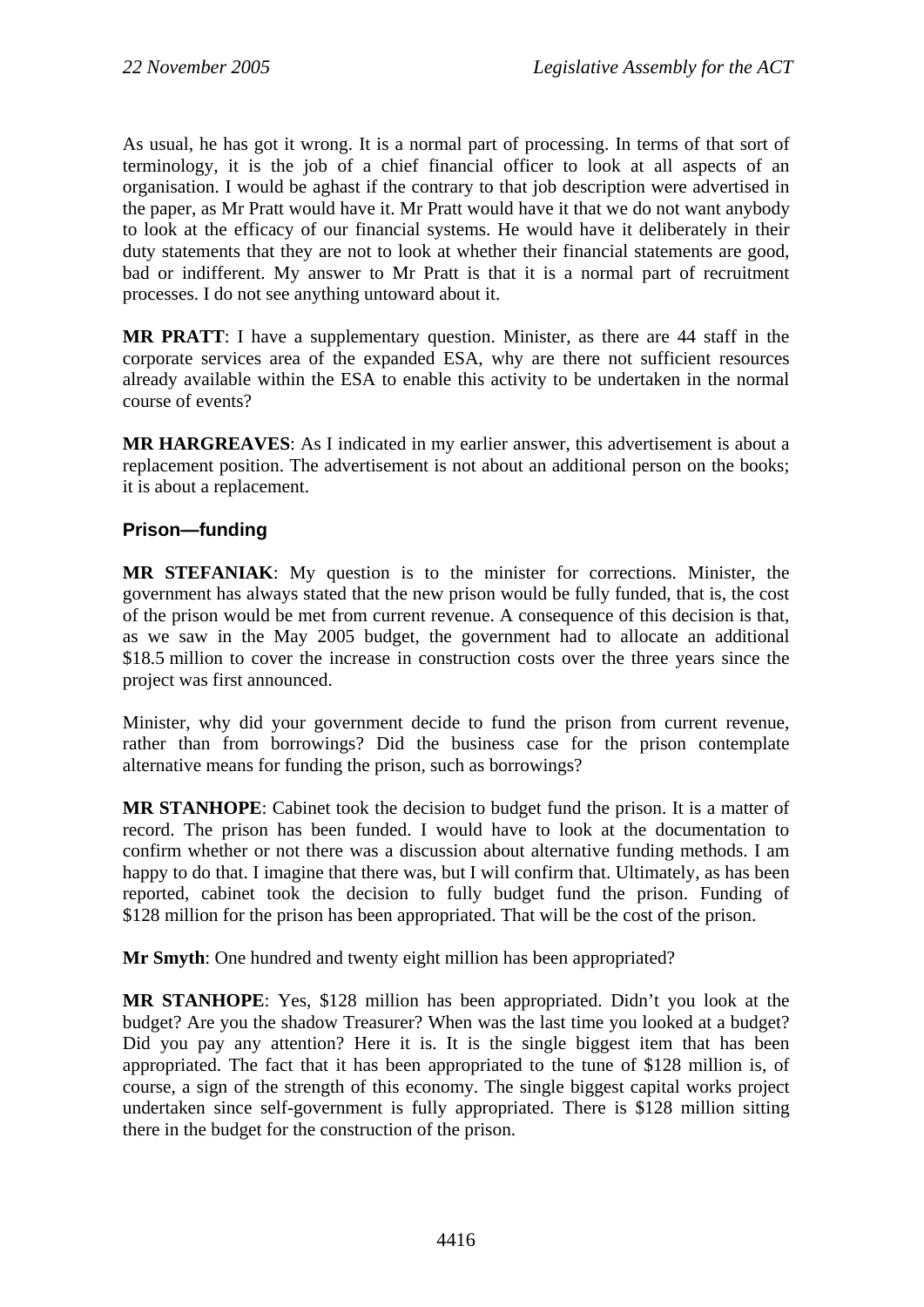I think—I will not commit myself without actually checking—that a range of other options was considered through the cabinet process and the budget process in assessing the various options that presented for funding the prison. One of the options—it was certainly discussed, but I do not know to what extent it is formally reflected in the papers—was the prospect of borrowing. The Treasurer has made the point on many occasions to cabinet and makes the point publicly that, in the event that we, as perhaps the only government in Australia that does not have a history of borrowings, choose to borrow, a project against which one would borrow is a project such as the prison. At this stage—and I do not see anything on the horizon, anything that would cause me to change my opinion—the prison, to the tune of \$128 million, is budget funded. That \$128 million has been appropriated.

If we chose to borrow, if we felt the need to borrow, which at this stage we do not—

**Mr Mulcahy**: Why would you suddenly feel the need to borrow?

**MR STANHOPE**: I was asked a question and I am responding to the question. It was a foolish question. I am responding to the question: have you considered borrowing? Why? In responding to the question: have you considered borrowing, why would I not reflect on the fact that we might have considered borrowing, Mr Mulcahy? Didn't you listen to the question? Did you know, Mr Mulcahy, as shadow Treasurer, that the prison is fully appropriated to the tune of \$128 million? I do not think you did, Mr Mulcahy. It is a sign of your ignorance and your lack of attention to your duties that you did not know that basic fact.

Without breaching the confidentiality of cabinet, from time to time Mr Quinlan does address us about options. If the government ever seriously contemplated or considered borrowing as an option—and it is an option that is presented to a government from time to time in submissions—then the sort of project against which it would be reasonable to borrow is a project such as the prison.

On its completion, the project will claw back from New South Wales payments that we make to them for the accommodation of our prisoners. We are paying somewhere between \$16 million and \$20 million a year to New South Wales. This is precisely the sort of project that you might borrow against in relation to the return that might be achieved.

**MR STEFANIAK**: I have a supplementary question. Minister, is it the case that your government is considering using borrowings to fund the prison because of desperation, rather than good financial planning?

**MR STANHOPE**: No, Mr Stefaniak, the government is not considering that for one second. Except perhaps in that phase before we took the decision to budget fund, the government has not considered borrowing to pay for the prison. Why would we? The money is in the budget, all \$128 million of it, as a fantastic signal of the strength of the ACT economy. It is a pity that you keep talking it down. It is a pity that you keep trying to create a sense of crisis around the ACT's inherent economic strength. This is a great example of your total lack of understanding of the strength of the ACT economy and your total lack of understanding of what has been budgeted.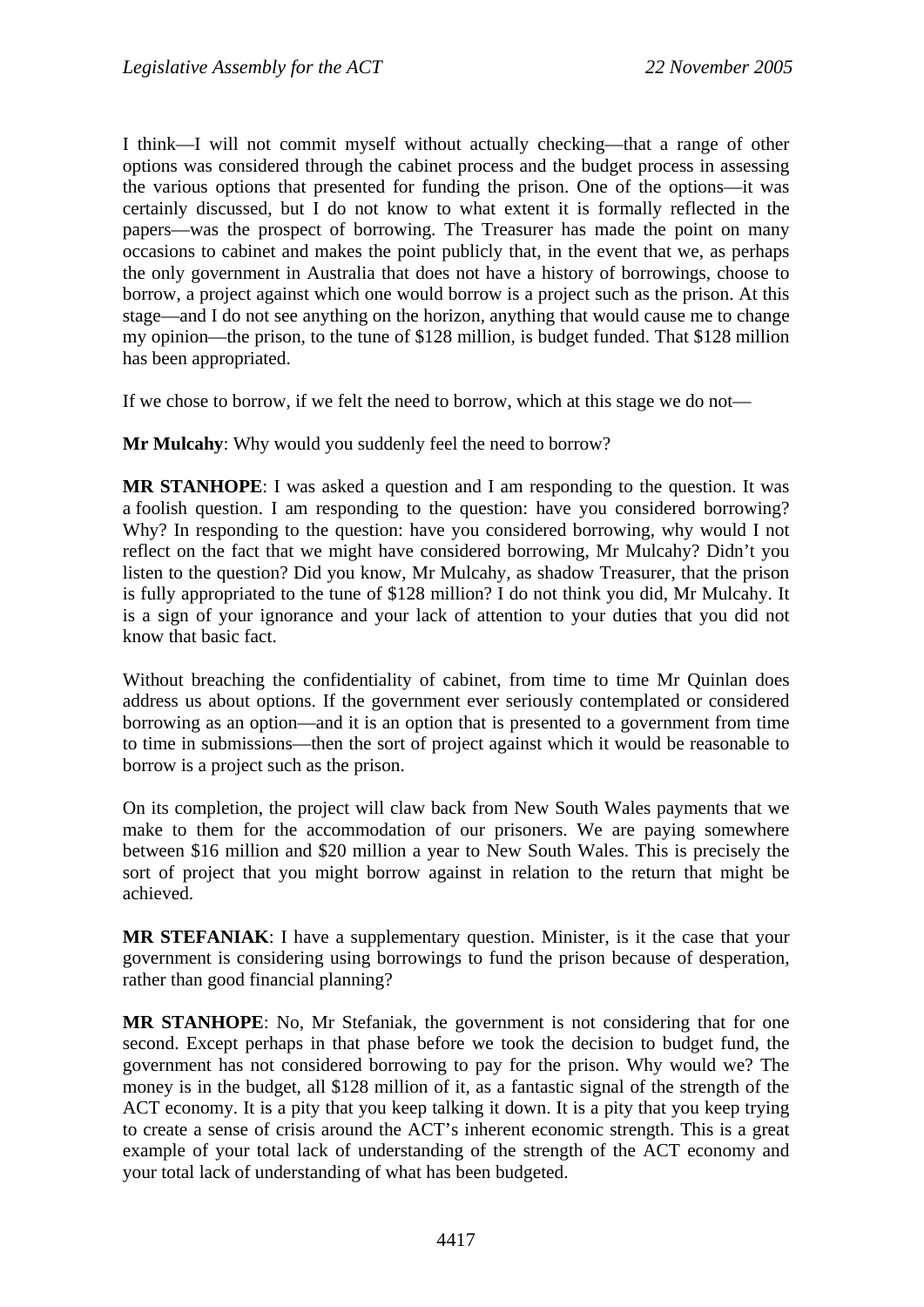It is quite clear that Mr Stefaniak did not know that the prison had been funded to the tune of \$128 million. The money is waiting there in that nice little bucket that we keep it in to be expended as the project develops. To date, of course, the project has consumed somewhere in the order of \$10 million of the \$128 million that has been appropriated. At this stage, much to Mr Stefaniak's chagrin, the project is proceeding on time and on budget. To date we have let contracts to the tune of about \$10 million of a total of \$128 million. This funding is all appropriated and waiting to be expended.

It is a fantastic signal of the strength of the ACT economy and the fact that we have, as a government, been able to be engaged in these major investments in the Canberra community. It is interesting to reflect on what this government has achieved in four years of investing in infrastructure and services that had been allowed to run down pitiably under seven years of Liberal government.

We are able to invest \$128 million worth of budget funds in a prison and an additional \$40 million-odd in a juvenile detention facility. We have been able to invest an additional \$300 million or thereabouts in health. We have been able to invest to the tune that we have in education. We have dragged ACT public service wages up to commonwealth standards after seven years of Liberal Party neglect.

It is worth reflecting on the enormous investment over the last four years in essential infrastructure, in essential services and in the people that serve the people of the ACT. We see Mr Mulcahy out there still ranting about the fact that ACT public servants are overpaid and that they do not deserve the salaries they earn. The alternative and next Leader of the Opposition in the ACT, Mr Mulcahy, believes that ACT public servants are overpaid. He would not have given you the pay rises that you have achieved over the last four years because he does not like public servants. He does not like the work you do. He believes you are overpaid.

He is the only Australian outside the federal parliament who has received personal briefings on the current IR package that is being debated in the federal parliament. He boasted in this place that he knew, before it was released, what was in the package. He was on the inside, one of the insiders, as a result, I am sure, of all he learnt when working for the hotels association, particularly how to negotiate your own separation payment. Mr Mulcahy holds up his separation payment as the sort of deal that you can strike with an employer when you are working under an AWA.

**MR SPEAKER**: Order! Come to the subject matter of the question.

**MR STANHOPE**: I will, Mr Speaker. What I was saying was relevant. We were talking about the budget. I was talking about the Liberal Party's position on the budget. In that context, I was mentioning that Mr Mulcahy is starting to look a bit like Peter Costello, the "gunna be" challenger. He is the Peter Costello of the ACT Legislative Assembly, the leader in waiting who does not have the bottle to have a go! But he will be the next Leader of the Opposition and the point needs to be made when we are discussing budgets that Mr Mulcahy, as Leader of the Opposition, will ensure that no ACT public servant ever gets the wage rises they deserve.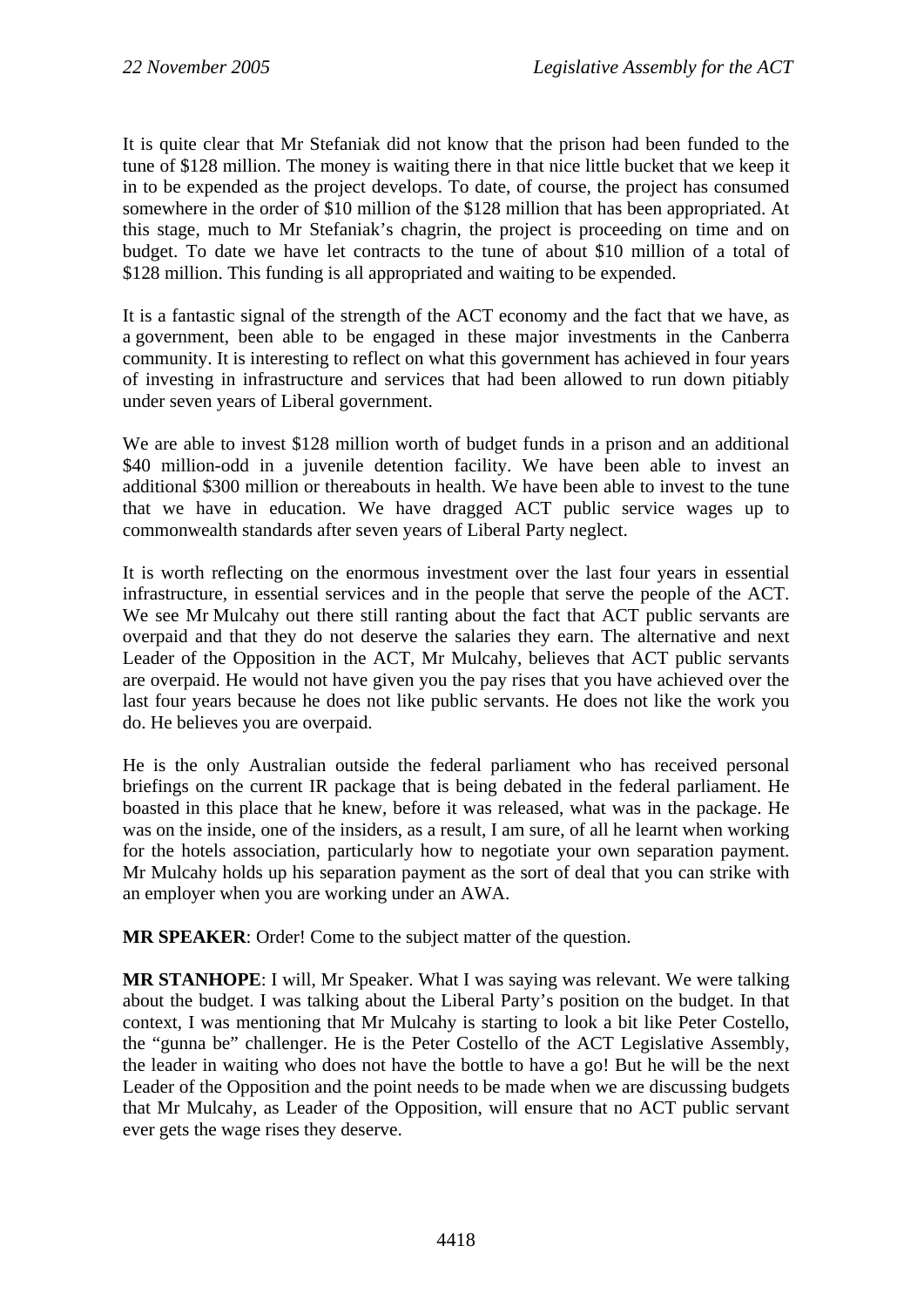# **Housing—budget funding**

**MRS BURKE**: My question is directed to the minister for housing. On Wednesday last week, when I asked you whether you would meet your budget commitment for a \$30 million capital injection of funding into the public housing system, you said:

It is highly unusual for governments to pre-empt either government discussions or budgetary outcomes.

However, on Tuesday of that week the Chief Minister promised to fund all election commitments. Minister, why did you fail to confirm that you would meet this commitment, when the Chief Minister promised to do so the day before?

**MR HARGREAVES**: One, I did not; and, two, the Chief Minister is wiser than I am.

**MRS BURKE**: Mr Speaker, I have a supplementary question. Minister, will you confirm that you will meet your 2004 election promise of energy efficiency upgrades in ACT housing properties?

**MR HARGREAVES**: I thank Mrs Burke for reading one of the pages of the leaked cabinet document. I hope that, if she is doing that, she tables it so as not to be in breach of the motion. The Chief Minister said that we would be honouring the election promises. You've got to understand—

**Mrs Burke**: You just said you didn't.

**MR HARGREAVES**: Would you like to answer my question for me?

**Mr Pratt**: She'd probably do a better job. I'll line up. We might get a bit of transparency here.

**MR HARGREAVES**: We would get more transparency because we would look straight through this bloke. The other day in the house the Chief Minister indicated that this government would honour its election promises. However, Mrs Burke would like to see them honoured in the first five minutes of a budgetary term, or an election term, or a government's term. I remind Mrs Burke that we have three years to go. With respect to housing, had the Liberal government not left the incoming Stanhope government with the housing stock in such a parlous state—

**Mrs Burke**: Mr Speaker, I rise on a point of order. The minister has not at all addressed the matter of energy efficiency upgrades in ACT housing.

**MR SPEAKER**: You asked him whether he would be doing it and he is explaining—

**Mrs Burke:** I just want the answer to that question.

**MR HARGREAVES**: I was just about to do that, but the impetuous Mrs Burke let her mouth run away again. She will now have to catch it up. I was talking about the parlous state of housing stock. That goes to energy efficiency. We have the oldest stock in the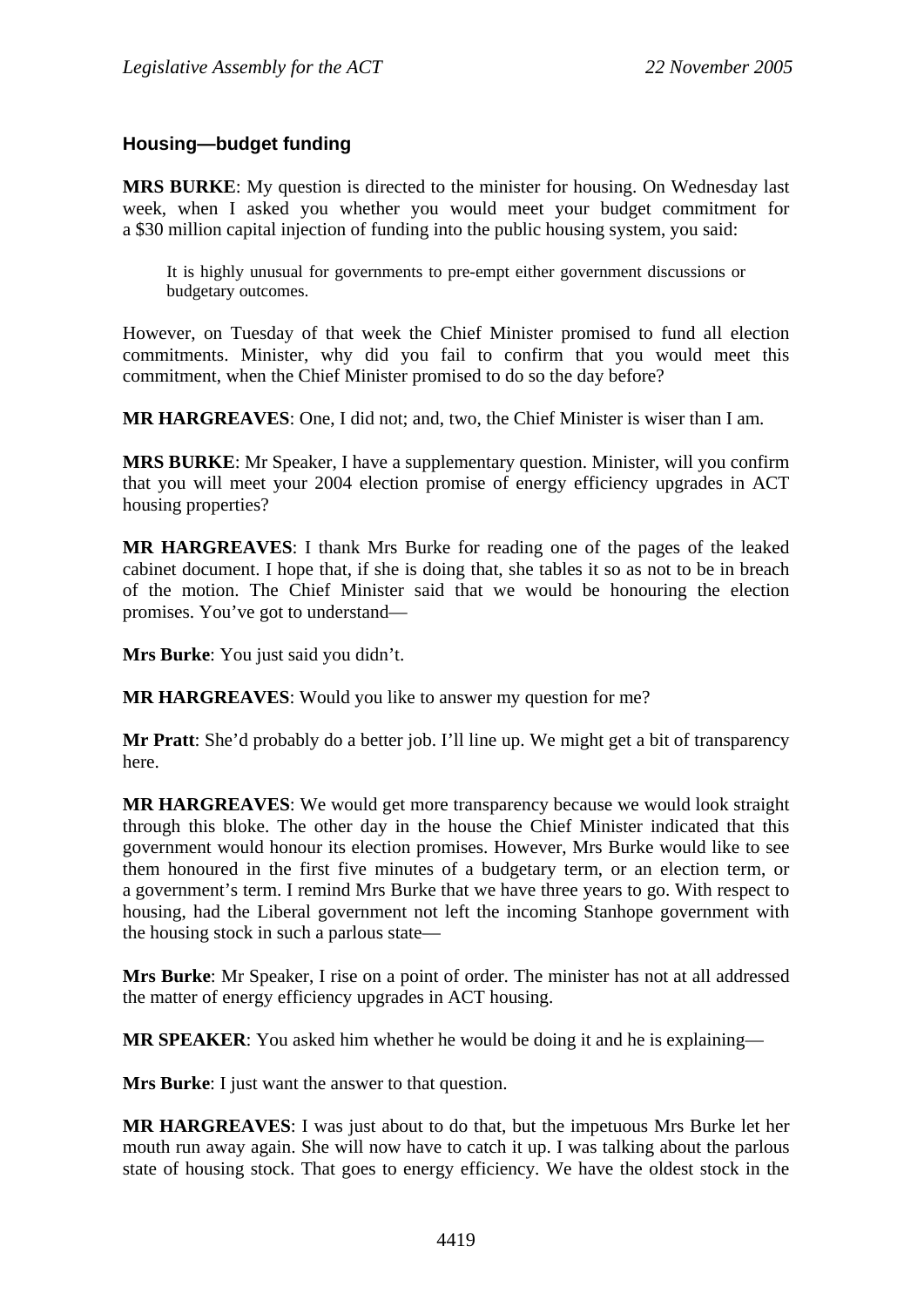country. Of course, thanks very much to the Liberals over there, we started off the batting 1,000 units down. As I indicated just a moment ago in response to Ms MacDonald, we have recovered a lot of that.

I can inform the house, with respect to energy efficiency initiatives, that housing is embarking upon a trial of some energy efficiency treatment for externally located water heaters, which will reduce carbon emissions and reduce the use of electricity, and therefore reduce the cost of power consumption for the tenants, who are in receipt of rebates anyway. That trial will ensue. I am hopeful that it will be successful. We are getting on with looking at energy efficiency initiatives in housing. Those people across the road did nothing except sell off our stock.

# **Sport and recreation—hockey**

**MS PORTER**: Mr Speaker, my question, through you, is to the Minister for Sport and Recreation. This weekend is the start of the women's hockey champions trophy tournament, which will see the international spotlight on the ACT. Could you please inform the Assembly of the investment that the ACT government has made in local hockey that has enabled this significant event to be held in Canberra?

**MR QUINLAN**: I thank Ms Porter for the question. The champions trophy is the Federation of International Hockey's premier annual tournament. It brings together the top six male and top six female teams in the world. In September 2002, Hockey ACT submitted a bid to Hockey Australia to host the 2005 tournament, both men's and women's. Hockey Australia fully supported the ACT's bid. In December 2004, the hockey federation announced that Australia would host the 2005 women's champions trophy.

We were enthusiastic for that to be held in Canberra. It was fairly clear that, for that to happen, there needed to be facility upgrades, which were beyond the immediate scope of the hockey, centre in the ACT and which would, therefore, require financial support from the government. And we have provided that support. We initially provided some \$850,000 to upgrade a couple of the surfaces there—one sand-based pitch and one international standard water-based pitch.

In the 2004-05 budget, a further \$4½ million was set aside to bring the facility up to the international standard. That money has been spent over 2004-05. These works include construction of the northern grandstand, an upgrade of the media facilities and improvements to parking and surrounds. As well as providing for the tournament, these works will address the ongoing physical needs of the facility over the next decade or so. The project came in on time and pretty close to budget.

The ACT investment was complemented by a federal government regional partnership grant of a princely \$253,00. If you had seen Gary Humphries announcing that, you would have thought he had bought them a new hockey centre, himself. Nevertheless, the lion's share of the funding that has gone into the upgrade of the hockey centre has been provided through the ACT budget.

The 2005 women's champions trophy will be held from 26 November to 4 December. It includes teams from the Netherlands, Argentina, China, Korea, Germany and Australia.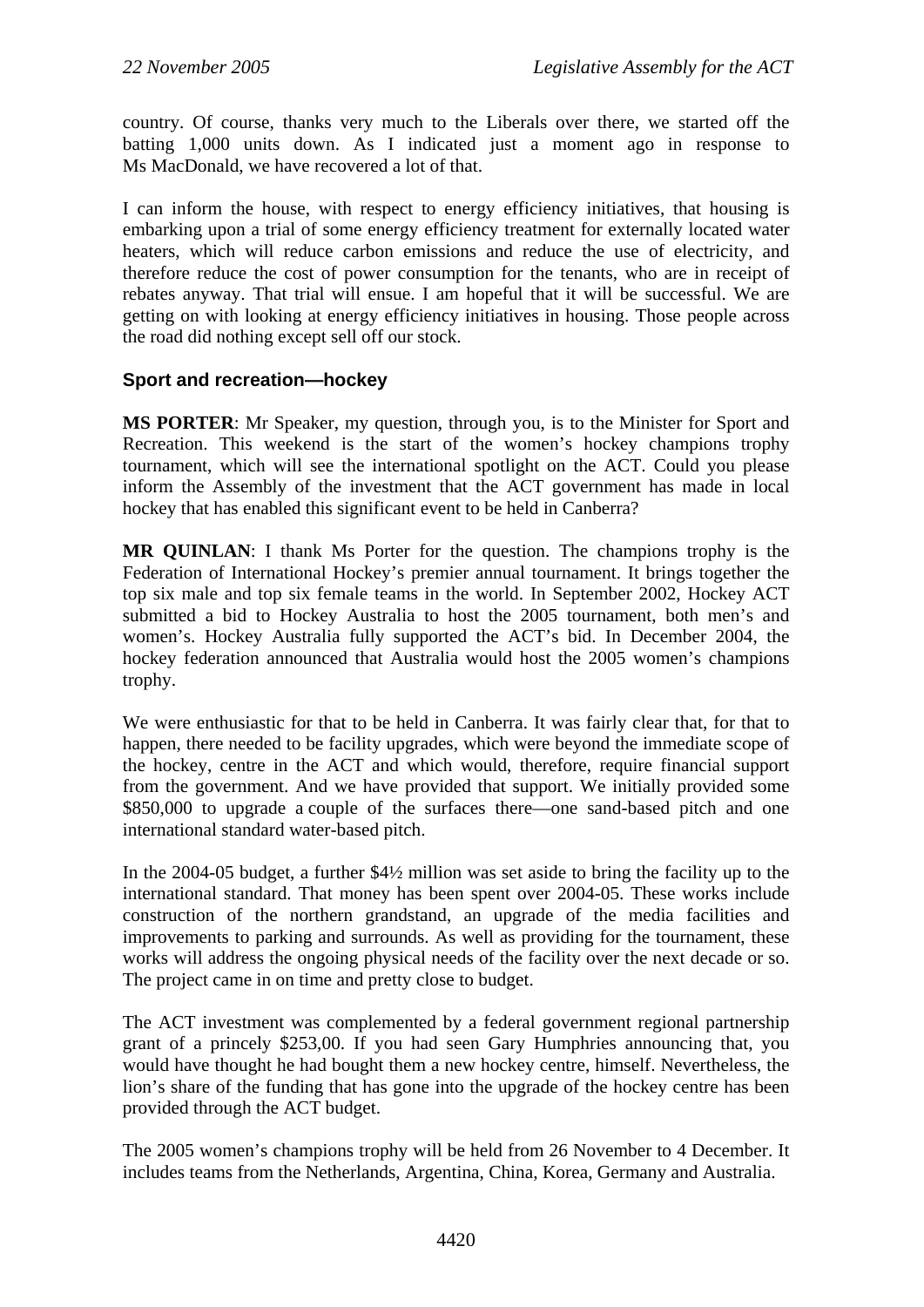As well as that funding, like major sports events in the ACT, additional funding is being provided through the Australian Capital Tourism Corporation. A commitment of up to \$90,000 is aimed specifically at marketing and promotion of the event, particularly to interstate markets, to maximise the visitation benefit to the ACT. We expect this to be a very well attended event.

Hockey is a fairly popular sport across Australia and a very popular sport in the ACT. It receives, on an annual basis, regular peak body funding of around \$42,000 and has received additional funding so that they can rationalise their former men's and women's associations.

At the same time as building up the hockey centre we have been able to maximise the benefit that will accrue by building what they call a very large athlete-conditioning centre. I keep calling it the gymnasium. There is a big one of those under the northern stand. It is available to the ACT Academy of Sport for conditioning. What we have now is a facility of international standard. It has been compared with the world's best by people involved in hockey just this week. We have that world-class facility and we have an extension of the capacity to provide for the Academy of Sport, in particular, a gymnasium that is readily accessible to athletes with a disability.

In the overall context, it has been a fantastic project for the ACT and for hockey. I hope members avail themselves of any invitations they have to pop out and look at some of the champions trophy.

**MS PORTER**: What media exposure will the ACT attract from hosting the women's champions trophy?

**Mr Hargreaves**: There is nothing in the *Canberra Times*.

**MR QUINLAN**: Not quite. The *Canberra Times* has covered the champions trophy and the build-up to it pretty well. You wouldn't reckon the ACT government made any commitment. That bit drops off the coverage. Nevertheless, the major point is that the event is getting publicity. There will be a worldwide focus on Australia.

I am advised that this will be the most broadcast women's champions trophy. There will be something like 14 hours on the ABC. Korea's games will be televised live by a cable network with 10 million subscribers. There will be ACT radio broadcasts of Australian matches. The hockey federation has negotiated broadcasts through Malaysia, Beijing, Argentina, Eurosport to London and Paris, Guangdong, the Netherlands, Shanghai and Dubai. It will get very considerable media coverage while it is on. It is certainly a much better investment than this territory has made in the past in sporting facilities in terms of international coverage.

I close by saying that there are several sports in the ACT where the ACT does fight above its weight. That includes both rugby codes, rowing, cycling and hockey. It is our intention to make sure that, over the years, we build on that capacity and make Canberra a genuine centre of excellence for those sports where we have some edge and build on that edge. I expect to see a continuation of representation from the ACT in national sides—in hockey and in other sports.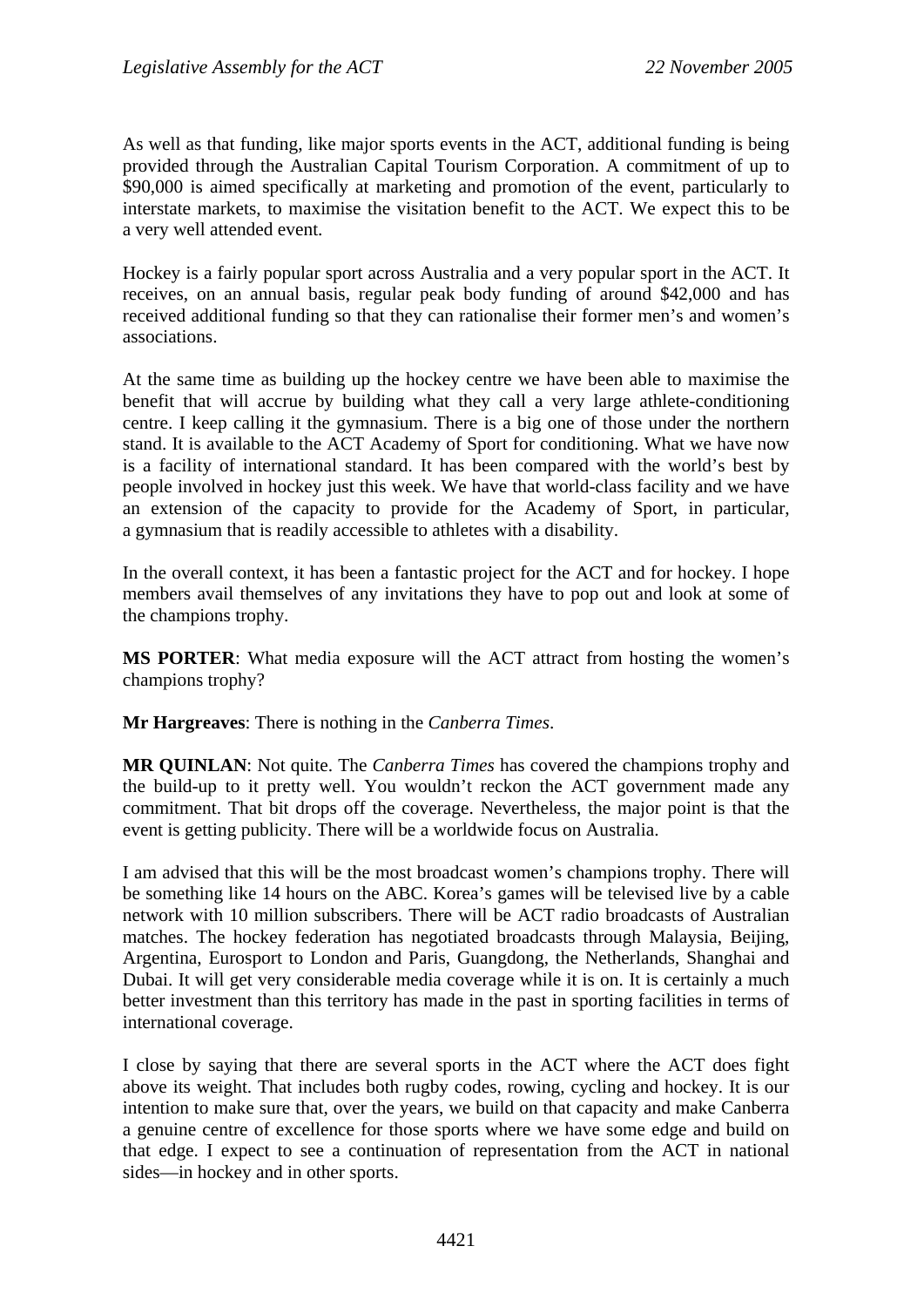# **Belconnen to Civic busway**

**MR SESELJA**: My question is to the Minister for Planning. I refer to the minister's answer to my question last week on the busway, in which he claimed that there would be an approximate 15-minute time saving between Belconnen and the city when the busway is completed. Minister, can you inform the Assembly what the expected time saving will be on an express bus service between Belconnen interchange and the city interchange, a trip which currently takes around 17 minutes, as a result of the introduction of the busway?

**MR CORBELL**: I thank Mr Seselja for the question. I thought Mr Seselja might follow this up. What is really interesting about the Liberal Party's position on this whole issue is that in no way are they putting forward any alternative when it comes to improving public transport in Canberra.

**Mr Seselja**: He's not going to tell us.

**Mrs Dunne**: Answer the question.

**MR CORBELL**: I have five minutes to answer this question, and I am going to take all five minutes.

**Mr Smyth**: I raise a point of order, Mr Speaker. Under standing order 118 (b) the minister cannot debate the issue. He has to answer the question. Talking about the Liberal Party has no relevance to this answer.

**MR SPEAKER**: The minister can respond to the question provided that he confines himself to the subject matter of the question.

**MR CORBELL**: The government has put forward a comprehensive program for public transport improvement through the sustainable transport plan. All we have from the Liberal Party is a constant series of knocking, criticism, and nay-saying when it comes to public transport in Canberra. Where is their alternative? Mr Seselja seems to think that it is all right for everyone to drive around in their car as much as they like. That seems to be his position: bugger the greenhouse gases; bugger the warming of the planet; we'll just keep burning fossil fuels willy-nilly. That seems to be the Liberal Party's position on this issue.

In my answer to the question that I was asked last week, I indicated that the time saving that the government is anticipating through the Belconnen to city busway project and the Belconnen interchange improvements is—

**Mr Seselja**: No, you didn't. Be careful! Be very careful!

**MR CORBELL:** in the context of up to 15 minutes—and I challenge Mr Seselja to go out to anyone who lives in Charnwood or Dunlop or Fraser and say, "Oh, by the way, I don't agree with reducing your bus travel time by up to 15 minutes."

**Mr Seselja**: Don't mislead; don't mislead again.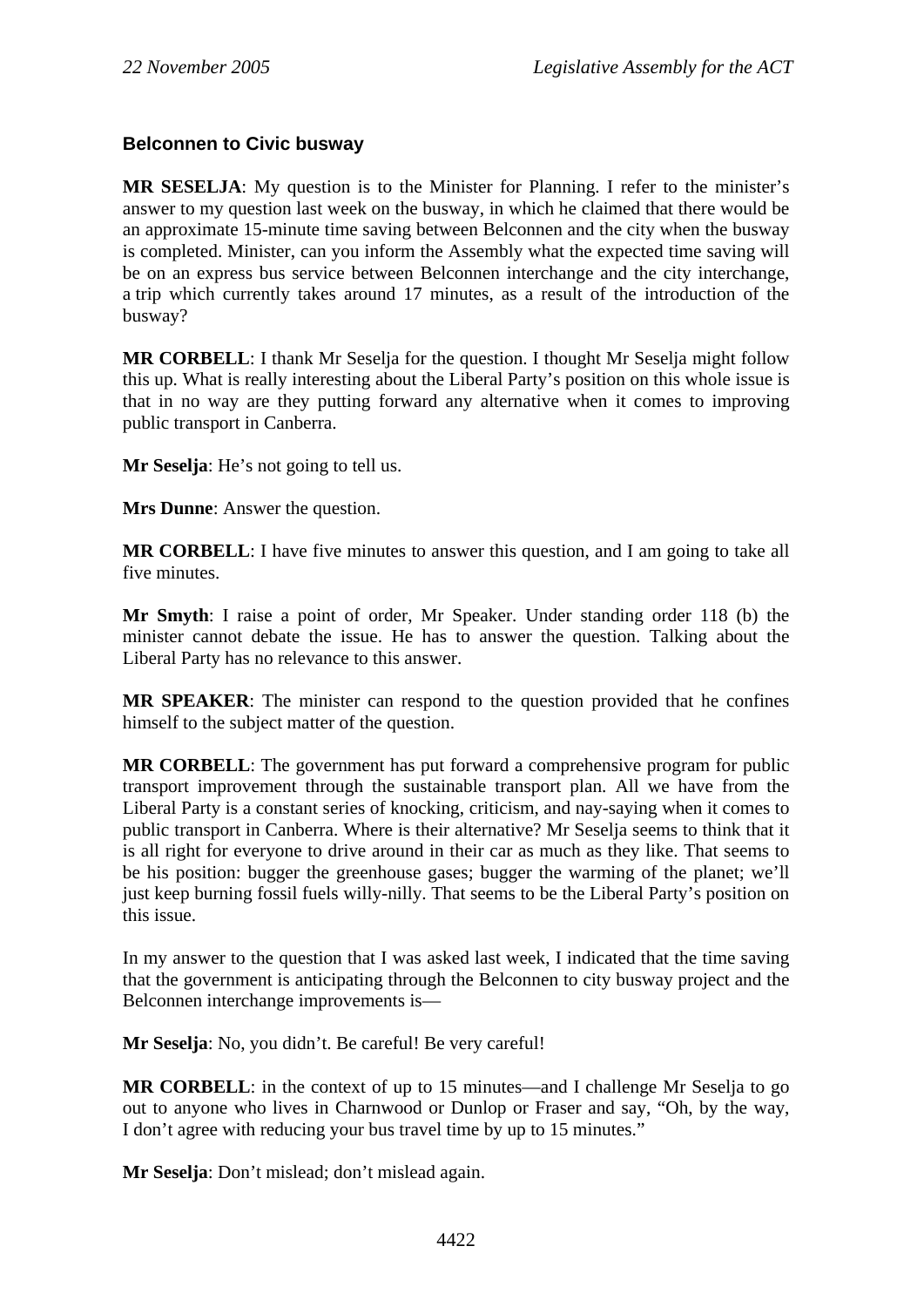**MR CORBELL**: He should go and make that argument to the residents of west Belconnen when he says, "Oh, well, I don't really care how long it takes you to get to Civic on the bus. I don't care." That is Mr Seselja's position.

**Mr Seselja**: How much will the busway save?

## **MR SPEAKER**: Order, Mr Seselja!

**MR CORBELL**: The issue is: are we serious about improving public transport in Canberra or aren't we? This government has a clear commitment record when it comes to improving public transport in Canberra. In contrast, the Liberal Party has been in opposition for nearly five years. Its sum contribution when it comes to public transport is Mrs Dunne going to a nice little conference in Spain and enjoying the TGV from Spain to France, but that is about it when it comes to public transport policy in Canberra—no records, no commitment and definitely no policies when it comes to public transport in Canberra.

#### *Opposition members interjecting—*

**MR CORBELL**: This government's record speaks for itself: increased adult patronage; reducing the fares; new bus fleet; real-time information on its way; SMS text systems for the buses and a range of other initiatives in place, operating, working; a sustainable transport plan with targets to constrain the growth in private motor vehicles and to increase public transport usage. And what do we have from the Liberal Party? A big fat zero when it comes to public transport policy.

#### *Opposition members interjecting—*

#### **MR SPEAKER**: Order!

**MR CORBELL:** I know they do not like it; I know they do not like being criticised on this issue. But when are they going to get serious about reducing greenhouse gases in this city? When are they going to get serious about addressing the sustainability issues our city faces? When are they going to acknowledge that in our city, when it comes to contributing to the greenhouse effect and global warming, the second largest factor is the use of the private motor vehicle? What are they going to do to address those challenges? They have had five years to put together a response—

*Mr Smyth interjecting—* 

**MR SPEAKER**: Order, Mr Smyth!

**Mrs Dunne**: For you to push down bus patronage; bus patronage is down.

**MR SPEAKER**: Order, Mrs Dunne!

**MR CORBELL**: and they have failed absolutely and completely to address these issues.

*Mr Stefaniak interjecting—*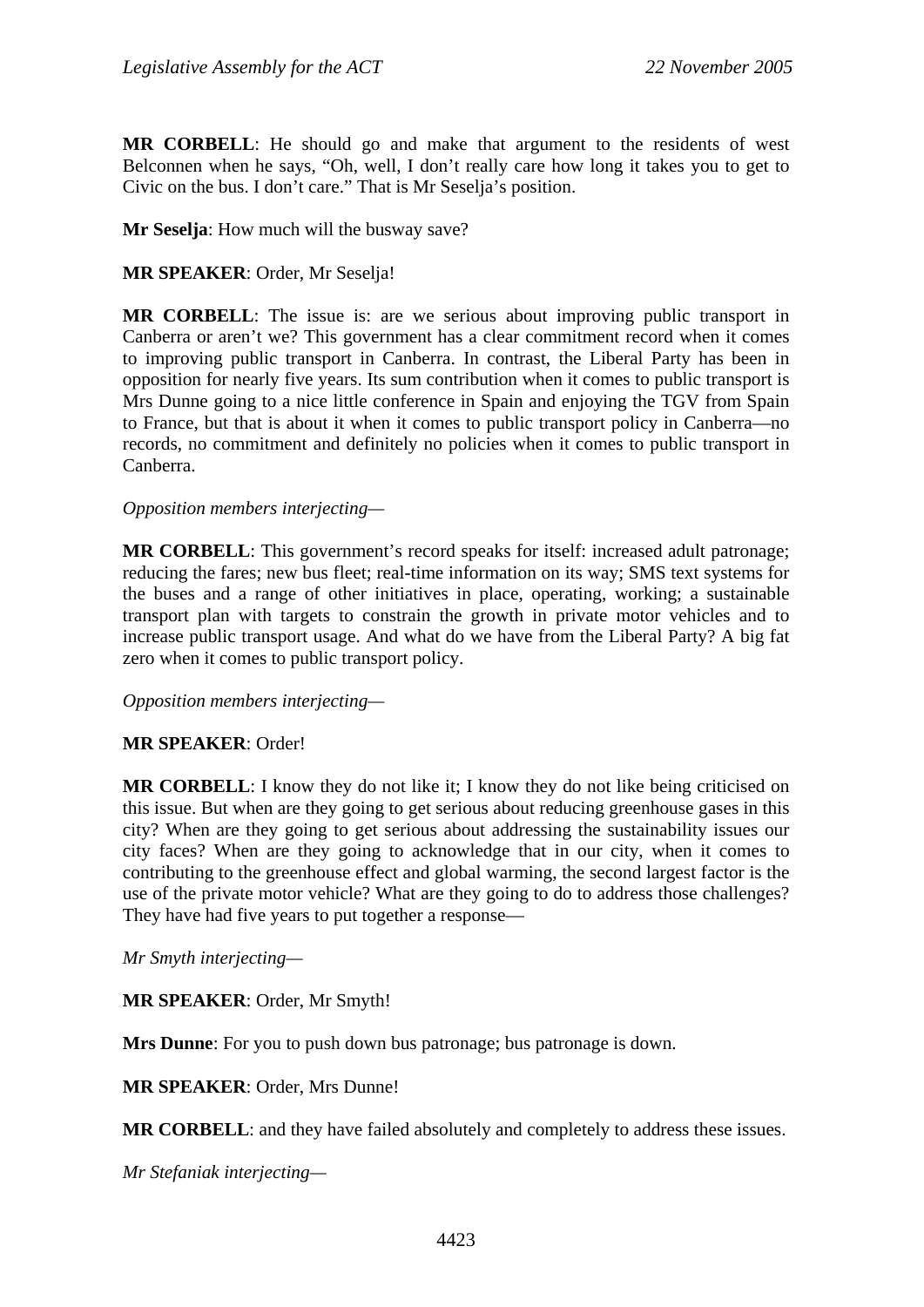**MR SPEAKER**: Order! Mr Stefaniak, that's the last one.

**MR CORBELL**: It is no wonder that as far as many people in this community are concerned—

**Mr Pratt**: We won't have to put after-burners on our buses.

**MR SPEAKER**: I warn you, Mr Pratt.

**MR CORBELL**: they know that the Liberals are bad news when it comes to public transport. They know that the Liberals cut funding to ACTION, they put up fares, they do not replace the buses—they do nothing for public transport in Canberra.

**Mr Seselja**: What's the saving? How many minutes?

**MR SPEAKER**: I warn you, Mr Seselja.

**MR CORBELL**: In contrast, this government has a comprehensive strategy. This government has a comprehensive program in place. It has a commitment to spending the money and it will continue on that course of improving public transport in Canberra.

**MR SESELJA**: I have a supplementary question. Minister, I note that you did not answer my question in almost five minutes. Why are spending millions of dollars in preparation for an expensive busway when you do not know whether it will save time or increase patronage?

**MR CORBELL**: I draw Mr Seselja's attention to a document that was released before he was elected to this place. It is called the sustainable transport plan. Clearly, Mr Seselja has not read it, because if he had read it and if he had read the supporting documentation, including the public transport futures feasibility study and the examination of what are called elasticities or what are the demand factors and what are the supply factors in relation to public transport, he would have seen that a detailed investigation has already been done of what are the mechanisms we need to put in place to improve public transport usage in Canberra.

That document outlines very clearly that we have to increase and improve the reliability of public transport between our town centres and the city centre, that we need to guarantee rights of way between our town centres and the city centre, that we need to increase the frequency of service, and that we need to make sure that we provide facilities in terms of stations and interchanges as well as buses themselves which are reasonable for people to use and to enjoy.

Bus users are not second-class citizens. Bus users are not people to whom we should say, "You will get whatever is left over at the end of the day. Our main priority is people who use a car." I know that that is a bit of a radical concept for those of the opposition to grasp but, if we want to reduce our greenhouse gas emissions and if we want to improve the sustainability of our city, we must invest in public transport to boost patronage and to increase usage.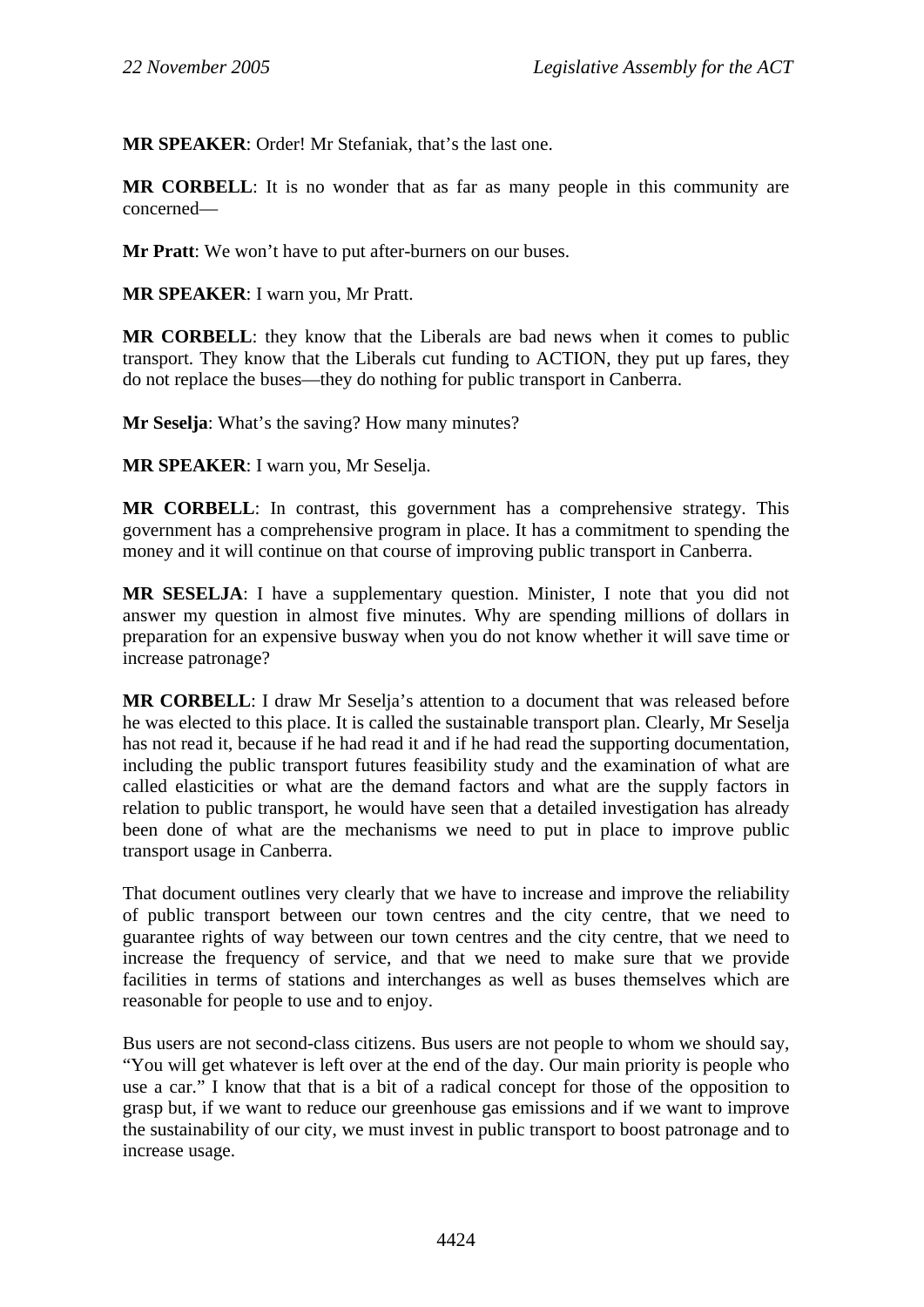These justifications and the detailed studies that back them up are fully outlined in the sustainable transport plan, in the public transport futures feasibility study and in the public transport elasticity study, all commissioned by this government, which outline very clearly the rationale for proceeding with detailed feasibility work on the Belconnen to Civic busway. Perhaps Mr Seselja should do a bit of homework and look at those documents. They are all available on the web. They are not secret documents. They are not hidden away, Mr Seselja. The truth is not out there somewhere; they are all available.

**Mr Smyth**: I take a point of order, Mr Speaker. Standing order 118 (b) says that a minister shall not debate the subject to which the question refers. He is clearly having a debate with Mr Seselja.

**MR SPEAKER**: He is not having a debate.

**Mr Smyth**: The question was about whether it would save time or increase patronage.

**MR SPEAKER**: Order! Resume your seat, Mr Smyth. There is no question before the house, so there can be no debate. This is a response to a question for which the minister has five minutes, during which time he will stick to the subject matter.

**MR CORBELL**: Mr Speaker, the point I am making in my answer is that, if Mr Seselja wants to understand the justification in terms of patronage gain and addressing issues about the attractiveness of public transport in Canberra, he need only to go to those documents—the sustainable transport plan, the public transport futures feasibility study and the public transport elasticity study—and he will see it all there. Go and read them and go and understand the justification for doing the detailed examination for this type of infrastructure.

That is the basis of the government's policy. This is not some whim on my part as Minister for Planning. This is the basis of over 2½ years of policy work, which this government commenced in 2001 and which led to the development of the first and only transport plan this city has had since self-government. The challenge for the Liberal Party, as I said in my earlier answer, is whether they are serious about addressing the consequences of increasing car use and energy use for climate change they affect our city, our community and our children as much as they affect anyone else in this country.

The answer to date is that they have no transport policy. They do not support targets on reducing car use or constraining car use. They have no alternatives when it comes to increasing public transport use. All they are prepared to do is to criticise, whinge and complain, but not in a constructive way; it is done in a destructive and carping way. The challenge is on them: how are they going to address the greenhouse challenges our city faces when energy and car use is one of the key issues that we must address?

# **Schools—west Belconnen**

**MRS DUNNE**: Mr Speaker, my question is to the minister for education.

**MR SPEAKER**: If I hear any more interjections from that side of the house, I will be naming people. Everybody is on a warning. The same goes for the government side.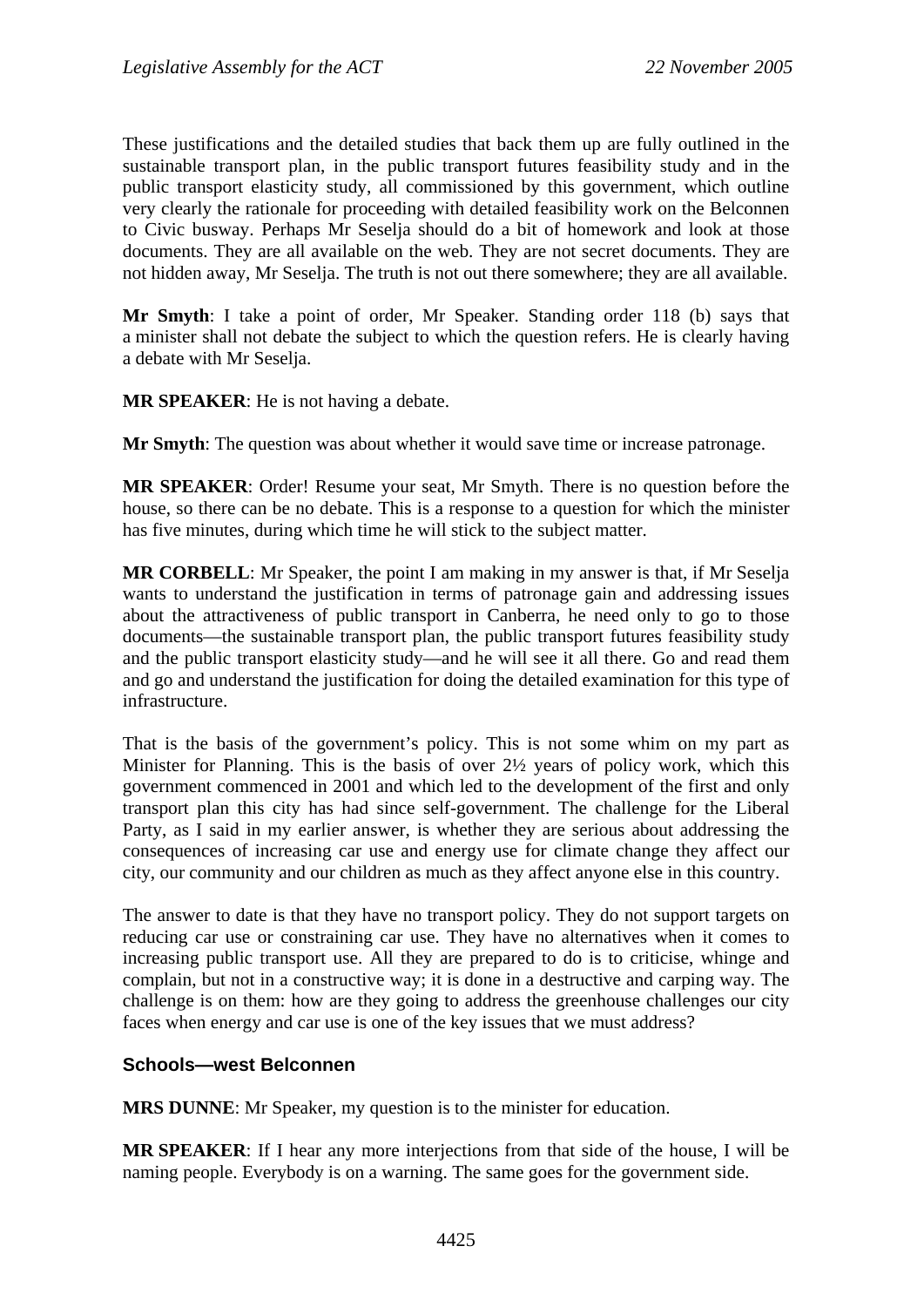**MRS DUNNE**: Thank you, Mr Speaker. My question is to the minister for education. Minister, I refer to the 55-odd unfunded election commitments, which it has been estimated will cost the government \$257 million by the end of this term. I also refer to the commitments made by your and the Chief Minister in various places in relation to the cabinet authorisation for a \$43 million megaschool in west Belconnen—a commitment that, in your own words in the annual reports hearings, was made outside of the budget round. In view of the blowout revealed by Treasury, are you able to assure the Assembly and the people of west Belconnen that you will maintain the commitment to build this new school?

**Ms MacDonald**: I thought you didn't want it!

**MR SPEAKER**: Order! I have issued a warning and I will be naming people. This has got out of hand today.

**MS GALLAGHER**: Thank you, Mr Speaker. The government is committed to a new school in west Belconnen. We are currently going through a consultation process, but that is the government's position. This has been on the table for a few months. We have a couple of months left of consultation around the new proposal but it is certainly the government's intention to continue talking about it. We have made it no secret that our preferred option is to build a new school. The commitment is costed around a \$43 million-P to 10 school but we are currently consulting with the community on that. The government's position has been clear. There is a requirement to consult for six months. We are in the middle of that consultation period and will be making a decision at the end of that period, which will be towards the end of January next year.

**MRS DUNNE**: Mr Speaker, I have a supplementary question. Minister, if it is not possible to fund this school in the 2006-07 budget, what options will you consider to ensure that the school is operational within the proposed timeframe?

**MS GALLAGHER**: That is a difficult question to answer when we are in the middle of the consultation phase on the proposal we put to the community. Mrs Dunne has been a very strong critic of the consultation period and has accused the government of having a predetermined position on this from the beginning. I certainly say we have a preferred position on it but to answer that question would be to say that the proposal is going ahead, which is not something we can do in the context of the legislation surrounding this, nor in the commitments I have made to the community.

The government's preferred option is to move to build a new school. The proposal is to have that school operational by 2009. That would involve the closure of Ginninderra District High School from next year, but that is the proposal we are consulting on with the community at the moment. It would be wrong of me to say that the proposal is going ahead whilst we are in the middle of this consultation period. I imagine Mrs Dunne would be the first on my back if I were to answer that question in the way that she has sought an answer.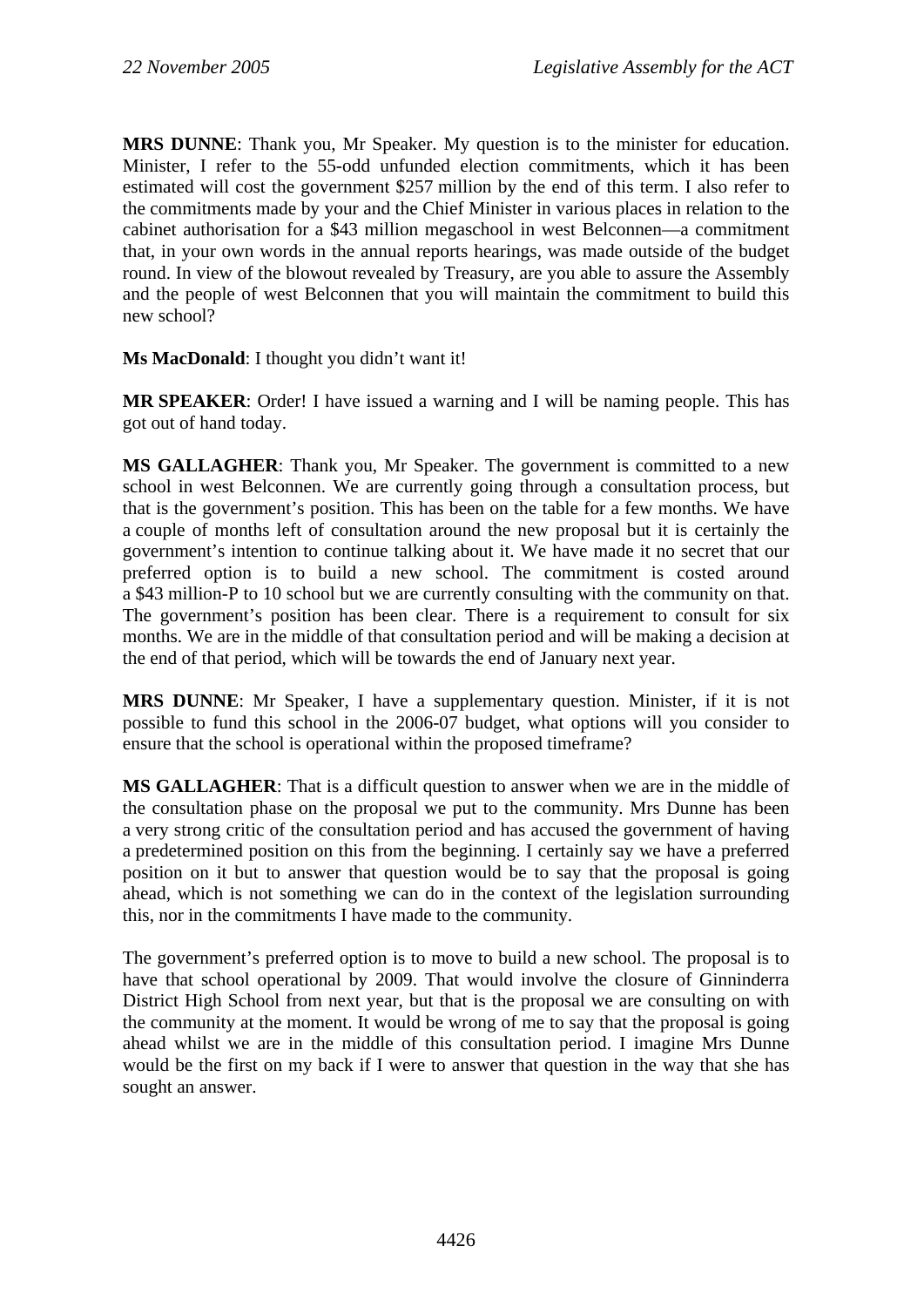# **Professor Hilary Charlesworth**

**MR GENTLEMAN**: My question is directed to the Chief Minister. Is the Chief Minister aware that the distinguished human rights lawyer, Professor Hilary Charlesworth of the Australian National University, was last week jointly awarded the American Society of International Law's 2006 Goler T Butcher Medal? What is the significance of this prestigious award?

**MR STANHOPE**: I am very pleased to respond to the question and, in doing so, to acknowledge the enormous standing and stature of Professor Hilary Charlesworth from the Australian National University in world academia and in societies, such as the American Society of International Law, that acknowledge the people from around the world who make a significant contribution to academia, to scholarship and, in this particular instance, to human rights.

Professor Charlesworth, as members would be aware, headed the Bill of Rights Consultative Committee, which this government appointed to advise the government on whether to proceed to put into legislation for the ACT, through a human rights act, aspects of our fundamental human rights.

The significance of this award, the Goler T Butcher Medal, which is one of the most significant awards—if not the most significant award—that a practitioner in international law or human rights might aspire to or be awarded, is many faceted. In the first instance, it is an enormous honour for Professor Hilary Charlesworth personally.

In the context of this government—the significance for the territory—it is a matter of honour and some comfort that it was Professor Charlesworth who advised this government on the path that we followed in legislating a human rights act for the Australian Capital Territory. I am certainly conscious—we would all be conscious—of the significant and important role that Professor Charlesworth had in guiding the nature or the structure of the legislation ultimately adopted by the Assembly in legislating a human rights act here in the territory.

I notice that that has been specifically acknowledged in the announcement of the award and in a discussion of Professor Charlesworth's commitment to human rights and international law. The CV relating to her and in relation to the award acknowledges that she was chair of that consultative committee and that it was her report and the report of the others that set the blueprint for Australia's first bill of rights.

Specifically—I will mention it and note it now—the award was very much a response to a major report prepared jointly by Professor Charlesworth and Professor Christine Chinkin entitled *The Boundaries of International Law: a feminist analysis*. This report took a critical look at how and why the development of international law has often failed to address the needs of women. That book cites such root causes as the absence of women in positions of power at both state and international levels, and advocates that the boundaries of international law be redrawn to correct those failures of leadership and to create more equitable status for and treatment of women in society. It was for that particular work that professors Chinkin and Charlesworth were specifically awarded the Goler T Butcher Medal for 2006.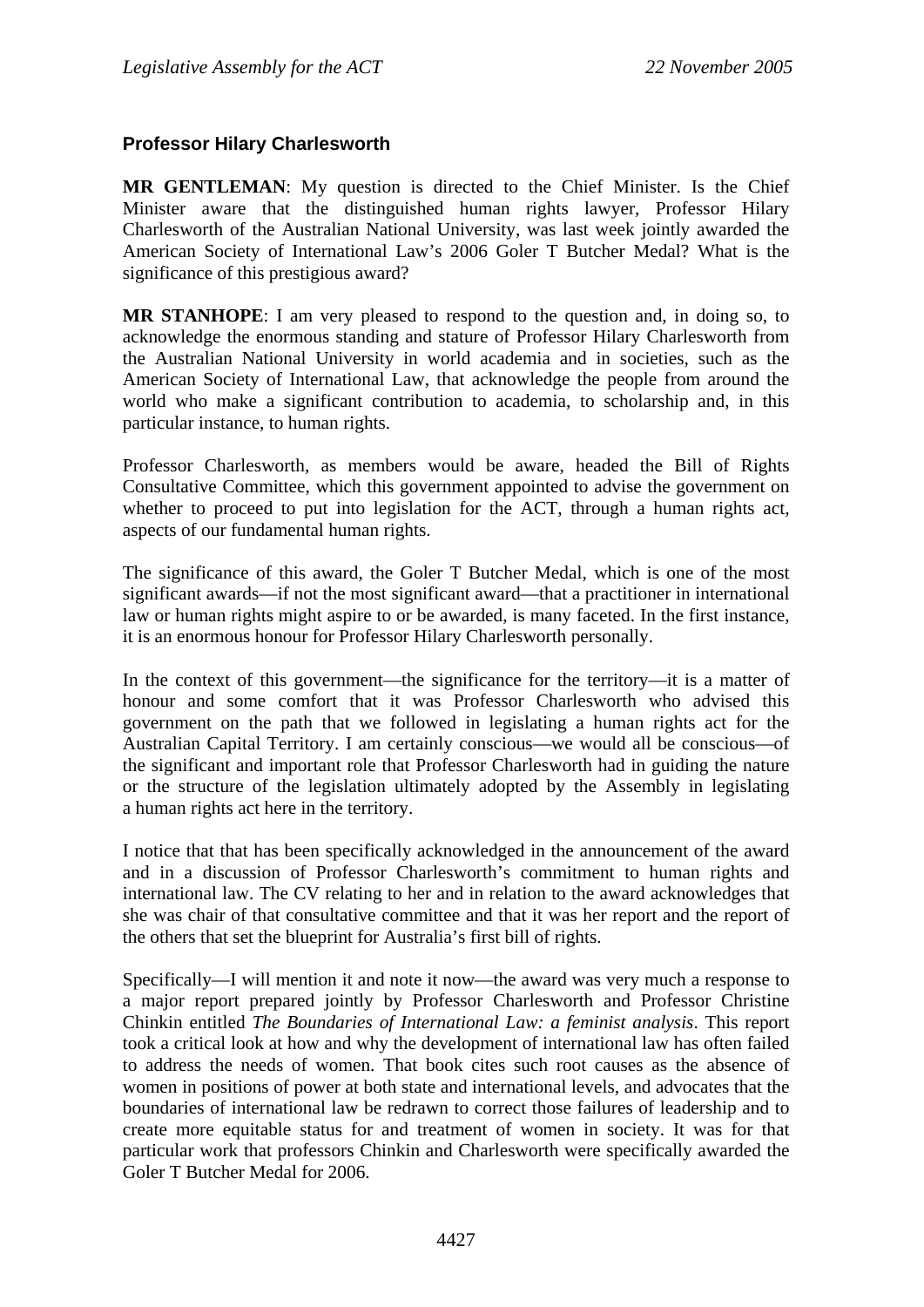It gives some real status to Professor Charlesworth's role at the Australian National University: that we have here in the territory, at the Australian National University, the premier university in Australia, the leading international human rights and international lawyer in the world for 2006—if one can use this particular award, which I believe one can—signals that.

It is also important—and something that we should reflect on—that it was Professor Hilary Charlesworth who was the first significant or notable academic in Australia to comment on the extent to which the commonwealth's current anti-terrorism bill was inconsistent with Australia's international human rights obligations, particularly those obligations as reflected through the international covenant on civil and political rights.

It is significant that the first major, significant learned commentary on the commonwealth's anti-terrorism bill came from Professor Hilary Charlesworth. It was through the agitation and the debate that was precipitated by her entry into the debate that many of the improvements we see in the subsequent drafts of the anti-terrorism bill were made. That is something for which we should all thank Professor Charlesworth, that she engaged herself in that debate. It was through her reputation—a reputation reflected in this award—that the commonwealth subsequently took the notice that it did of the backlash from people such as Professor Charlesworth, and from the community.

**MR SPEAKER**: The minister's time has expired.

**Mr Stanhope**: I ask that all further questions be placed on the notice paper.

# **Executive contracts Papers and statement by minister**

**MR STANHOPE** (Ginninderra—Chief Minister, Attorney-General, Minister for the Environment and Minister for Arts, Heritage and Indigenous Affairs): For the information of members, I present the following papers:

Contract variations: Brett Phillips, dated 3 November 2005. Bronwen Overton-Clarke, dated 17 and 27 October 2005. David Collett, dated 19 October 2005. Elizabeth Kelly, dated 26 October 2005. Ian Hubbard, dated 21 October 2005. Jennifer Brogan, dated 17 October 2005. June Bronwyn Leslie, dated 28 October 2005. Lana Junakovic, dated 28 September 2005. Martin Hehir, dated 21 October 2005. Maureen Sheehan, dated 21 October 2005. Long-term contract: Andrew Taylor, dated 22 September 2005. Short-term contracts: Helen Pappas, dated 19 October 2005. John Robertson, dated 18 October 2005. June Bronwyn Leslie, dated 19 September 2005.

Neil Bulless, dated 8 November 2005.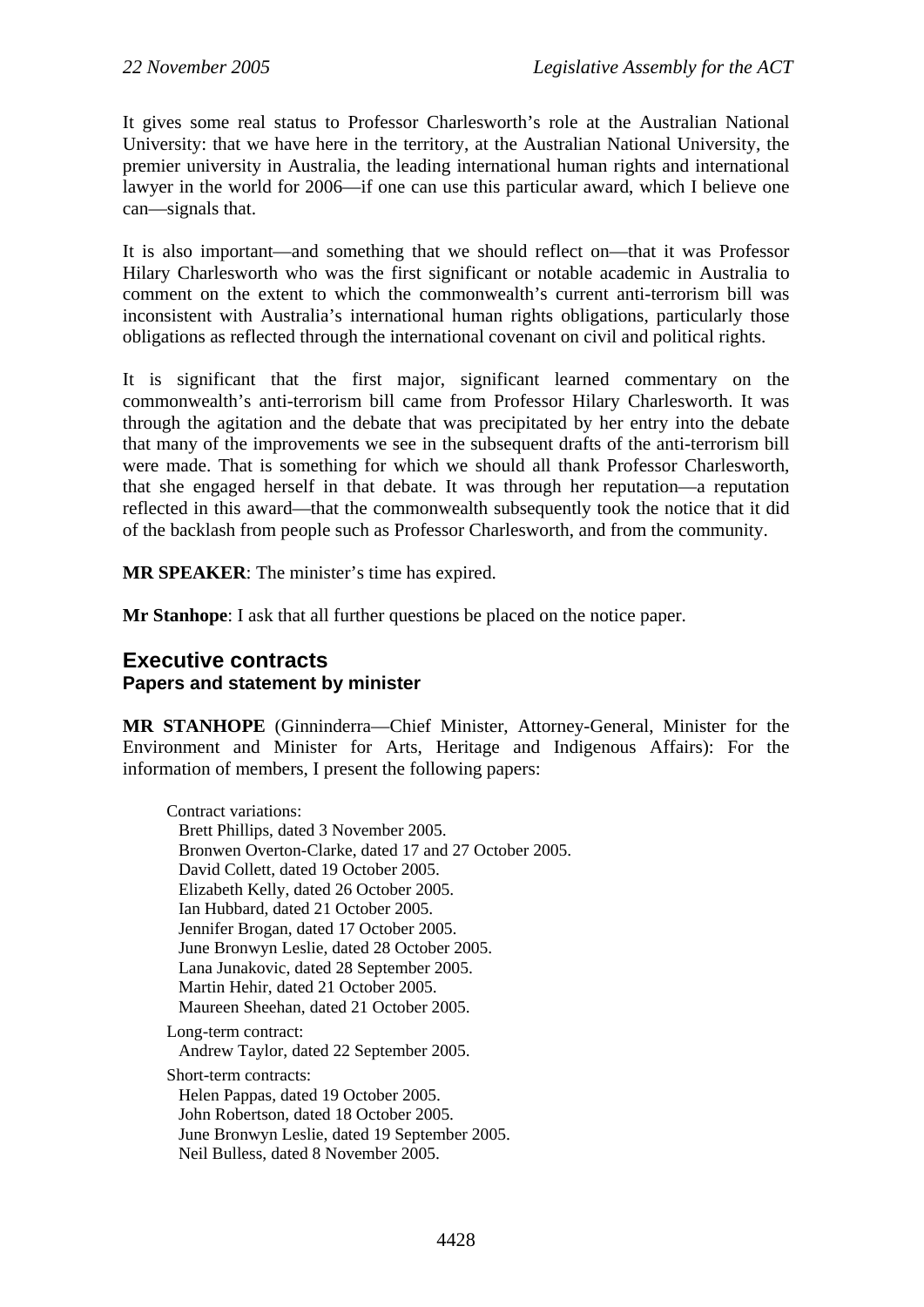I seek leave to make a statement in relation to the papers.

Leave granted.

**MR STANHOPE**: These documents are tabled in accordance with sections 31A and 79 of the Public Sector Management Act, which require the tabling of all executive contracts and contract variations. Contracts were previously tabled on 15 November 2005. Today, I have presented one long-term contract, four short-term contracts, and contract variations. The details of the contracts will be circulated to members.

# **Violence against women Discussion of matter of public importance**

**MR SPEAKER**: I have received letters from Mrs Burke, Mrs Dunne, Dr Foskey, Mr Gentleman, Ms MacDonald, Mr Mulcahy, Ms Porter, Mr Seselja, Mr Smyth and Mr Stefaniak proposing that matters of public importance be submitted to the Assembly. In accordance with standing order 79, I have determined that the matter proposed by Ms MacDonald be submitted to the Assembly, namely:

The importance of the United Nations International Day for the Elimination of Violence Against Women for women in the ACT.

**MS MacDONALD** (Brindabella) (3.37): Mr Speaker, this Friday will be 25 November, which is now celebrated as the United Nations International Day for the Elimination of Violence Against Women. Violence against women and girls is pervasive worldwide. In no country of the world are women immune and in no city of the world are they unaffected by gender-based violence, even in the ACT.

In the ACT, women constitute overwhelmingly the majority of victims of sexual assault and domestic, family, and cultural violence. Statistics show that one in three women over the age of 45 has experienced domestic violence and a large percentage of all reported sexual assaults are perpetrated against women. Worldwide, a quarter of all women are raped during their lifetime. Depending on the country, 25 to 75 per cent of women are regularly beaten at home and more than 120 million women have undergone female genital mutilation.

The United Nations Development Fund for Women, UNIFEM, report *Not a minute more: ending violence against women*, released in 2003, revealed that one in three women or girls will suffer violence during their lifetime simply because of their gender. Violence perpetrated against women and girls can shatter families, destroy relationships, and emotionally and physically scar victims forever. But, as noted by the World Health Organisation in 2002 in its world report on violence and health:

Violence is not an intractable social problem or an inevitable part of the human condition. We can do much to address and prevent it. The global knowledge base is growing and much useful experience has already been gained which needs to be implemented.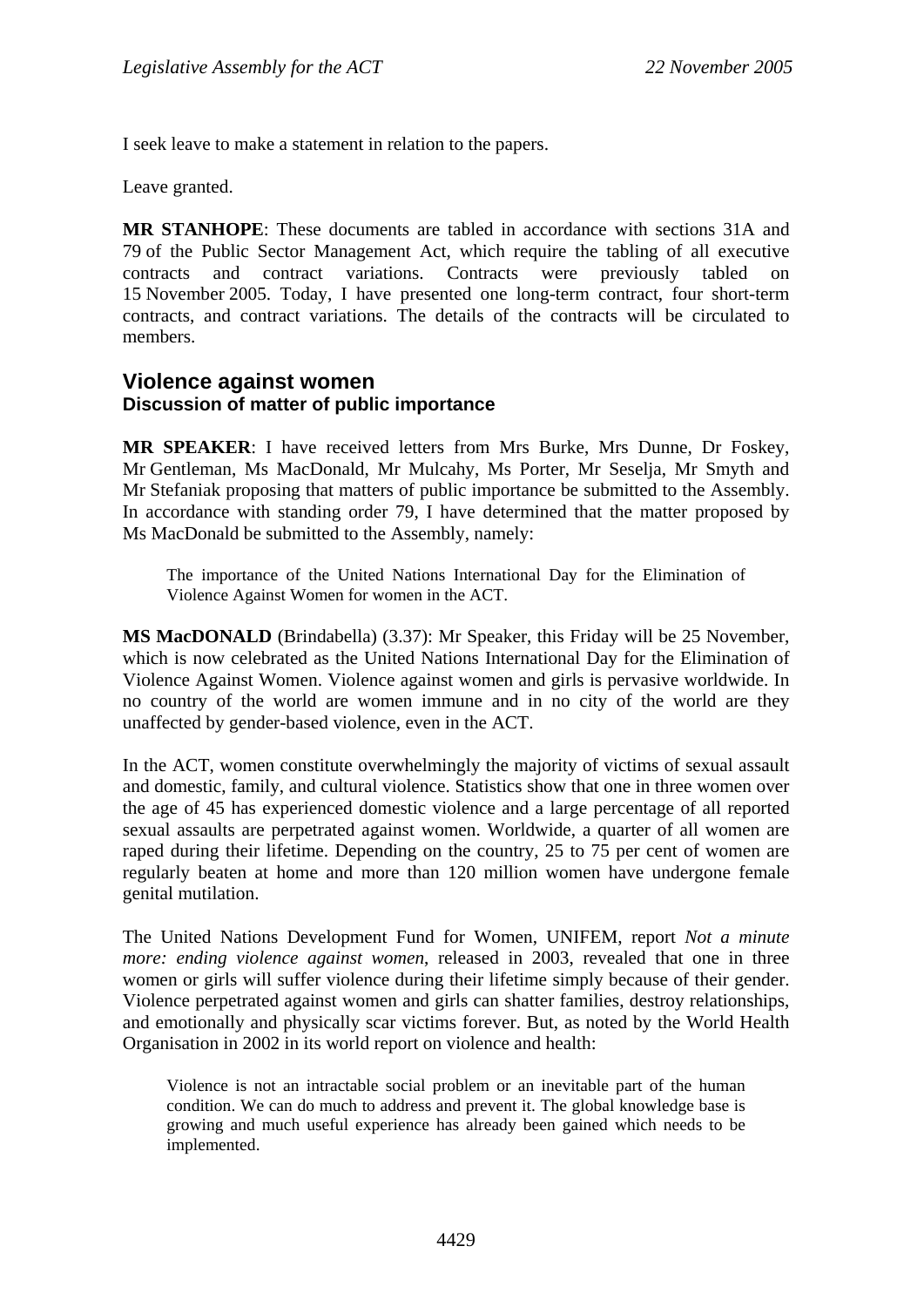Putting an end to gender-based violence requires the dedication and assistance of all members of the community. Violence against women and girls affects everyone in the community, including men and boys. Men's lives are personally affected if their girlfriends, wives, daughters, mothers, grandmothers or sisters experience violence or the threat of violence.

Harmful attitudes and beliefs in the community are a large part of the problem. Helping tackle these will help build a community that is safer for women and girls. The majority of men do not condone the use of physical or sexual violence against women and want to help reduce the violence. There are many ways that men in the community and business sectors can play a role to stop violence against women.

Being a strong role model for boys and speaking out against violence are two of the ways. Some perpetrators believe their friends condone their actions, so it is important for men to speak out if their friends, colleagues or mates brag about using physical force against a woman or forcing a woman to have sex. It is also important for men to challenge some attitudes and beliefs of other men in the community. Beliefs such as that women provoke men by the way they dress and talk, men have got uncontrollable sex drives, men are not responsible for their violent behaviours, men cannot help being violent when they drink, nice girls do not get raped, and real men do not take no for an answer are completely unacceptable and should be spoken out against.

White Ribbon Day, held on 25 November each year, is another way men can show their support for ending gender-based violence. On 17 December 1999, the United Nations General Assembly adopted 25 November as International Day for the Elimination of Violence Against Women, which is also marked by UNIFEM's white ribbon campaign. I am happy to note that this year the ACT branch of the Australian Labor Party has become an official project partner with UNIFEM for this important day.

Women's groups have been commemorating 25 November as a day to end violence against women for many years. The date was chosen to commemorate the lives of the Mirabal sisters, Dominican Republic political activists. The three sisters—Patria, Minerva and Maria Teresa—and their husbands became involved in activities against the Trujillo regime in the Dominican Republic. Despite Trujillo's persecution, the sisters continued to actively participate in political activities against the leadership, prompting Trujillo to declare that his two problems were the church and the Mirabal sisters.

On 25 November 1960, the three sisters were assassinated in an "accident" as they were being driven to visit their husbands, who were in prison. The accident caused much public outcry, and shocked and enraged the nation. The brutal assassination of the Mirabal sisters was one of the events that helped propel the anti-Trujillo movement and, within a year, the Trujillo dictatorship came to an end.

The sisters, referred to as the "unforgettable butterflies", have become a symbol against victimisation of women. They are symbols against prejudice and stereotypes, and their lives raised the spirits of all those they encountered and later, after their deaths not only those in the Dominican Republic but others around the world. It was 20 years after their deaths that a meeting of women's groups in Columbia decided that the murder of the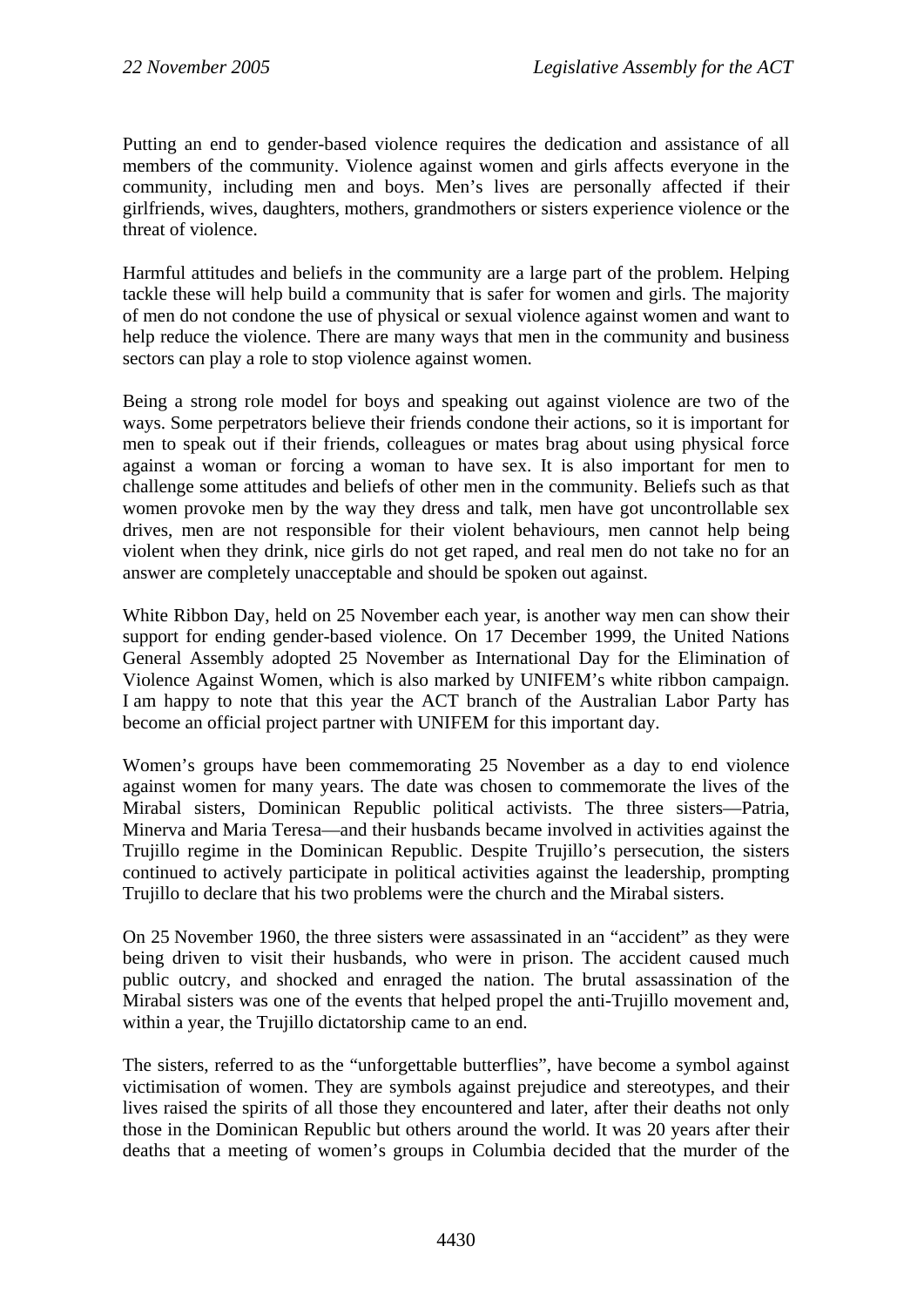Mirabal sisters should be commemorated as the International Day for the Elimination of Violence Against Women.

In 1991, the first white ribbon campaign was launched by a group of men in Canada after the brutal mass shooting of 14 female students at the University of Montreal. Since then, many other countries have launched their own white ribbon campaigns and have adopted the white ribbon as a symbol of support for the elimination of violence against women.

The ACT government has addressed issues of violence and community safety for women by developing the framework entitled "Justice, options and prevention—working to make the lives of ACT women safe". The framework identified three major outcome areas: a justice system that provides protection, support and advocacy for women; assistance for women that is appropriate, accessible and responsive; and community understanding and acceptance of the right of all women to live their lives free of violence. It requires government agencies to develop action plans each year that identify tangible ways in which they will implement the goals of the framework.

The ACT women's 2005-06 action plan and the action plan addressing violence and safety issues for women in the ACT further highlight the government's commitment to ending gender-based violence in the ACT. The action plan links with the Canberra plan's strategic theme of investing in people. It places emphasis on further reviewing legislation and legal processes for women experiencing violence, strengthening services and programs that support women and children experiencing violence, and continuing to work with the community to prevent violence against women. Advancing the status of women and girls in the ACT is a government priority, and these plans provide a framework that supports government agencies to better meet the needs of all women and girls.

As previously stated, putting an end to gender-based violence requires the dedication of all members of the local, national and international community. Locally and nationally, groups and organisations such as the Women's Information and Referral Centre, the Domestic Violence Support Group, Men's Link, Women's Action Alliance, Lifeline Canberra, the National Foundation for Australian Women, Women's Emergency Services Network and the National Women's Justice Coalition help provide support and counselling to men and women affected by violence. These are just a few of the many groups that provide invaluable assistance to men and women in the ACT and across Australia.

The Women's International League for Peace and Freedom, WILPF for short, also aims to empower women to work towards peace and justice. The Australian branch of WILPF celebrated its 90th anniversary with a week-long festival of peace and I was fortunate enough to officially open this festival in the Assembly reception room this October.

At an international level, no organisation has worked as hard to improve women's safety as UNIFEM. Created in 1976, UNIFEM works in over 100 countries and provides financial and technical assistance to innovative programs and strategies that promote women's human rights, political participation and economic security. The establishment in 1997 of the trust fund in support of actions to eliminate violence against women has furthered UNIFEM's work on gender-based violence.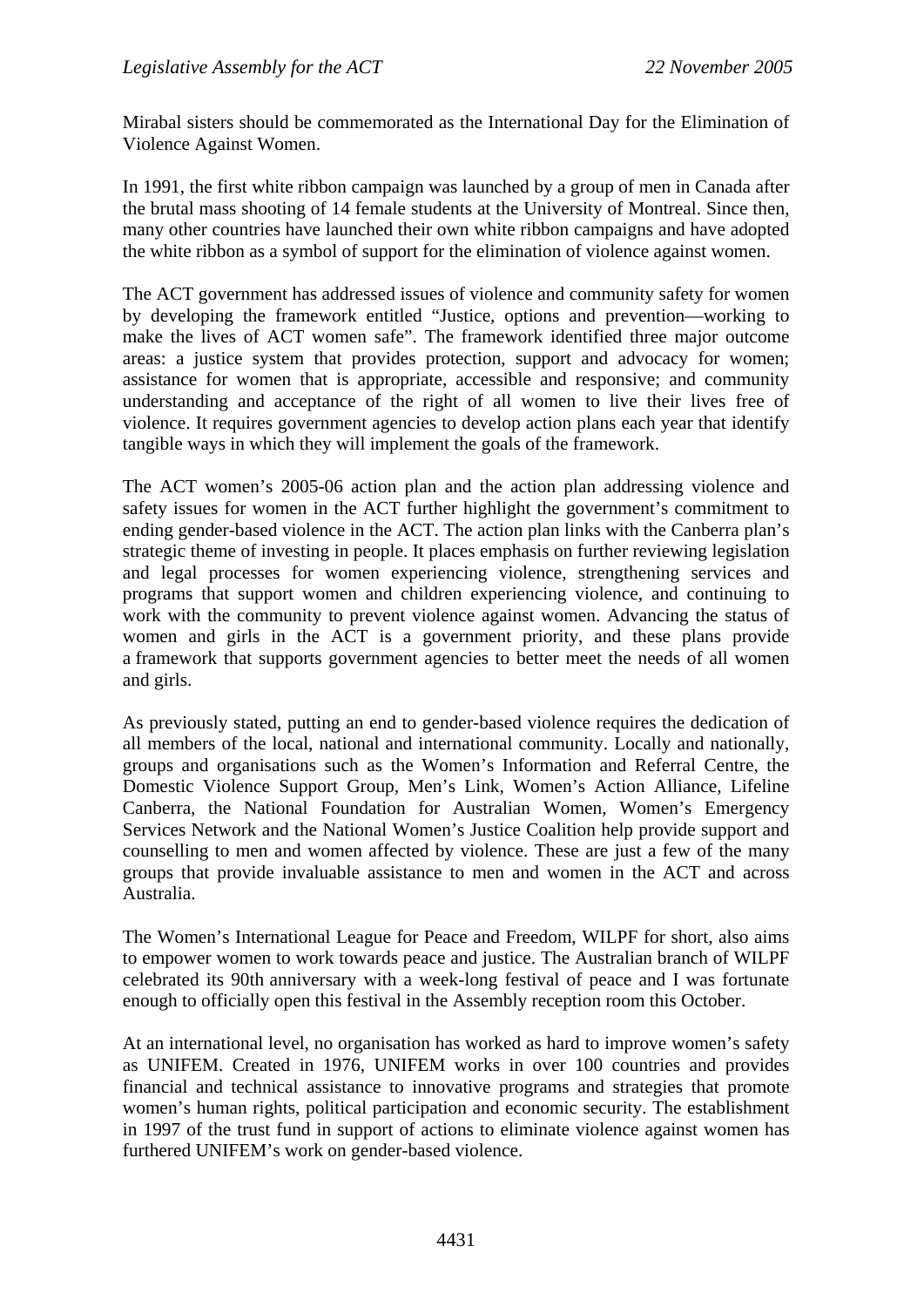The international community has recognised that efforts to confront gender-based violence are central to human security and development. We all have to work hard to put an end to gender-based violence once and for all. Unfortunately, violence against women remains prevalent in our community, as can be witnessed by the regular media reports and articles. Violent acts occur daily across Australia and the world, and will only stop through the cooperation and combined efforts of the entire world community.

I end by quoting UNIFEM executive director Noeleen Heyzer:

We need to say "No more and never again." If we commit ourselves to creating a world free from violence against women and girls, our children will say we stopped the universal and unpunished crime of all time against half the people of the earth.

**MRS BURKE** (Molonglo) (3.47): I rise to support the intent of the MPI today in its effort to acknowledge the importance of continuing to recognise the UN international day for the elimination of violence against women, and in particular the impact of violence against women in the ACT.

I note with interest that perhaps this MPI is seeking to build upon a motion put to this Assembly in February of this year by Ms MacDonald which, amongst other things, highlighted the efforts of the Office for Women to pull together the ACT women's action plan in 2004-05 and a continued focused via the 2005-06 plan to build upon the earlier initiatives and subsequently introduce new ones.

I believe that, during a previous debate relating to this matter, some members quite wrongly mistook my attempt to highlight the problems that men face within our community to mean that in some way I was implying that the focus should be redirected from supporting and caring for women faced with all forms of violence. That simply is not true. Again I put to the Assembly that the cause of the problem of violence whereby men abuse their perceived power and continue physically and/or psychologically to dominate or control women is an area that should be dealt with in the strongest terms.

I must add here that there are services in Canberra—Ms MacDonald alluded to many of them—such as such the Domestic Violence Crisis Service, the crisis accommodation providers and the family violence intervention program that are focused on and committed to assisting families which are combating all forms of violence. It was conveyed to me as recently as today that now, via an increase in support programs, media attention and community education, more and more people are building up the courage to seek assistance and, in turn, that is placing more pressure upon the available services.

I welcome the government's continued efforts to plan for and implement strategic changes to legislation and the particular processes women undergo when experiencing violence to allow for a positive environment to be offered that protects, supports and assists women. I would ask however whether there has been a significant change, up or down, in the rate of violence towards women. Has the government correlated any evidence to support the impact and effectiveness of programs that seek to assist women through the difficult times when facing violent situations?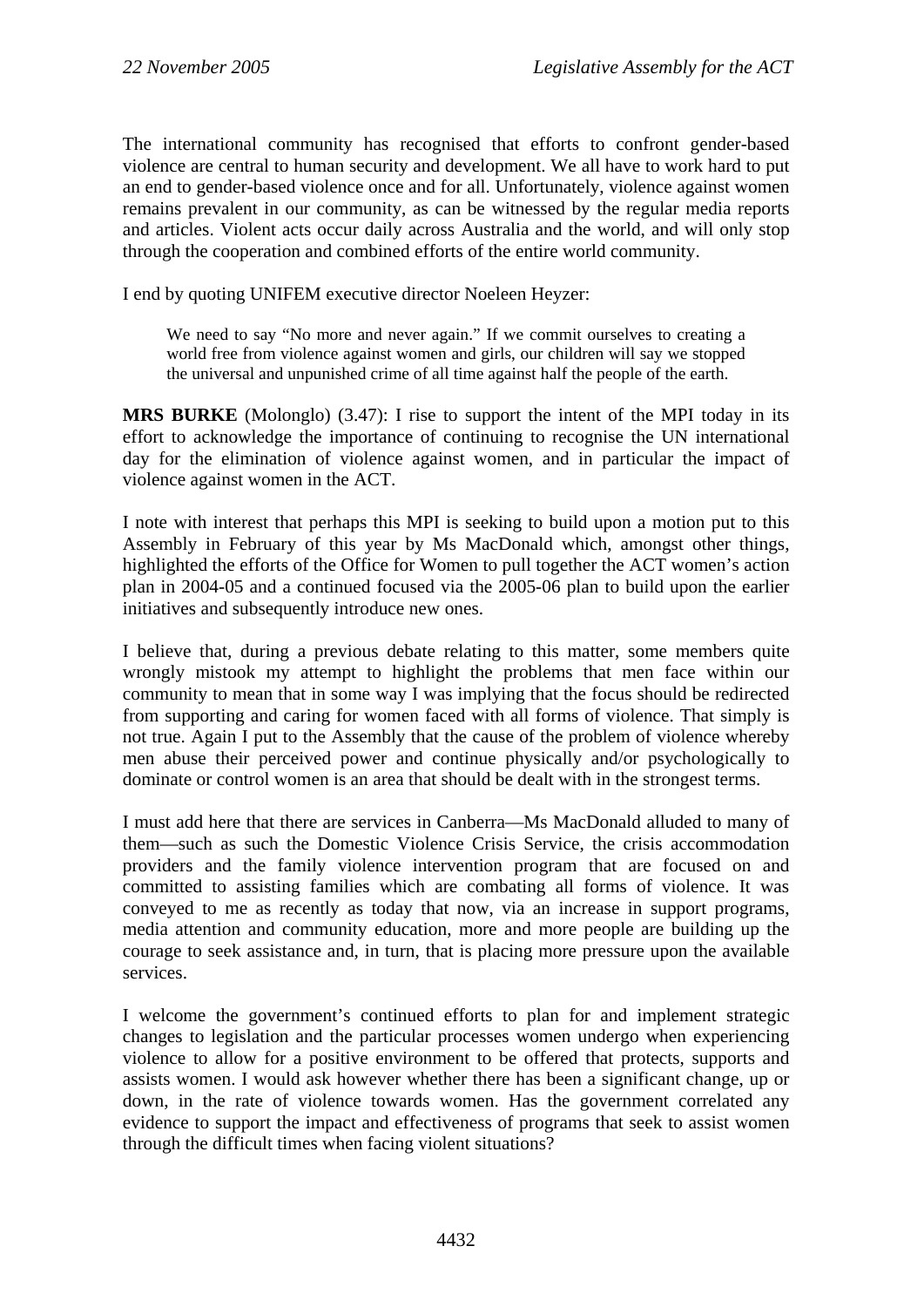We would all be aware that, since May last year, the federal government has run a serious advertising campaign that seeks to redress some of the problems that can be tackled in relation to the behaviour of men who seek to inflict harm on women. This genuine attempt is highlighting the point that all men, whether they are perpetrators or are a friend or relative of a perpetrator, have a serious responsibility to stand up and say that any form of violence is abhorrent and not acceptable, and that where necessary action should be taken to report an incident.

I certainly concur with the efforts of any government to eradicate violence from the community. I am sure that the majority of men in our community do not condone acts of violence. This point can be built upon. I am sure that the government is aware of the importance of having strong male role models for boys and young men. At the local level, I would hope that the government is taking the necessary steps to fill gaps in service delivery and is making genuine attempts to improve, for example, supportive programs that seek to actively engage young men, during an impressionable period of their lives, to obtain viewpoints and in turn to offer them the necessary skills and the ability to differentiate between what is and is not an acceptable way to treat and interact with their young female peers and women in the broader community.

I would agree that positive action has been taken by the ACT government to ensure that all schools in Canberra have an anti-bullying policy, for example. I anticipate that this program will go one step further and actually discuss the matter of violence that is gender-based and make it clear just how seriously this problem impacts upon our community, along with any other form of violence.

Acts of violence affect the social, emotional, physical and financial wellbeing of individuals and families and that, in turn, results in significant social and economic cost to the community. The entire community has a role to play in ensuring that we all have a right to feel safe and secure, regardless of who we are. There is constant need for a balanced perspective, particularly in dealing with violence against women. I will support the government in its continued efforts to address this serious social problem, but I will also continue to insist that, in proportion to the problem, the government monitor and respond to how men face personal difficulties, emotionally and psychologically, and subsequently why they commit acts of violence.

I have long been a supporter of the work of the Lone Fathers Association, which seeks to assist men in crisis with things such as accommodation, relationship issues and working towards rehabilitation of their lives after divorce or separation. I must mention at this point that this organisation was recently awarded a certificate of achievement under the regional achievement and community awards for New South Wales and the ACT for a program entitled "Stand up and be counted". They have also been nominated for the final for the community of the year award for a population over 15,000. This organisation is serious about tackling the problems associated with domestic violence, in particular violence against women, and I commend it for its efforts. I also commend the ACT government for its continued financial assistance to the Lone Fathers Association.

Mr Speaker, given that I have already debated this matter this year, and it is one that we cannot ever stop talking about, I would like to give other members time to have their say. I will close at this point by quoting Dr Foskey, who, during the debate in February this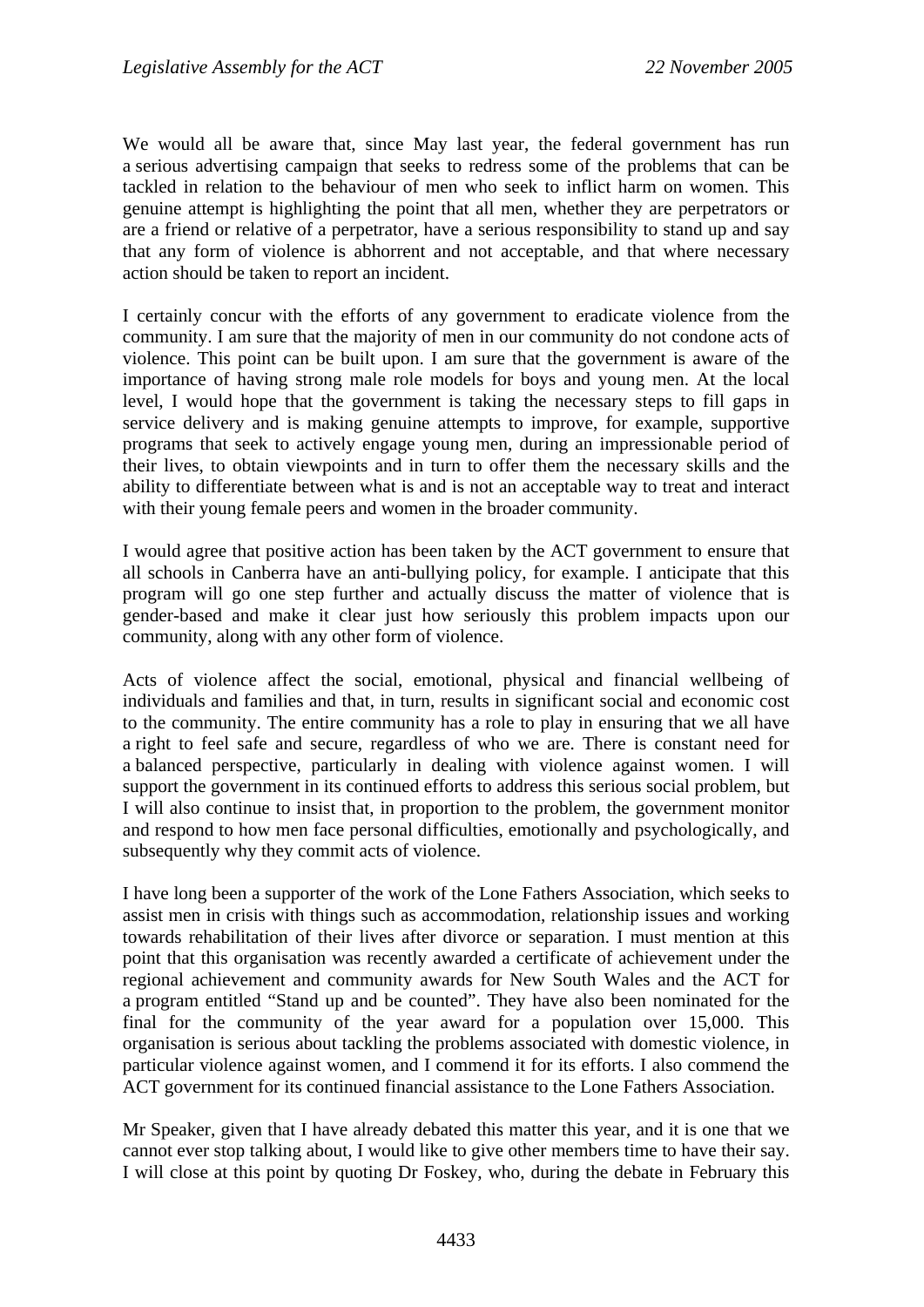year on gender-based violence, summed up the root cause of violence in our community so eloquently as follows:

… while violence against women and girls, and men and boys, must be addressed and victims helped and perpetrators punished, we must also work on the conditions that nurture that violence. These include poverty, lack of access to appropriate educational pathways, secure housing, employment and respect from service providers. Sentences for violent offenders need to be as much about rehabilitation as punishment. The gender inequity at the base of violence against women is systemic and sanctioned in powerful areas of our society … We need to counter violence against women and girls systemically.

The issue of respect, nurturing and a sense of caring that men show towards women remains the key to breaking the cycle of violence and, once again, I welcome the opportunity to have this topic brought to the attention of the Assembly. I support the theme I have just expressed and I support White Ribbon Day on 25 November, which encourages men also to support efforts to end gender-based violence in our community.

**DR FOSKEY** (Molonglo) (3.55): The ACT Greens believe that families are the basic social unit in most societies and provide the context for the early lives of most people. We know that they can be a source of self-esteem and confidence where they are working well but, where they are not, of unhappiness and lack of confidence. Family patterns are played out from generation to generation, making positive interventions into violent and dysfunctional families an essential tool of social policy. I cannot emphasise strongly enough the fact that to prevent having violent adults we must make sure that we assist families in providing the best conditions for their children. Nonetheless, it will be a while before we catch up on that one.

In response to gender-specific violence, the ACT Greens support: enforcing laws against domestic violence; increasing the number of women in the police forces; improved training for police and security personnel for conflict-avoiding responses to increase their understanding of, and their ability to defuse, domestic and other potentially violent situations; banning the production, performance, display and distribution of pornographic material that depicts women, men and children as objects for, and perpetrators of, violence and sexual exploitation, and I think that we are seeing the return of advertisements portraying women as sexual objects, something that would have been considered quite improper just a few years ago; education, counselling and training services for men and women who are seeking to overcome violent behaviour and feelings; and mandatory counselling and training as part of an appropriate sentence for men and women convicted of domestic violence offences.

In response to family stress, the ACT Greens support: developing a strategy within the social plan for family support services, including parental training and education programs, and intervention programs for families at risk; a publicity campaign to encourage families to seek assistance as soon as they encounter difficulties; specific early intervention counselling services for men and women involved in family disputes or violence; providing legal aid and the Women's Legal Service with adequate resources to give advice and legal representation on family law matters; an increased role for men in parenting through the provision of parental leave and equal access to leave by both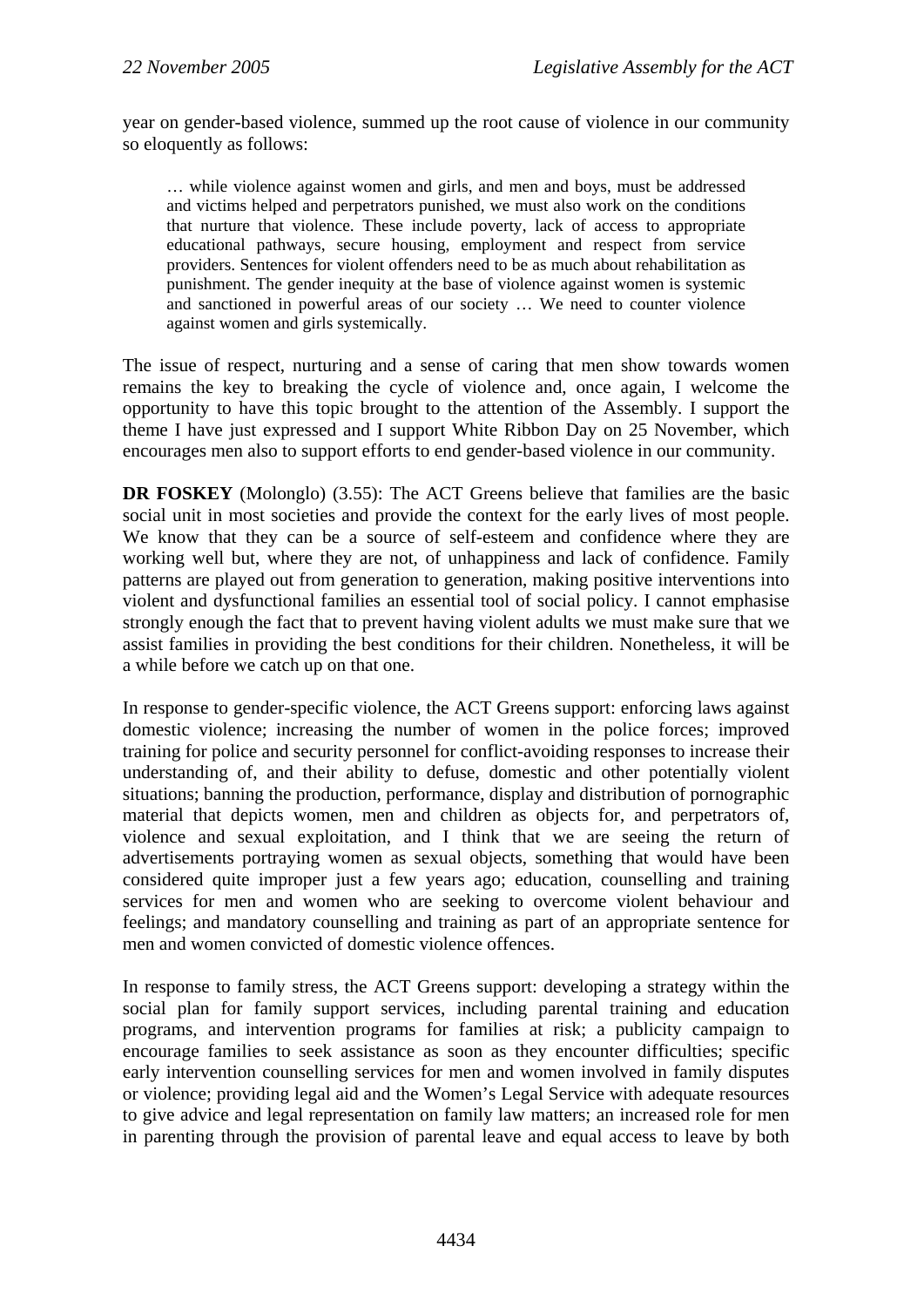parents to care for sick children; and encouraging positive images and role models of men for boys to emulate.

When I was speaking with the Domestic Violence Crisis Service earlier today to get an update, a number of problems were outlined by the organisation in regard to domestic violence in the ACT. Firstly, the DVCS noted that domestic violence is on the rise in the ACT, as are all types of violence. The most recent Australian data comes from a national survey of 6,600 women by the Australian Institute of Criminology in 2004. This survey found that, in the past 12 months, 10 per cent of Australian women had experienced at least one incident of physical and/or sexual violence from a man and that, over their lifetime, 57 per cent of women reported experiencing at least one incident of physical and/or sexual violence. Of these women aged 18 to 69, just under half had experienced physical violence and one-third had experienced sexual violence.

Similar findings came from a national survey in 1996 by the Australian Bureau of Statistics. I might say that that was about the last time, I think, the ABS did a specific complex analysis of statistics related to women. These and other services consistently find that anywhere from one-quarter to one-third—even up to one-half, depending on their whereabouts—of Australian women will experience physical or sexual violence by a man at some point in their lives. We know too that young women are at greater risk than older women, especially of sexual assault. Nonetheless, we know that it is often older women who feel most insecure.

Secondly, families are facing an increasing level of stress in day-to-day living. DVCS noted the work being done by the ACT government in regard to child protection, but was saddened by the limited improvements in family support. It could be argued that the management of domestic violence is similar to that of mental health in that assistance is not provided until the final critical stages are reached. There are many gaps in family support services that seem to be assisting families to fall through the safety nets into critical levels of domestic violence. DVCS remarked that a number of people who arrive in their hands could have been assisted much earlier in the process. The good workers delivering services to these people often wonder why the families were not helped sooner. There is a lack of holistic preventative support for families to assist them in coping with everyday stresses.

If we put more into prevention, we could minimise the extraordinary impacts that domestic violence has on the individuals involved and the community at large. A study last year by VicHealth found that, among women under 45, intimate partner violence contributes more to their poor health, disability and death than any other risk factor, including obesity and smoking. To focus on the economic costs, Access Economics estimated in a report last year that the total annual cost of domestic violence is \$8.1 billion in terms of costs to the victim, others affected by the violence and the community. Perhaps governments at both levels should be looking into the family support services provided in the ACT while the work on the child protection review is winding down. We need programs to assist families in their parenting roles so that they can better care for children in themselves.

And then there is the housing crisis, which is exacerbating the situation for victims of domestic violence. We know that since the 2003 bushfires the growing backlog in priority one housing has been preventing women and children from accessing safe and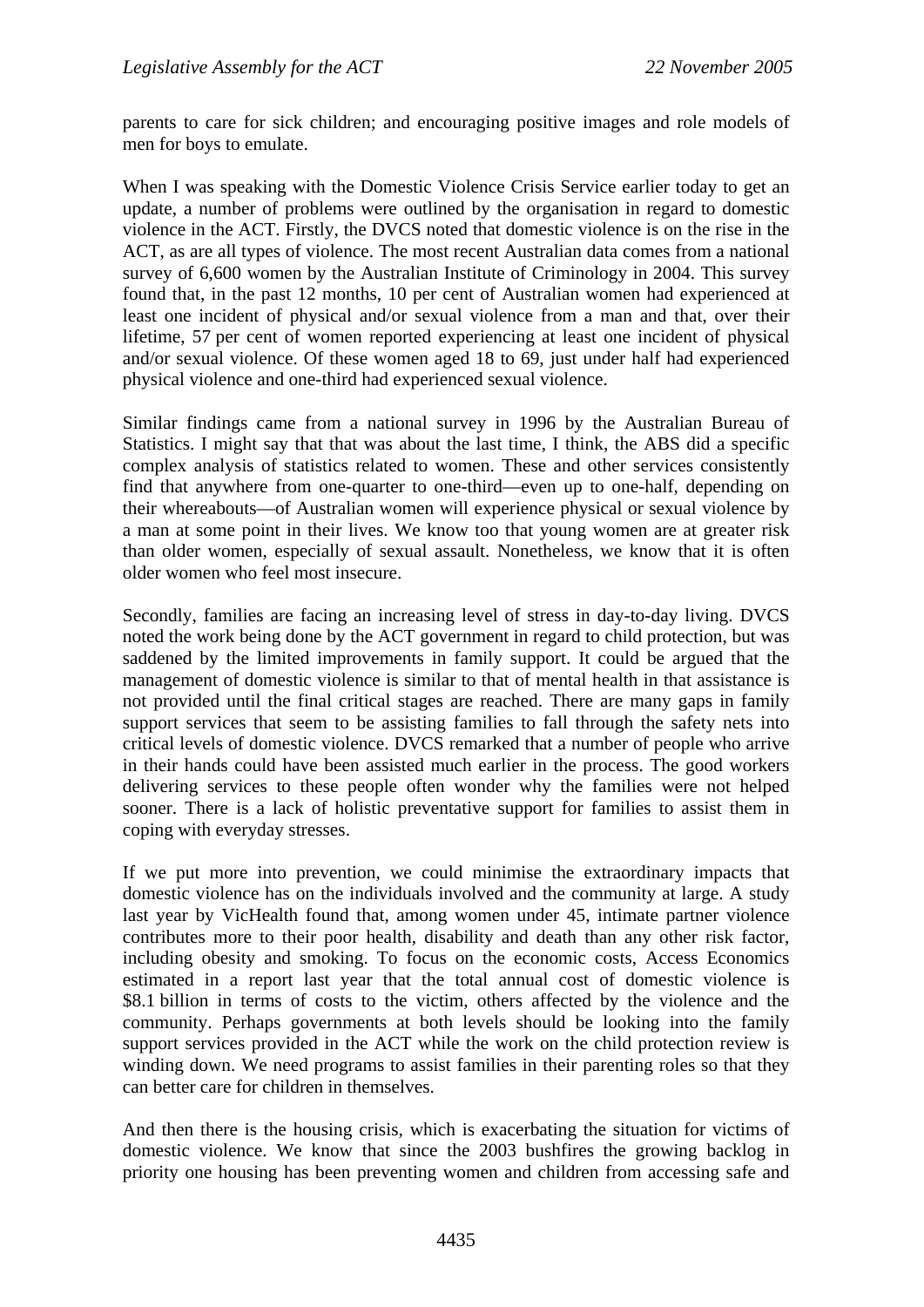affordable housing. There is a diminishing availability of crisis accommodation, as much of what was available has been turned into medium to long-term accommodation, so women have nowhere to go. There is a backlog not just in public housing, but in all types of accommodation that supports victims of domestic violence.

The Toora Women's Refuge supports the assertions made by DVCS on this matter. Toora has noted that women's refuges do not have enough housing exit points at the moment, causing a backlog concerning medium and long-term residents and a lack of crisis accommodation for those people seeking to leave violent situations. Toora has also questioned the recognition that is given to children as victims of domestic violence and whether they are recognised in their own right, apart from their parents. Toora questions whether the services that are funded to support victims of domestic violence are well enough resourced to deal with children in their own right.

Turning to the end result that the ACT government must deal with, usually translated into calls to police in crisis situations, there are some statements in the ACT Policing annual report worth noting. During the 2004-05 reporting period, over 66,000 reports of incidents were received, an increase on the previous year. The annual report says that it has been identified that, despite the quality of the sexual assault and child abuse team, the successful prosecution rate for sexual assaults in the ACT is low. I think we have some problems there.

I note that much of Ms MacDonald's speech sounded familiar and I just want to point out that my office felt as though it did a lot of work assisting to organise and supporting the WILPF festival. Certainly, one member of my staff was busy running around every day. Ms Burke was also involved in the launch. There still remains a question of where the federal funding for indigenous programs to support indigenous people in regard to domestic violence is up to. I have more to say but, sadly, I have run out of time.

**MR PRATT** (Brindabella) (4.05): I rise to support Ms MacDonald's motion. It is a very timely one. As we are about to go into a program, the motion is perhaps, in terms of this Assembly's behaviour, a starting point for our contribution to community activities relating to White Ribbon Day.

White Ribbon Day was created in 1991 on the second anniversary of the massacre of 14 women by a man in Canada. Men took the action to urge men in general to speak out against violence against women. It was men who in fact coined the phrase, as I understand it, White Ribbon Day, but they clearly did that in cahoots and consultation with women who had been victims of violence. But the aim of that group of men was to create an activity whereby men were seen to be encouraging men to speak out against violence against women. What sprung from there was an occasion where a number of communities would seek to incorporate men or mobilise male leaders in communities to become involved in White Ribbon Day. In terms of the male contribution to this exercise, that is probably the essence of this exercise. Men, therefore, would call on their fellow men to take up the call and to spread the word, and where necessary to intervene to stop violence.

What should be clearly remembered is that in many cases women suffer violence in silence, and those cases of violence will be witnessed by other people. So the major issue clearly is to try and encourage neighbours, communities and families to take action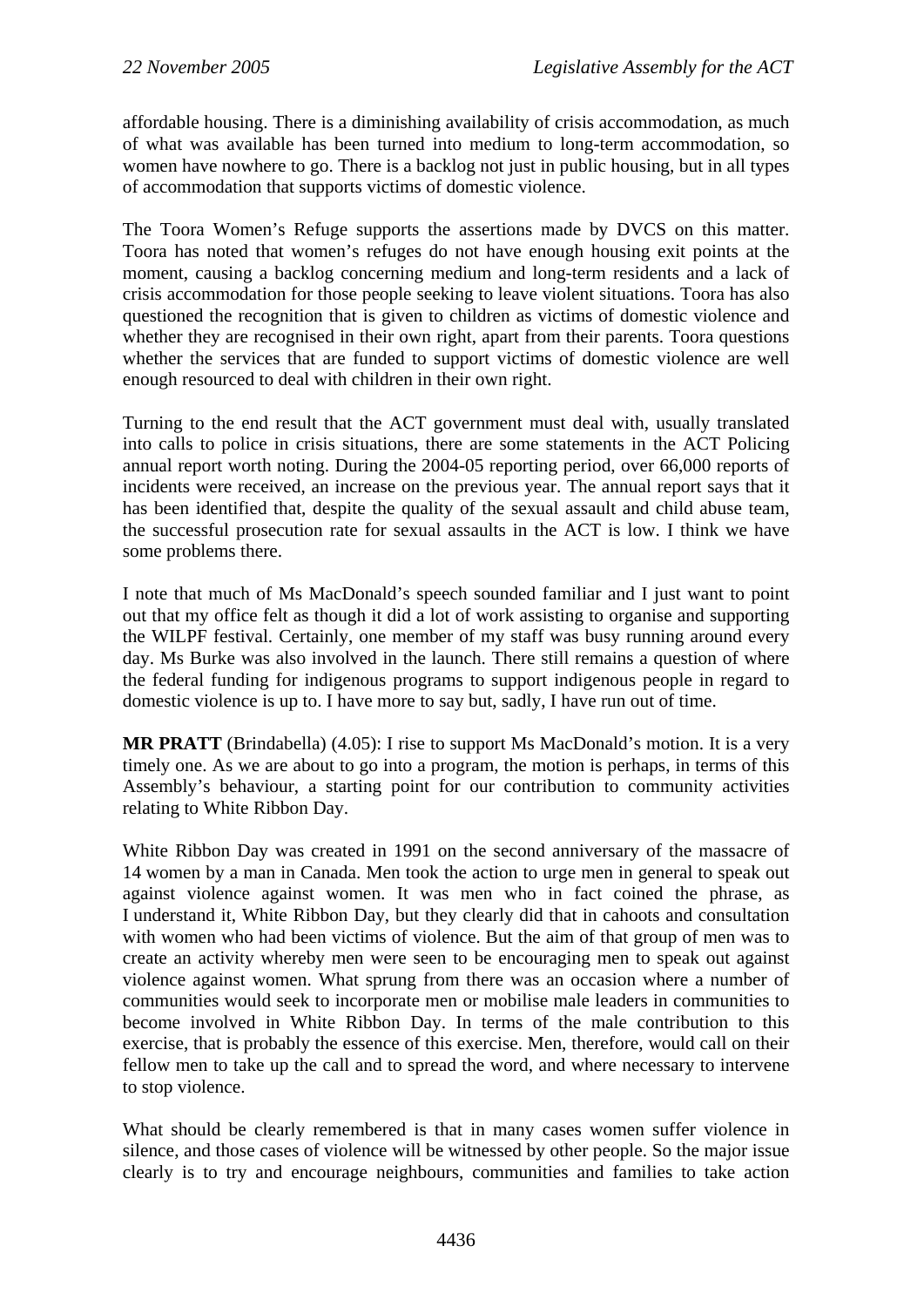where necessary. I think that is one of the most important messages that male leaders in communities can send out to their male colleagues.

The United Nations Development Fund for Women, UNIFEM, institutionalised the date, White Ribbon Day, established by those Canadian pioneers, and now of course we see White Ribbon Day as a day with global significance and international status. What is becoming apparently quite routine around the world is to have 16 days of activism from 25 November through to 10 December. This is a period in which the community is encouraged to participate in "stop the violence" awareness activities. To this end I, and I gather Mr Gentleman and others, have quite happily stepped forward and volunteered to become ambassadors, to join the so-called gallery of men. I will happily do that and I will speak out as much as I possibly can on this issue.

What are the fundamental issues that need to be addressed? As Ms MacDonald pointed out, one in three women worldwide has experienced physical or sexual violence from men and, if you extrapolate that, God knows how many children have also suffered violence from men. The other problem here—just picking up on the point I made earlier—is the silent witnessing. There are too many families, there are too many men there are too many men in those families and communities—who know that some of their colleagues deliver violence upon their women and who do nothing. So what we have in many cases—and we have seen this in recent history—is women suffering in silence, because often the women who are the victims of men-on-women violence do not speak out. They do not want to suffer the embarrassment, they do not want to supposedly compromise their male partner by going to the authorities or even seeking help from other members of family or community.

If you take these figures—one in three internationally—and even if you downgrade that to make it more applicable to the Australian landscape, there must still be a significant number of women and their children who are suffering in silence as the victims of assault and violence. So that is a major challenge that needs to be addressed. Somehow we need to be able to draw the victims of violence out of their silence cones. That is our job as leaders—that is our job as a community—to make sure that those encouragements are there so that people do not have to continue to suffer in silence.

I would like to congratulate Lifeline Canberra, Men's Link and a number of other programs and a number of other government-assisted programs. I would like to thank the ACT government for some of the work it has done, in partnership with those organisations, to try and draw out some of these lessons, particularly the need to find people who are suffering in silence and to give them assistance.

I would like to also draw attention to the massive problem that exists internationally. It is rather ironic that a number of the states that would criticise the open democracies in the world do themselves have shocking records in condoning wife-beating and child abuse. They justify this on the basis of it being acceptable in cultural terms. Women and children are not cattle, as they are sometimes thought to be in too many states around the world. Governments too often do turn a blind eye, and this is particularly so even in emerging democracies. We see around the world this terrible habit of condoning honour killings. It is sad to say that in Pakistan, India and Jordan—three states that I would immediately pick on in terms of this concern—this happens far too often. Of course, these are emerging democracies. In fact, India is a fairly advanced democracy. But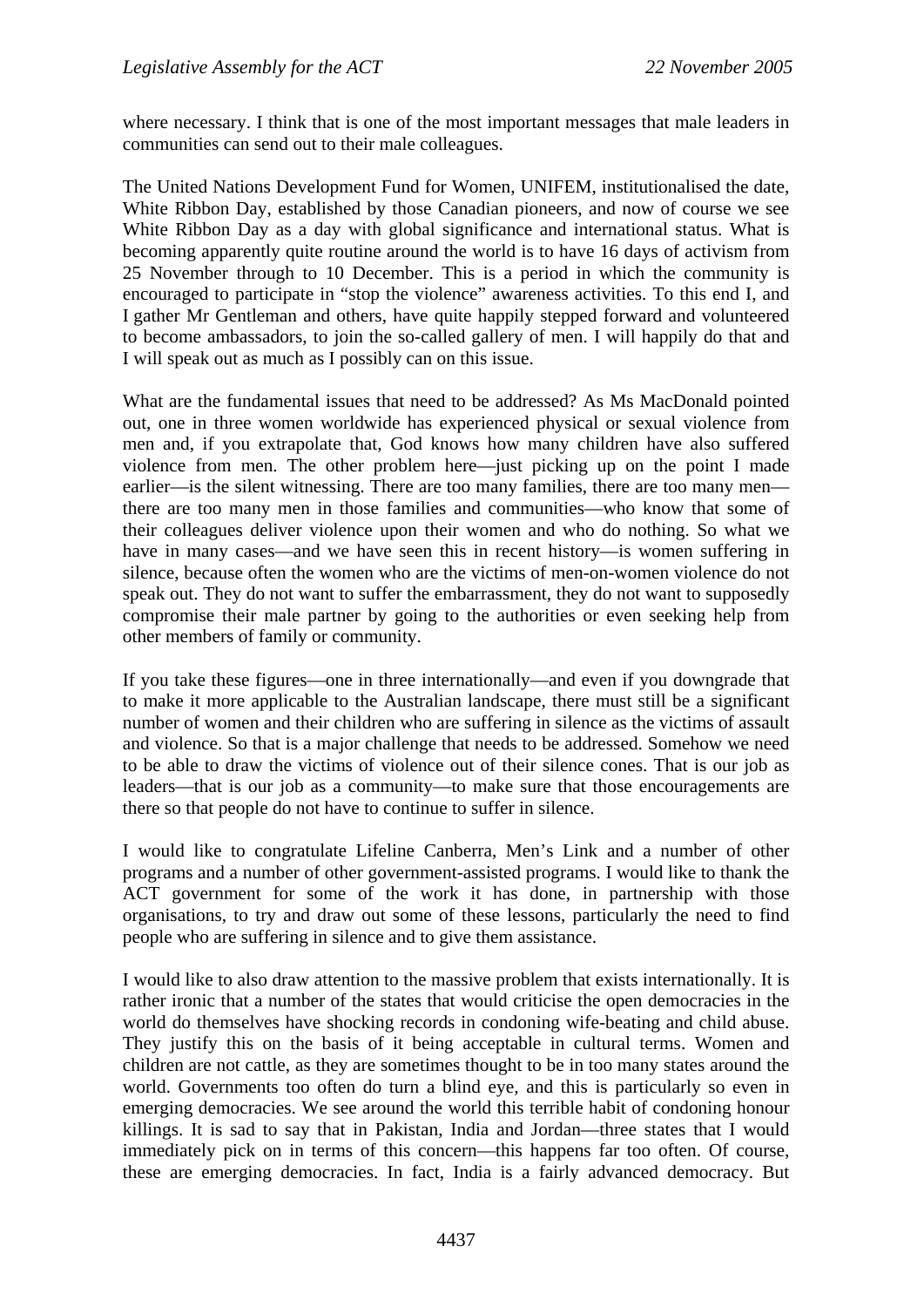I suppose what we are seeing here in these open democracies is that at least the issue has been identified and is certainly being dealt with. God knows what the depth of this problem is in those countries that are not open.

As a leading nation, as a leading democracy, Australia has a role to play. Again, we can do that without being arrogant, but we should be persistent in influencing those nations with whom we have some influence, to address these sorts of problems. My wife has told me some harrowing tales of things she witnessed in her first country as she grew up, where direct physical and sexual violence may have occurred. But that is not even the issue; there is also the issue of psychological violence in those sorts of countries, in states such as Yemen and other older states where women are contained or periodically jailed. You cannot describe it in any other way—they are periodically jailed and prohibited from acting in a more wholesome way in their societies and making strong contributions to their societies. It is a major concern.

The removal of repression of women, and their democratisation in conflict zone countries and in some of these emerging democracies, is very, very important and will go a long way to progressing conflict resolution in those countries. If you empower women in these countries and give them stronger leading roles in developing their countries' social and economic structures, while the old fellows up on the hill put their guns down, this surely goes a long way. These are some of the challenges that international NGOs have found themselves embroiled in over the last years.

I will finish by saying that I am going to very happily write a card back to Amnesty International and that will be addressed to the Japanese Prime Minister to urge him to do something, to influence him to do something, about the outstanding issue of comfort women—those Korean, Chinese, Malaysian and Indonesian women who, whilst they must now be quite old, still carry the stigma of those issues. I will not read what the card has to say, but it is a very well-designed card and I congratulate Amnesty International Australia. I will sign it—I encourage my colleagues to do the same thing—and send it off to Amnesty International to put further pressure on the Japanese government. White Ribbon Day is a very, very important day. There are many things that we can do as men and people of all gender to make a contribution to resolving these issues.

**MR GENTLEMAN** (Brindabella) (4.15): I would like to thank my colleague Ms MacDonald for bringing this very important issue to the attention of the Assembly today. White Ribbon Day is an affirmation of the rights of all women and children to be free from violence. It also provides an opportunity for us, as men, to stand up in opposition to violence against women.

Violence against women is a global phenomenon and, disturbingly, it is not stopping. Despite widespread attention at international and grassroots levels, there is no sign of a significant decrease in such violence. The United Nations estimates that globally more than one in three women and girls are sexually abused or beaten in their lifetime—such a significant number and one that certainly makes me think twice about the message of the elimination of violence against women. In the words of Kofi Annan:

Violence against women is perhaps the most shameful human rights violation. And it is perhaps the most pervasive. It knows no boundaries or geography, culture, or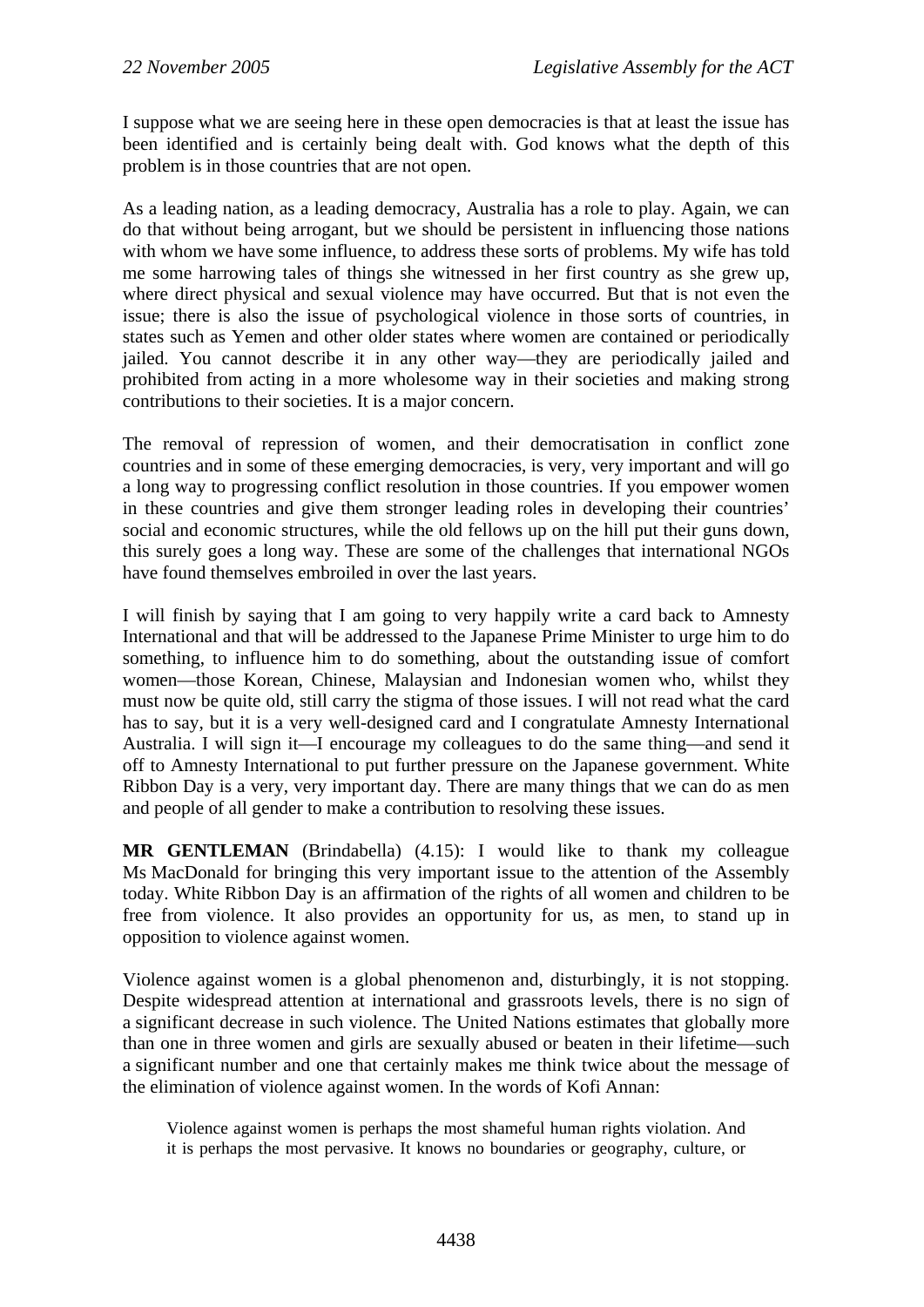wealth. As long as it continues, we cannot claim to be making real progress towards equality, development and peace.

The impact of this violence on our community is immense. The impact of this violence on individual lives is unimaginable. Violence costs women their psychological and physical wellbeing for large parts of their lives. Further, this violence maintains the gender inequalities that prevent women from reaching their potential and participating fully and freely in our community.

We are often confronted by violence against women on a global scale. But, unfortunately, we do not need to look further than our own community to be reminded of its existence. Studies released by the commonwealth Office for the Status of Women estimate that in 2002-03 the total number of Australian victims of domestic violence may have been in the order of 408,100, of which 87 per cent were women, with 98 per cent of the perpetrators male. Furthermore, we know that these figures, unfortunately, do not paint the full picture. The Australian Bureau of Statistics has estimated that less than 20 per cent of violence against women is reported to police. This is apparent in the records here in the ACT. In 2003 in the ACT there were 844 recorded assaults on women and 113 recorded sexual assaults on women. As we have just mentioned, these figures only relate to recorded figures; they do not take into account the figures of women that do not realise what abuse refers to.

Abuse can take on several forms. There is, of course, physical abuse—this is the most noticeable—but what about psychological abuse? This is the hardest of all to both determine and to take figures on, as a lot of women have had to deal with this their whole lives and are unsure of the process by which to find help or accredit this form of abuse. Studies show us that many women in the ACT feel unsafe in public, which is hard to come to grips with. But the studies that really made me sit up and take note were the number of women that feel unsafe in their own homes, particularly at night.

So, if violence against women is so pervasive, what can we do to stop it? First and foremost, we need to acknowledge that the overwhelming majority of violence against women is inflicted by men. In helping to make other men acknowledge the fact that violence against women is not acceptable, I have been made an ambassador for White Ribbon Day. This involves me working with such organisations as UNIFEM, the YWCA and the Australian Baha'i community, as well as concerned members of the community, to bring to the forefront the message that men need to take a stand to stop violence against women. I have relished my role as ambassador, and I have engaged other male friends and former colleagues to become involved in the recognition of the elimination of violence against women. These include three times Australian rally champion Neal Bates. In that theme I will be portraying a large white ribbon on our rally car this weekend in the National Capital Rally in Canberra.

Not all men perpetrate violence, but far too many do. Just as women from all walks of life are subjected to violence, men from all countries, all races, all religions and all socioeconomic groups perpetrate violence against women. We live in a climate where some men use violence to assert power, privilege and control. Men often learn violence as young boys and grow up to see it as the best means to solve differences. Men often use violence to express masculinity in their relationships. At present we have unbroken cycles of violence that affect generation after generation. Children see and learn violence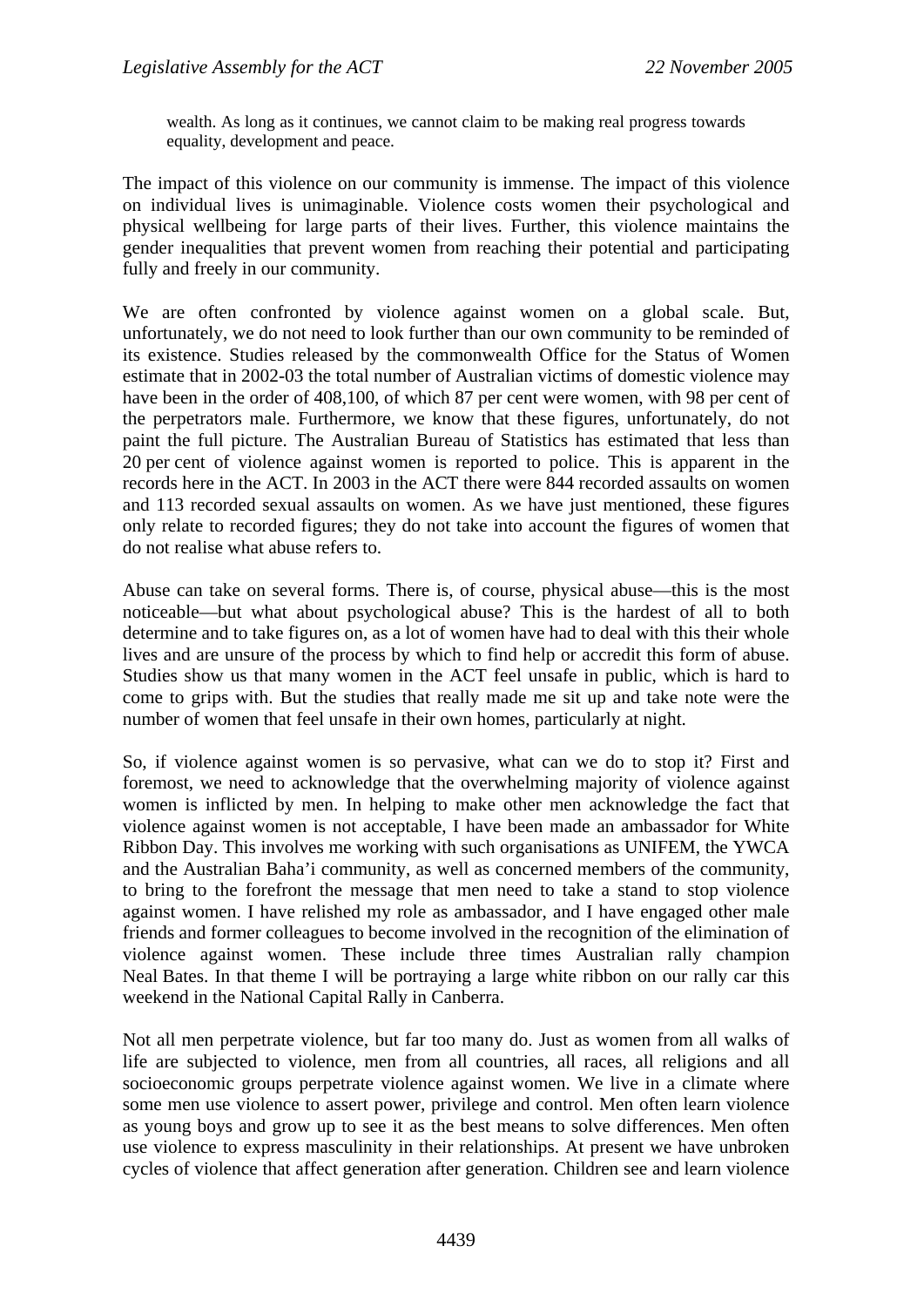from a young age. More than 180,000 children in Australia witnessed domestic violence in 2002-03.

If this situation is to change, men need to be part of the solution. Men must commit to full equality for women. Respect for women and girls is essential if we are to end violence against women. The culture of silence surrounding violence against women must be broken. We must talk about this violence and we must teach our children never to practise or condone violence. Further, we must re-examine the current conceived connections between masculinity and violence. And perhaps most importantly, we as men need to stand up and say to other men that violence against women is absolutely unacceptable. Ending violence against women is no easy task. It requires an end to discrimination against women, a change of social attitudes, law reform, and support for women who have suffered violence in all its forms.

It is clear from the statistics that men are responsible for the majority of violence inflicted on women. It is, therefore, fitting that men take the lead in bringing an end to violence in all of its manifestations. It is fitting that men stand up and say that violence against women is never acceptable. Wearing a white ribbon is a public pledge never to commit, condone or remain silent about violence against women. It is a message to the perpetrators of violence that we are appalled by their actions. It is also symbolic of our commitment to work with everyone in our community to end violence against women. I am proud to be wearing a white ribbon and I am encouraged to see that many of my colleagues are also wearing white ribbons to acknowledge the significance of this day. It is a simple gesture but it is also a very profound one.

I would again like to thank you for allowing me this opportunity to speak here today on this matter of public importance, the importance of the United Nations International Day for the Elimination of Violence against Women, White Ribbon Day in the ACT, this Friday, 25 November.

**MS GALLAGHER** (Molonglo—Minister for Education and Training, Minister for Children, Youth and Family Support, Minister for Women and Minister for Industrial Relations) (4.22): I would like to also thank Ms MacDonald for raising this matter of public importance. It is a very sad fact that today, in 2005, we are standing here acknowledging that violence against women remains a global problem.

In the ACT, in Australia and around the world, women and girls comprise the majority of victims of domestic, family and sexual violence and are much more likely than males to experience continuous abuse or repeated cycles of violence. Internationally, rape and domestic violence are listed as significant causes of disability and death, and, disturbingly, despite widespread attention at international, national and local levels, there is no clear sign of any significant decrease in this violence. Such violence constitutes a violation of the basic human rights of women and is an obstacle to the achievement of equality, development and peace.

In discussing violence against women, we cannot underestimate the cost to the community of this violence. Domestic and family violence take a number of forms, including physical and sexual violence, emotional and sexual abuse, threats and intimidation, and financial deprivation. Research shows that in Australia women and children are the main victims of domestic violence, resulting in significant social and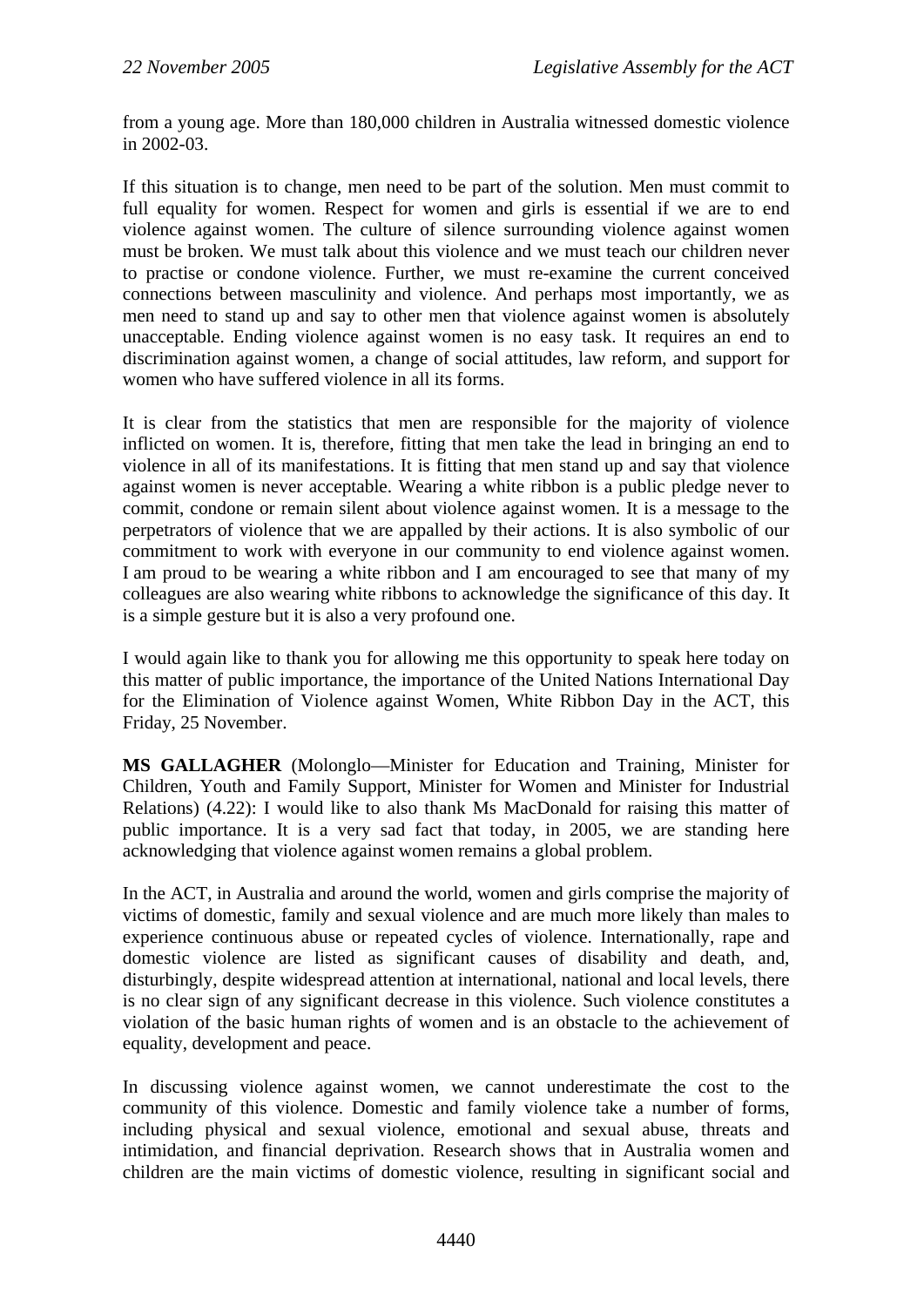economic costs. The Access Economics report, which I think Dr Foskey referred to and titled *The cost of domestic violence to the Australian economy*, released in October last year, found that during 2002-03 domestic violence cost Australia \$8.1 billion. Nearly half of this cost is borne by the victims of violence while many other groups in the community also bear the cost of this violence.

As many speakers have acknowledged here today, the overwhelming majority of violence against women is perpetrated by men. I guess we can only sit here and speculate about what drives a man to commit violence against women, but research indicates some men use violence to assert power, privilege and control. Men also learn violence as young boys and grow up to see it as a way to solve differences. These are not to be seen as excuses. We live today in a modern world, a 21st century enlightened society, and violence against anyone should not be tolerated. But research does give us some insight into what leads to perpetration of violence. We know children see and learn violence from a young age. Again, according to the Access Economics report, more than 180,000 children witnessed domestic violence during 2002-03. There is a real risk that this violence is perpetrated by later generations. Any of us visiting any women's service in the ACT today could hear stories of the circular violence that occurs: refuges see grandmums, mums, children, and later their sons, who have sometimes been residents at the refuges as children, turn up, after 15 years, as perpetrators of violence, resulting in their partners seeking refuge from them.

If we are to end gender-based violence, we must raise awareness of domestic, family, sexual and cultural violence occurring amongst our community. It is also appropriate that men take the lead in objecting to violence against women in all its manifestations. We need to work together to foster recognition of and respect for the equal role and equal rights of women in society. Turning a blind eye to this type of violence cannot be tolerated.

That is the importance of events like White Ribbon Day on Friday, which provide the opportunity for all members of the community to speak out for the rights of women to live their lives free from violence. Yesterday I signed off letters to members of the Assembly and senior executives within the government to provide them with a white ribbon. It seems I could have missed the boat, considering most members are already wearing them. But it is important that we as community leaders wear the ribbon on the day as a symbol of our commitment to and support for this cause.

It is our vision, and I think it is a vision shared by everybody in this place, that every woman in the ACT is free from violence and free from the fear of violence. I strongly encourage all members to support White Ribbon Day, and to never condone, commit or remain silent about violence against women and girls.

**MR DEPUTY SPEAKER**: There being no further speakers, the discussion is concluded.

# **Planning and Environment—Standing Committee Report 17**

**MR GENTLEMAN** (Brindabella) (4.27): I present the following report: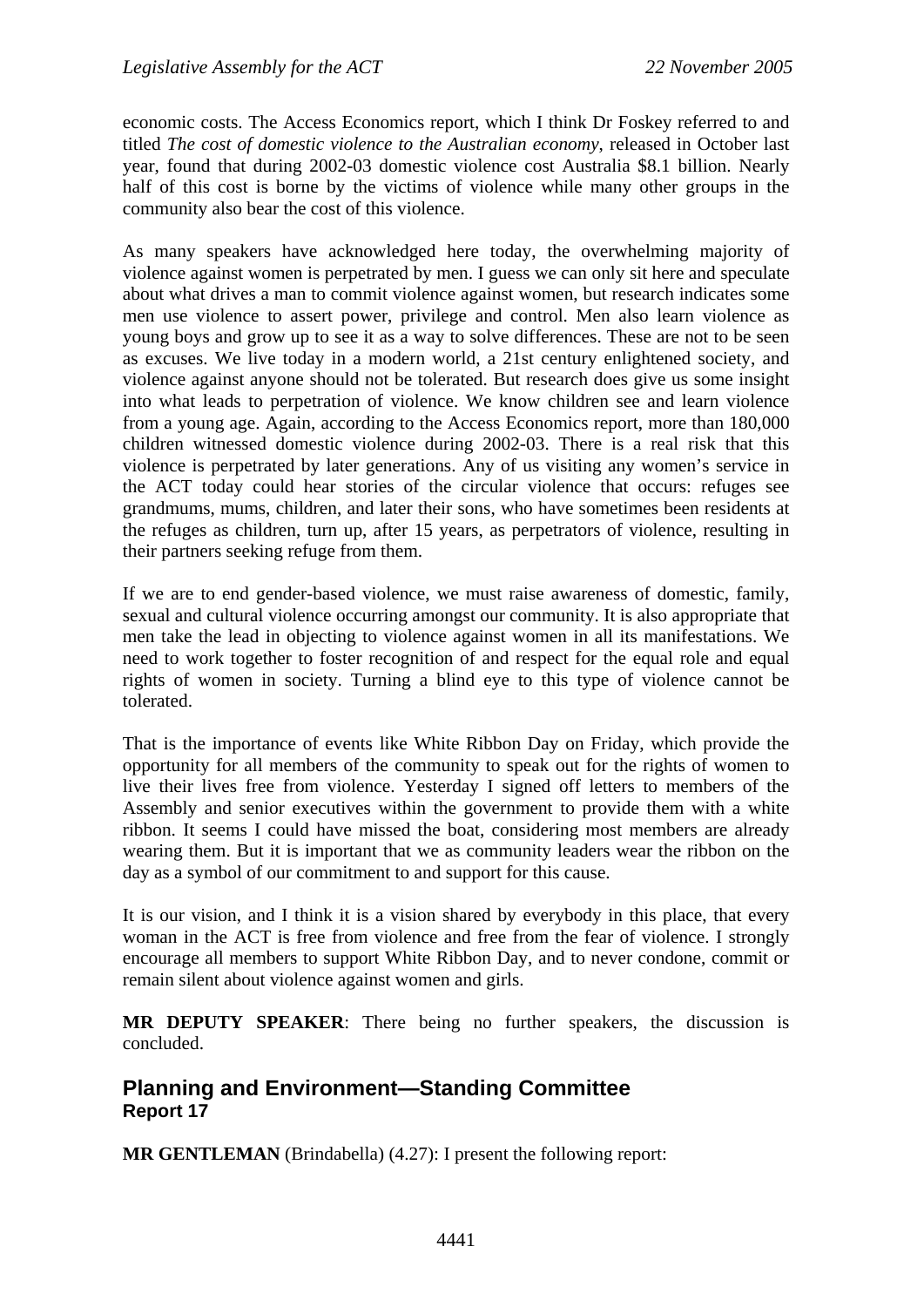Planning and Environment—Standing Committee—Report 17—*Wildlife corridors and DV231—East Gungahlin suburbs of Kenny and Throsby and Goorooyarroo Nature Reserve,* dated 22 November 2005, together with a copy of the extracts of the relevant minutes of proceedings.

I seek leave to move a motion authorising the report for publication.

Leave granted.

#### **MR GENTLEMAN**: I move:

That the report be authorised for publication.

Question resolved in the affirmative.

#### **MR GENTLEMAN**: I move:

That the report be noted.

I have tabled in the Assembly today the report of the Standing Committee on Planning and Environment on the draft variation No 231 of the territory plan. The minister referred a copy of the draft variation 231 to the committee for consideration and report in May this year. The committee considered DV231 at meetings through June, July, August, September, October and November. We believe this variation to the territory plan may have a deep impact on the ability of future generations to enjoy their native environment here in Canberra, and so I am pleased that we were able to take a lengthy period of time to consider it.

There were many submissions received, with the majority of submissions commending the declaration of the Goorooyarroo and Mulligans Flat nature reserves. A number of submissions we received expressed concern over the proposed development of land adjacent to Goorooyarroo and Mulligans Flat nature reserves, also commonly referred to as "the neck". These submissions clearly called for a reduction in size of the residential development in the suburb of Throsby so as not to impact on the nature corridor. The committee is of the view that the ACT Planning and Land Authority review the boundaries of the suburb of Throsby and redraw them back towards Horse Park Drive so as to reduce the impact of residential development on the native corridor.

This recommendation has not been made lightly and is in line with the intergenerational equity principle. This is an important principle, which must be taken into account in the development of land use polices impacting on the Goorooyarroo and Mulligans Flat nature reserves. This principle helps to ensure that the economic interests of the present generations do not outweigh the rights and interests of future generations to have biodiversity conserved in an effective way.

Although the committee has recommended this, we are aware of the financial impact on the territory of reducing the residential development in the suburb of Throsby. The committee also notes the technical evaluation of the preliminary assessment by ACTPLA and their recommendations that 231 contain principles and policies which provide for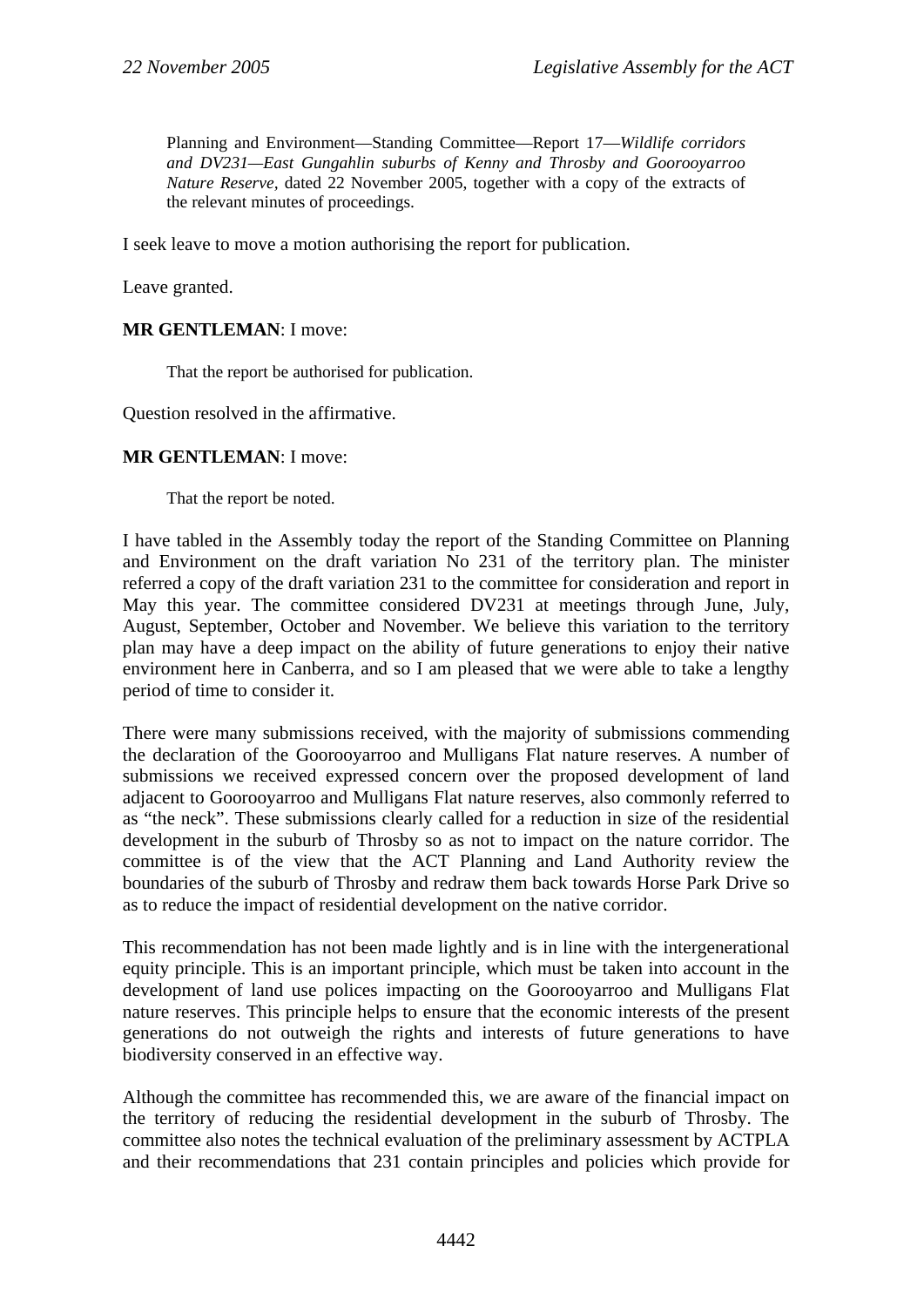further studies to be undertaken at the appropriate planning stages for the proposed development areas adjacent to the Goorooyarroo nature reserve to ensure that the ecological values and peripheral areas of the reserve are not affected by the proposed nearby land uses.

In line with this, the committee recommends that the ACT government explore the opportunity of maintaining the 25 hectares of yellow box/red gum and red stringy-bark woodland adjacent to Goorooyarroo and Mulligans Flat nature reserves with a view to the provision of assistance to conservation groups to manage this area. This was discussed in the committee process with comments relating to the fact that the threatened status of the yellow box/red gum woodlands is well recognised.

It is clear from the air that there has been vast clearing of native vegetation to the north of the ACT in New South Wales and that this corridor remains the only link to the rest of Canberra from the north, connecting the Brindabella area to the rest of Canberra. It is stated that the yellow box/red gum woodlands are linked in a corridor from Gungahlin down the Majura Valley and into the Woden and the most southern sections of the ACT.

The committee recommends that all future draft variations that concern the expansion of residential areas or impact on Canberra nature parks should include maps and data that demonstrate how the proposed variation will contribute to ecological connectivity and regional targets for the protection of species in the public documentation produced by ACT Planning and Land Authority.

There were also discussions as to the implementation of cat containment policies and that ACTPLA will investigate cat containment in the suburb of Throsby. The committee agrees with this suggestion and recommends that cat containment be mandatory in both Throsby and Kenny. The committee recommends that the current array of policy documents on environmental management, including biodiversity conservation, be reviewed, integrated and streamlined and better integrated with environment protection and planning legislation.

It was recommended by the committee during deliberation on DV231 that the ACT government introduce a reporting system such as a state of the parks report which identifies programs to monitor management effectiveness and progress towards achieving protected area objectives. The committee expects that the proposed regional management framework will provide for biodiversity conservation and recognise wildlife corridors. We are, therefore, recommending that as a flow-on reform the advisory, program delivery and consultative committees involved in NRM on a local and regional scale be reviewed and better integrated.

With the ACT government having signed an agreement for the National Heritage Trust and as of 2001 being a signatory to the intergovernmental agreement for the national action plan for salinity and water quality, the committee has also made recommendations in relation to this area. The committee recommends that remnant vegetation with high conservation value on rural leases be better managed as wildlife corridors under land management agreements, with these to be the basis for increased funding applications under the National Heritage Trust and the national action plan for salinity and water quality.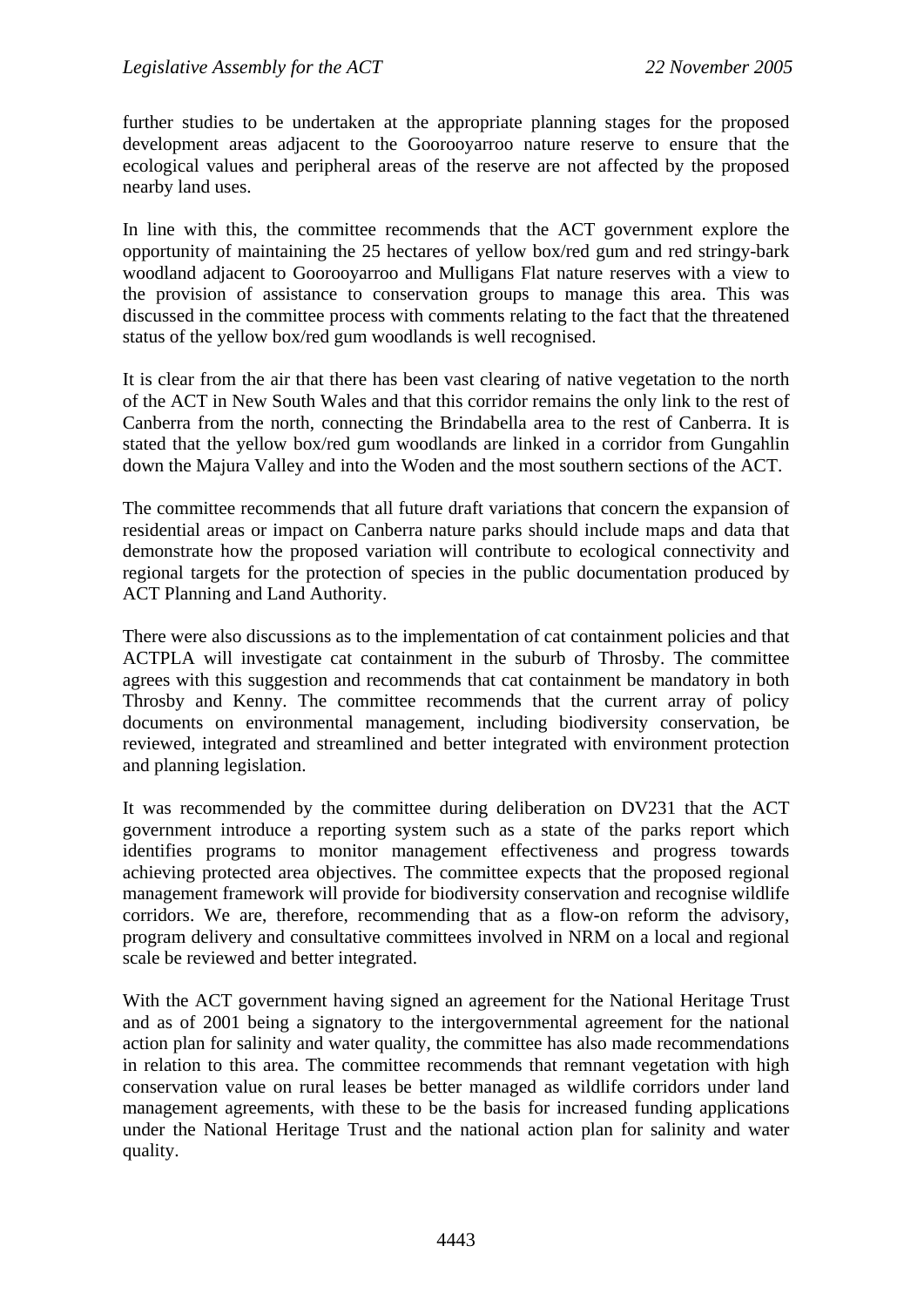The committee's final recommendation is in regard to the Canberra international arboretum and gardens. The committee recommends that the Chief Minister request the shaping the territory working group to assess the feasibility of incorporating the elements of the southern tablelands ecosystem park proposal in the Canberra international arboretum and gardens.

As committee chair, I would like to thank all of those involved in the consultation process, in particular the committee office and secretary, Hanna Jaireth.

**MR DEPUTY SPEAKER**: We appear to have lost power. We will suspend the sitting until the ringing of the bells.

# **Sitting suspended from 4.36 to 5.18 pm.**

**MR SESELJA** (Molonglo) (5.18): I would like to make a few comments in relation to the report and the process. Firstly, I want to talk about the 87-page report. Mr Gentleman talked about the committee considering this issue since May this year. It seems odd to me that, suddenly, after no particular urgency, we first saw a draft of this 87-page report on Friday afternoon and it was rammed through at a special meeting today. The committee had to consider it in less than two working days, after several months of having had this draft variation before it. That is one of the concerns that I raised in the committee. I will come back to that after I have dealt with some of the more substantive parts of the committee report.

To the extent that I have had time to consider the report—and I have not had a chance to look at it in detail, but I certainly have had a look at the recommendations—a couple of concerns immediately came to mind. The first was in relation to some of the recommendations. To the extent that it is possible to consider such a lengthy report in any detail in the short time given, there are a couple of issues that I have with the recommendations, and I would like to talk about them.

I have a concern about recommendation 2—I think it is still recommendation 2; it was, in an earlier draft—about the redrawing of the boundaries of the suburb of Throsby. The committee recommended that ACTPLA review the boundaries of Throsby and redraw them back toward Horse Park Drive. It became clear, when we did our site visit, that this was an area that had been set aside for some time for residential use. For that reason, only limited, short-term pastoral leases were granted. This has obviously led to fewer incentives for lessees to develop the land, which is perhaps one of the reasons why it is seen to have more environmental value than it otherwise might have.

The concern is that, if we take that principle, every time that there is good, forward planning and you set aside some land for future residential, there is bound to be some increased environmental value of that land and, therefore, we are always going to find ourselves in a position where people want to turn it into a reserve. We need to find a balance between reserve and residential land use. The more we seek to artificially limit that—and that is what I see this as—the more there will be upward pressure on land prices. I have concerns about that. I have concerns, particularly for first homebuyers who are often buying in these greenfields areas, that that land will artificially be inflated in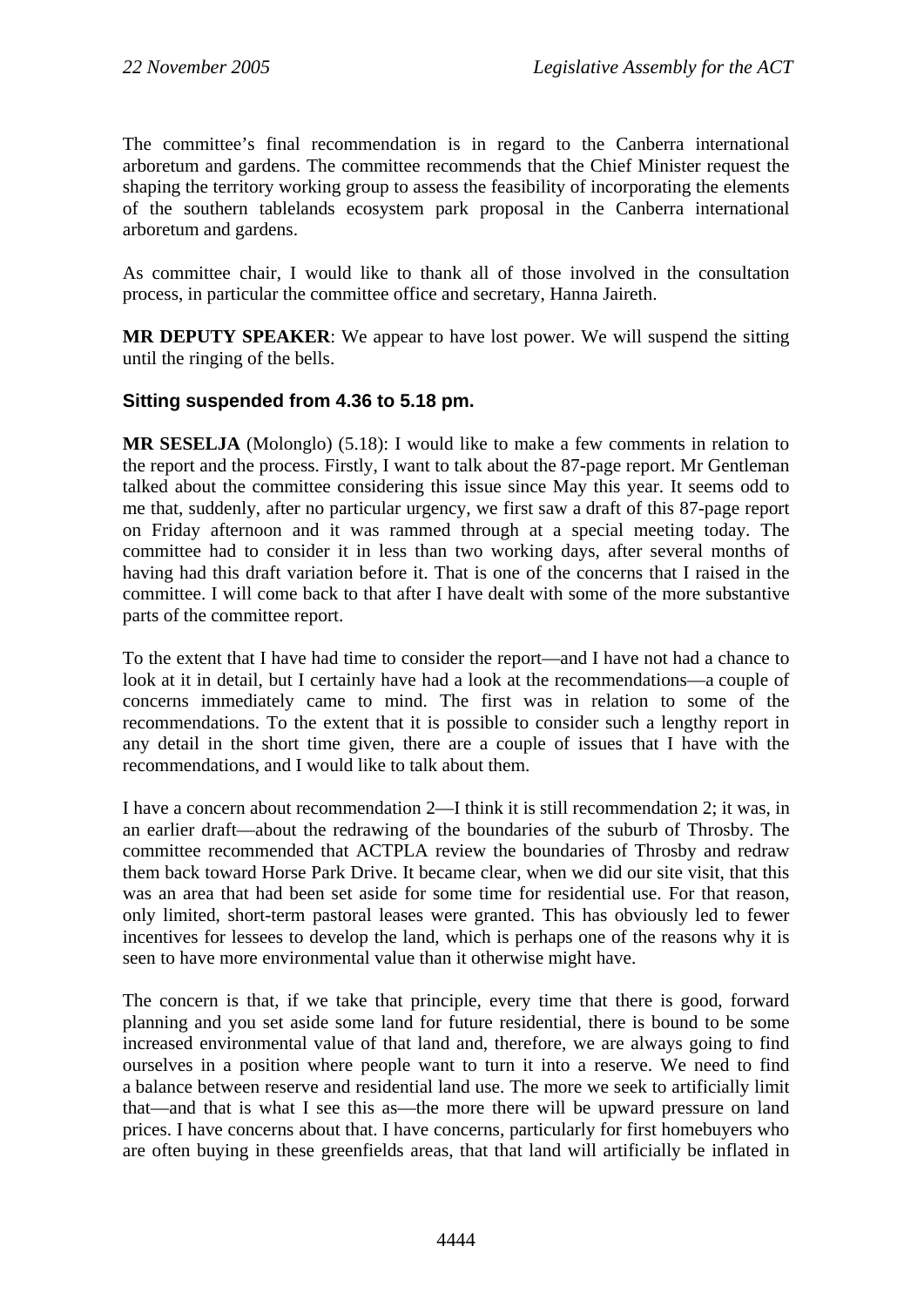value because of scarcity and because of an artificial creation of scarcity through wildlife corridors and other places.

I am not against protecting valuable land for the community. We do that pretty well in Canberra. We have to seek to find a balance, but redrawing boundaries that have been there for a long time and that have been set aside for residential land use would be a mistake. I counsel the government to not accept that recommendation. I do not think it is one that is well founded.

In recommendation 6—I believe it is now—the committee recommends that cat containment be mandatory in the proposed new suburbs of Kenny and Throsby. I opposed that one, on the same grounds as I opposed the legislation last week, which is that it is ill-thought-out legislation. The recommendation is along similar lines. It will, for all the reasons that I put to the Assembly last week, be counterproductive and not achieve any significant outcomes for the people of the territory. For the same reason as I opposed the cat containment legislation, I opposed recommendation 6.

In relation to the other recommendations, if I had had time to consider the report in more detail there may have been many more comments. This is where I want to go back to the process that we went through in this committee. Mr Gentleman said that the committee has been looking at this issue since May, and that is true. But the point is that, since we have been looking at it since May and have known all the time frames around that, there certainly has not been any rush to finalise the report. You would think, having looked at the issue for so long and producing what is a very lengthy draft report, an 87-page draft report—I do not remember our ever having a report that long, and I stand to be corrected on that, but it is probably one of the more significant reports that we have had over the past year from this committee—the question would be: why the rush?

I will take the Assembly through the process. On Friday afternoon we received a draft report. That is the first time that I had seen it. I do not know whether other committee members had seen it before. Why the sudden urgency to rush it through? If we are really concerned about getting this process right, if we are really concerned about the committee scrutinising this draft variation, why would we not take a bit of time to consider this 87-page report and have a debate about it? As it was, we barely had the chance to have any debate in the committee. I got shut down and then we had to reopen it in order to put a couple of points. But that was in the context of not having had any real time to consider the report.

I put on record my concerns at the way in which the committee process is now being completely disregarded. We have a government that is now paying lip-service to the committee process. That was demonstrated today when the daily blue, under "Committee Reports" listed "Standing Committee on Planning and Environment, Mr Gentleman to present report 17". This was prepared before the committee had met and agreed to this report being presented today. There was no deadline for it to be there today, expect a self-imposed deadline from the government. It is pre-empting the work of the committee.

Basically what we are getting from the chair of this committee and from the government is this idea that what goes on in the committee does not matter. It is becoming an absolute rubber stamp. It makes a mockery of the process. I go back to the election plan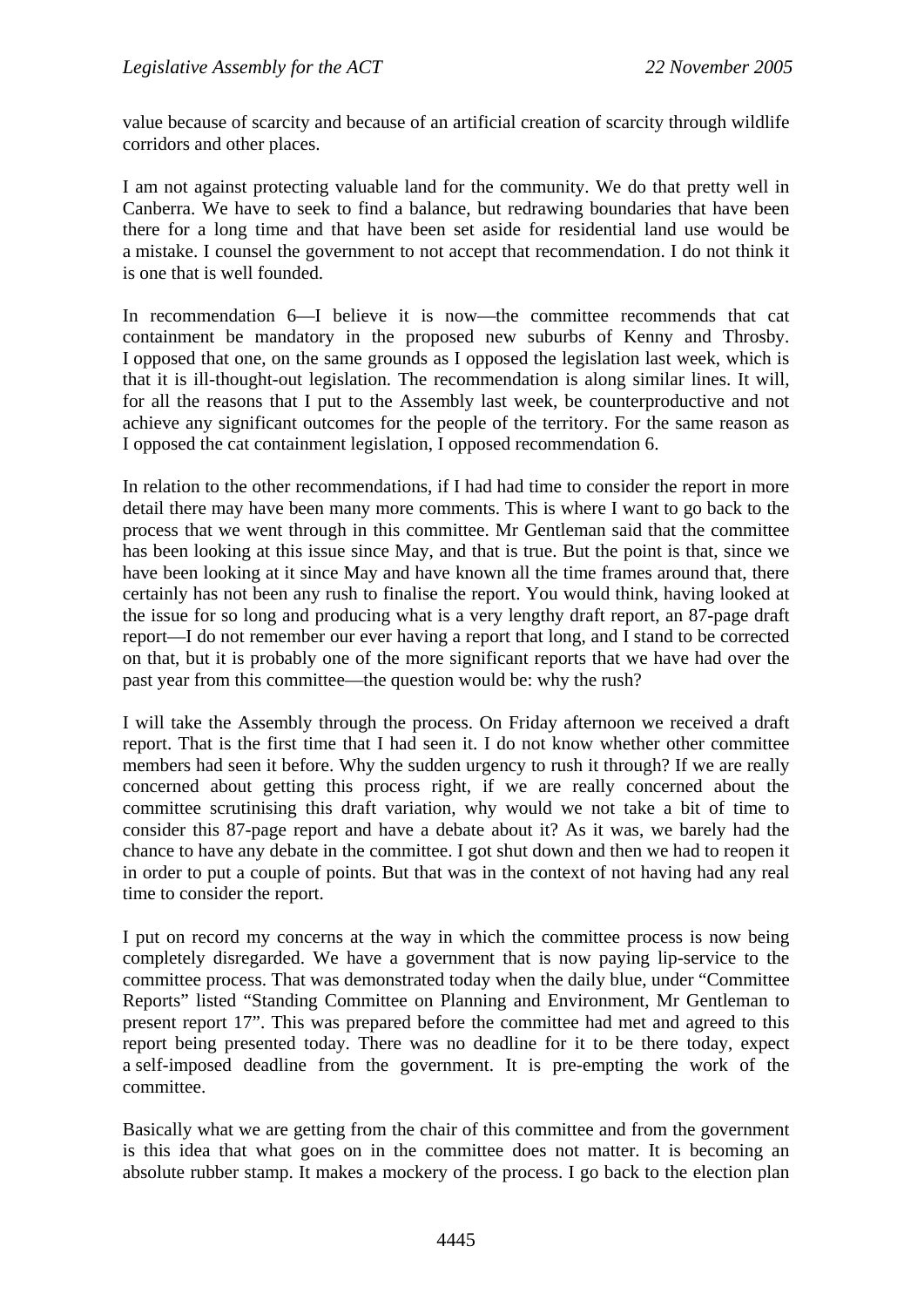of the Labor Party for good government. They spoke of having the courage to allow themselves to be closely scrutinised. Since they have had majority government they have turned the committee system into an absolute sham. I am sure that Mr Gentleman will get up again, as he has in the past when I have raised these issues, and verbal me and say, "Why don't you act in a bipartisan manner and why don't you cooperate?" It is pretty hard to cooperate when all we get from the government members of this committee is lip-service. They take their orders from the cabinet and do their bidding. It has got to stop if we are going to have any cooperation in the committee process.

I am told that, prior to the 2004 election, the committee process was one of the best parts of this Assembly. I am told by various officials of this place that it is something that we want to protect and it is something that has worked. We are seeing now that it is not working. It is not working, in part because of the actions of some of the chairs of committees, in particular the chair of this committee. The experience I have had is that it has become an absolute rubber stamp.

We saw that in previous deliberations about City West. We had discussion about whether or not we should have something specific about gender balance. We had an argument about it, and the committee came to the view that no, we did not need to have anything specific. Then government members came back a day later and said, "We have to change that because government policy is that we have gender balance on boards." What is the point of having a committee? What is the point of having a committee process when it is simply going to reflect government policy? We might as well all pack up and go home.

If Mr Gentleman is going to get up and say that I need to cooperate and I need to do this, and we have had all these months, the fact is that we had two days to consider an 87-page report. The meeting that was hastily convened to consider the report was pre-empted by the notice paper, the daily blue. What we see is just a rubber-stamping process. We have seen it before; now we are seeing it again.

As I have said, Mr Gentleman has lectured me in the past in this place on how I need to cooperate and do this and that. I have got some advice for Mr Gentleman. It is important that you do your job as a committee chair, that you seek to scrutinise what the government is doing, that you do not take orders from the government about what their time frame is and why this should be pushed through now. No-one has put to me a real argument as to why we suddenly had to have this hasty process and push this report through and have it tabled.

We talk about disallowance periods. As I say, we have known about it since May. We could have had plenty of notice and plenty of time to consider it, but we did not, for whatever reason—mismanagement by the government. If the government is concerned about it being disallowed, is there a government member who is planning to vote for disallowance and cross the floor? I do not think there is any danger of that. It would have been better if we had taken a little bit of time, had a week or two, as is often the practice specifically for lengthy reports, to consider it.

I suggest to Mr Gentleman, especially if he is going to get up and lecture me, which I am anticipating he will, if the committee process is going to work it will take all sides working together but it will take an understanding of what we as a committee are there to do. We are not there to rubber-stamp government policy. We are there to scrutinise, on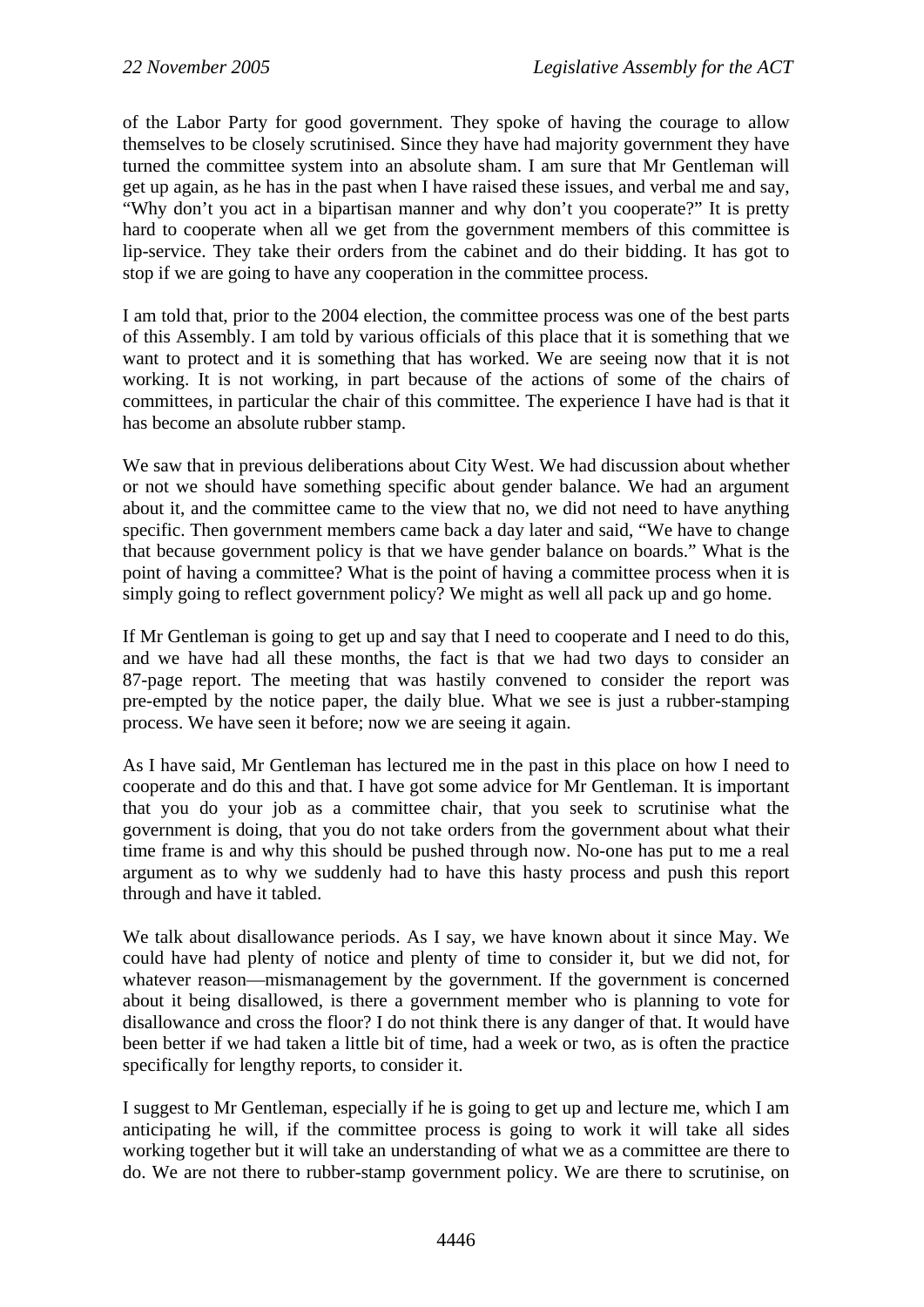behalf of the people of the territory, on behalf of the Assembly, government action. If we fail to do that, if we rubber-stamp things, as we have seen today, as we have seen in the past, then we are failing as a committee, and the committee system will be the sham that I fear it is becoming.

**MS PORTER** (Ginninderra) (5.29): Mr Seselja has demonstrated his commitment, or lack thereof, to the committee process here today. He seems to object to a responsible, economic and environmentally balanced compromise that encourages the redrawing of the boundaries back towards Horse Park Drive but still aims to maximise the land available in east Gungahlin for residential development. He complains about not enough time to carefully consider the matter. For six months we have been discussing this matter. I encourage you to engage in the process a little more in future, Mr Seselja. That trip you had to the site was not just a little jaunt in the countryside, you know.

The committee structure here is an important element of the non-executive members' role, and it deserves the commitment of all members. You claim you have not had enough time to read the report. That is evident from your ill-advised dissenting comments. You claim you have had enough time, though, to read and make comments. I do not think both things fit together, in my mind anyway. You cannot have it both ways. I know that I received the report on Friday. I do not know what you do on the weekend, Mr Seselja, but a lot of my weekend is spent working.

I fully endorse the comments of Mr Gentleman. The committee has spent a number of months and numerous meetings considering the implication of draft variation 231 for Canberra's structural, financial and natural environments. This is essentially the challenge we had before us: to balance the important economic and growth considerations which are inevitably associated with expansion or development, with a responsibility to protect the natural environment for the enjoyment of all Canberrans, both in the present and long term. The report which Mr Gentleman has today presented to the Assembly on behalf of the Standing Committee on Planning and Environment has achieved that balance.

While noting the general downturn in housing demand means that the urgency of expansion in the east Gungahlin area had diminished slightly, the committee felt that there was no need to forgo environmental growth, protection and longevity in the area in order to ensure quick development. We, instead, believed that a careful process of consideration was needed and that a balanced solution should be sought. Mr Gentleman has outlined the recommendations which have emanated from our committee discussions, and I am sure most in this place would agree that they reflect this intended balance.

In my opinion, there is no more important recommendation in the long term than the suggestion to establish an overarching reporting system in a similar fashion to the New South Wales *State of the parks* report. As Mr Gentleman indicated, there is a particular need to monitor our progress towards environmental sustainability and conservation. It is my hope that an ACT *State of the parks* report would allow us to collectively monitor the effectiveness of programs that have previously been implemented.

Getting back to the report in hand, the committee noted the existing problems associated with the predatory nature of domestic cats and, subsequently, has recommended the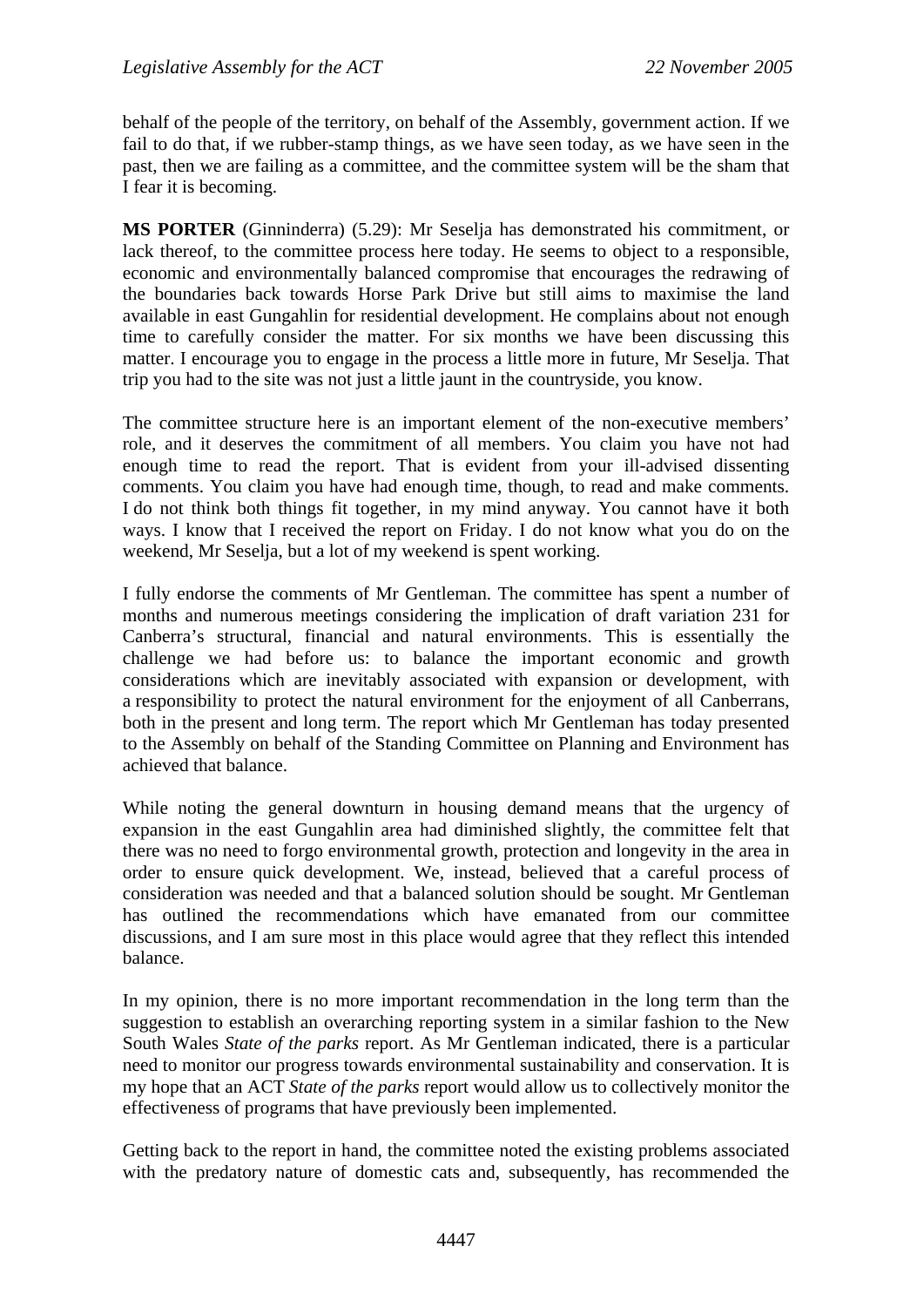implementation in the planned suburbs of a program based on the principles of cat containment.

The committee has also considered the relationship between wildlife corridors and the proposed Canberra international arboretum and gardens. It is clear that the arboretum has a big role to play in the protection of endangered flora and fauna and that the construction of this arboretum concept, especially given the successful tender for the 100 gardens/100 forests, will mean that awareness of endangered species will be a focus, something we can all be proud of.

This inquiry process was not without tough decisions, and all members of the committee were forced to balance the merits of economics and environmental considerations in order to reach a decision. However, the scientists assembled at the international conference on biodiversity, science and governance in Paris, in January 2005, agreed:

The primary causes underlying the loss of biodiversity are demographic, economic, and institutional factors, including increasing demands for land and biological resources due to the growth in the human population, world production, consumption, and trade, associated with a failure of people and markets to take into account the long-term consequences of environmental change and the full array of biodiversity values.

This is the challenge before the ACT government. I quote further from this report of the conference in Paris:

This biodiversity, which is the product of more than 3 billion years of evolution, is an irreplaceable natural heritage and a vital resource, upon which humankind depends in many different ways.

In conclusion, I support Mr Gentleman's conclusions that he brought earlier about this report. It presents a fair and balanced compromise that reflects the committee's commitment to the development of Canberra in both an economic and environmental sense. I am delighted to join with him in commending the report to the Assembly. I thank Hanna Jaireth, the secretary to the committee.

**MRS DUNNE** (Ginninderra) (5.35): This is an important variation to the territory plan in relation to the suburbs to our very north and the impacts that they may have on the Goorooyarroo nature reserve. It is an important issue, but more important than the issue itself are the issues raised by Mr Seselja about the process. One of the things that we have seen a lot of in this Assembly is the complete disregard for proper process in this place.

As a former chairman of the planning and environment committee, I can say that the account that Mr Seselja gave today of the attitude of the chairman of the planning and environment committee is unprecedented and unprofessional. The fact that a 78-page chairman's draft might appear on someone's desk on Friday and then, on a sitting day, they rush through a brief meeting to sign it off is an entirely unprofessional way for an impartial chairman of a committee in this place to behave. And it says a great deal about the way many of the committees of this place work and about how this member works in this place. This member seems to think that, when he is on a committee, his job is to do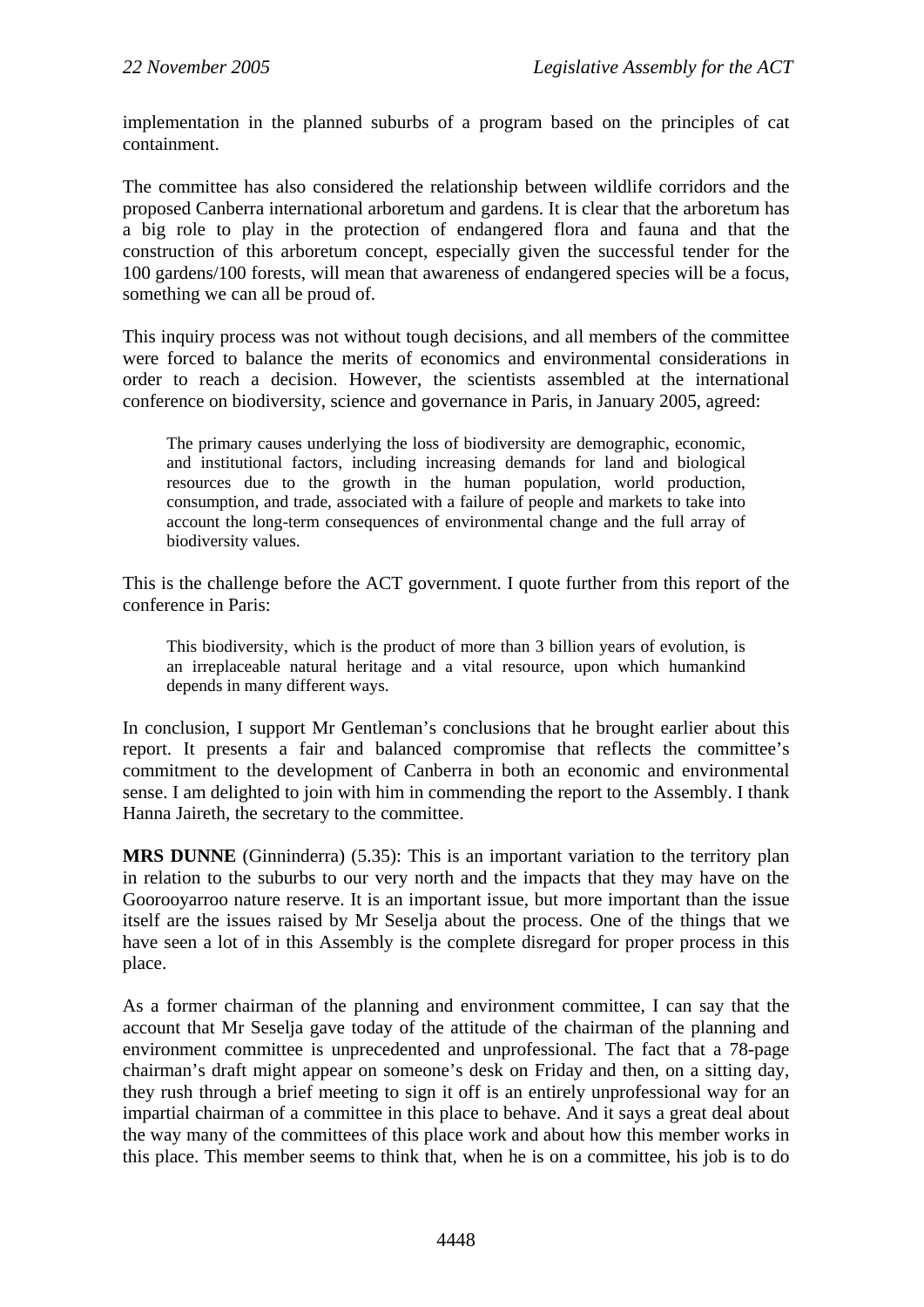everything to uphold and reflect government policy. Mr Speaker, through you, that is not the role of the member of a committee of this place.

In the previous Assembly, there were members of committees who had the courage to go against their party's policy when they realised, looking at the evidence before them, that their party's policy was not right. This is not something that this member is prepared to do. This member is not prepared and does not have the courage to allow his government to be scrutinised.

Mr Seselja referred to the government's policy on openness, accountability and good governance. This government says it has the courage to allow itself to be scrutinised but it uses its members on committees to do everything to circumvent scrutiny. I draw to your attention an example of this, Mr Speaker. This is a photocopy of an email which one of the opposition staff found lying around in a photocopying room. It goes to the very heart of the way this member carries out his duties as a member of a committee not the planning and environment committee on this occasion, but another committee. His staffer writes to a ministerial staffer about annual reports:

Hi …

I am assuming that most questions from Ms Dunne will surround the Ginninderra High closure amongst other things. I wanted to run past you—I was thinking that the best way to get this discussion away from the Dunne rant was to ask questions about Amaroo and its success in terms of enrolment and academic outcomes—but if the answers aren't that favourable it probably isn't a good idea.

What do you think? Should Mick go on about Amaroo and try to draw parallels with the intended outcomes of the proposed school or is there another preferred option (aside from asking Ms Dunne not to attend) with handling the inevitable line of questioning from Ms Dunne?

This is a shameful act by a member of the education committee to even contemplate finding a way for another member of that committee not to attend a public hearing in relation to annual reports. This is a member who does not understand the difference between his role as a member of the Labor Party backbench and a member of a committee. Being a member of a committee means that you have to have courage, you have to stand up, you have to say things which—

**Mr Corbell**: On a point of order, Mr Speaker: this motion is to take note of the standing committee's report in relation to draft variation 231 of the territory plan. Mrs Dunne has been going on to some extent, personally attacking Mr Gentleman, but she is not referring in any way to the report that the Assembly is taking note of in this motion. My point of order is relevance. Mrs Dunne should confine her comments to the motion before the chair.

**Mr Mulcahy**: On the point of order, Mr Speaker: it is most pertinent, when we receive a report from a committee chair, to address the matter of the chairman's conduct and regard for the appropriate processes. We have had cited here the fact that the work of the committee was completely pre-empted by announcing on the daily program the decision of the committee before the meeting had been held.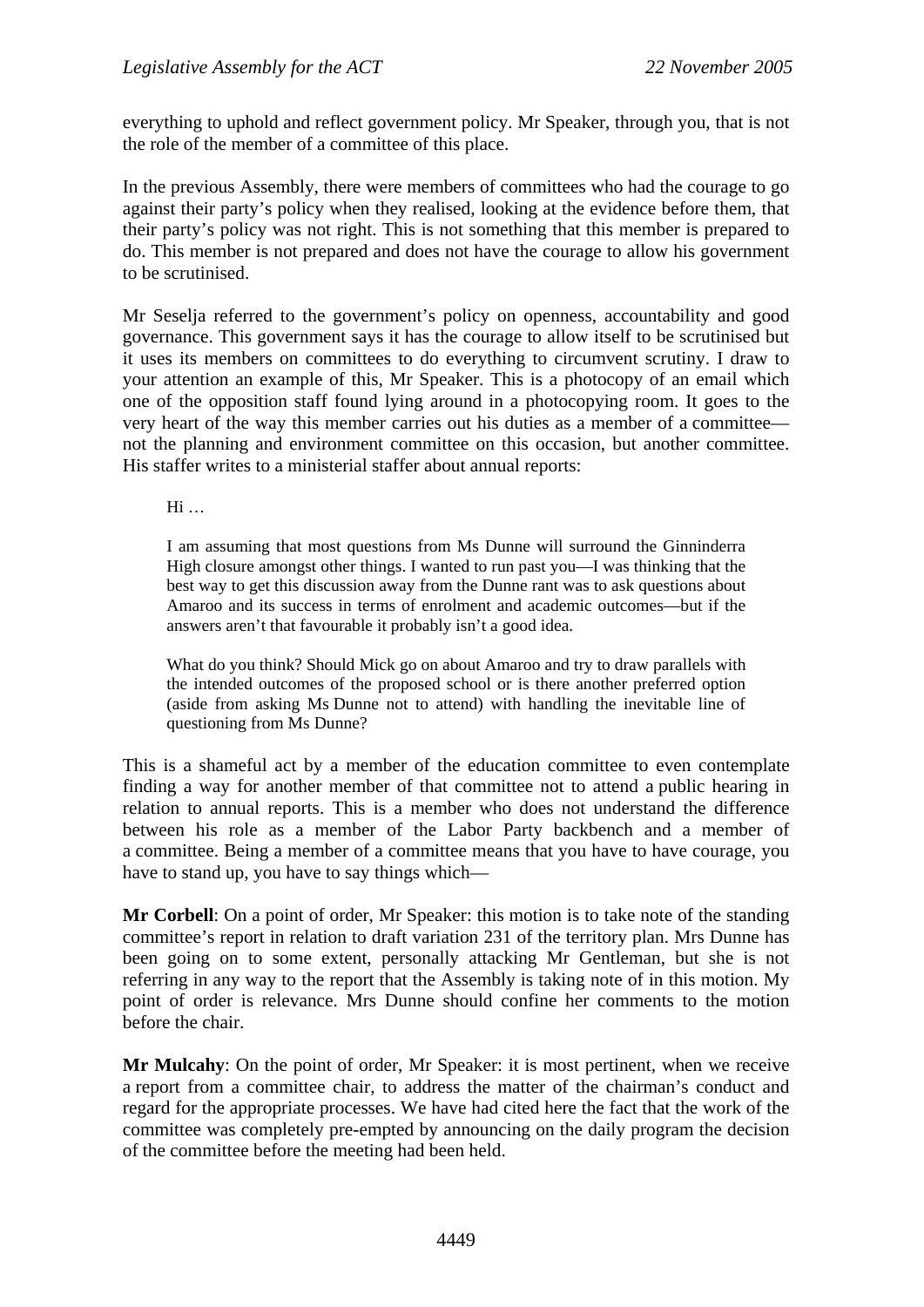## **MR SPEAKER**: What is your point of order?

**Mr Mulcahy**: My point of order is: I am speaking against what Mr Corbell is arguing. It is relevant. I think it is relevant.

**MR SPEAKER**: It is important that we debate the question before us, and that is that the report be noted. It is fair enough to raise passing issues about certain committee members' behaviour, but we should stick to the subject matter of the question that the report be noted. Yes, you have touched on those issues that concern members' involvement in it, but I do not think the motion encourages members to rave on for hours about individual members. It would be nice to hear about the report as well.

**MRS DUNNE:** Whilst taking that on board, I suggest to members that we should vote against the fact that this report be noted because of the behaviour of the member who did not allow sufficient time for the proper scrutiny of this report. The fact that there were two working days, when members have other things to do, to scrutinise this report is inappropriate and shows the haste to do the bidding of the planning minister rather than to properly provide advice to this Assembly, which is what this committee is doing. It is not doing the bidding of the planning minister or the planning department; it is advising this Assembly.

Based on the advice that Mr Seselja has given, I can only come to the conclusion that this advise is not well considered; we should not note this report. It should be sent back and be given proper time to be considered by the planning and environment committee in a way that does the bidding of the Assembly, not the bidding of the planning minister.

**MR CORBELL** (Molonglo—Minister for Health and Minister for Planning) (5.42): The government will respond to this report in a considered way in due course, and I will try not to pre-empt the government's consideration of the report's recommendations. But I do want to make a point about the conduct of the committee in the preparation of this report.

The assertion made by Mrs Dunne that in some way the committee and the committee chair have done my bidding is a gross maligning of the conduct of Mr Gentleman and, to a lesser extent, Ms Porter. I only have to draw members' attention to one of the findings in the report. I do not know whether Mrs Dunne has read the report. If she has, she should have seen that the main recommendation is that the variation be substantially changed.

I sign off on draft variations before they go to the committee. Clearly, the variation before the committee is my, as planning minister, and the government's preferred position in relation to a variation to the territory plan.

I do not know whether Mrs Dunne has noticed, but Mr Gentleman and Ms Porter are not agreeing with the variation as proposed by me to them. So to suggest that in some way the planning committee is doing the bidding of me as the Minister for Planning is a nonsense and simply ignores the fact that the committee have come out and disagreed with the government's variation.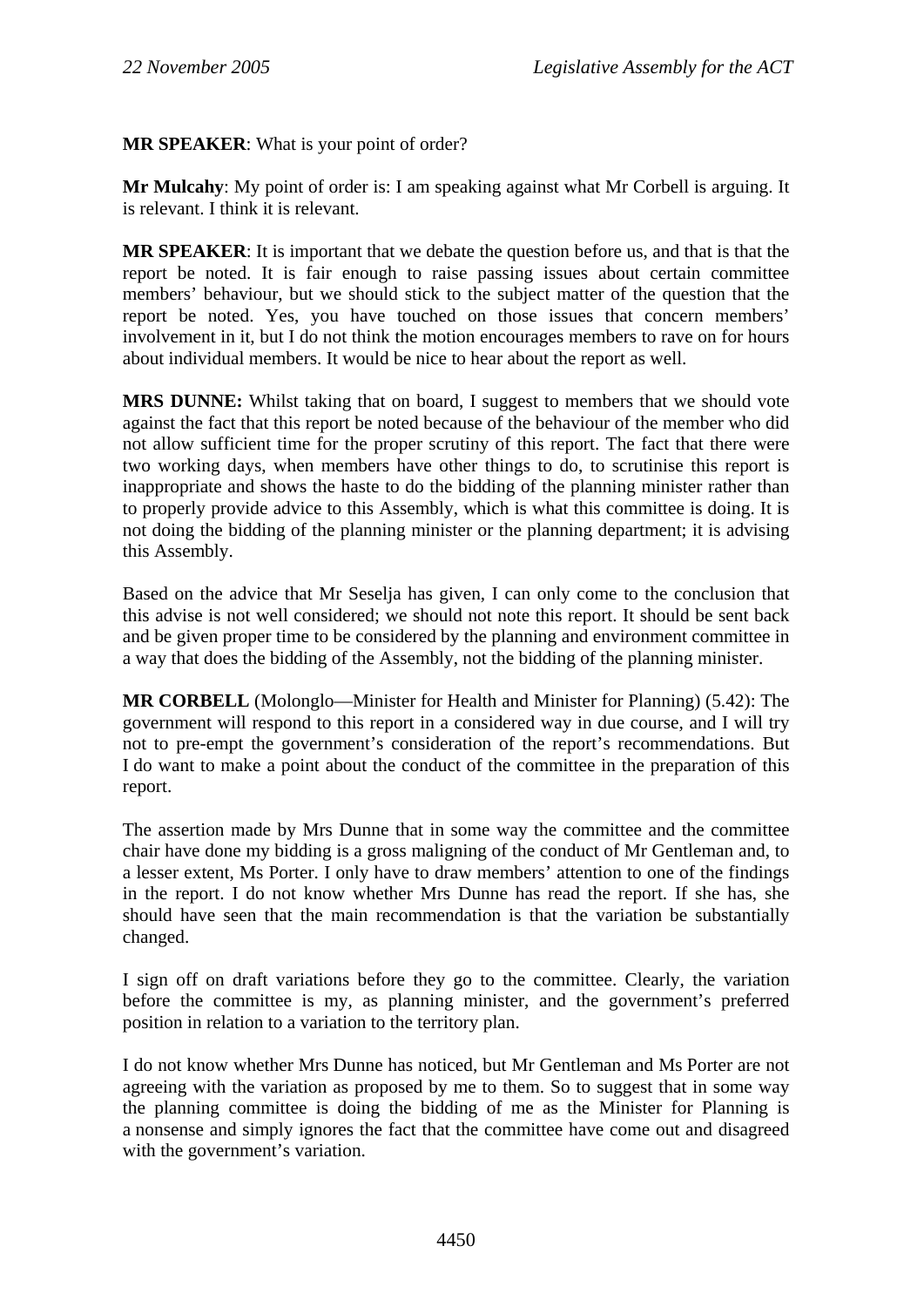The issues around whether or not the recommendation should be agreed to would be something that I and the government will be considering. But it is ignoring the facts to a gross degree to say that they are doing my bidding. Look at the recommendation, Mrs Dunne. They disagree with the variation I have put to them. It clearly shows she has not read the report because, if she had read the report, she would know that that is in there.

In passing, can I just say that for Mrs Dunne to use a piece of correspondence left on the photocopier, clearly the property of another member, and not return it to that member shows the sort of person she is and shows us the conduct she is prepared to get up to in this place. She knows that that correspondence belongs to someone else. She has chosen not to return it; she has chosen not to bring it to their attention; instead, she has chosen to use it for political means. That says a lot about Mrs Dunne and, unfortunately, the Liberal Party in this place.

## Motion (by **Dr Foskey**) proposed:

That the debate be now adjourned.

The Assembly voted—

Ayes 7 Noes 8

| Mrs Burke  | Mr Pratt     | Mr Berry     | Mr Hargreaves |
|------------|--------------|--------------|---------------|
| Mrs Dunne  | Mr Seselja   | Mr Corbell   | Ms MacDonald  |
| Dr Foskey  | Mr Stefaniak | Ms Gallagher | Ms Porter     |
| Mr Mulcahy |              | Mr Gentleman | Mr Quinlan    |

Question so resolved in the negative.

**MRS DUNNE** (Ginninderra): Mr Speaker, I seek leave, under standing order 47, to speak again, to explain where I have been misquoted and misunderstood.

**MR SPEAKER**: There are standing orders 46 and 47.

Leave granted.

**MRS DUNNE**: In his response, Mr Corbell claimed that I had not read the report. Of course, part of the problem is that, because the government will not allow these things to be adjourned—

**MR SPEAKER**: I am not going to allow this to be used at a second speech, introducing new material. You must stick to the facts of the matter.

**MRS DUNNE**: Yes, I am trying to stick to the facts of the matter. Mr Corbell said that I had not read the report. I did not at any stage claim that I had read the report.

**MR SPEAKER**: Indeed!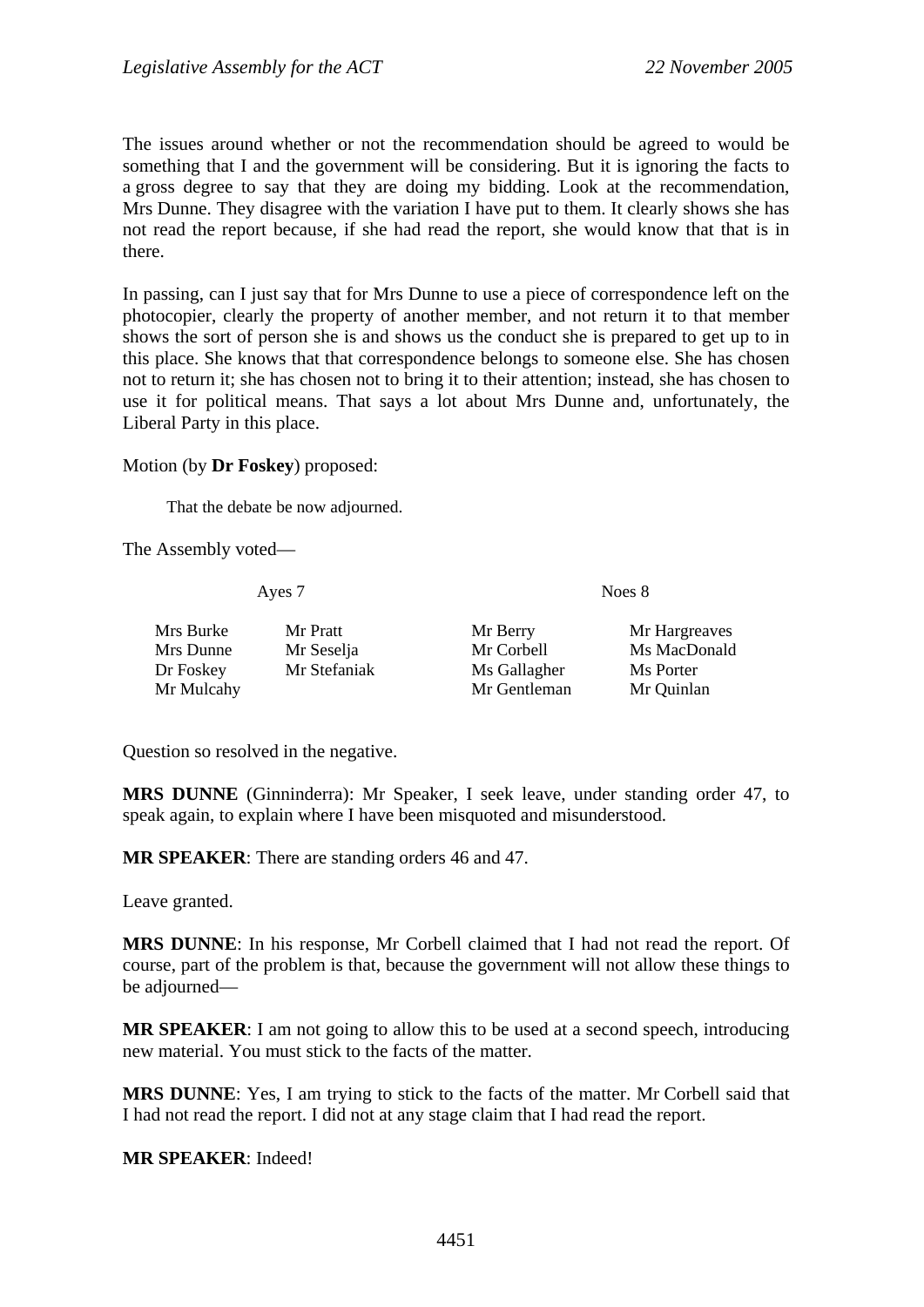**MRS DUNNE**: The thing that needs to be pointed out is that Mr Corbell then went on to defend his dignity and Mr Gentleman's dignity about my claim that Mr Gentleman was doing his bidding. He uses, as the evidence for that, that the committee had in fact disagreed with his variation.

**Mr Corbell**: On a point of order, Mr Speaker: Mrs Dunne is debating the issue. She is not making a personal explanation, nor is she trying to explain certain words. She is abusing the standing order, Mr Speaker, and you should direct her to complete her comments.

**MR SPEAKER**: It is very clear from that standing order that no debatable matter can be brought forward. You have to stick to those parts of your speech that have been misquoted or misunderstood.

**MRS DUNNE**: The part of the speech that I am particularly referring to is where I said that Mr Gentleman was doing the bidding of the planning minister. The planning minister refuted that by saying that the committee had, in fact, rejected the variation. I would like to read, for everyone's edification, the first recommendation:

The Committee recommends that the proposed variation to the Territory Plan—

**MR SPEAKER**: Order! That was not part of your speech, Mrs Dunne, so you cannot claim to have been misquoted or misunderstood. It is not something that you read into your speech.

**MRS DUNNE**: I am not claiming that I read it in my speech; I am claiming that Mr Corbell attempted to gainsay what was said on the basis of the recommendation, that we misrepresented those recommendations.

**MR SPEAKER**: Order! The only issues that you can raise are areas where you have been misquoted or misunderstood, nothing more. No debatable matter can be introduced. For you to attempt to raise a portion of the report, which was not used in your speech, is not permitted under this standing order. It is not something that you used in your speech that you can claim that Mr Corbell misunderstood or misquoted.

**MRS DUNNE**: Mr Corbell made claims in his speech about me and used as evidence my apparent misunderstanding of the whole premise of this, on the basis that he said that the committee had rejected his variation. That is not the case.

**Mr Corbell**: On a point of order—

**MRS DUNNE**: Recommendation 1 clearly shows that that is not the case.

**MR SPEAKER**: Order! Resume your seat. I have already asked you to desist from that line of discussion and I have withdrawn leave for further comment under that standing order.

**DR FOSKEY** (Molonglo) (5.56): My reason for moving the adjournment of the debate was that at this time, given that the report was tabled about an hour ago, give or take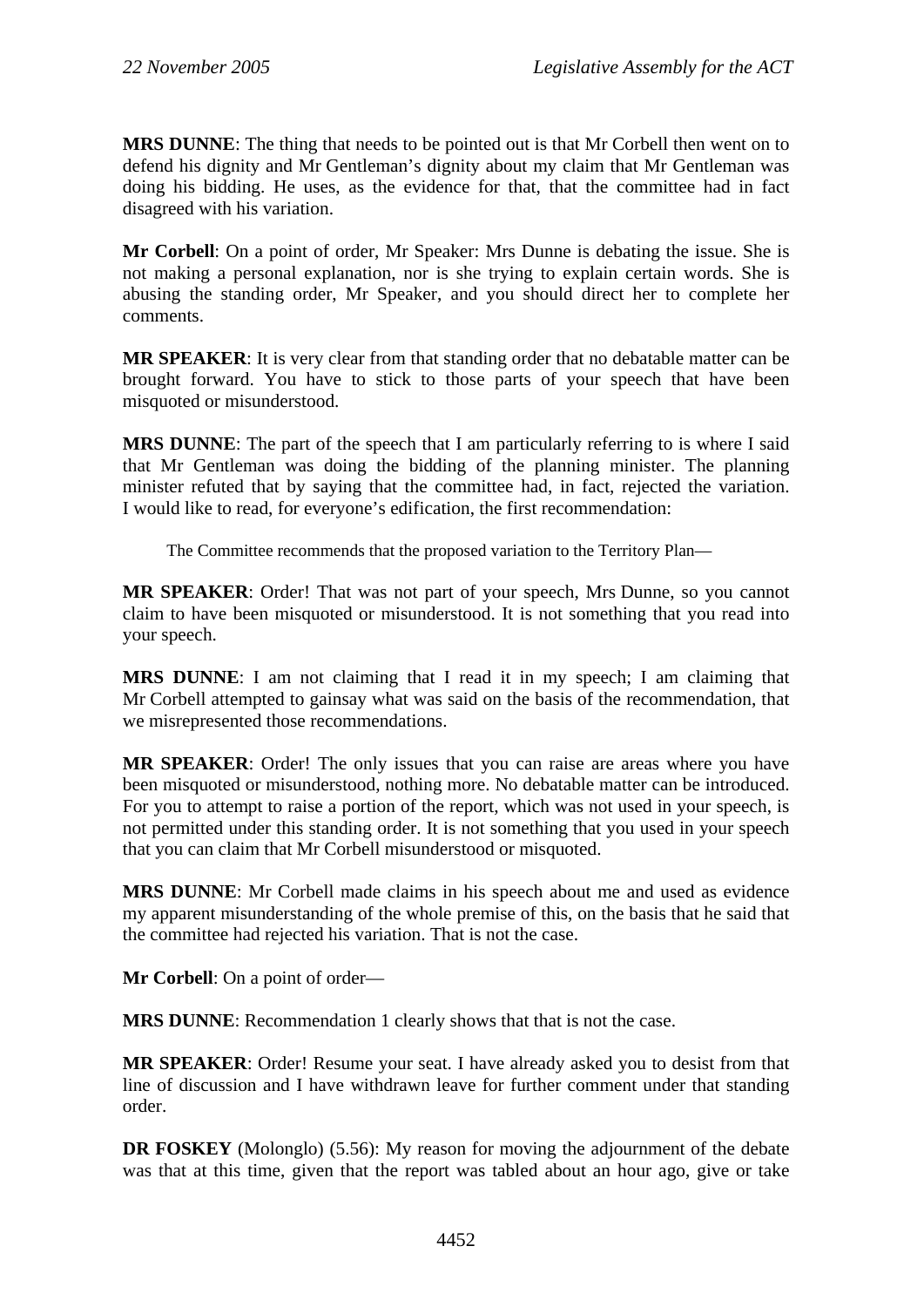20 minutes for an electricity failure, and given that I have not been able to read the report, I cannot use this opportunity to speak about it with full information. That was why I was hoping to adjourn the debate.

I reiterate: the only thing that I can say, with full knowledge, is that it is not possible for me to debate the report, given that I have not seen it. It is very likely that the Greens have a contribution to make to this debate. I have been represented on the committee. Consequently, I hope that opportunity will arise in the future.

**MR MULCAHY** (Molonglo) (5.57): I would like to say that I, also, share the concerns in relation to the report and the presentation by Mr Gentleman that had been outlined by my colleague Dr Foskey. We are presented here today with 11 recommendations on a proposed change to the territory plan. There are many issues that warrant consideration by the Assembly. It troubles me that the whole process seemed to be one of trying to rush things through.

We are told that this process of consultation occurred and various points of view were taken into account. The very concerns that Mr Seselja has raised strike at the heart of the process of our committee system. We have seen a changed direction this year. Although I am just now into my second year in the Assembly—

**Mr Corbell**: On a point of order, Mr Speaker: Mr Mulcahy needs to refer to the report. The question before the chair is that the report be noted. As you have already ruled, getting into the detail of the motivations of members, the attitude of the government towards the committee system, is not relevant to the question before us.

**MR MULCAHY**: Mr Speaker, on the point of order: I did not talk about the motivations of members; I talked about the 11 recommendations and the process and the discussion we have had with—

**MR SPEAKER**: Come back to the subject matter of the debate, that is, that the report be noted. I have said before that it is fair enough for members to touch on performance of members of the committee, but the substance of the matter is the report, one would think.

**MR MULCAHY**: I will talk about the noting of this report, because it troubles me that our capacity to review, as thoroughly as we would like, the 11 recommendations that cover a raft of different issues seems to be being hastily pushed through. It is not an unreasonable view that Dr Foskey has advanced that she, and certainly other members, would certainly find it valuable to review these recommendations. Whilst the recommendation, in the first instance, supports the proposed variation of the territory plan, the report then goes on to raise a host of other issues. We did debate, on a previous occasion, legislation that relates to recommendation 6.

*At 6 pm, in accordance with standing order 34, the debate was interrupted and the resumption of the debate made an order of the day for the next sitting. The motion for the adjournment of the Assembly was put.*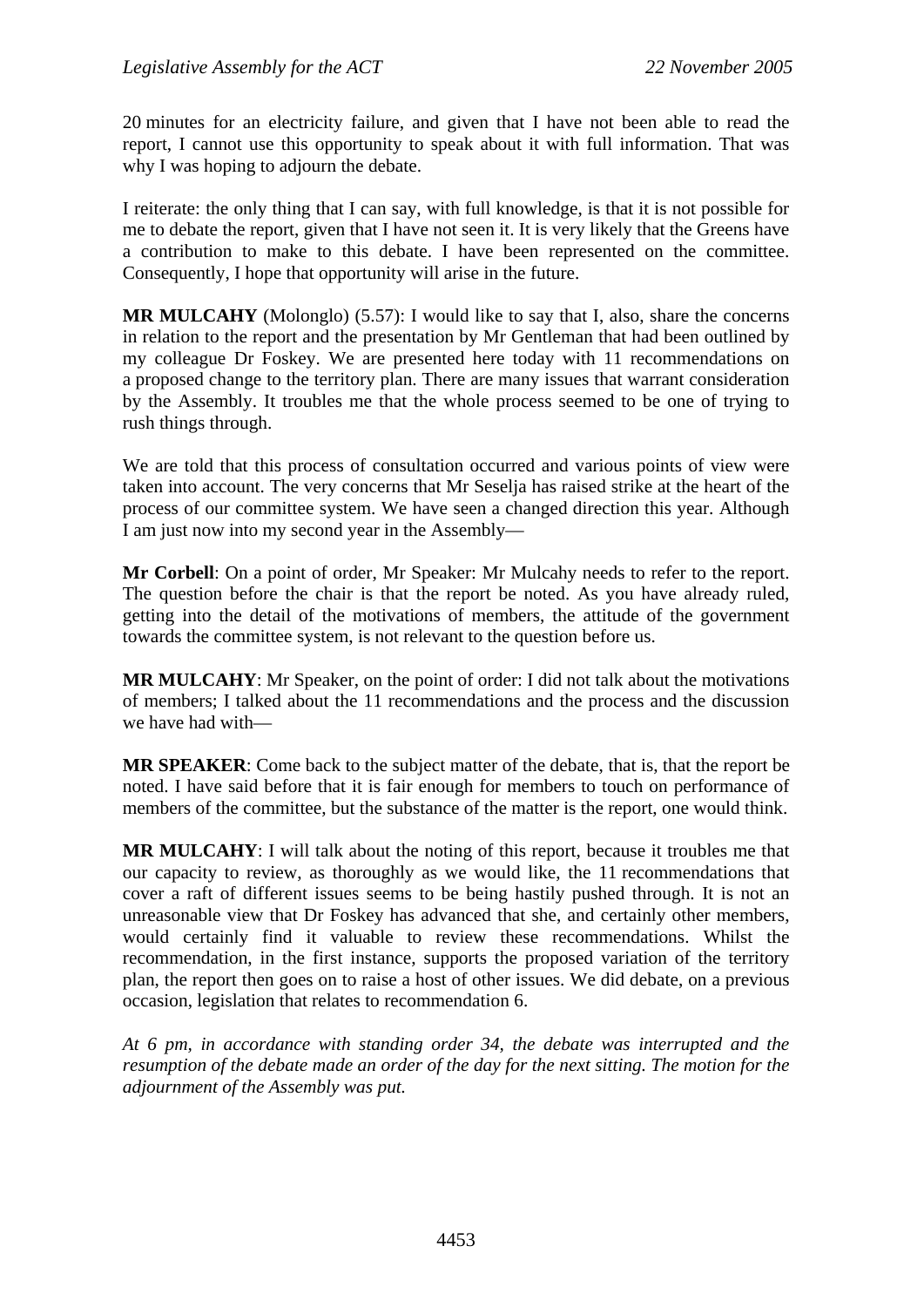# **Adjournment RU486**

**DR FOSKEY** (Molonglo) (6.00): First of all, I want to say what I failed to say when I was speaking to Ms MacDonald's matter of public importance this afternoon, that is, that I support her MPI. I think I forgot to say that and it is important that I have that on the record.

We have been talking today about women—there was Ms MacDonald's matter of public importance and there was my question about women's access to home births with midwives whose insurance is covered—and this evening I want to speak about the ban on the drug RU486. People are probably aware that there is a discussion now occurring nationally as a result of the Democrats in the Senate giving the government notice that they will move an amendment to the Therapeutic Goods Act when the government introduces its own amendments to this piece of legislation, which may be as early as next week.

It is very good that this debate is occurring and that the federal government has had to take a stand on the issue, but it is very unfortunate that this debate is shaping up to be, again, one about the rights and wrongs of abortion and therefore there is now a discussion about its being a matter for a conscience vote in the federal parliament. I note that Labor set the tone for that by giving its members a conscience vote a few weeks ago. The Prime Minister is now playing catch-up and signalling that the government may do the same.

I want to emphasise that this is not a debate about abortion, which is and will remain legal in Australia. It is a debate about whether drugs—it is incidental whether they induce early non-surgical abortion or treat cancer—should be evaluated by the health minister or by the Therapeutic Goods Administration. It is really about whether medical evidence or the personal religious views of the health minister should determine whether RU486 is safe and effective and is available to the women of Australia. It should be noted that Australia is one of the few OECD countries where RU486 is not available through a doctor's prescription to women.

As it stands, RU486 is the only drug that is currently evaluated by the health minister and not by the Therapeutic Goods Administration. We really need the government to take the lead on this issue and support the Democrats' amendment, which is designed to lift the ban on RU486. Once the ban is lifted, all questions about the drug's safety and efficacy for city and country women will be turned over to the Therapeutic Goods Administration, which is actually the only body with the capacity to deliver an impartial ruling based on the medical evidence. As health minister, Tony Abbott has demonstrated that he cannot be trusted to act with the necessary degree of professional impartiality on this or other questions to do with women's reproductive health.

I wanted to raise this issue here because I am a member of the lobby group Reproductive Choice Australia. I have been a member of the Australian Reproductive Health Alliance for some years and I think it is extremely important that we get the facts of this debate out into the public and also that those people who are concerned about this issue have the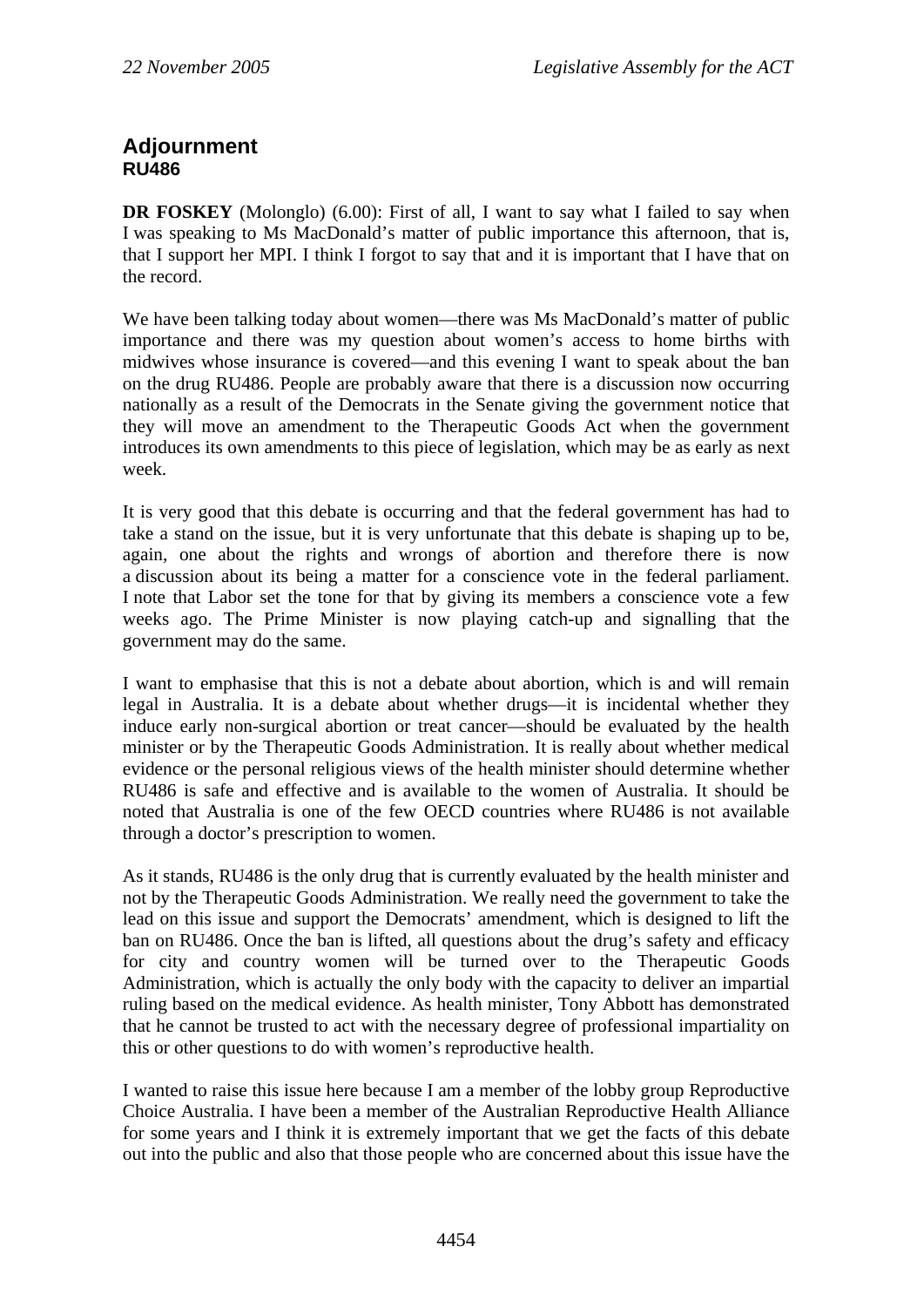opportunity to write to the various members of the government, the Democrats, the Greens and the Labor opposition in the federal house to show that they believe that we women should have this choice over our bodies, as we should have access to the various ways of delivering children, from home birth to hospital birth.

# **American Thanksgiving Day Woden police station Chief Minister**

**MR MULCAHY** (Molonglo):(6.05): Mr Speaker, as many members would be aware, this week the United States recognises the traditional holiday of Thanksgiving. Considering the close political and social links between the United States of America and Australia, I think it is appropriate that I make a few comments today describing the historic holiday and its importance.

I am fortunate enough to be attending tonight a Thanksgiving dinner hosted in Canberra by the Australian-American Association. This event is an important family holiday in the US, where extended families often join together, literally to give thanks for the fruits of their year's labours.

**Mr Quinlan**: You are not going coat tugging again, are you?

**MR MULCAHY**: Mr Quinlan derides having contact with the Americans who are resident in our city, but a lot of us are not at all ashamed of the great relationship that Australia enjoys with Americans, and what the association has done in Canberra is worthy of support. Thanksgiving is usually celebrated with a turkey dinner, which Mr Quinlan will relate to, and for people of all faiths it is a chance to give thanks for their health, prosperity and the future.

Indeed, this celebration traced its origins back to 1621, when the pilgrims held a three-day feast to celebrate the bountiful harvest they reaped following their first winter in North America. This event is closely related to the harvest festivals that had very much been a traditional holiday in much of Europe. There were various occasions when that was referred to. I thought it significant that, when this occasion took place in the first recognised gathering, the pilgrims who had settled from Europe in Plymouth in Massachusetts joined with the local population of native Americans to celebrate the outcome of their harvest.

It is an occasion that over the course of history in the United States has served to forge a common national identity. In many ways similar to the way we as Australians draw on the Anzac legend to provide a sense of who we are, the Americans have traditionally associated themselves with the story of Thanksgiving that has developed over the past few centuries.

Whilst the exact nature of the holiday varies from home to home and community to community, the message of thanks is one that is central to all the people of American descent. I therefore think that it is important to take this opportunity to wish the American people, both those who are resident in the Australian Capital Territory and those living elsewhere, sincere goodwill on this day, one of their most important national holidays.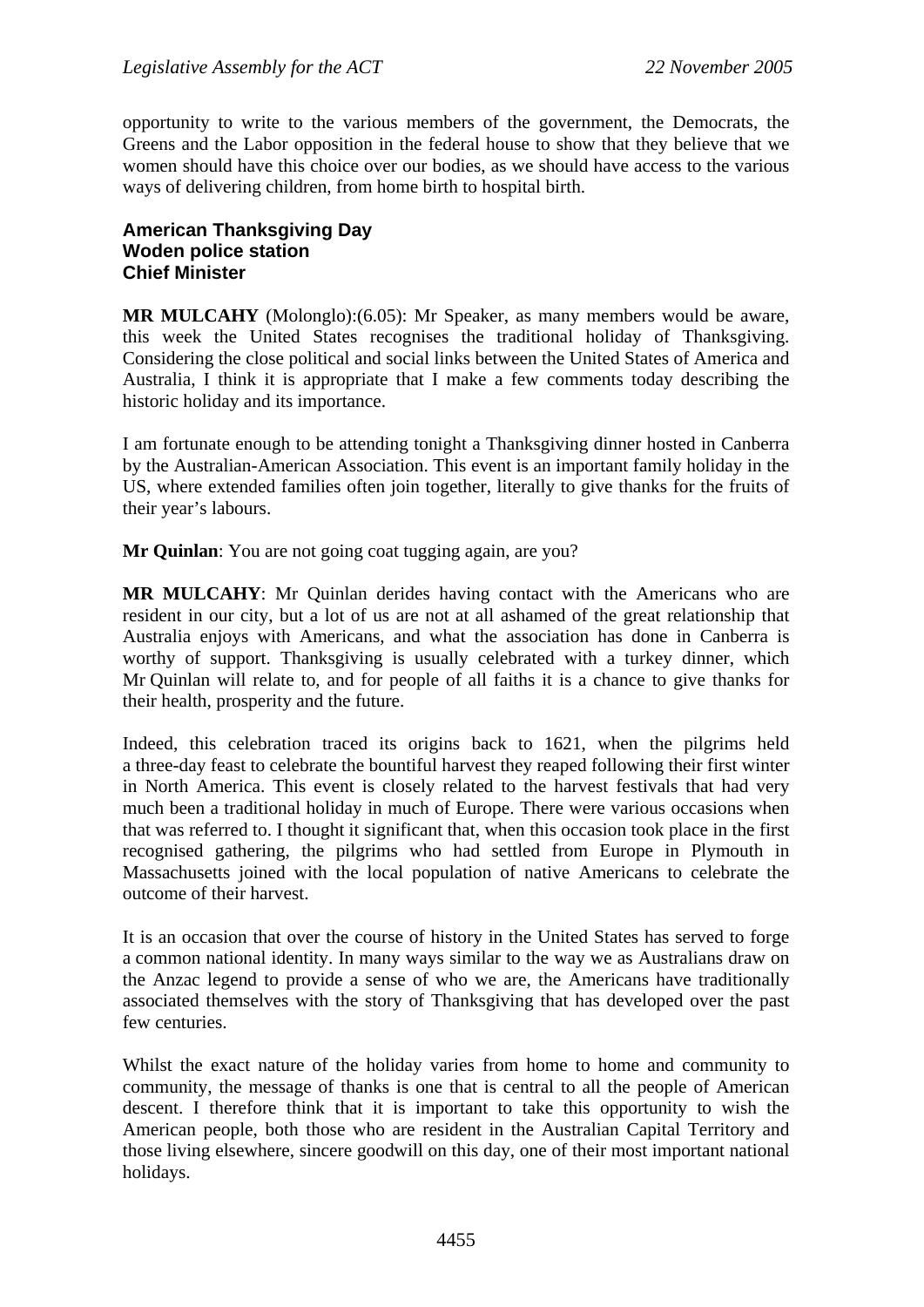Mr Speaker, I would like to raise a couple of other matters as well. I would like to take the opportunity to support comments made by Dr Foskey. We are not often aligned philosophically, but I agree with her remarks about the poor performance of the government in terms of extending the courtesy of providing invitations to certain events. In particular, I refer to the opening of the Woden police station. As the only member of the Assembly resident in Woden, I thought it was disappointing that the decision was taken to exclude non-government members from that event, certainly not to invite them.

Whether that was due to oversight or by design. I think it was in any event a discourtesy and most inappropriate that that error should have occurred. It was not an isolated occasion. I share Dr Foskey's view that this happens more often than not. I am one who is always willing, believe it or not, to give the benefit of doubt for these oversights, but I think that that one was a very poor situation and I would like to put that on record and support Dr Foskey in that perspective.

Finally, I must say how pleased we were to see Mr Stanhope back in the Assembly today. We missed him last week while he was off playing international statesman. Quite seriously, I do want to put on the record that I believe Mr Stanhope's role is not to be a leading figure in international politics. I do not think it is his job to fly off to Adelaide to go in to bat for David Hicks, as his press release indicated, nor to be constantly running a lone battle against the Prime Minister and his Labor colleagues over the handling of anti-terrorism measures.

I think that it is critical for the Chief Minister to focus on the task of serving the people of the ACT and to get a better handle on the management of the ACT's economy. Clearly, Mr Quinlan has major difficulties on his plate and, for however much longer he will be in the role of Treasurer, it is clear that he needs a measure of support from his leader.

It was very evident last Thursday that Mr Stanhope's absence interstate on other matters came through in the government's performance. I would strongly suggest that the people of Canberra do not have expectations of him being the international statesman. He can run for a federal seat, if that is his wish. I think that his job here is to be at home and focus on the more fundamental ACT domestic issues.

# **Mrs Dunne—quotation from document Industrial relations—Qantas**

**MR GENTLEMAN** (6.10): Firstly, I would like to talk about a matter that came up earlier today, that is, the discussions of Mrs Dunne on some document from my office, apparently. I think it is quite outrageous that a member of the Assembly would get up and talk about such a document. If she does have this document from my office, I would certainly urge her to return it. I would be very concerned about possible interference with mail in this place. I will review *Hansard* to see what was actually said on that, but I think it is quite outrageous that that should occur. I guess we will have to have InTACT take a look at the email system to see what has happened there.

On a more pleasant note, Mr Speaker, some time ago I informed this Assembly about the case of Ross Hocking, a long-time loyal employee of Qantas who had his employment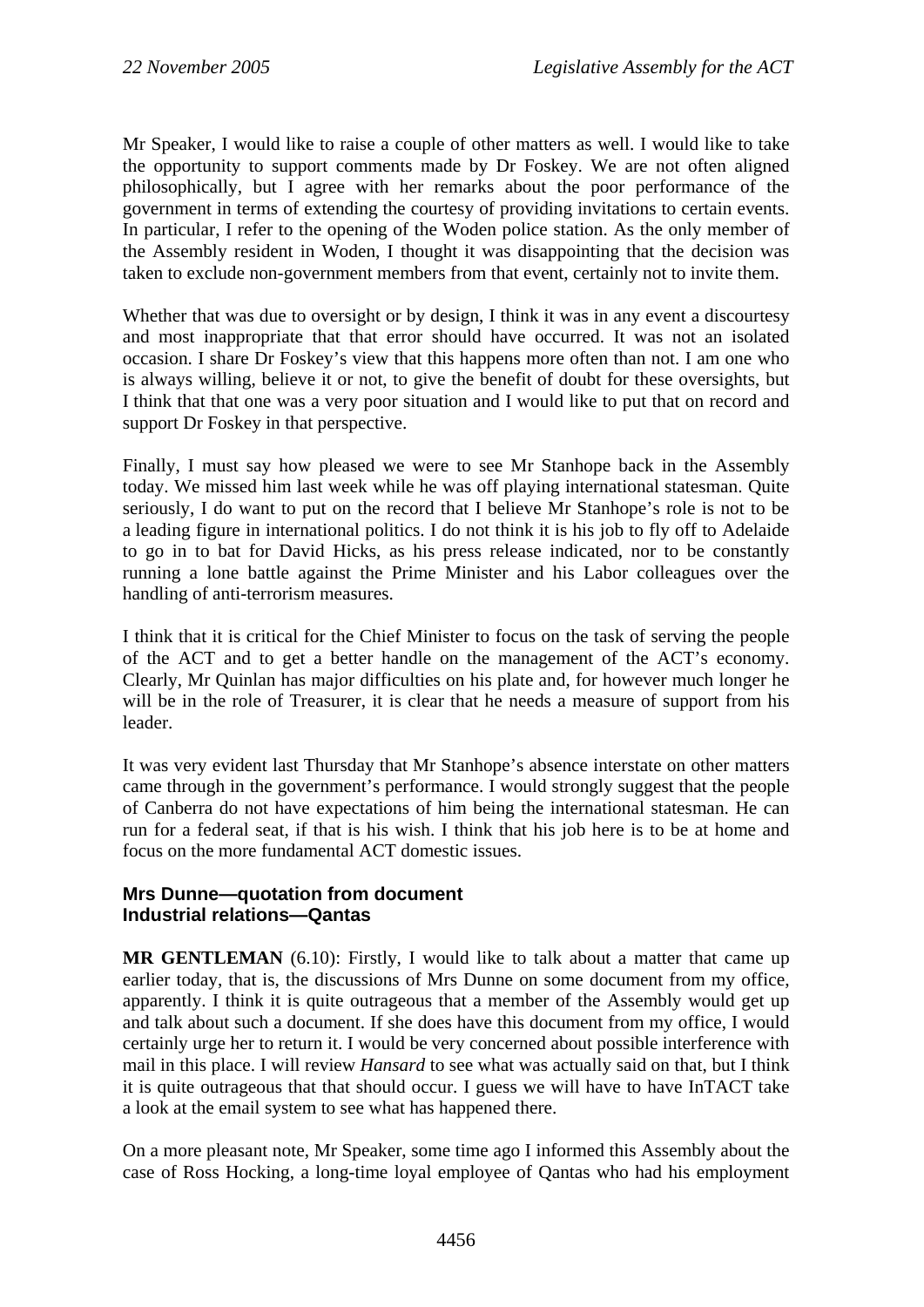terminated due to a workplace injury. Tonight I am pleased to inform the Assembly that Qantas has been shown the error of its ways and has decided to maintain Mr Hocking's employment.

I remind the Assembly of the particulars of Mr Hocking's case. After 14 years of work as a baggage handler at Canberra international airport, Ross sustained his fifth injury. Two weeks after the injury, Qantas made a decision to terminate his employment. I stated at the time that the injury received by Mr Hocking could have and should have been avoided. Qantas was aware of employees working 200 hours in a two-week period and it was aware of the physical demands placed on baggage handlers at Canberra airport.

All of this knowledge did not result in changes to operations at Canberra airport and Mr Hocking's injury should not have happened; neither should he have had to fight to retain his position. But fight he did, with the assistance of my office and his union, the Transport Workers Union. At his request, I spoke with representatives of Qantas about Mr Hocking's injuries and his subsequent termination. I would like to think that my involvement had little to do with the outcome. Whilst I believe it right for me to represent the interests of constituents, I also firmly believe in the right of union representation.

I am grateful that I was able to assist Mr Hocking, the TWU and Qantas in resolving this dispute. However, I am concerned that the changes to federal industrial relations legislation will mean that the involvement of parties outside the normal scope will no longer be the exception. What is of greater concern to me is the right of workers like Ross to dispute their unfair dismissals. When he had his employment terminated, Mr Hocking was legally entitled to challenge this determination with the support of his union and without fear of the financial burden of a civil case.

As we in the Assembly are well aware, the right to dispute an unfair dismissal will be lost to employees with fewer than 99 colleagues under the federal government's proposed changes to industrial relations. Qantas quite clearly has more than 100 employees. Should it choose to do the right thing by its thousands of employees across the country, it will continue to maintain existing contracts. But Qantas also has the option to employ the strategy of Patrick Corporation, that great friend of the Howard government, and divide its work force into myriad subsidiaries so as to make it in just under that magic number of 100.

Like the maritime dispute in 1998, public opinion surrounding WorkChoices is coming as a shock to the federal government. Why? It is because people believe in a fair go. Ross Hocking believed in a fair go. He had the courage to take on the Australian icon and he won. His courage has meant that he no longer has to worry about meeting his mortgage repayments, about finding the \$750,000 in wages and entitlements in potential earnings he would have otherwise lost. I congratulate Mr Hocking, the Transport Workers Union and Qantas for reaching an outcome that is fair and just.

# **Mrs Dunne—quotation from document Driving behaviour**

**MR PRATT** (Brindabella) (6.15): Mr Speaker, I have a couple of issues to raise. Firstly, I say "Hear, hear!" to Mr Mulcahy's comments earlier about the Chief Minister's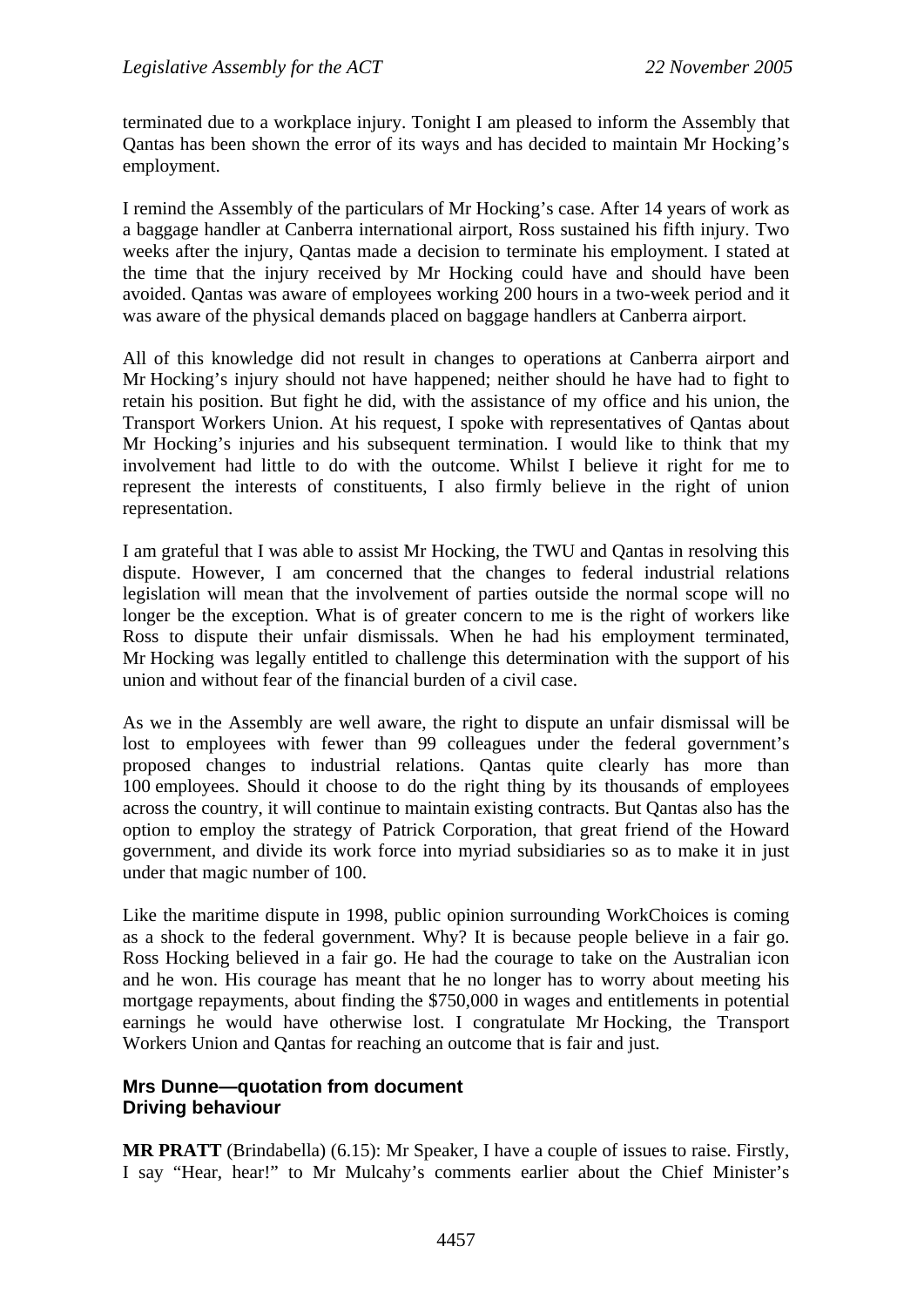disconnect with the ACT Assembly and the people in terms of the delivery of essential services. I would also like to comment on the hypocrisy that we have just had demonstrated over there regarding the allegations about Mrs Dunne and an email document. Compared with the fantastic betrayal by Mr Stanhope of the federal government's draft counter-terrorism legislation, I find it monumentally hypocritical that we should be concerned about that.

**Ms Gallagher**: Was it given to Mrs Dunne or has she taken it—stolen it? It is a little bit different.

**MR PRATT:** We are talking here of a degree of difference of a ratio of about 1,000:1. Well done the national interest!

**Ms Gallagher**: A bill versus private correspondence.

**MR PRATT**: Well done the national interest!

**MR SPEAKER**: Order! Conversations across the chamber are disorderly. Direct your comments through the chair.

**MR PRATT**: I turn my attention to the incidence of drug driving. I would like to point out to the Assembly concerns raised in recent days by AAMI, which has undertaken an analysis of driving behaviour in the ACT that, very interestingly, dovetails with a range of trials and reviews conducted round the country. Today, I renew my calls for drug driving tests, at least trialing that concept, to be undertaken in the ACT. I will be tabling legislation in December to encourage the government to take that up and put in place something that I believe is essential to driver safety and community safety in the ACT.

We have had, for example, the insurance company AAMI referring today to a report which would indicate that 10 per cent of ACT motorists reviewed think that recreational drug use is kind of okay and it does not really affect their driving ability. The picture drawn by AAMI is one that we should be taking a strong look at and be quite deeply concerned about.

The research by AAMI also found that 12 per cent of Canberra's drivers had admitted to taking drugs and then taking to the roads and that in many cases marijuana, cocaine and ecstasy have been in their system when they have jumped behind the wheel. The AAMI analysis found widespread support across this country for random drug testing of drivers. After analysing their crash index and then talking to the public, they found that there was a strong feeling amongst 90 per cent of the people across this nation for the introduction of those sorts of strategies.

I call upon the Stanhope government, as we did in July, to at least implement a trial. Take a look at the Victorian model and get something going here as well. I note that Premier Bracks said yesterday that Victoria is continuing its roadside random drug testing beyond the initial 12-month trial period and that his government is so convinced by the results of that trial that it is likely to become institutionalised as a normal instrument of government. So concerned are they about what they have found in their analysis of driver behaviour that they will seriously consider increasing penalties against drivers who have been found to have drugs in their system at the time they are pulled up.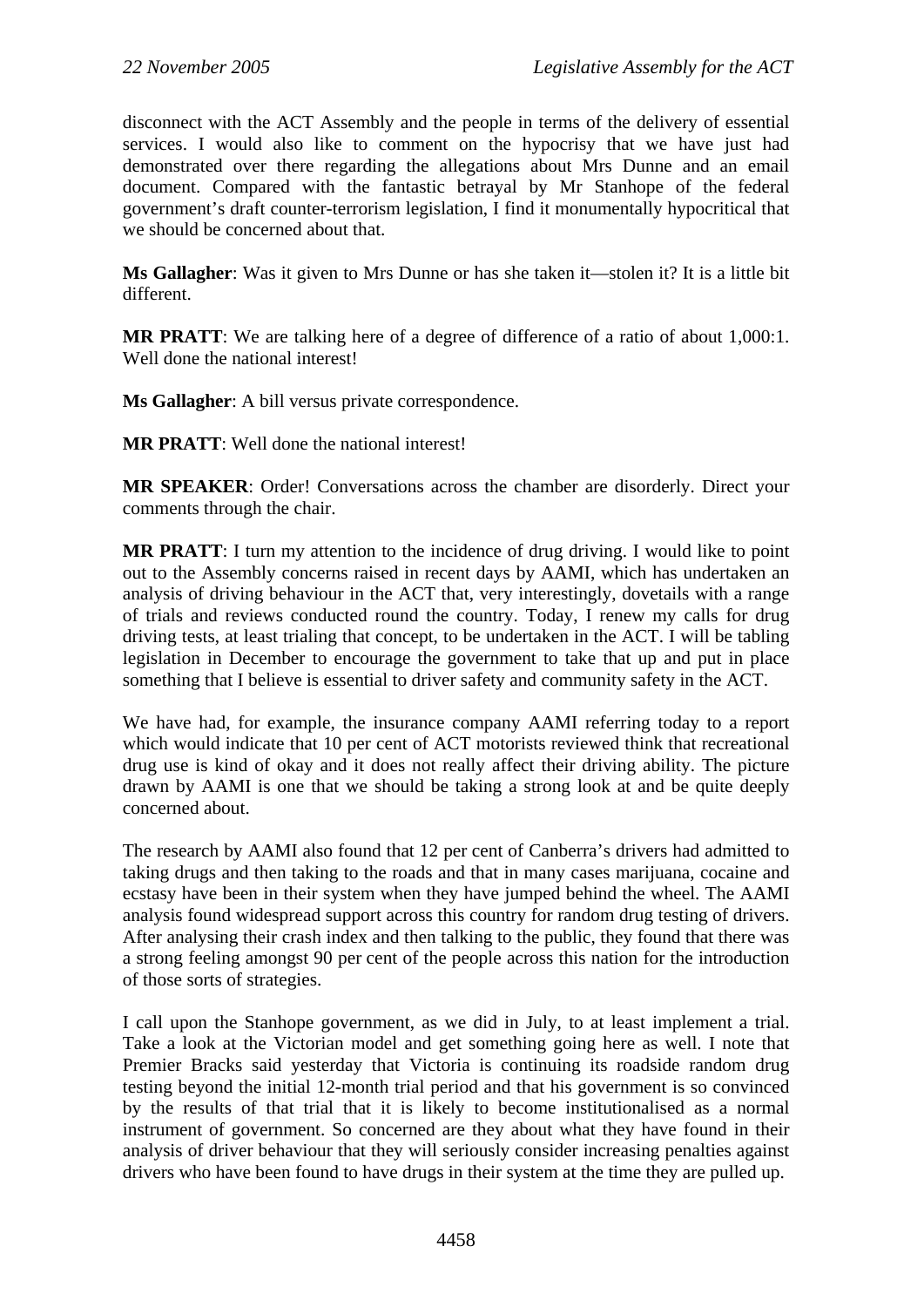Again, we urge the Stanhope government to take note of the trials in Victoria and the research in Queensland that analysed driver deaths and found that 40 per cent of those drivers had drugs in their system. I think it is about time that we had the government taking a much more serious approach to this concern. It is something that we probably do not have a full understanding of. We need to research it far more deeply. We may be looking at the tip of the iceberg.

# **Community fire units**

**MS PORTER** (Ginninderra) (6.20): I rise this evening to bring to the Assembly's attention an important event that took place on Saturday last, that is, the commissioning of 28 community fire units. Following the 2003 bushfires, the ACT government recognised the willingness of the community to have more involvement in the preparation and protection of their homes in the event of a bushfire.

As you know, Mr Speaker, the ACT has a wonderful record of volunteering, with 42 per cent of the adult population in the ACT regularly volunteering. It is that wonderful volunteer spirit that the government has been able to work with to recruit, train, and equip these 28 units, involving 450 active volunteers, based on a successful model in New South Wales. These units are not meant to replace the ACT's fire service; but, with their specially designed and equipped trailers, these trained volunteers working in suburbs and streets on the fringe of the city will protect property until the arrival of either the ACT Fire Brigade or the ACT Rural Fire Service.

On Saturday, speaker after speaker mentioned the hidden, though very real, benefit that these units have brought to their communities. On chatting to my own Hawker unit after the formal part of the ceremony, I heard again how forming the units has built community capacity in these neighbourhoods. Once, neighbours did not know one another; people lived in dormitories rather than in communities. Now, as one volunteer related to me, "We all know one another in our street. We all look out for one another and we know when someone is needing help." Another volunteer said, "We know when someone is going to be away and we can make sure their place is looked after."

Mr Speaker, when I first became involved in supporting the Stanhope government's initiative to introduce these units and became involved in training the first batch of officers that would be supervising the volunteers, I knew that further benefits such as we are observing would flow. I commend all who were involved in this initiative. I commend Steve Gibbs, who has been involved from the beginning in organising the fire units. I commend all the fire brigade officers who work with the teams. I commend the coordinators of the teams and all the volunteers, in particular Garth Brice who was instrumental in setting up the community fire units post-2003.

# **Chief Minister ACTION bus service Pakistan**

**MR STEFANIAK** (Ginninderra) (6.23): Mr Speaker, I wish to make a number of points. Firstly, I was rather amused to see the Chief Minister's media release yesterday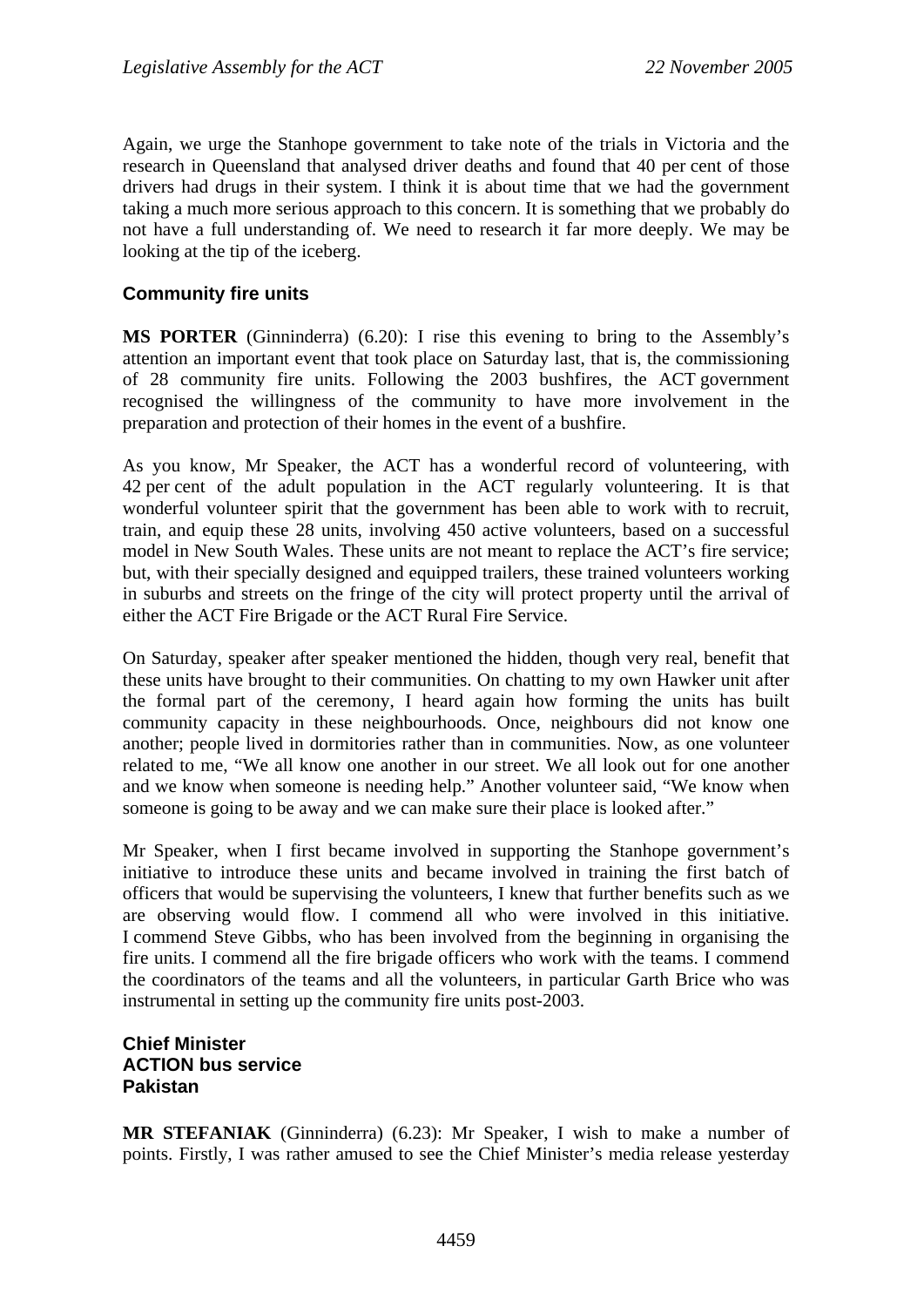about his grandstanding on the national stage in Adelaide at some event sponsored by Amnesty International. It involved Mr Hicks and Mr Hicks senior and, of course, the Chief Minister used it as a way of bashing the Prime Minister and pushing for an Australian bill of rights, amongst other things. I think that he should spend a lot more time looking after the ACT, especially given the disastrous state of our economy.

I do not think the Human Rights Act has covered itself in glory in its first 12 months of operation in the ACT. A sensible piece of government legislation which was passed today about place and person association orders has been queried by a couple of lawyers as something that might breach the government's own act. That sensible piece of legislation gives due regard to the rights of victims and society, and probably will be of immense benefit to the criminal himself or herself in terms of not having them associate with certain people and not having them go to certain places, yet it seems to offend our Human Rights Act.

What is the point of having an act that panders to criminals and lacks complete commonsense, one of the problems which Bob Carr, Peter Beattie and people like that gave as one of the reasons why they do not entertain having one, yet our Chief Minister continues to push it. I would like to see his travel report and see why this particular excursion was of benefit to the people of the ACT. I fail to see how. Perhaps he is thinking of a career in national politics: watch out Bob McMullan and Annette Ellis!

**Mr Quinlan**: We are, you are, we are all Australians.

**MR STEFANIAK**: Let us come back home, Ted, and talk about buses. There is a very good bus service that this government has introduced; there is a series of them. I take the 313 bus occasionally, and there is a 312 and a 314. The 313 bus starts all the way down in Lanyon, comes up through Tuggeranong, goes through Civic to the Belconnen interchange, and then goes through Page and Scullin, up Florey Drive, which is where I get off, and proceeds on through Charnwood to Fraser; a wonderful service.

I was very concerned a few nights back when I sought to take the bus at 9.28 pm, only to find that it had stopped. It does go from Civic after 6.28 pm; they are all 300 services. I got on another bus thinking that it was good that we had a new flexiservice. The bus driver did not know what number to ring for the flexiservice. When I got to the Belconnen interchange, which was pretty well deserted at that stage, the bus driver said that the next bus probably would be in about half an hour, and he was spot on there, but there were no signs or anything else there to indicate whom to ring about this flexiservice.

I commend to the government—I have mentioned it briefly to Ms Porter—that it take that on board. If you want people to patronise your bus services, do not get rid of good ones. If you want people to use something like a flexibus, for goodness sake advertise it properly and make people aware of how they can get in contact with it, as most of us carry mobiles. That really was not a good call, guys. I think you can do a lot better. Let's put it down to teething problems. But how can we have any confidence in bus patronage increasing if perfectly good services are being cut and nothing readily available is being put in their place A bit of tweaking is required there.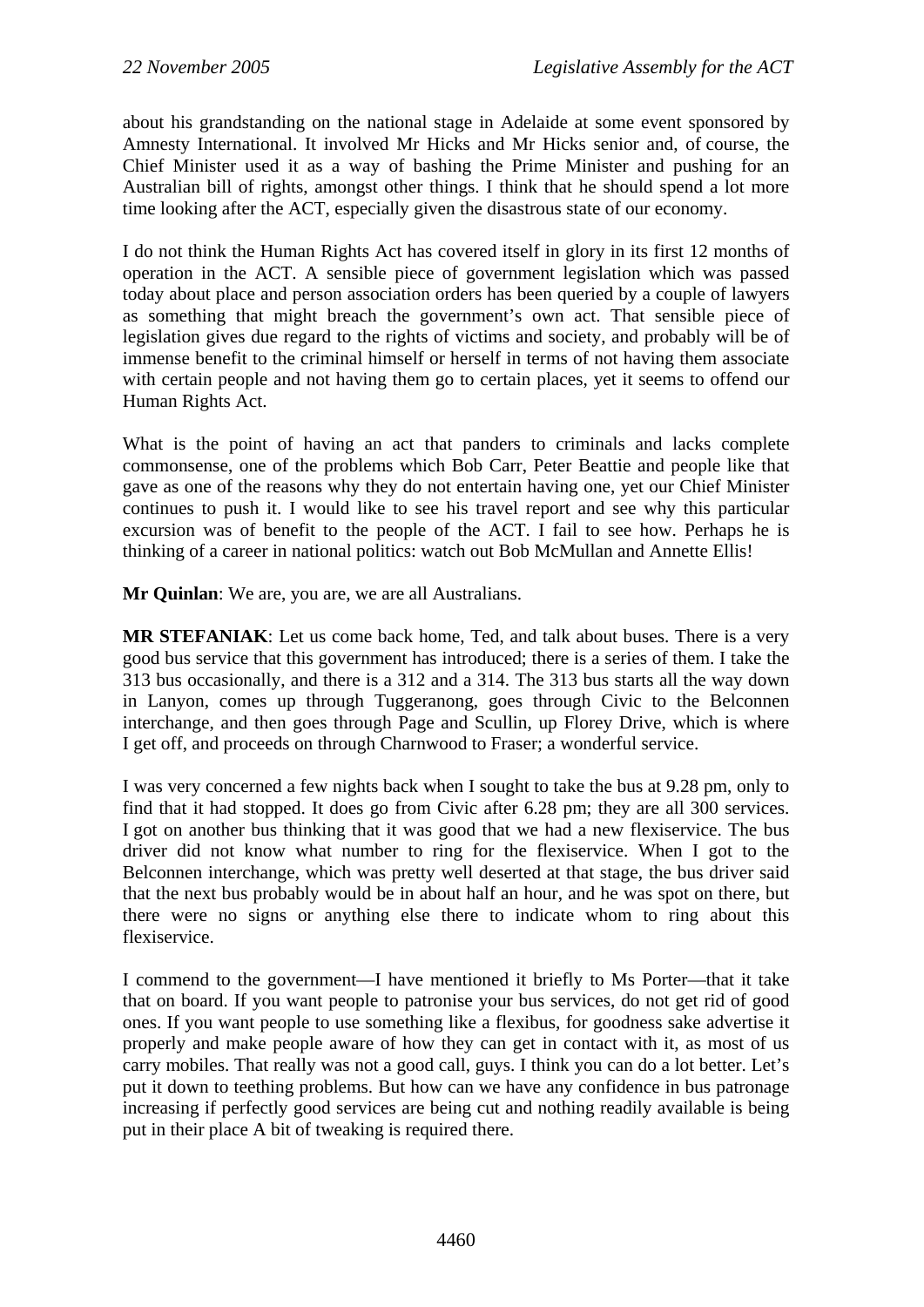Finally, I commend the Australia-Pakistan Friendship Association and the Western District cricket club for organising a great fundraiser last Sunday which, sadly, was not brilliantly attended by the general public despite some publicity being given to it, namely, a cricket match between Pakistan and the rest of the world. The rest of the world won, but all of its members were members of the Western District club. The members of the Pakistan team were all born in Pakistan. I commend the Western District club and the Australia-Pakistan Friendship Association for their efforts there.

For those members going to the hockey games, I point out that I have, I hope, facilitated some fundraising at those matches, and I thank Graham Carter for that. The bucket will be passed around and all funds will go to the relief effort in Pakistan. The cricket match, as I said, was a great day out. About \$700 was raised from the small crowd there. I certainly hope that, thanks to ACT Hockey and the Australia-Pakistan Friendship Association, a lot more will be raised at the hockey matches. As Pakistan is a very significant hockey nation, I think that is a most appropriate venue. Over 90,000 people have been killed so far in Pakistan. There are real concerns for the 200,000 or 300,000 who will be north of the snow line in about four weeks. Help is urgently needed and a bucket should be being passed around for people going to the hockey to put in some money to help the Pakistan disaster relief.

**MR SPEAKER**: Order! The member's time has expired.

Question resolved in the affirmative.

# **The Assembly adjourned at 6.28 pm.**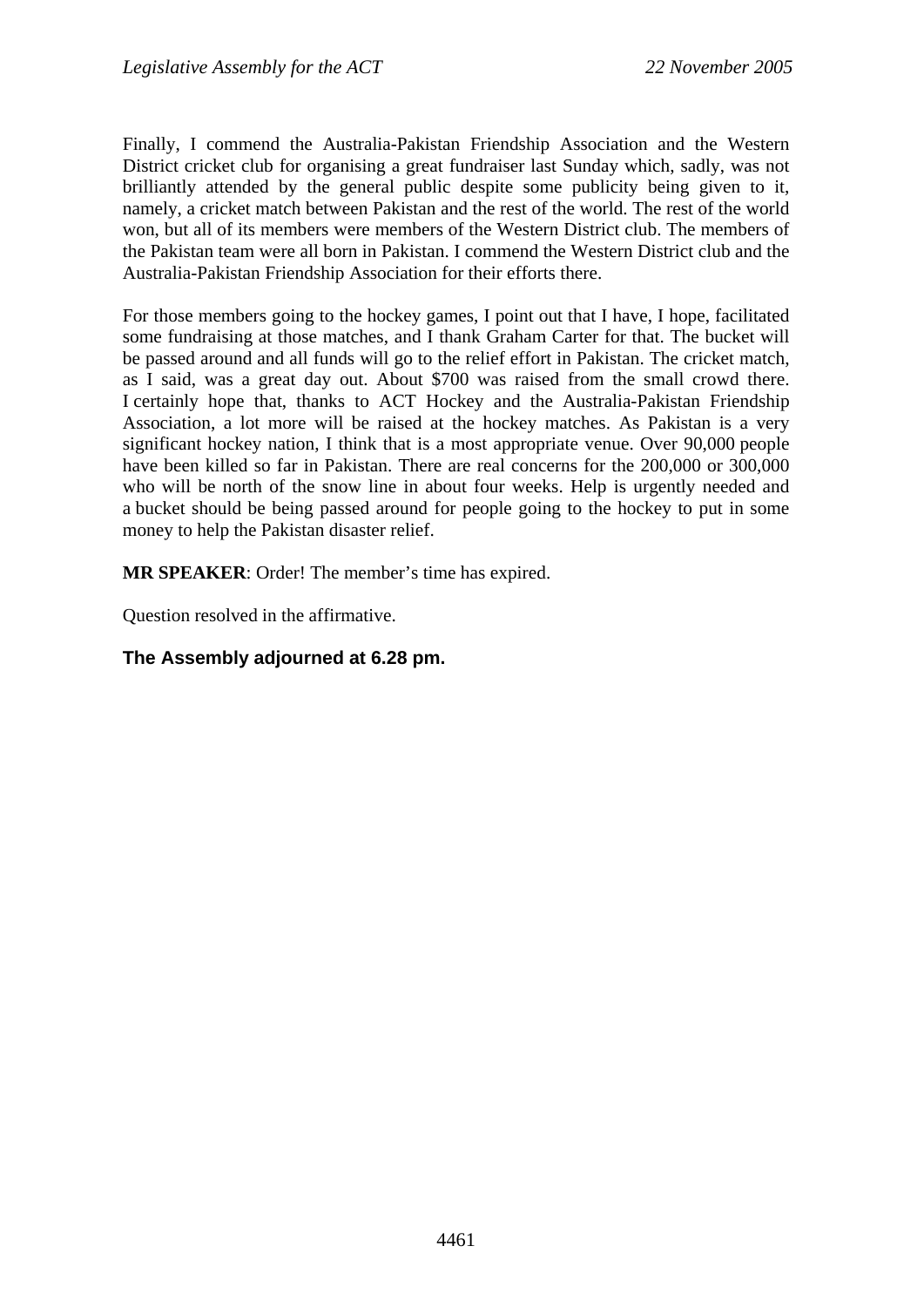# **Schedules of Amendments**

# **Schedule 1**

# **Crimes (Sentencing) Bill 2005**

Amendments moved by Mr Stefaniak

**13 Clause 34 (1) Page 35, line 14—** 

*omit everything before clause 34 (1) (a), substitute* 

(1) In deciding the sentence to be imposed on an offender for an offence, a court must not increase the severity of the sentence it would otherwise have imposed because of any of the following:

**14** 

**Clause 34 (1) (d) Page 35, line 22—** 

*omit* 

**15 Clause 34 (1) (e) Page 35, line 24—** 

*omit* 

## **16 Clause 34 (2)**

**Page 36, line 4—** 

*omit* 

In deciding how an offender should be sentenced

*substitute* 

In deciding the sentence to be imposed on an offender

### **18 Proposed new part 4.1A Page 41, line 13—**

*insert* 

# **Part 4.1A Guideline judgments**

## **39A Guideline judgments—generally**

- (1) The Court of Appeal may, on its own initiative or at the request of the Attorney-General under section 39B, give a guideline judgment to be taken into account by courts when sentencing offenders.
- (2) A guideline judgment may be given separately or in any proceeding that the Court of Appeal considers appropriate.
- (3) A guideline judgment may be given in a proceeding even if it is not necessary for deciding the proceeding.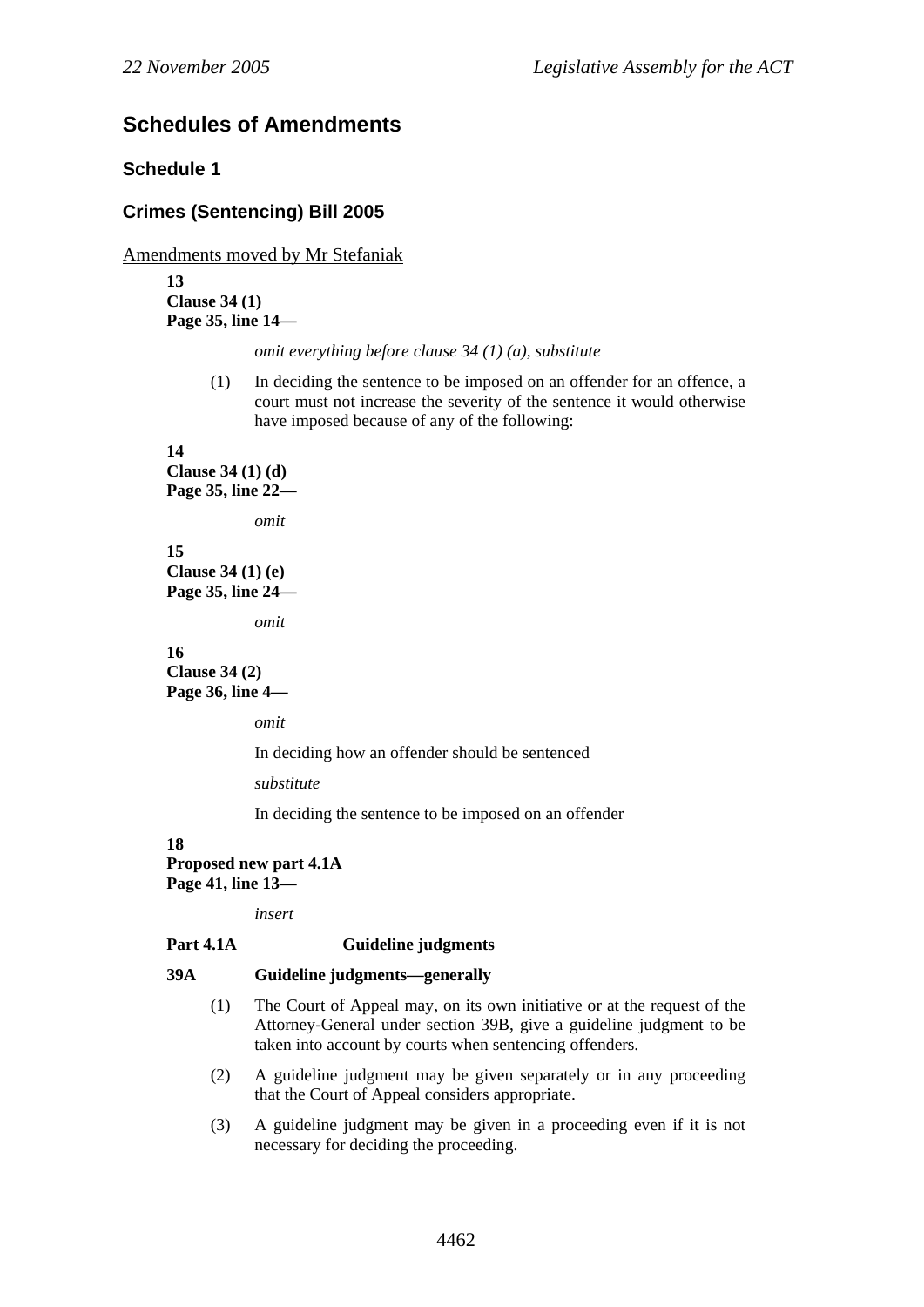- (4) A guideline judgment may be reviewed, varied or revoked in a later guideline judgment.
- (5) This section does not limit any power or jurisdiction that the Court of Appeal has apart from this section.

## **39B Guideline judgments—request by Attorney-General**

- (1) The Attorney-General may request the Court of Appeal to give a guideline judgment.
- (2) The request for a guideline judgment may include submissions about the proposed guidelines.

## **22**

## **Proposed new clause 66A Page 65, line 9—**

*insert* 

## **66A Nonparole periods—standard periods**

- (1) This section applies if a court is setting a nonparole period for an offender under section 65 or section 66 in relation to an offence for which there is a standard nonparole period.
- (2) The court must set the standard nonparole period as the nonparole period for the offence unless the court considers that there are reasons for setting a nonparole period for the offence that is longer or shorter than the standard nonparole period.
- (3) When setting the nonparole period for the offence, the court may have regard to any relevant aggravating circumstance mentioned in subsection (4) (other than a circumstance that is an element of the offence) and any relevant mitigating circumstance mentioned in subsection  $(5)$ .
- (4) Aggravating circumstances to which the court may have regard include the following:
	- (a) the victim is a police officer, emergency services worker, correctional officer, judicial officer, health professional, health or community worker or teacher and the offence arose because of the victim's occupation;
	- (b) the offence involved the actual or threatened use of violence;
	- (c) the offence involved the actual or threatened use of a weapon;
	- (d) the offender has a record of previous convictions;
	- (e) the offence was committed in company with someone else;
	- (f) the offence involved gratuitous cruelty;
	- (g) the injury, emotional harm, loss or damage caused by the offence was substantial;
	- (h) the offence was committed without regard for public safety;
	- (i) the offence was committed while the offender was on bail in relation to an offence or alleged offence;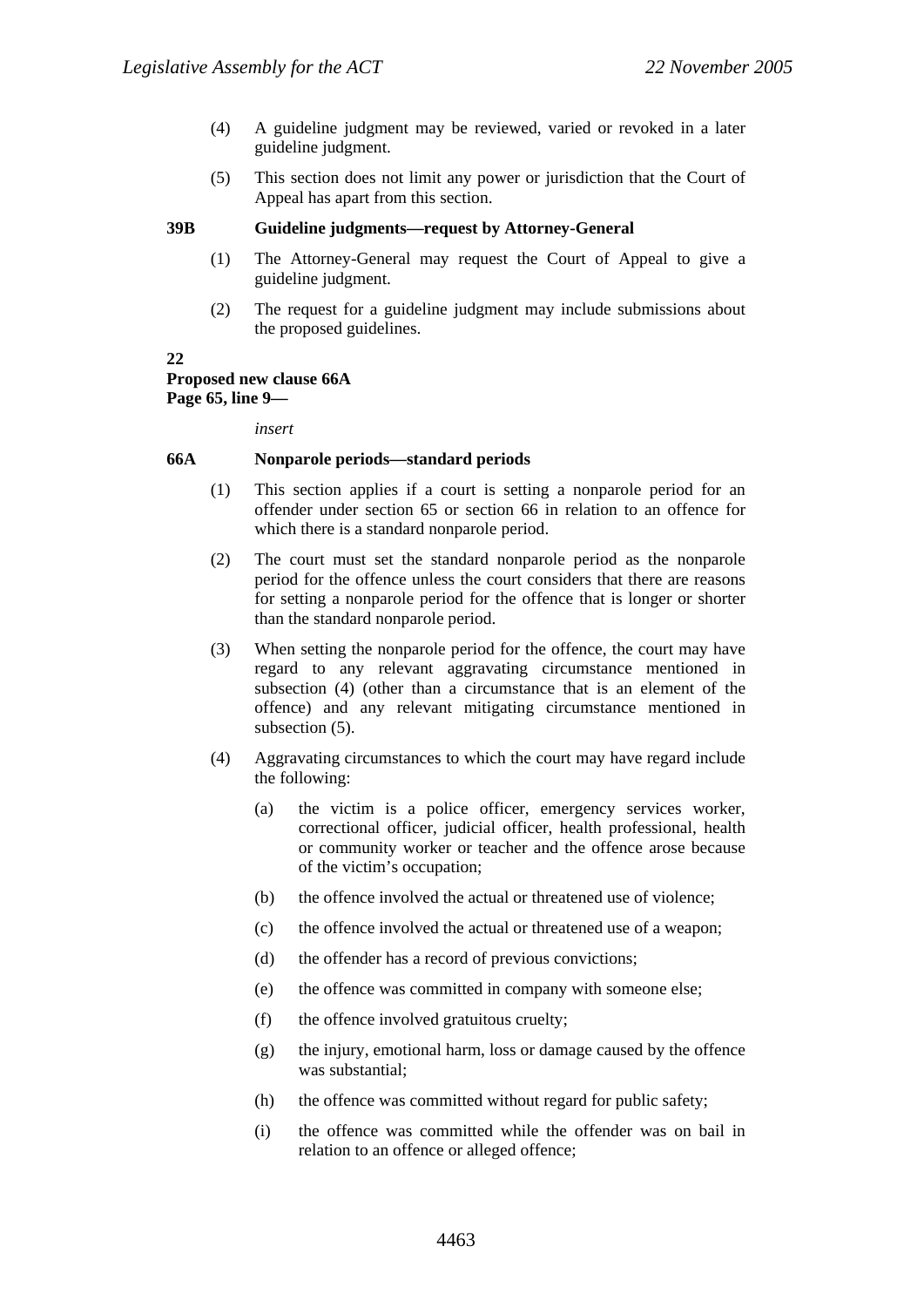- (j) the offender abused a position of trust or authority in relation to the victim;
- (k) the victim was vulnerable because of age or occupation;

#### **Examples**

- 1 the victim was very young or old
- 2 the victim had a disability
- 3 the victim was a taxi driver, bank teller or service station attendant
- *Note* An example is part of the Act, is not exhaustive and may extend, but does not limit, the meaning of the provision in which it appears (see Legislation Act, s 126 and s 132).
- (l) the offence involved multiple victims or a series of criminal acts;
- (m) the offence was part of a planned or organised criminal activity.
- (5) Mitigating circumstances to which the court may have regard include the following:
	- (a) the injury, emotional harm, loss or damage caused by the offence was not substantial;
	- (b) the offence was not part of a planned or organised criminal activity;
	- (c) the offender was provoked by the victim;
	- (d) the offender was acting under duress;
	- (e) the offender does not have any record, or any significant record, of previous convictions;
	- (f) the offender was a person of good character;
	- (g) the offender is unlikely to reoffend;
	- (h) the offender has good prospects of rehabilitation, whether because of age or otherwise;
	- (i) the offender has shown remorse for the offence by making reparation for any injury, loss or damage or in any other way;
	- (j) the offender was not fully aware of the consequences of his or her actions because of the offender's age or any disability;
	- (k) a plea of guilty by the offender;
	- (l) if the offender is tried on indictment—the degree of pre-trial disclosure by the defence for the purposes of the trial;
	- (m) the degree to which the offender has assisted, or undertaken to assist, law enforcement authorities in the prevention, detection or investigation of, or in a proceeding in relation to, the offence concerned or any other offence.
- (6) If the court sets a nonparole period that is different to the standard nonparole period for the offence, the court must state the reasons for the difference.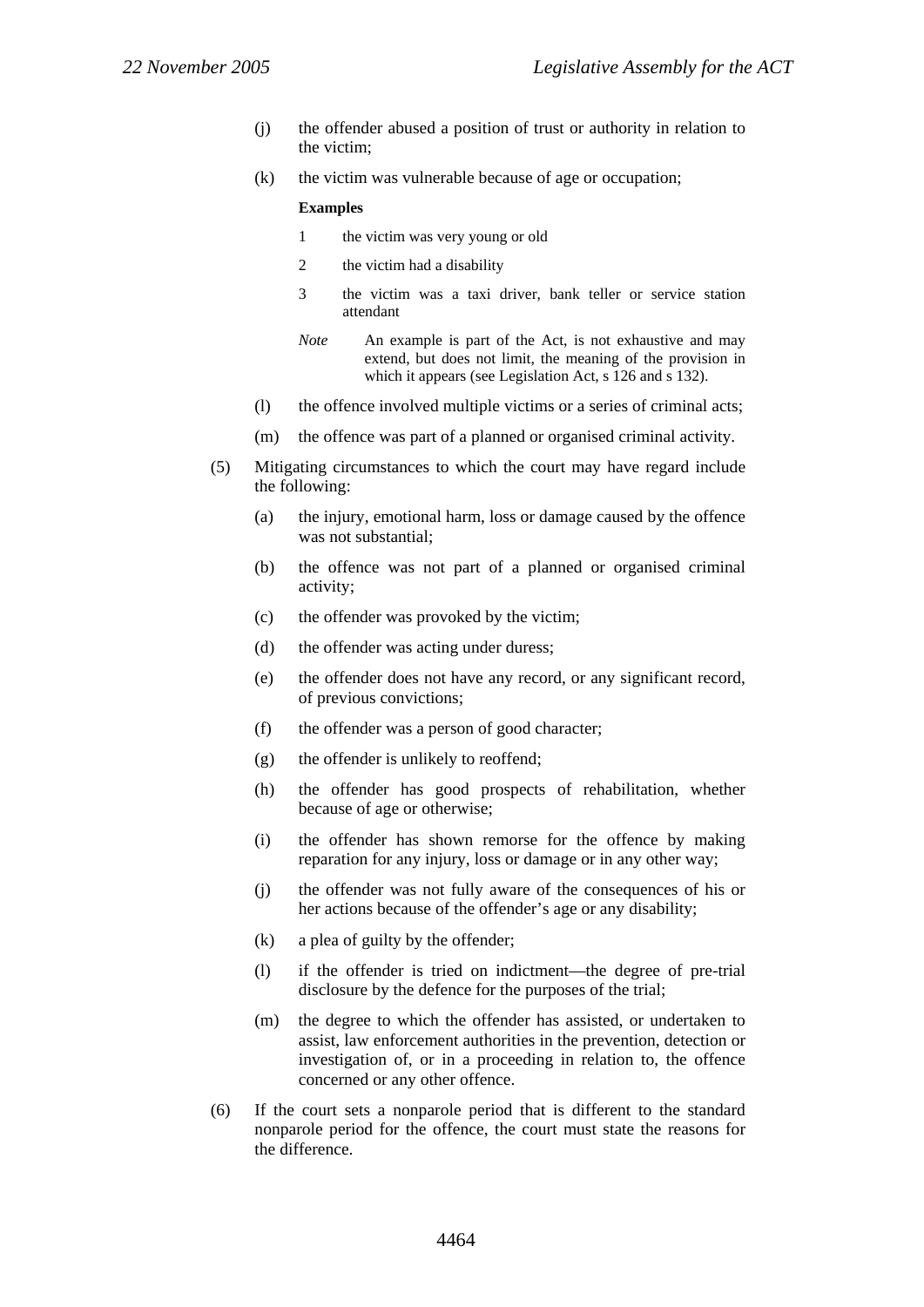(7) The *standard nonparole period* for an offence mentioned in table 66A, column 2 is the period mentioned in column 3 of the same item.

| column 1<br>item | column <sub>2</sub><br>offence                                                                                                                                                                                                                                                   | column 3<br>period  |
|------------------|----------------------------------------------------------------------------------------------------------------------------------------------------------------------------------------------------------------------------------------------------------------------------------|---------------------|
| 1                | offence against Crimes Act 1900, section 12<br>(Murder), other than an offence to which item 2<br>applies                                                                                                                                                                        | 20 years            |
| 2                | offence against Crimes Act 1900, section 12<br>(Murder), if the victim is a police officer, emergency<br>services worker, correctional officer, judicial officer,<br>health professional, health or community worker or<br>teacher and the offence arose because of the victim's |                     |
| 3                | occupation<br>offence against Crimes Act 1900, section 19<br>(Intentionally inflicting grievous bodily harm)                                                                                                                                                                     | 25 years<br>7 years |
| 4                | offence against Crimes Act 1900, section 20<br>(Recklessly inflicting grievous bodily harm)                                                                                                                                                                                      | 5 years             |
| 5                | offence against Crimes Act 1900, section 27 (4) (b)<br>(Acts endangering life etc)                                                                                                                                                                                               | 7 years             |
| 6                | offence against Crimes Act 1900, section 51 (2)<br>(Sexual assault in the first degree)                                                                                                                                                                                          | 15 years            |
| 7                | offence against the Criminal Code, section 44<br>(Attempt), if the offence attempted is murder                                                                                                                                                                                   | 10 years            |
| 8                | offence against Criminal Code, section 310<br>(Aggravated robbery)                                                                                                                                                                                                               | 7 years             |
| 9                | offence against Criminal Code, section 311<br>(Burglary), if the offender has been convicted of a<br>burglary offence in the previous 5 years                                                                                                                                    | 1 year              |
| 10               | offence against Criminal Code, section 312<br>(Aggravated burglary), if serious injury is caused to a<br>person                                                                                                                                                                  | 7 years             |
| 11               | offence against Drugs of Dependence Act 1989,<br>section $164$ (2) (Sale or supply) if the quantity of the<br>drug to which the offence relates is at least 50 times<br>the quantity prescribed as a trafficable quantity                                                        | 15 years            |
| 12               | offence against Drugs of Dependence Act 1989,<br>section $164$ (2) (Sale or supply) if the quantity of the<br>drug to which the offence relates is at least 30 but<br>less than 50 times the quantity prescribed as a<br>trafficable quantity                                    | 10 years            |
| 13               | offence against Drugs of Dependence Act 1989,<br>section $164$ (2) (Sale or supply) if the quantity of the<br>drug to which the offence relates is at least 20 but<br>less than 30 times the quantity prescribed as a<br>trafficable quantity                                    | 5 years             |
|                  |                                                                                                                                                                                                                                                                                  |                     |

**Table 66A Standard nonparole periods** 

# **Schedule 2**

# **Crimes (Sentencing) Bill 2005**

Amendments moved by the Attorney-General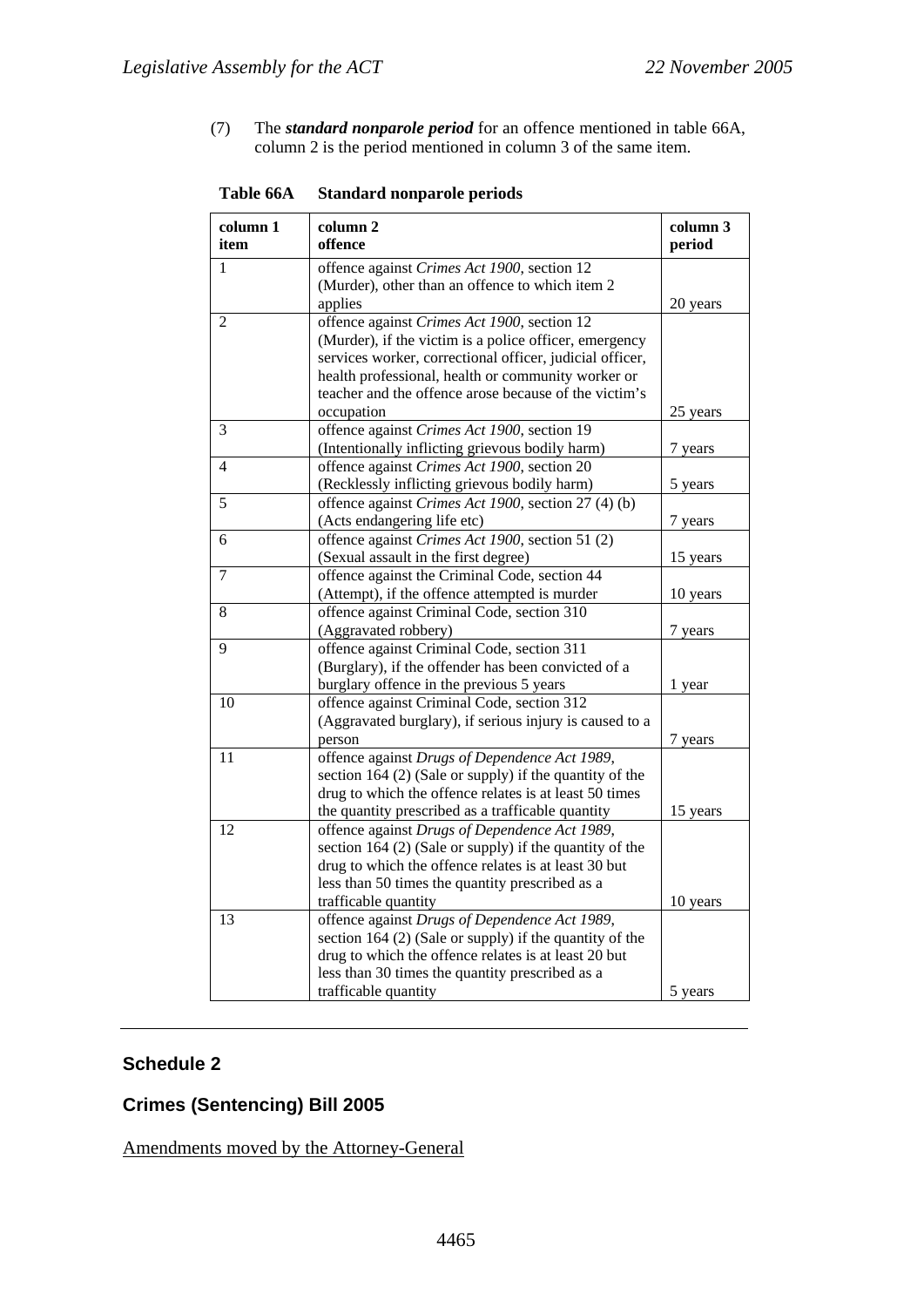#### **5 Clause 58 (5) Page 56, line 23—**

*omit clause 58 (5), substitute* 

(5) This section is subject to section 133A (Operation of ancillary and restitution orders).

# **6**

# **Proposed new clause 133A**

**Page 109, line 1—** 

*insert* 

## **133A Operation of ancillary and restitution orders**

(1) In this section:

*finalised*—proceedings in relation to an appeal are *finalised* if—

- (a) the appeal is dismissed, withdrawn or struck out or ends without a retrial being ordered and the period for making any further appeal against that decision ends; or
- (b) if a retrial is ordered—the proceedings on the retrial are finalised within the meaning of paragraph (a).

*relevant order* means—

- (a) an ancillary order under—
	- (i) section 18 (Non-conviction orders—ancillary orders); or
	- (ii) section 58 (Ancillary orders relating to offences taken into account in sentencing); or
- (c) a reparation order.
- (2) A relevant order takes effect on the day after—
	- (a) the end of the period for appealing against the conviction or finding of guilt to which the relevant order relates; or
	- (b) if an appeal in relation to the conviction or finding of guilt is made within the period for making the appeal—the day proceedings in relation to the appeal are finalised.
- (3) However, an appeal court may, on application or its own initiative, if satisfied it is in the interests of justice, order that a relevant order take effect on a stated day earlier than the day fixed under subsection (2).
- (4) A court may, on application or its own initiative, by order, give such directions as it considers appropriate for—
	- (a) the custody of property to which a relevant order relates; or
	- (b) the giving of security, with or without sureties, for payment of an amount under a relevant order.
- (5) A relevant order automatically lapses if the conviction or finding of guilt to which the order relates is reversed or set aside.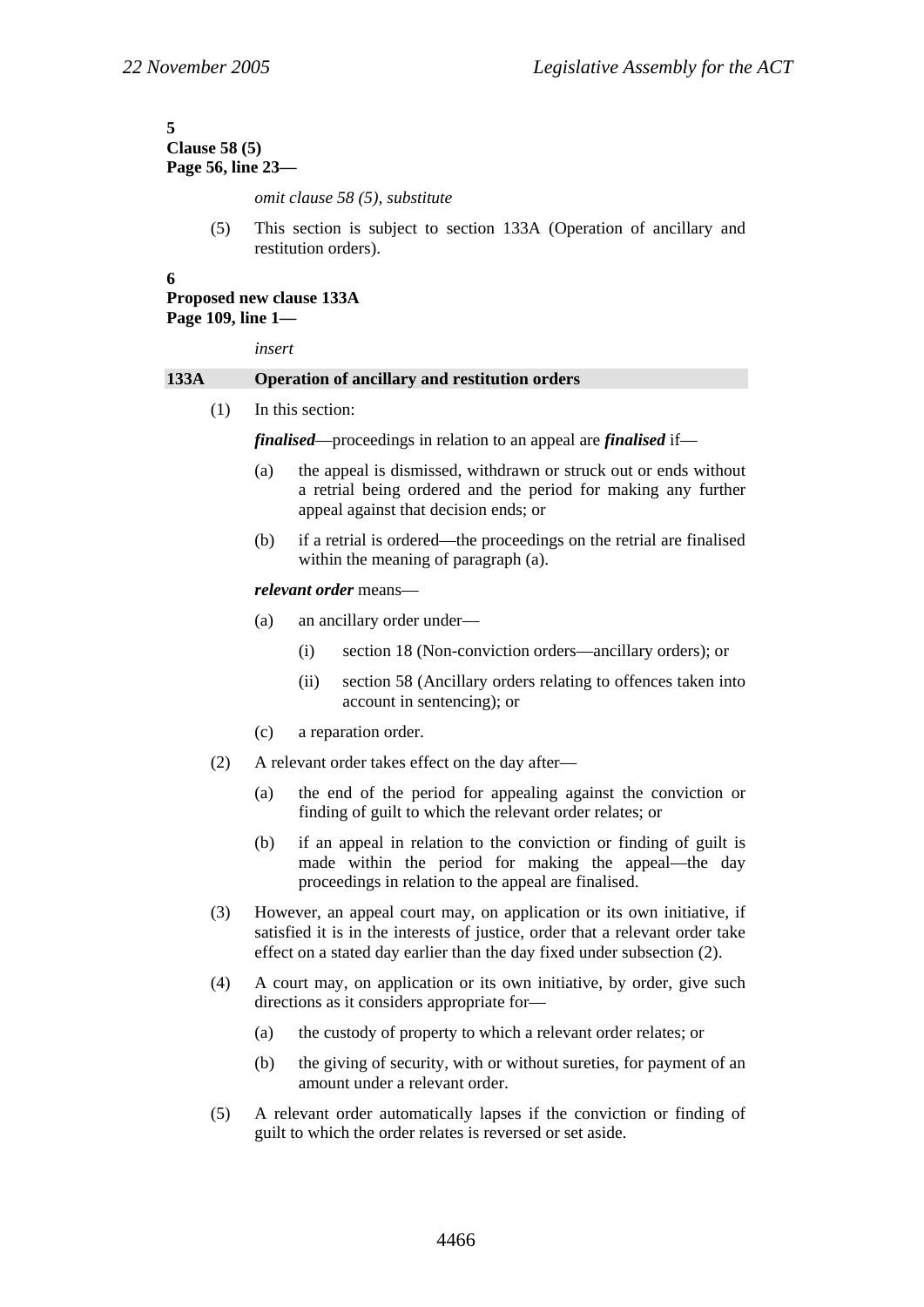- (6) An application under this section may be made by the director of public prosecutions or a person whose interests are affected by a relevant order.
- (7) This section is subject to section 61 (Reopening proceedings to correct penalty errors).

## **Schedule 3**

## **Crimes (Sentence Administration) Bill 2005**

Amendments moved by the Attorney-General

**1 Clause 17 (3), example heading Page 10, line 17**  *omit*  par (b) *substitute*  par (a)

#### **2 Clause 43 (1) (c) Page 28, line 15—**

*omit clause 43 (1) (c), substitute* 

(c) any change in the offender's contact details is approved by the chief executive under subsection (1A);

## **3**

## **Proposed new clause 43 (1A) and (1B) Page 29, line 2—**

*insert* 

- (1A) If an offender applies to the chief executive for approval for a change in the offender's contact details, the chief executive must—
	- (a) approve, or refuse to approve, the change to which the application relates; and
	- (b) give the offender notice of the decision, orally or in writing.
- (1B) An application for approval under subsection (1A)—
	- (a) may be made orally or in writing; and
	- (b) must be made—
		- (i) before the change to which it applies; or
		- (ii) if it is not possible to apply before the change—as soon as possible after, but no later than 1 day after, the day of the change.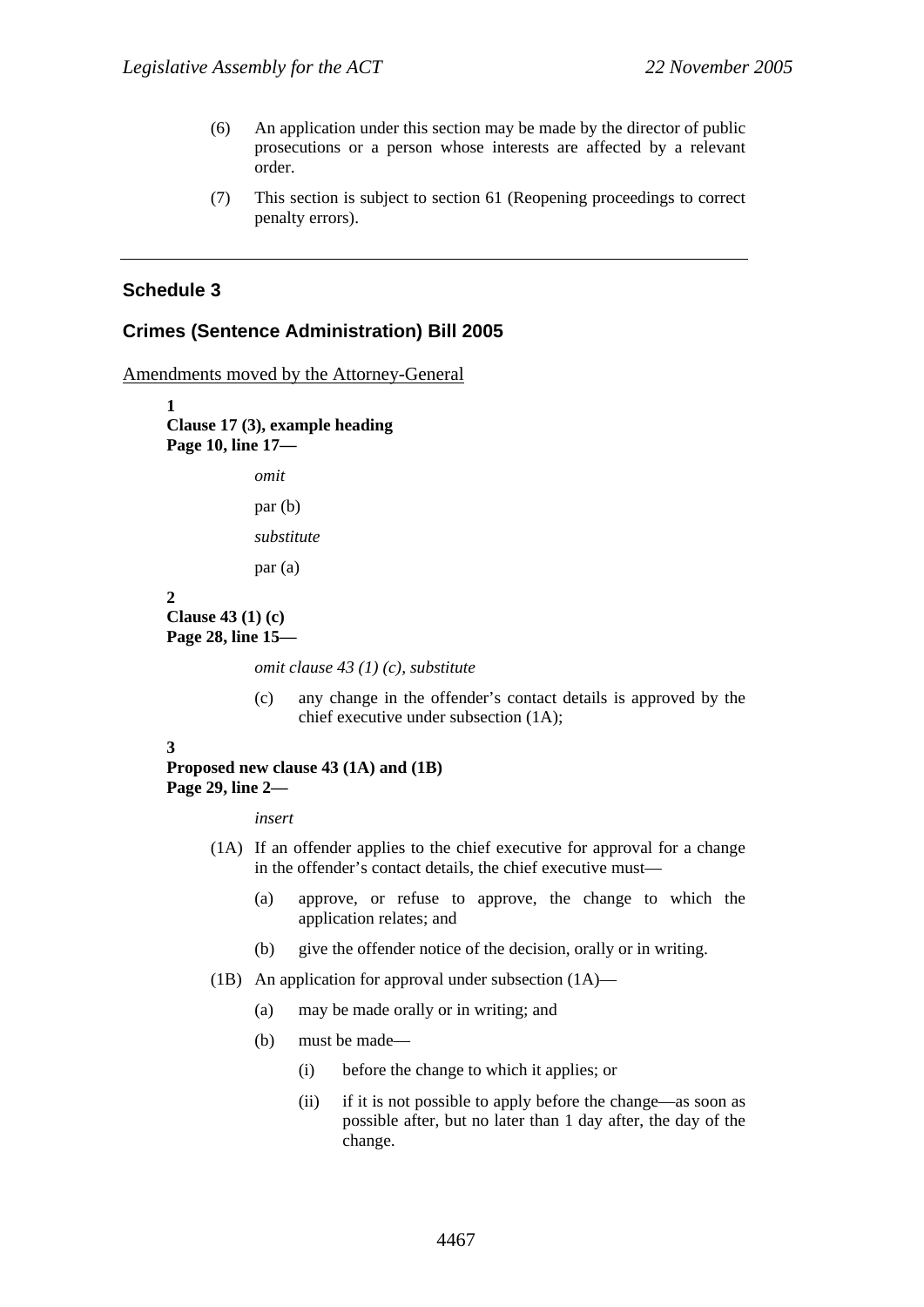## **4**

# **Proposed new clause 66 (3A) Page 45, line 12—**

*insert* 

(3A) If the chief executive applies under section 59 (Failing to perform periodic detention—referral to board) for an inquiry, the board must conduct the inquiry as soon as practicable.

#### **5**

## **Proposed new clause 68A Page 46, line 28—**

*insert* 

## **68A Cancellation of periodic detention—repeated failures to perform**

- (1) This section applies if—
	- (a) the chief executive applies to the board under section 59 (Failing to perform periodic detention—referral to board) for an inquiry in relation to an offender; and
	- (b) at the inquiry, the board decides that section 58 (Failing to perform periodic detention—extension of periodic detention period) applies to the offender in relation to 2 or more detention periods of the offender's periodic detention period.

## **Examples of s 58 applying to offender**

1 or more of the following apply to the offender:

- without approval under section 55 (Periodic detention—approval not to perform etc), the offender fails to report to perform periodic detention for a detention period
- without approval under section 55 (Periodic detention—approval not to perform etc), the offender reports late to perform detention for a detention period and is directed under section 58 not to perform periodic detention and to leave the reporting place
- when reporting to perform periodic detention for a detention period, the offender gives a positive test sample in response to a direction under section 45 (Periodic detention—alcohol and drug tests) and is directed under section 58 not to perform periodic detention and to leave the reporting place
- *Note* An example is part of the Act, is not exhaustive and may extend, but does not limit, the meaning of the provision in which it appears (see Legislation Act, s 126 and s 132).
- (2) Without limiting section 68, the board must cancel the offender's periodic detention as soon as practicable under that section.

**6** 

## **Clause 101 (2) and (3) Page 69, line 7—**

*omit clause 101 (2) and (3), substitute* 

(2) The corrections officer must report the belief to the sentencing court.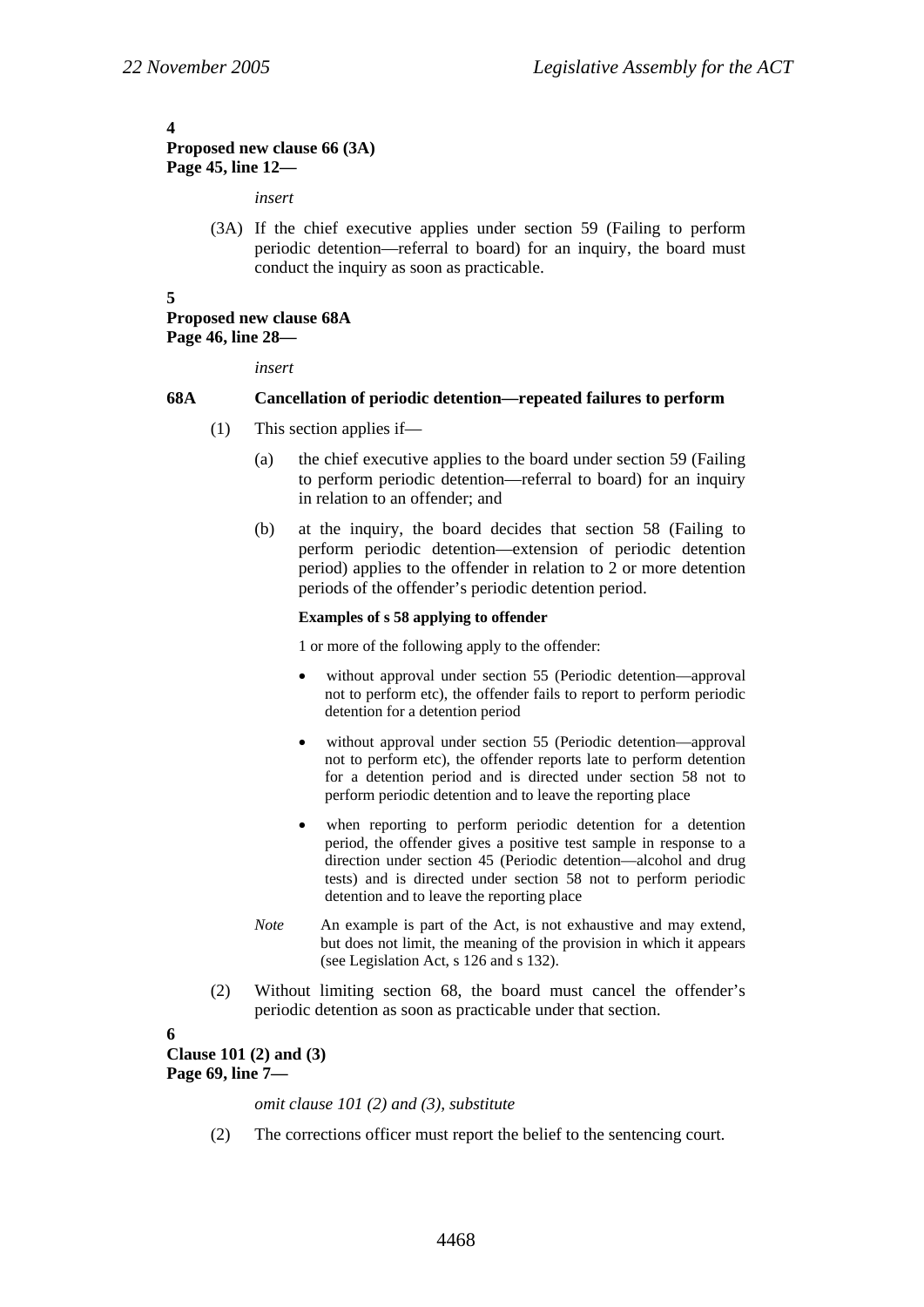#### **7 Clause 105 Page 71, line 1—**

*omit clause 105, substitute* 

#### **105 Good behaviour—summons to attend court**

- (1) This section applies if information alleging that an offender has breached any of the offender's good behaviour obligations is before the offender's sentencing court.
- (2) The sentencing court may issue a summons directing the offender to appear before the court to be dealt with under this part.
- (3) The registrar of the sentencing court must ensure that a copy of the summons is given to each interested person for the good behaviour order.

**8** 

## **Proposed new clause 120 (7) Page 85, line 8—**

*insert* 

- (7) Despite subsections (2) and (6), a regulation may limit the making of special parole applications.
	- *Note* The power to make regulations includes power to make different provisions in relation to different matters or different classes of matters, and provisions that apply differently by reference to stated exceptions or factors (see Legislation Act, s 48).

#### **9**

**Clause 136 (1) (c) Page 97, line 24—** 

*omit clause 136 (1) (c), substitute* 

(c) any change in the offender's contact details is approved by the chief executive under subsection (1A);

#### **10**

**Proposed new clause 136 (1A) and (1B) Page 98, line 9—** 

#### *insert*

- (1A) If an offender applies to the chief executive for approval for a change in the offender's contact details, the chief executive must—
	- (a) approve, or refuse to approve, the change to which the application relates; and
	- (b) give the offender notice of the decision, orally or in writing.
- (1B) An application for approval under subsection (1A)—
	- (a) may be made orally or in writing; and
	- (b) must be made—
		- (i) before the change to which it applies; or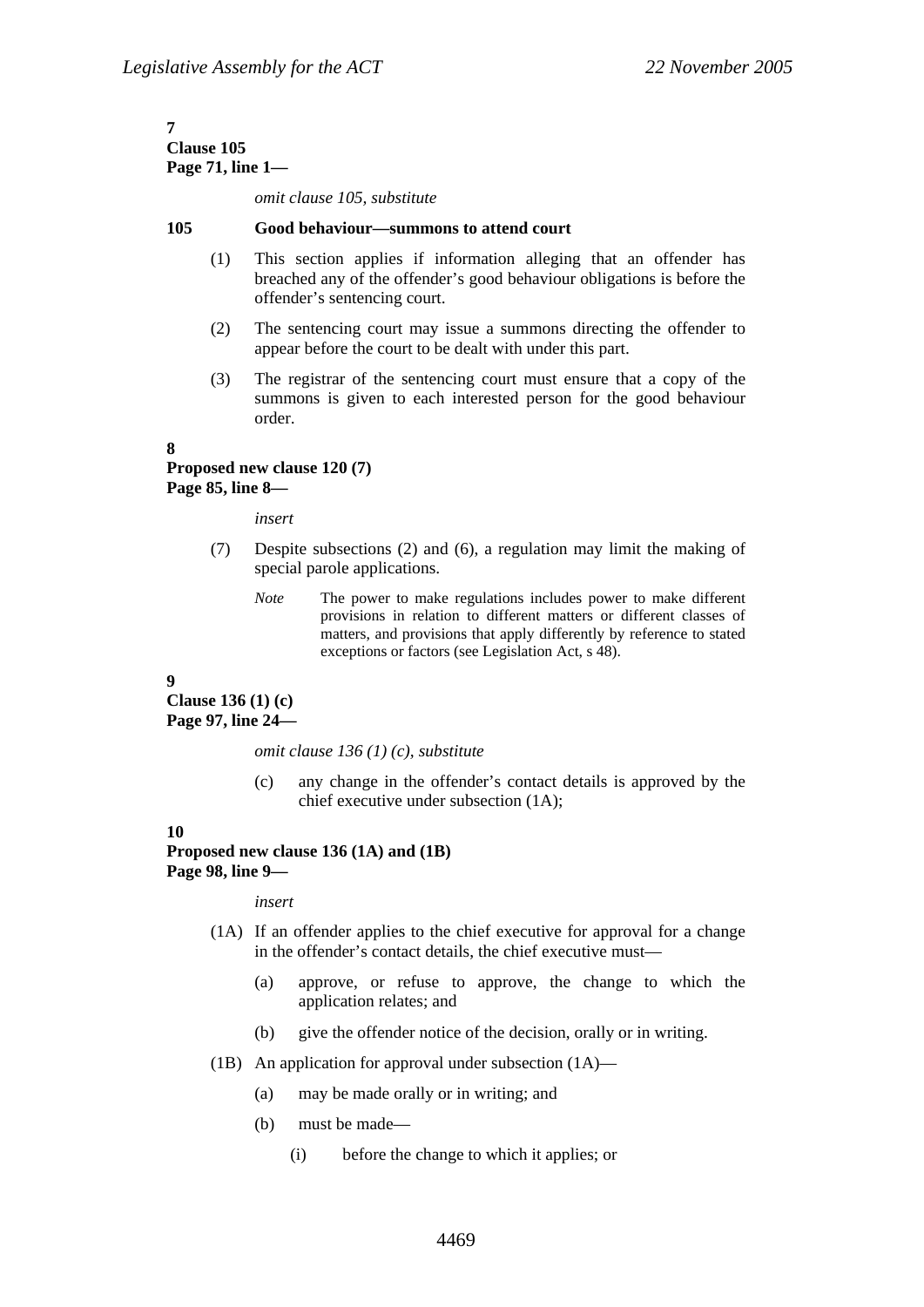(ii) if it is not possible to apply before the change—as soon as possible after, but no later than 1 day after, the day of the change.

## **11 Clause 142 (2) and (3) Page 101, line 11—**

*omit clause 142 (2) and (3), substitute* 

(2) The corrections officer must report the belief to the board in writing.

## **12 Proposed new clause 155 (1) (ab) Page 108, line 18—**

*insert* 

(ab) counsel or warn the offender about the need to comply with the offender's parole obligations;

## **13 Clause 160 (2) Page 112, line 14—**

*omit* 

offender's release date for the sentence

*substitute* 

offender's parole release date

## **14**

**Clause 177 (2) (a) Page 126, line 14—** 

*omit* 

meetings of the board,

*substitute* 

meetings of the board (other than a meeting of a division of the board)

## **15**

**Proposed new clause 177 (2) (ab) Page 126, line 15—** 

*insert* 

(ab) if the member is assigned to a division of the board and is absent from 3 consecutive meetings of the division without leave approved by the chair; or

# **16**

**Clause 179 Page 128, line 2—** 

*omit clause 179, substitute* 

## **179 Meaning of board's** *supervisory functions*

For this Act, the board's *supervisory functions* are—